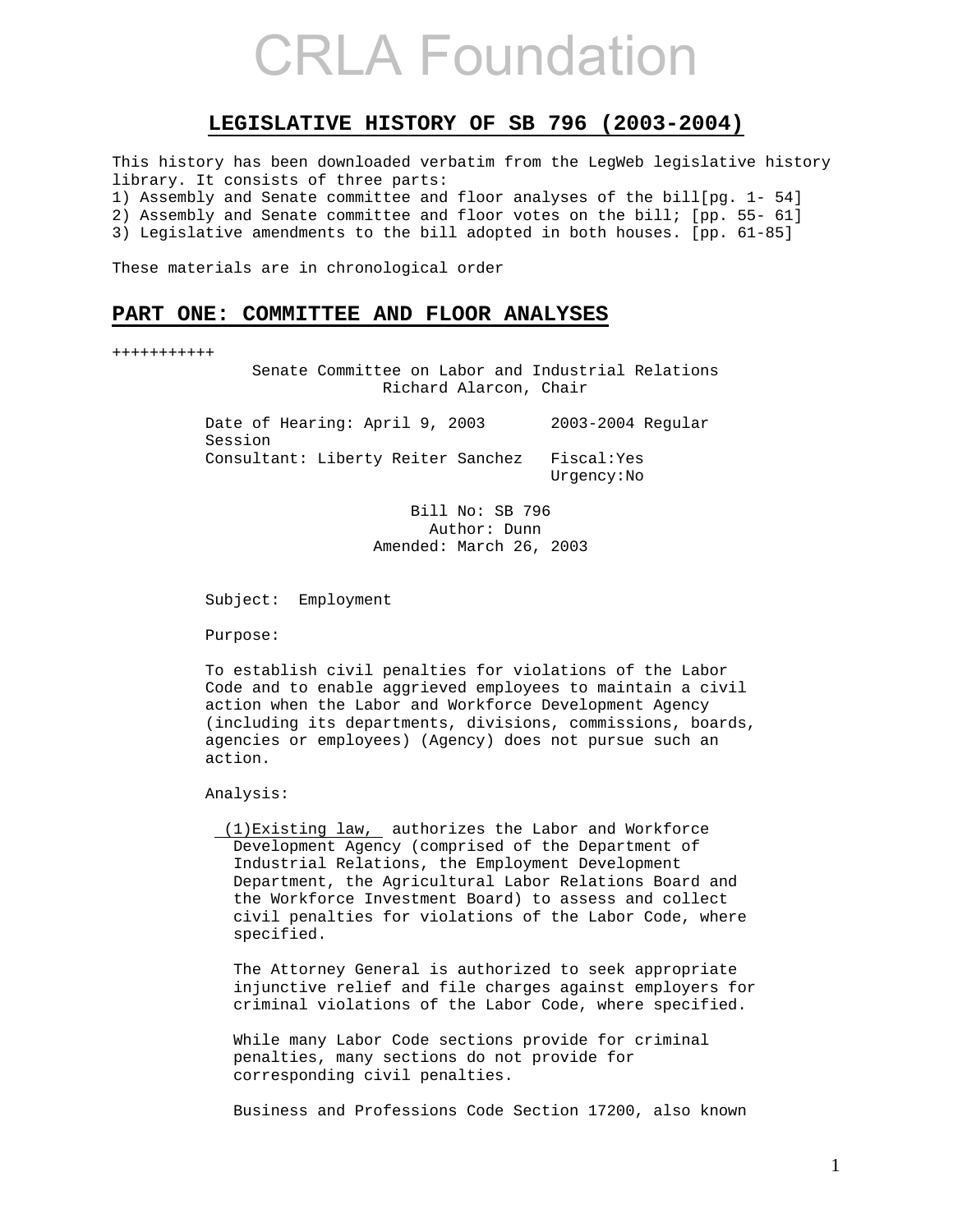as the "Unfair Competition Act" (UCA) authorizes aggrieved individuals to act on their own behalf in the capacity of "private attorney general" (PAG) when maintaining a claim against a business for violating the law or competing unfairly.

 Individuals aggrieved by violations of the Labor Code are not expressly permitted to act in the capacity of PAG in the filing of civil actions against their employers.

 (2)This Bill , entitled the "Labor Code Private Attorneys General Act of 2004", has four components:

- (a) Authorizes recovery through civil action of civil penalties provided for under the Labor Code by authorizing aggrieved employees to act as PAG on behalf of themselves or others where the Agency does not pursue such an action.
- (b) Establishes civil penalties where the Labor Code is silent in the amount of \$100 per employee per pay period for the initial violation and \$200 per employee per pay period for subsequent violations when the "person" employs one or more employees and \$500 per violation where the "person" does not employee one or more employees.
- (c) Provides for a distribution formula as follows for penalties collected by an aggrieved individual: 50% to the General Fund, 25% to the Agency and 25% to the aggrieved employee.
- (d) Provides for the award of attorneys' fees and costs to aggrieved employees who prevail, in whole or in part in these civil actions.

Comments:

(3) "Private Attorney General" (PAG):

 When individuals have a right to act in the capacity of Hearing Date: April 9, 2003 SB 796 Consultant: Liberty Reiter Sanchez Page 2

Senate Committee on Labor and Industrial Relations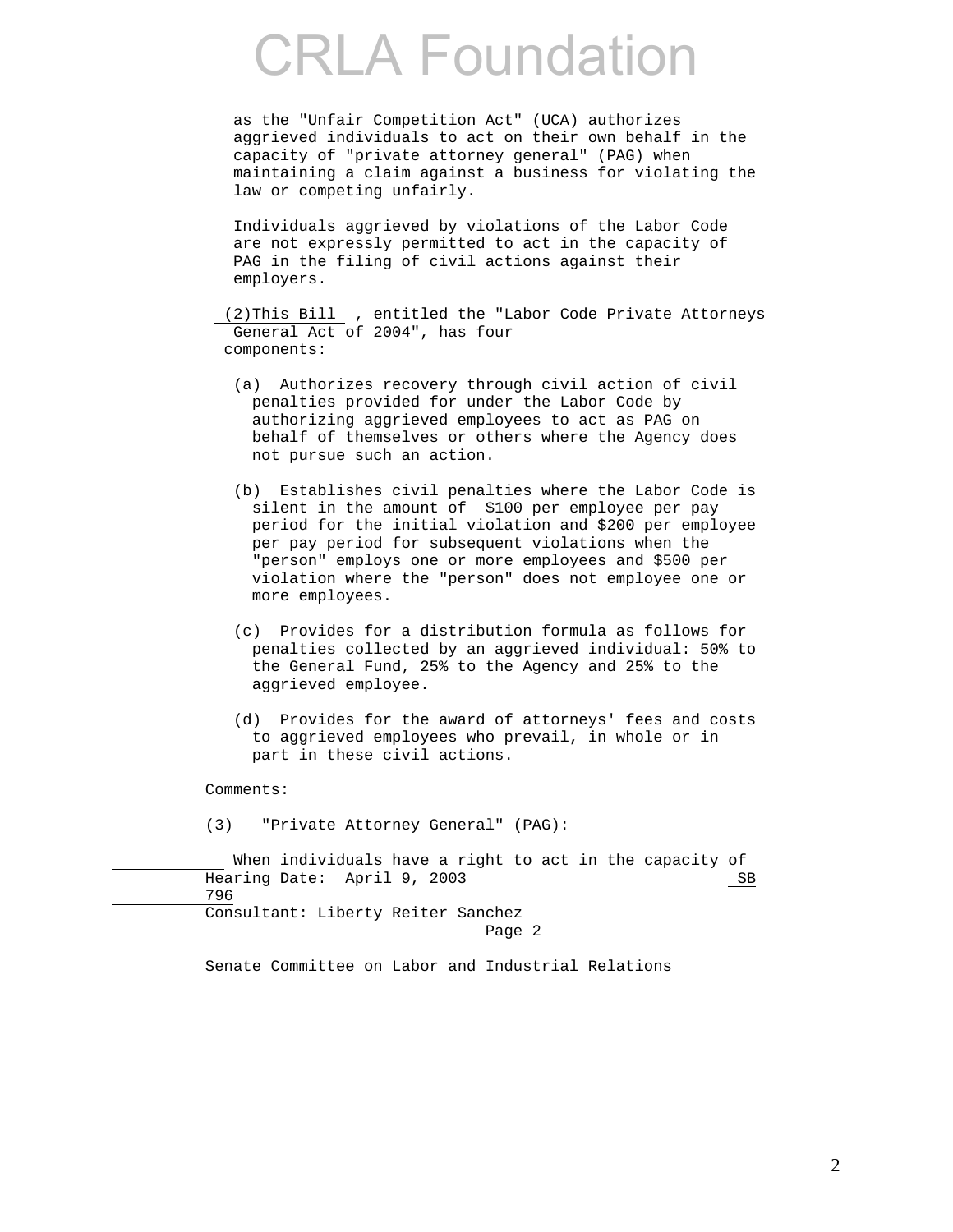PAG such individuals are authorized to maintain a claim on their own behalf or on behalf of others. To this end, the individuals may represent themselves or may retain counsel for such representation.

 (4) Business and Professions Code Section 17200 "Unfair Competition Act" (UCA):

 Existing law provides for the right to act in the capacity of PAG for "unfair competition" cases. The law has been interpreted by the courts to provide broad and expansive protections to California's consumers. The law was first enacted in the 1930's to stop businesses from using unfair practices to gain advantage over competitors. Based on the underlying premise that such anti-competitive behavior creates an unfair playing field to the detriment of consumers, the law has since been used to protect consumers from instances of unfair, unlawful or fraudulent behavior.

 An action under this code section may not be brought by an individual in order to vindicate his own interests, instead, such action must be brought on behalf of the general public. To that end, even if the individual bringing the action was actually harmed by the unfair business practice, the individual may not recover damages, but instead remedy is limited to injunction and restitution.

 Amongst other things, this law has successfully been used on behalf of employees in cases where a company was found to be ignoring California's overtime laws and where an employer's policy of calculating employees' wages included deduction of losses for unidentified returns.

(5) Distinction Between Right to Act as Private Attorney

| Hearing Date: April 9, 2003                        | SB |
|----------------------------------------------------|----|
| 796                                                |    |
| Consultant: Liberty Reiter Sanchez<br>Page 3       |    |
| Senate Committee on Labor and Industrial Relations |    |

 General Under SB 796 and The UCA:

 This PAG rights afforded individuals under this bill are separate and distinct from those afforded individuals under the UCA. While PAG rights have been interpreted to have broad applicability under the UCA, the right to act as a PAG under this bill is available to further the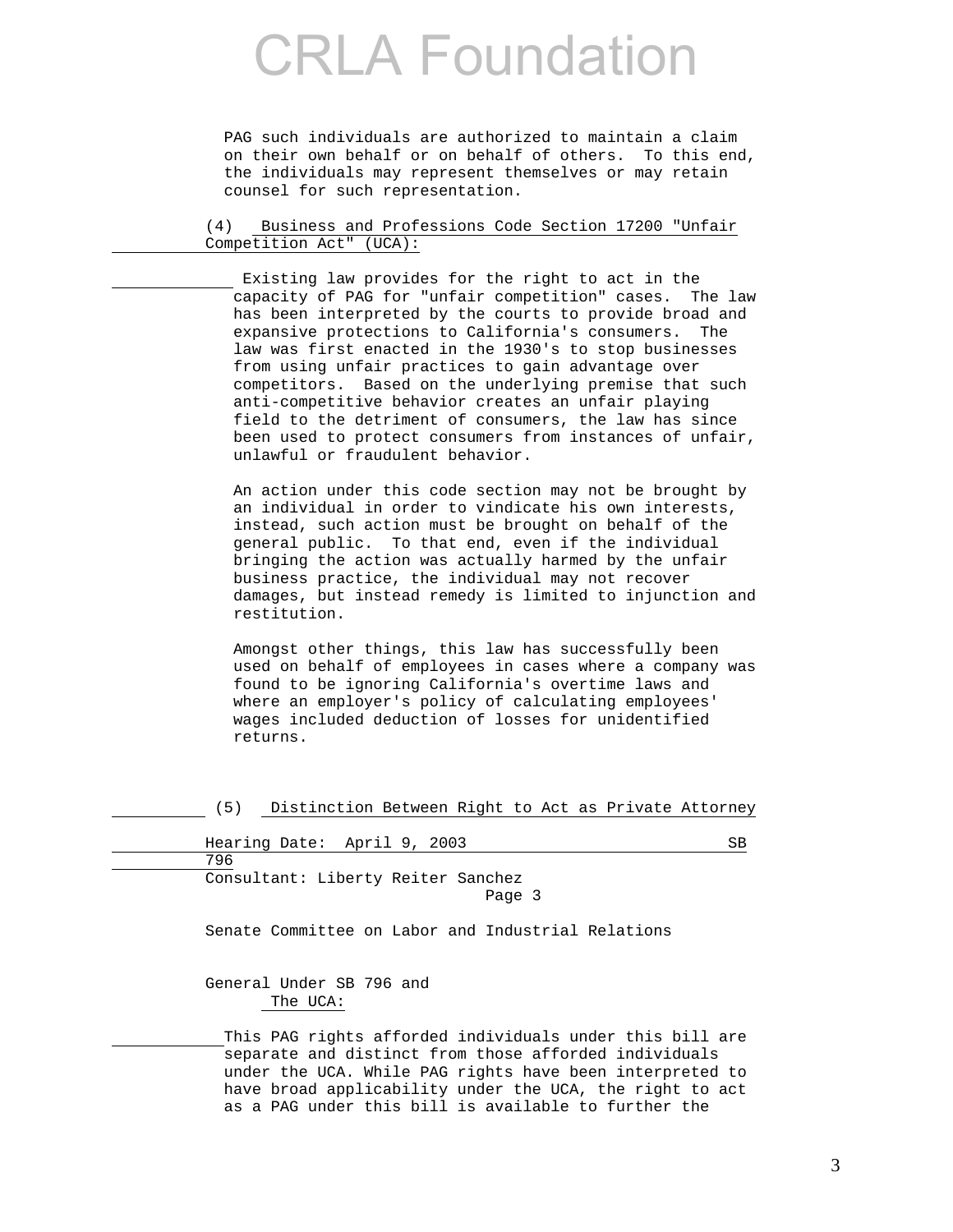purposes of protecting the rights of workers under the Labor Code. Additionally, unlike the UCA, this bill entitles an individual to act in the capacity of PAG to seek remedy of a labor law violation solely because they have been aggrieved by that violation. Finally, this bill provides for a percentage share of penalties to go directly to the aggrieved worker, unlike the UCA, which does not entitle an individual claimant to obtain damages.

 (6) Labor Law Enforcement in an Era of Limited Staff and Resources:

 At issue in this bill is the appropriate role of employees in protecting their rights under the Labor Code when the government entity mandated to enforce the Labor Code is unable to do so due to budgetary and staff constraints. Conventional wisdom asserts that more resources should be put in place and more staff hired if existing staff and resource allotments are insufficient to effectuate the mandated duties of the government. Additional resource dedication as a remedy is, an impossibility where a budgetary deficit exists.

 The bill's intent language states that "adequate financing of essential labor law enforcement functions is necessary to achieve maximum compliance with state labor laws" and that "[s]taffing levels for state labor law enforcement agencies, have, in general, declined over the last decade and are likely to fail to keep up with the growth of the labor market in the future" and that, accordingly, "[i]t is therefore in the public interest to Hearing Date: April 9, 2003 SB 796

 Consultant: Liberty Reiter Sanchez Page 4

Senate Committee on Labor and Industrial Relations

 provide that civil penalties for violation of the Labor Code may also be assessed and collected by aggrieved employees acting as private attorneys general."

 Arguably, in a perfect world, there would be no need for the right to act as PAG, yet the fact remains that due to continuing budgetary and staffing constraints, full, appropriate and adequate Labor Code enforcement is unrealizable if done solely by the Agency.

- (7) Staff Comments :
	- (a)The term "person" is defined for the general purposes of the Labor Code to mean any "person, association, organization, partnership, business trust, limited liability company or corporation." The term "person" has a different definition for application in the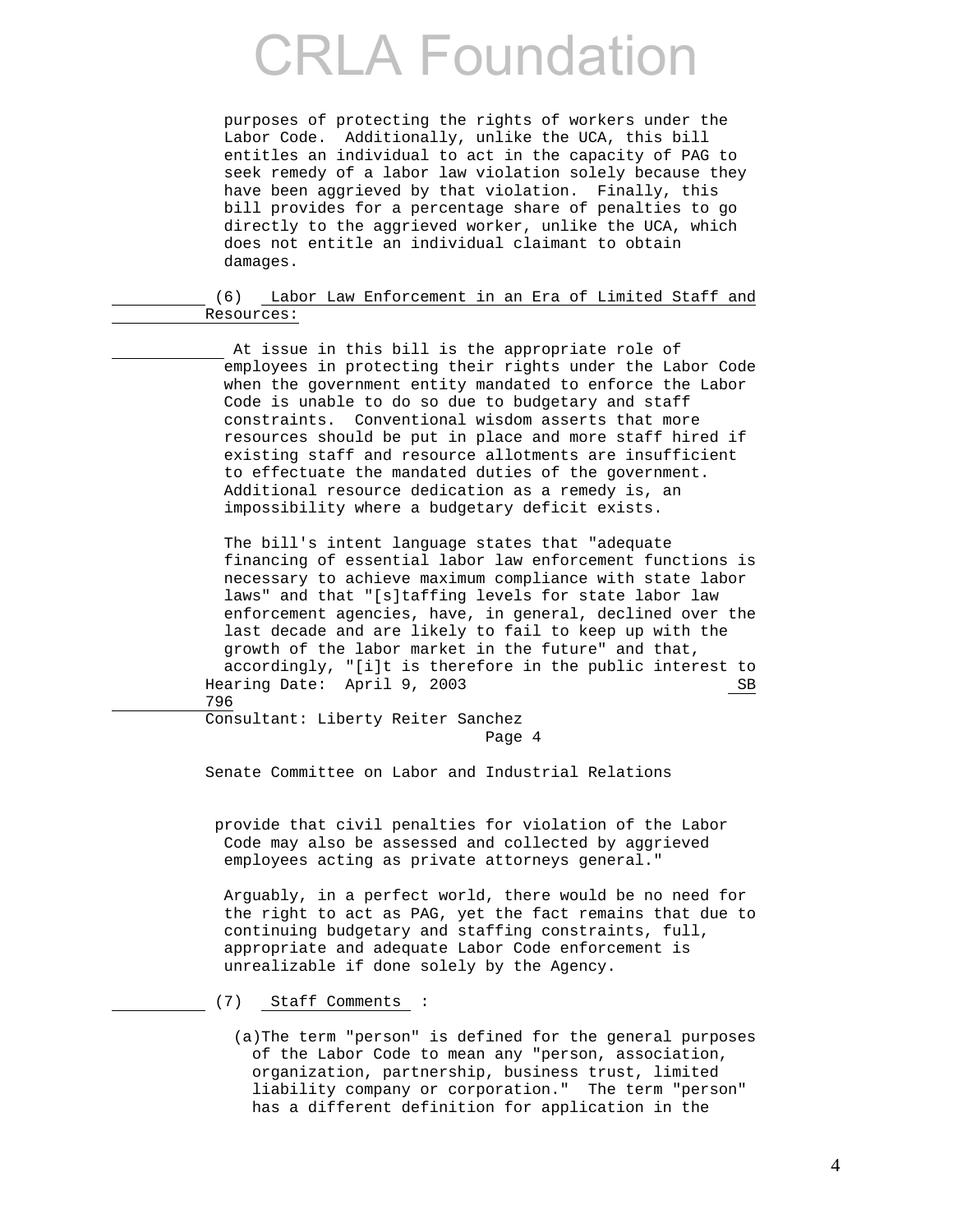"Garment Manufacturing" Part of the Labor Code. That Part of the Labor Code is in the same Division of the Labor Code, entitled "Employment Regulation and Supervision," in which this bill, if enacted, would be located. The term "person" is used throughout the Labor Code, often interchangeably with the term "employer," but when the term "person" is used, it is interpreted to provide a more expansive and comprehensive applicability than the term "employer." Additionally, often when the term "person" is used it is used in conjunction with the phrase "or officer or agent thereof," to provide even broader applicability. As the author is creating a new titled Part to the Labor Code, the author may wish to add a definition of "person" specifically applicable to that Part of the Labor Code.

 (b)The bill specifies a formula for distribution of civil awards where an aggrieved employee has prevailed against a "person employing one or more employees," yet the bill provides no formula for instances where the Agency has prevailed against a person who does not employ one or more employees. The author may wish to Hearing Date: April 9, 2003 SB 796

 Consultant: Liberty Reiter Sanchez Page 5

Senate Committee on Labor and Industrial Relations

 specify whether such collected penalties should go to the General Fund, the Agency or elsewhere.

 (c)The bill specifies that an action, may not be maintained by an aggrieved employee, if the Agency cites a person and initiates proceedings for a violation of the code on the same facts and theories. The author may wish to amend the bill to clarify that this prohibition would only be applicable if the Agency proceeded under the "same labor code section or sections under which the aggrieved employee is attempting to recover a civil penalty on behalf of himself or herself or others." Ostensibly, without this clarification an aggrieved employee might be inadvertently precluded from maintaining an action under a different Labor Code section violation which the Agency has declined to pursue, but where the basis of such action relies on the same facts and theories as the action which the Agency is pursuing.

(8)Dual Referral:

 If passed by this committee, this measure will be re-referred to the Senate Committee on Judiciary.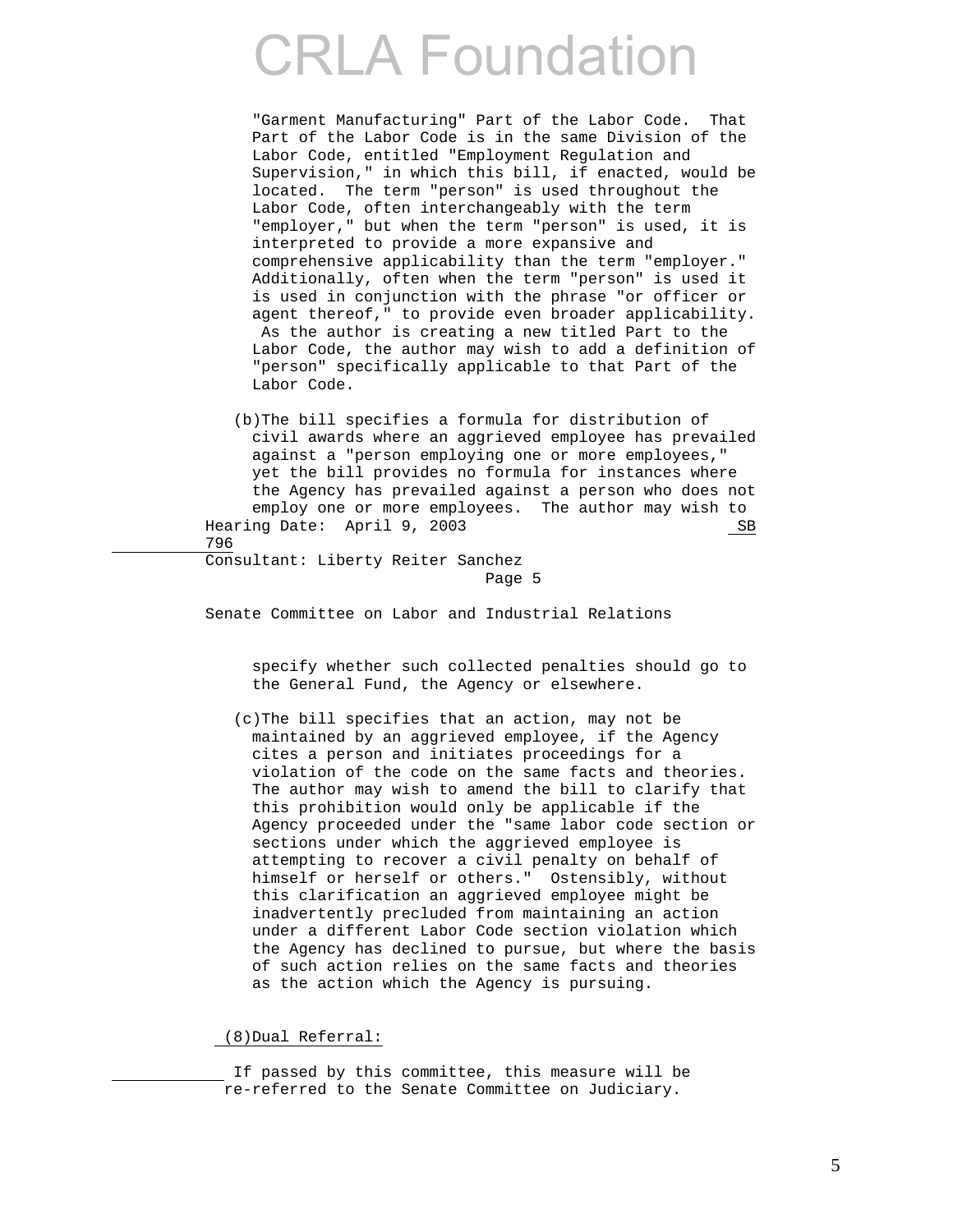1. Proponents , the California Labor Federation asserts that in the last decade state government labor law enforcement functions have failed to keep pace with the growth of the economy and the workforce. Additionally they note that, resources available to county district attorneys, for prosecution of Labor Code violations as crimes, are similarly lacking.

 Proponents contend that the states current inability to enforce labor laws effectively is due to inadequate staffing and to the continued growth of the underground economy. This inability coupled with the states severe budgetary shortfall requires a creative solution that will help the state crack down on labor law violators. Hearing Date: April 9, 2003 SB 796

 Consultant: Liberty Reiter Sanchez Page 6

Senate Committee on Labor and Industrial Relations

 The California Rural Legal Assistance Foundation cites the resurgence of violations of Labor Code prohibitions against the "company store," as an example of the need for this bill. This occurs either when the employee is required to cash his check at a store owned by his employer and the employer charges a fee, or where the employer coerces the employee to purchase goods at that store. Currently, violations of these code sections are misdemeanors but no civil penalty is attached. Advocates are unaware of any misdemeanor prosecution having been undertaken in relation to these code sections.

 2. Opponents , contend that this bill tips the balance of Labor Law protection in disproportionate favor to the employee to the detriment of already overburdened employers. Opponents cite the fact that employees are entitled to attorneys' fees and costs if they prevail in their actions under this bill, yet the bill fails to provide similar attorneys fees and costs for prevailing employers. Additionally, opponents cite the fact that there are no requirements imposed upon employees prior to filing civil action such as preliminary claim filing with the Labor Commissioner. Furthermore, opponents complain that aggrieved employees may file on behalf of a class, but are not required to fulfill class certification requirements.

 The California Manufacturers and Technology Association (CMTA) asserts that California has a formal administrative procedure to handle Labor Code violations that is both economical and efficient. According to the CMTA, in many instances the amount in dispute is so small that it would not warrant an employer going to court because the cost of legal representation would be so high. Finally, the CMTA alleges that, since there is no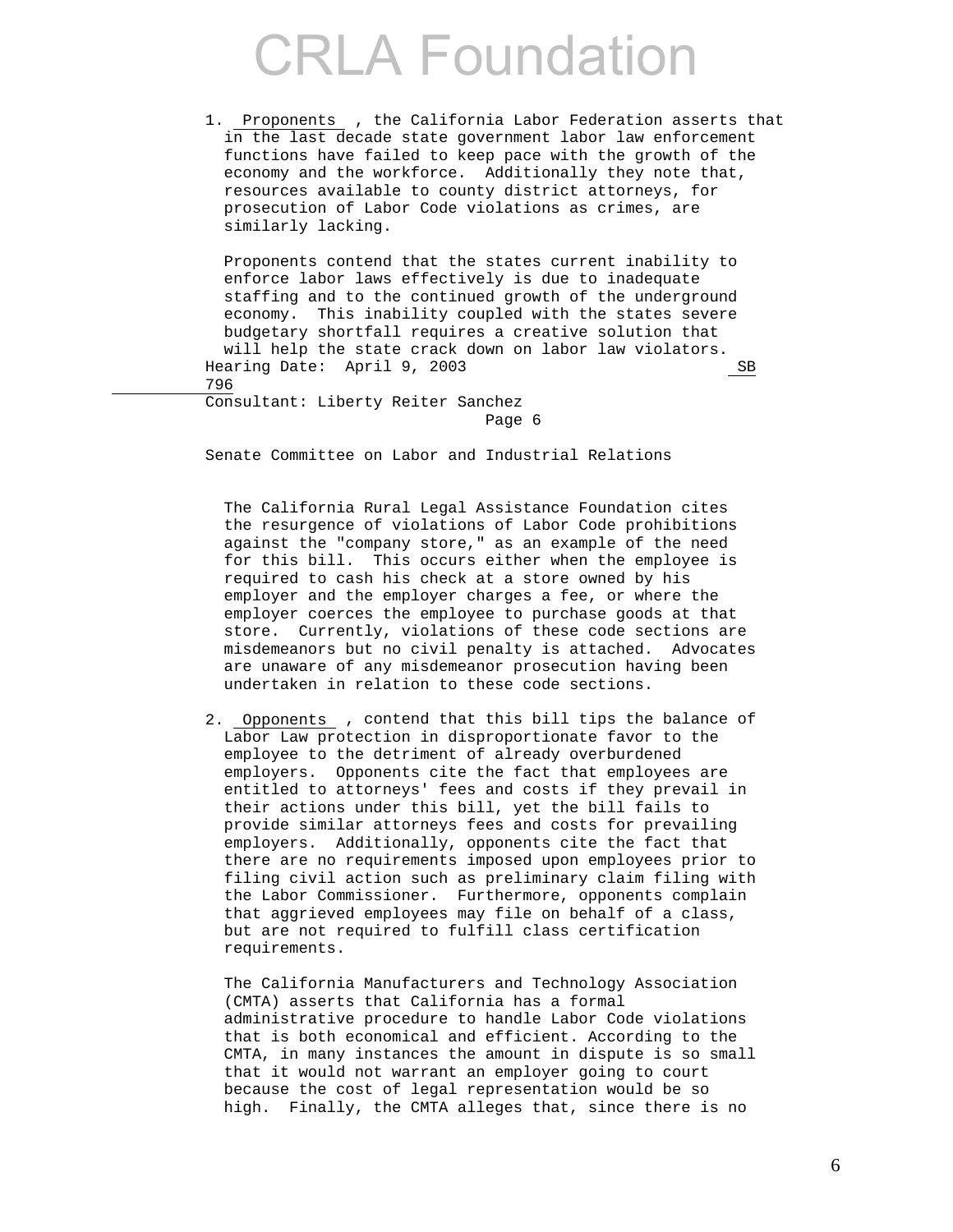```
 requirement for the employee to exhaust the 
   administrative procedure or even file with the Labor 
   Commissioner the bill is an "invitation for bounty 
   hunting attorneys to aggressively pursue these cases." 
Hearing Date: April 9, 2003 SB
 796 
 Consultant: Liberty Reiter Sanchez 
                               Page 7 
 Senate Committee on Labor and Industrial Relations 
 Support: 
 American Federation of State, County, and Municipal 
 Employees 
 California Applicants' Attorneys Association 
 California Conference Board of the Amalgamated Transit 
 Union 
 California Conference of Machinists 
 California Independent Public Employees Legislative Council 
 California Labor Federation, AFL-CIO 
 California Rural Legal Assistance Foundation 
 California State Association of Electrical Workers 
 California State Pipe Trades Council 
 California Teamsters Public Affairs Council 
 Consumer Attorneys of California 
 Engineers and Scientist of California, IFPTE Local 20, 
 AFL-CIO 
 Hotel Employees & Restaurant Employees International Union 
 Professional and Technical Engineers, IFPTE Local 21, 
 AFL-CIO 
 Region 8 States Council of the United Food & Commercial 
 Workers 
 Western States Council of Sheet Metal Workers 
 Opposition: 
 Associated General Contractors of California and the AGC, 
   San Diego Chapter 
 California Employment Law Council 
 California Manufacturers and Technology Association 
 California Chamber of Commerce 
 Civil Justice Association of California 
Hearing Date: April 9, 2003 SB
 796 
 Consultant: Liberty Reiter Sanchez 
                                Page 8
```
### Senate Committee on Labor and Industrial Relations

+++++++++++++++++ SENATE JUDICIARY COMMITTEE Martha M. Escutia, Chair 2003-2004 Regular Session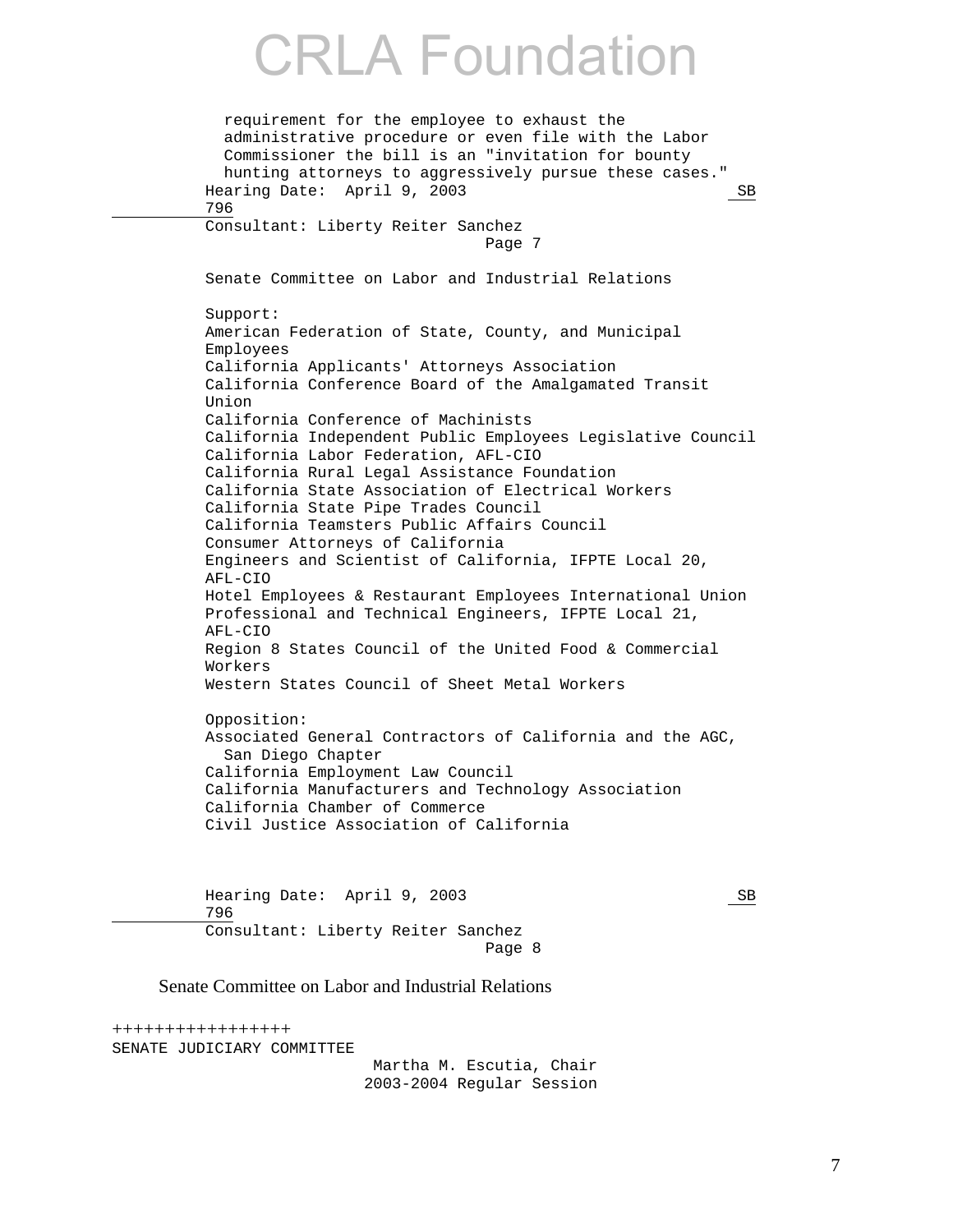| SB 796                       |  |
|------------------------------|--|
| Senator Dunn                 |  |
| As Amended April 22, 2003    |  |
| Hearing Date: April 29, 2003 |  |
| Labor Code                   |  |
| C.TM                         |  |

#### SUBJECT

### Employment

#### DESCRIPTION

 This bill would allow employees to sue their employers for civil penalties for employment law violations, and upon prevailing, to recover costs and attorneys' fees. The bill is intended to augment the enforcement abilities of the Labor Commissioner by creating an alternative "private attorney general" system for labor law enforcement.

 This analysis reflects author's amendments to be offered in Committee.

#### BACKGROUND

 California's Labor Code is enforced by the state Labor and Workforce Development Agency (LWDA) and its various boards and departments, which may assess and collect civil penalties for specified violations of the code. Some Labor Code sections also provide for criminal sanctions, which may be obtained through actions by the Attorney General and other public prosecutors.

 In 2001, the Assembly Committee on Labor and Employment held hearings about the effectiveness and efficiency of the enforcement of wage and hour laws by the Department of Industrial Relations (DIR), one of four subdivisions of the LWDA. The Committee reported that in fiscal year 2001-2002, the Legislature appropriated over \$42 million to

(more)

 SB 796 (Dunn) Page 2

 the State Labor Commission for the enforcement of over 300 laws under its jurisdiction. The DIR's authorized staff numbered over 460, making it the largest state labor law enforcement organization in the country.

Nevertheless, evidence received by the Committee indicated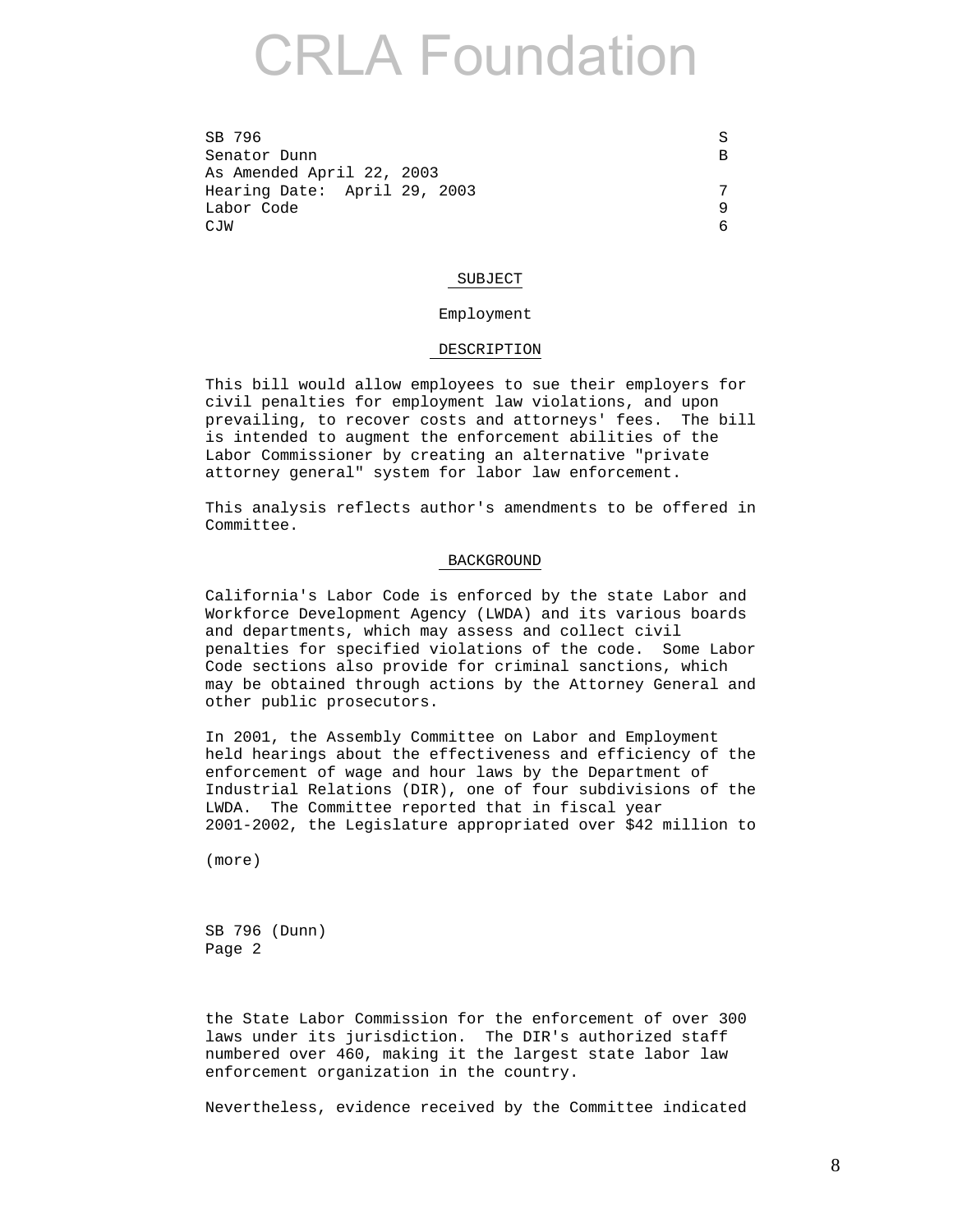that the DIR was failing to effectively enforce labor law violations. Estimates of the size California's "underground economy" - businesses operating outside the state's tax and licensing requirements -- ranged from 60 to 140 billion dollars a year, representing a tax loss to the state of three to six billion dollars annually. Further, a U.S. Department of Labor study of the garment industry in Los Angeles, which employs over 100,000 workers, estimated the existence of over 33,000 serious and ongoing wage violations by the city's garment industry employers, but the DIR was currently issuing fewer than 100 wage citations per year for all industries throughout the state.

 As a result of these hearings, the Legislature enacted AB 2985 (Ch. 662, Stats. of 2002), requiring the LWDA to contract with an independent research organization to study the enforcement of wage and hour laws, and to identify state and federal resources that may be utilized to enhance enforcement. The completed study is to be submitted to the Legislature by December 31, 2003.

 This bill would propose to augment the LWDA's civil enforcement efforts by allowing employees to sue employers for civil penalties for labor law violations, and to collect attorneys' fees and a portion of the penalties upon prevailing in these actions, as specified below.

### CHANGES TO EXISTING LAW

 Existing law authorizes the LWDA (comprised of the DIR, the Employment Development Department, the Agricultural Labor Relations Board, and the Workforce Investment Board) to assess and collect civil penalties for violations of the Labor Code, where specified. [Labor Code Secs. 201 et seq .]

 Existing law authorizes the Attorney General and other public prosecutors to pursue misdemeanor charges against violators of specified provisions of the code. [Labor Code

 SB 796 (Dunn) Page 3

### Sec. 215 et seq .]

 Existing law authorizes an individual employee to file a claim with the Labor Commissioner alleging that his or her employer has violated specified provisions of the code, and to sue the employer directly for damages, reinstatement, and other appropriate relief if the Commissioner declines to bring an action based on the employee's complaint.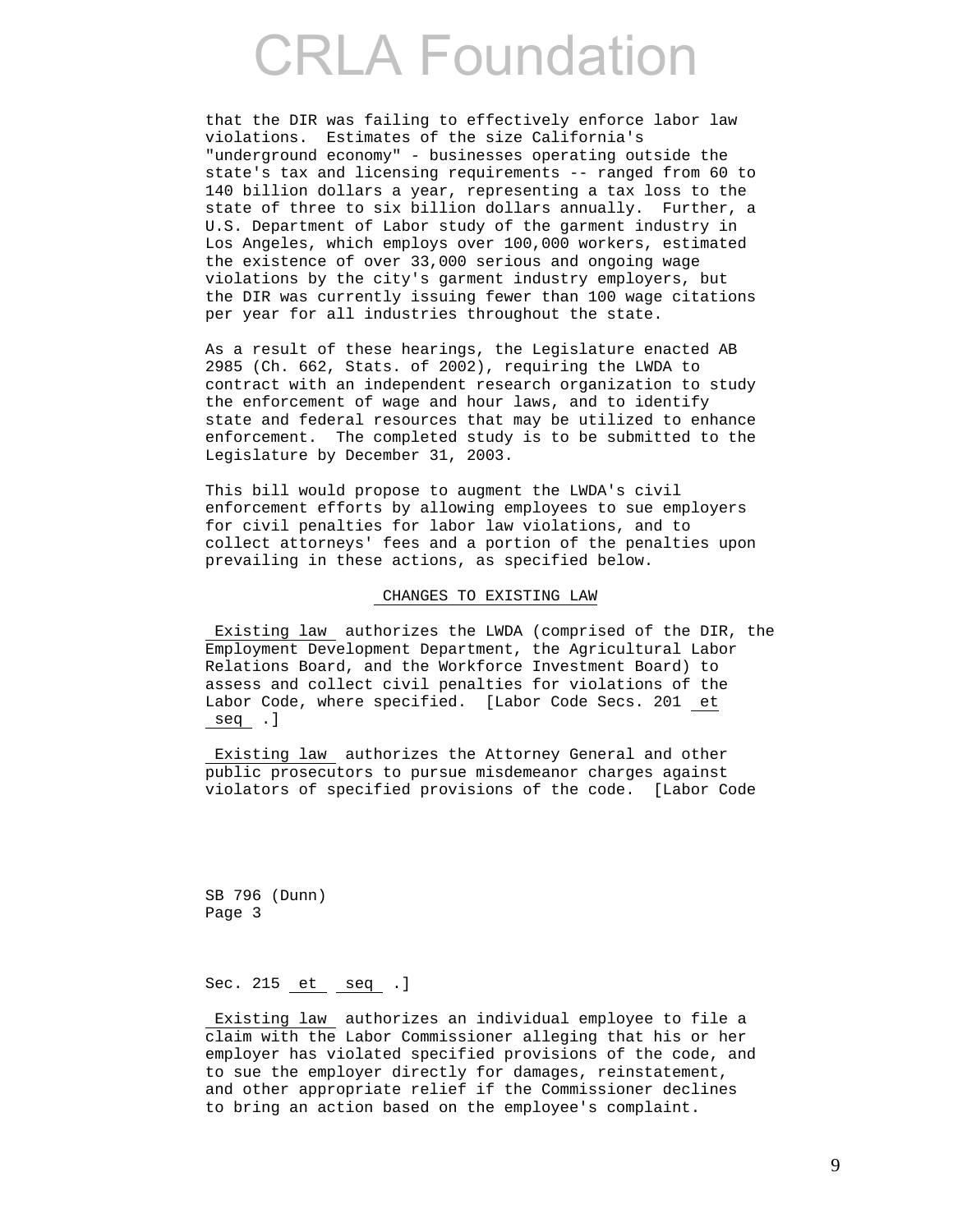[Labor Code Sec. 98.7.]

Existing law further provides that any person acting for itself, its members, or the general public, may sue to enjoin any unlawful, unfair, or fraudulent business act or practice, and to recover restitution and disgorgement of any profits from the unlawful activity. [Bus. & Profs. Code Sec. 17200 et seq .]

 This bill would provide that any Labor Code violation for which specific civil penalties have not previously been established shall be subject to a civil penalty of \$100 for each aggrieved employee per pay period for an initial violation, and \$200 for each aggrieved employee per pay period for continuing violations. (The penalty would be \$500 per violation for a violator who is not an employer.)

 This bill further would provide that, for any Labor Code violation for which the LWDA does not pursue a complaint, any aggrieved employee may sue to recover civil penalties in an action brought on behalf of himself or herself or other current or former employees.

 This bill would define "aggrieved employee" as "any person employed by the alleged violator within the period covered by the applicable statute of limitation against whom one or more of the violations alleged in the action was committed."

 This bill further would provide that an aggrieved employee who prevails in such an action shall be entitled to an award of reasonable attorney's fees and costs.

 This bill further would provide that any penalties recovered in an action by an aggrieved employee shall be distributed as follows: 50 percent to the General Fund, 25 percent to the LWDA for employer education, and 25 percent

 SB 796 (Dunn) Page 4

 to the aggrieved employees. (Penalties recovered against a violator who is not an employer, which under this bill could be pursued only by a public prosecutor or the LWDA, would be divided evenly between the General Fund and the LWDA.)

 This bill further would provide that nothing in this section shall limit an employee's right to pursue other remedies available under state or federal law.

 This bill further would provide that no action may be maintained by an aggrieved employee under this section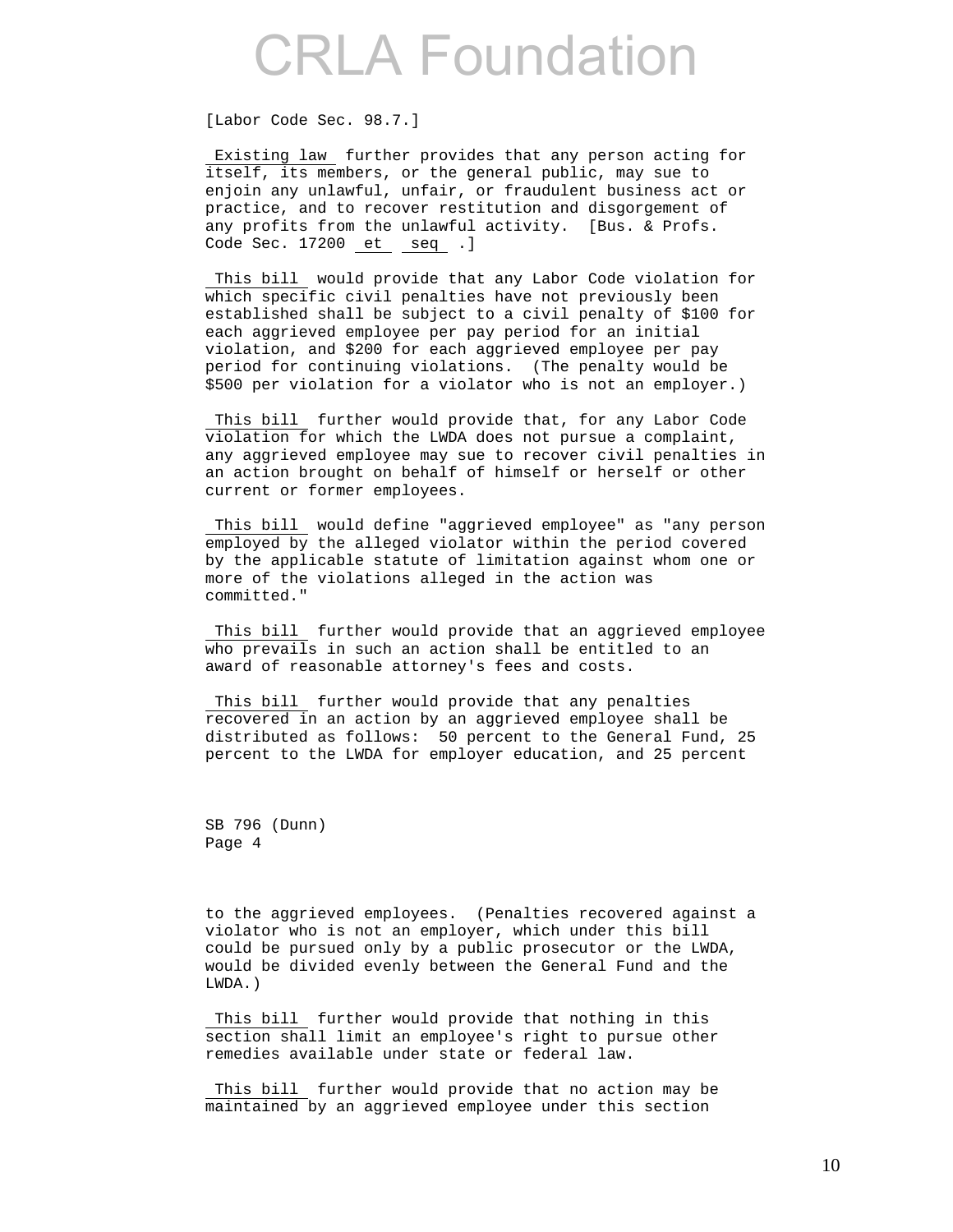where the LWDA initiates proceedings against the alleged violator on the same facts and under the same section or sections of the Labor Code.

#### COMMENT

### 1. Stated need for legislation

 The California Labor Federation, co-sponsor, states that this bill would "attack the underground economy and enhance our state's revenues" by allowing workers to crack down on labor violators:

 In the last decade, as California has grown to become one of the world's largest economies, state government labor law enforcement functions have failed to keep pace. . . . The state's current inability to enforce our existing labor laws effectively is due to inadequate staffing and to the continued growth of the underground economy. This inability coupled with our severe state budget shortfall calls for a creative solution that will help the state crack down on those who choose to flout our laws.

 The California Rural Legal Assistance (CRLA) Foundation, also a co-sponsor, states that violations of minimum or overtime wage violations are common, and many other violations for which only rarely enforced criminal penalties exist are increasing: For example, "company store" arrangements in which workers are required to cash their checks with their employer, for a fee, allegedly are widespread in the agricultural industry. The CRLA Foundation notes that the bill's proposed penalty

 SB 796 (Dunn) Page 5

> structure is "nominal" and is based on existing provisions of the Labor Code.

 Protection & Advocacy, Inc., which supports the rights of people with disabilities, asserts that SB 796 will assist disabled employees "by providing some mechanism by which to get an employer to comply with the Labor Code."

 2. SB 796 would attach civil penalties to existing provisions

 The sponsors state that many Labor Code provisions are unenforced because they are punishable only as criminal misdemeanors, with no civil penalty or other sanction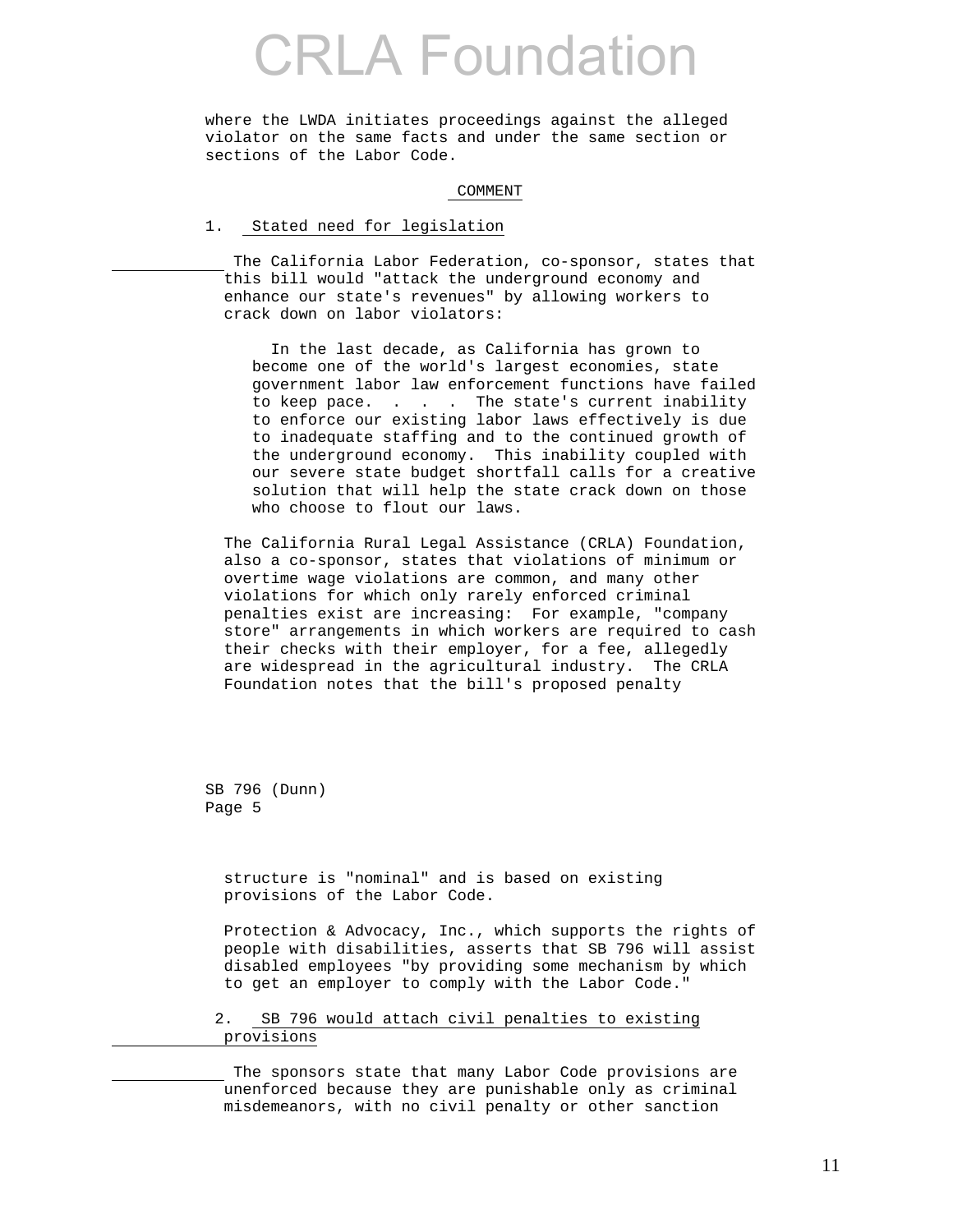attached. Since district attorneys tend to direct their resources to violent crimes and other public priorities, Labor Code violations rarely result in criminal investigations and prosecutions.

 Accordingly, this bill would attach a civil penalty of \$100 for each aggrieved employee per pay period (increasing to \$200 for each aggrieved employee per pay period for continuing violations) to any Labor Code provision that does not already contain a financial penalty for its violation. The sponsors state that this proposed penalty is "on the low end" of existing civil penalties attached to other Labor Code provisions, but should be significant enough to deter violations.

### 3. The bill would allow "aggrieved employees" to bring private actions to recover the civil penalties

 The sponsors state that private actions to enforce the Labor Code are needed because LWDA simply does not have the resources to pursue all of the labor violations occurring in the garment industry, agriculture, and other industries.

 Although the Unfair Competition Law (UCL), Section 17200 of the Business & Professions Code, permits private actions to enjoin unlawful business acts, the sponsors assert that it is an inadequate tool for correcting Labor Code violations. First, the UCL only permits private litigants to obtain injunctive relief and restitution, which the sponsors say is not a sufficient deterrent to

 SB 796 (Dunn) Page 6

> labor violations. Second, since the UCL does not award attorneys' fees to a prevailing plaintiff, few aggrieved employees can afford to bring an action to enjoin the violations. Finally, since most employees fear they will be fired or subject to hostile treatment if they file complaints against their employers, they are discouraged from bringing UCL actions.

 Generally, civil enforcement statutes allow civil penalties to be recovered only by prosecutors, not by private litigants. Private plaintiffs who have been damaged by a statutory violation usually are restricted to traditional damage suits, or where damages are difficult to prove, to "statutory damages" in a specified amount or range. [ <u>See</u> , e.g ., Unruh Civil Rights Act, Civ. Code Sec. 51 et seq ., allowing statutory damages in a minimum amount of  $\frac{2}{94}$ , 000 per violation to prevailing private litigants in actions alleging denial of equal access or other forms of discrimination.]

In this bill, allowing private recovery of civil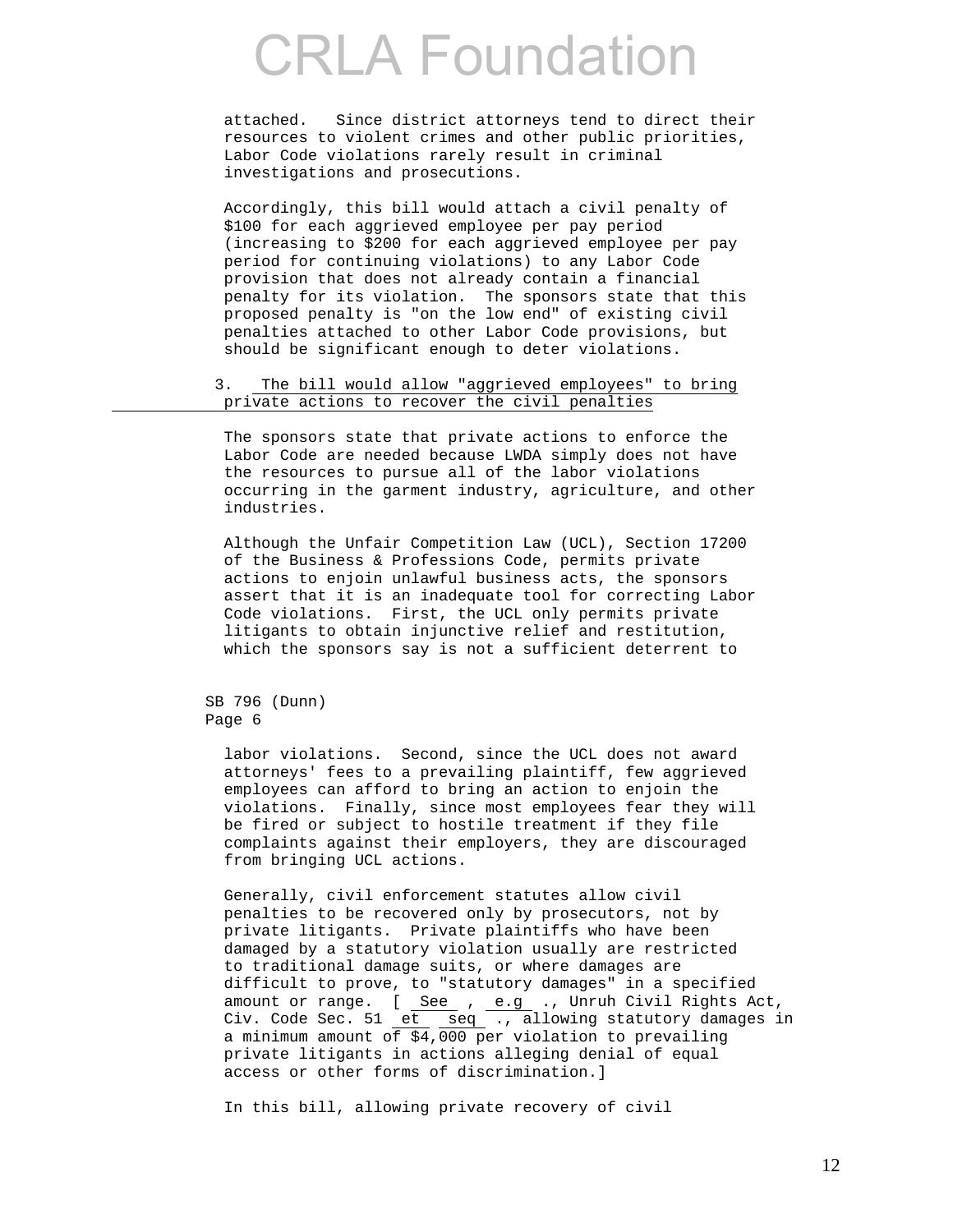penalties as opposed to statutory damages would allow the penalty to be dedicated in part to public use (to the General Fund and the LWDA) instead of being awarded entirely to a private plaintiff, as would occur with a damage award. Recovery of civil penalties by private litigants does have some precedent in existing law: The Unruh Civil Rights Act allows either the victim of a hate crime or a public prosecutor to bring an action for a civil penalty of \$25,000 against the perpetrator of the crime. (Civ. Code Secs. 51.7, 52.)

### 4. Opponents' concerns

 The employer groups opposing the bill argue that SB 796 will encourage private attorneys to "act as vigilantes" pursuing any and all types of Labor Code violations on behalf of different employees, and that this incentive will be increased by allowing employees to recover both attorneys' fees and a portion of the penalties. A representative letter states:

 There is a major concern that this type of statute could be abused in a manner similar to the legal community's abuse of Business and Professions Code

 SB 796 (Dunn) Page 7

> Section 17200 when it sued thousands of small businesses for minor violations and demanded settlements in order to avoid costly litigation.

 The California Chamber of Commerce argues that, since the bill would award attorneys' fees to prevailing employees, but not to employers when they prevail, SB 796 would clog already-overburdened courts because there would be no disincentive to pursue meritless claims.

 The California Employment Law Council states that the the Labor Code contains "innumerable penalty provisions, many of which would be applicable to minor and inadvertent actions." Under current law, however, the prospect of excessive penalties is mitigated by prosecutorial discretion, which would disappear under SB 796:

 If, for example, a large employer inadvertently omitted a piece of information on a paycheck, a "private attorney general" could sue for penalties that could reach staggering amounts if . . . the inadvertent deletion of information on a paycheck went on for some time.

 5. Sponsors say bill has been drafted to avoid abuse of private actions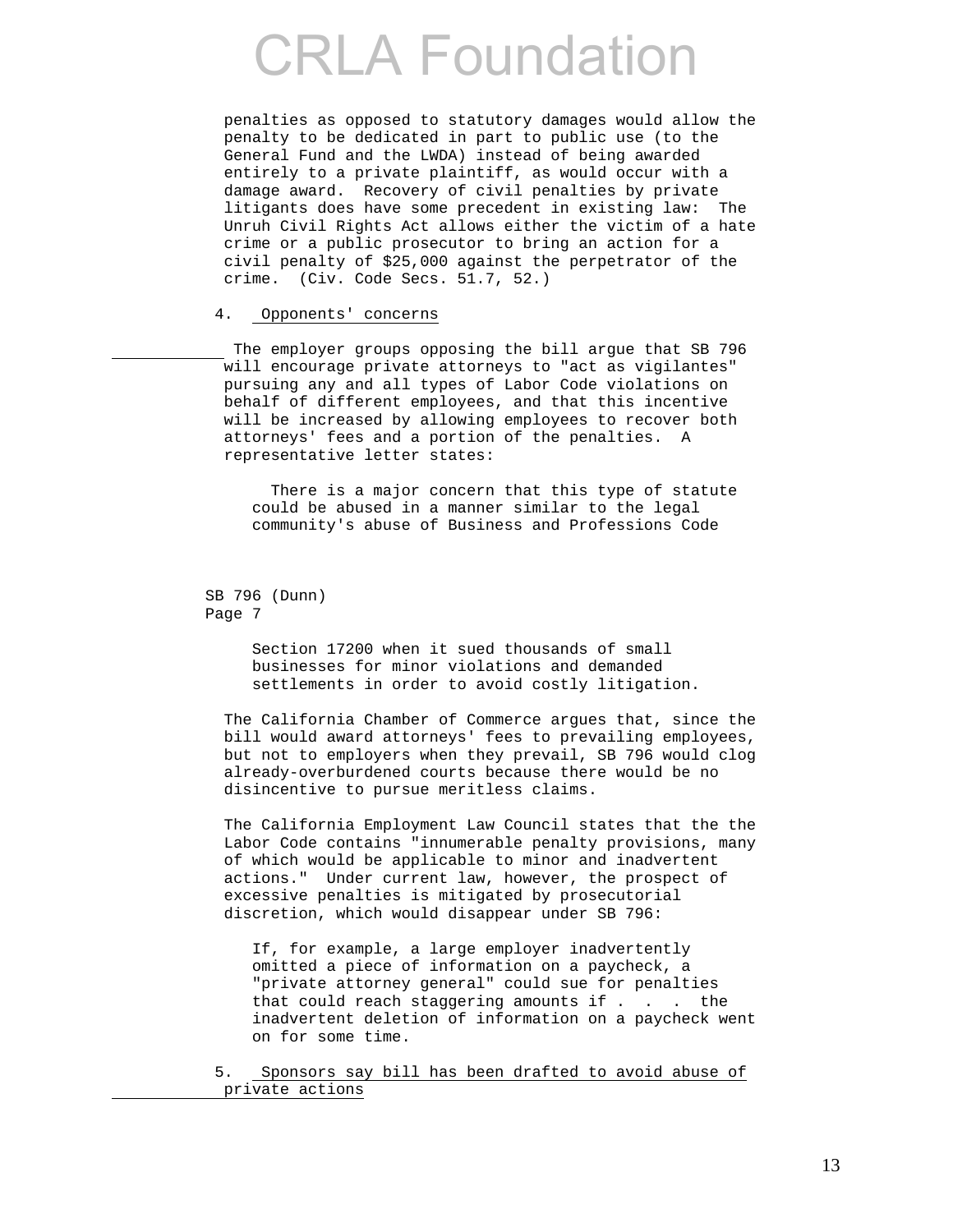The sponsors are mindful of the recent, well-publicized allegations of private plaintiff abuse of the UCL, and have attempted to craft a private right of action that will not be subject to such abuse. First, unlike the UCL, this bill would not open private actions up to persons who suffered no harm from the alleged wrongful act. Instead, private suits for Labor Code violations could be brought only by an "aggrieved employee" - an employee of the alleged violator against whom the alleged violation was committed. (Labor Code violators who are not employers would be subject to suit only by the LWDA or by public prosecutors.)

 Second, a private action under this bill would be brought by the employee "on behalf of himself or herself or others" - that is, fellow employees also harmed by the alleged violation - instead of "on behalf of the general public," as private suits are brought under the UCL.

 SB 796 (Dunn) Page 8

> This would dispense with the issue of res judicata ("finality of the judgment") that is the subject of some criticism of private UCL actions. An action on behalf of other aggrieved employees would be final as to those plaintiffs, and an employer would not have to be concerned with future suits on the same issues by someone else "on behalf of the general public."

> Third, the proposed civil penalties are relatively low, most of the penalty recovery would be divided between the LWDA (25 percent) and the General Fund (50 percent), and the remaining 25 percent would be divided between all identified employees aggrieved by the violation, instead of being retained by a single plaintiff. This distribution of penalties would discourage any potential plaintiff from bringing suit over minor violations in order to collect a "bounty" in civil penalties.

 Finally, the bill provides that no private action may be brought when the LWDA or any of its subdivisions initiates proceedings to collect penalties on the same facts and under the same code provisions.

#### 6. Author's amendments

 In order to address concerns that the bill might invite frivolous suits or impose excessive penalties, and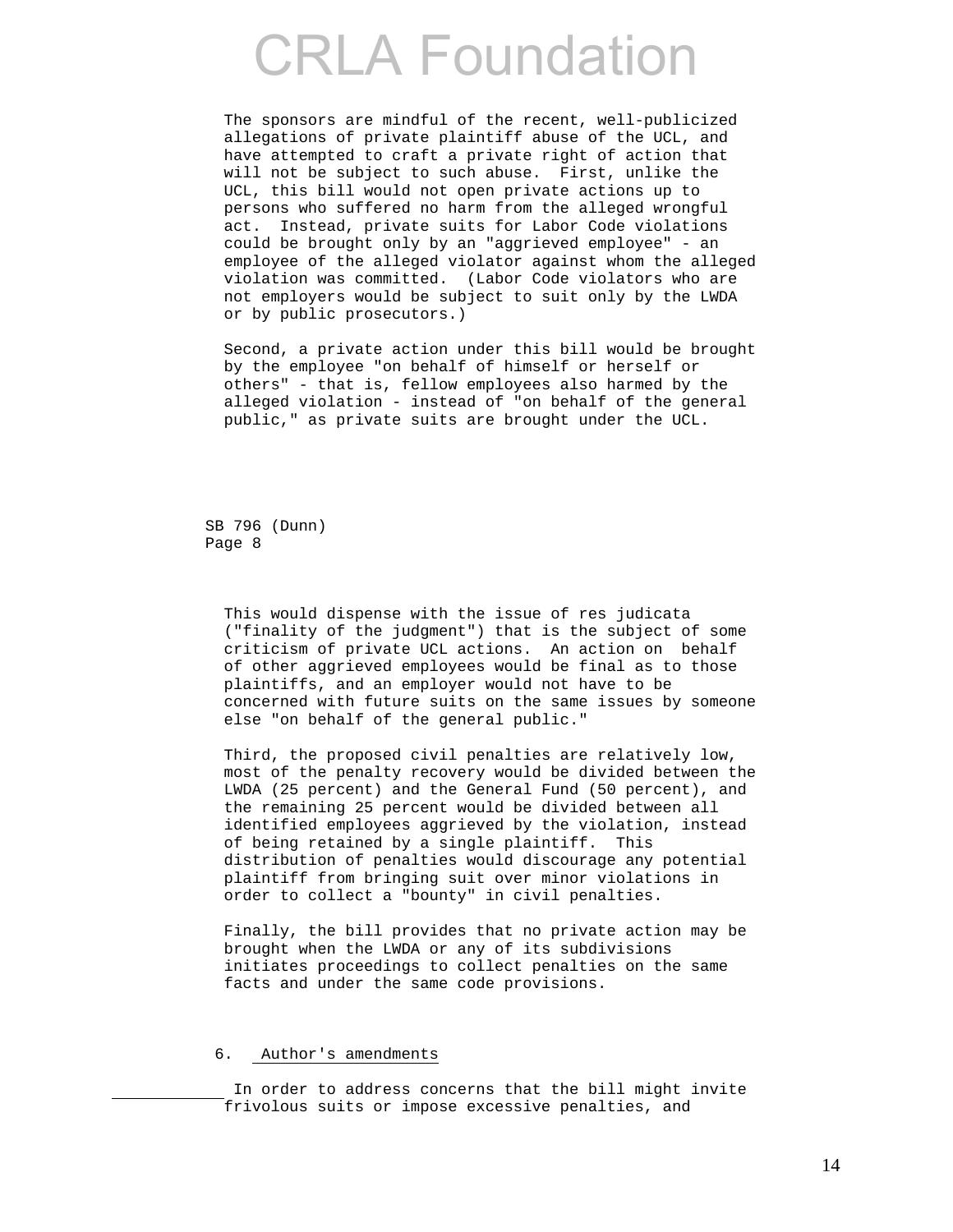pursuant to discussions between the sponsors and Committee staff, the author has agreed to accept the following amendments to clarify the bill's intended scope of its private right of action and the assessment and distribution of its civil penalties:

 (a) To clarify who would qualify as an "aggrieved employee" entitled to bring a private action under this section, the author will define the term as follows (at page 2, line 38):

 "For purposes of this part, an aggrieved employee means any person employed by the alleged violator within the period covered by the applicable statute of limitations against whom one or more of the violations alleged in the action was committed."

 SB 796 (Dunn) Page 9

> The bill would further be amended to reflect that any civil penalty recoverable by the LWDA under existing law may be recovered through a civil action "brought by an aggrieved employee on behalf of himself or herself or other current or former employees" (at page 2, lines 31-36).

 (b) To clarify that civil penalties would be assessed only with respect to the number of employees aggrieved by the violation, as opposed to the total number of an alleged violator's employees, the author will amend the bill to reflect that penalties will be determined "for each aggrieved employee" instead of "per employee" (at page 3, lines 7 and 8).

 (c) To allay opponents' concerns that res judicata issues may arise if all known potential plaintiffs are not included in the private action, the author will amend the bill as follows (at page 3, lines 11-13):

 "An aggrieved employee may recover the civil penalty described in subdivision (b) in a civil action filed on behalf of himself or herself or -others- other current or former employees for whom evidence of a violation was developed during the trial or at settlement of the action ."

(d) To conform its attorney's fees provision with similar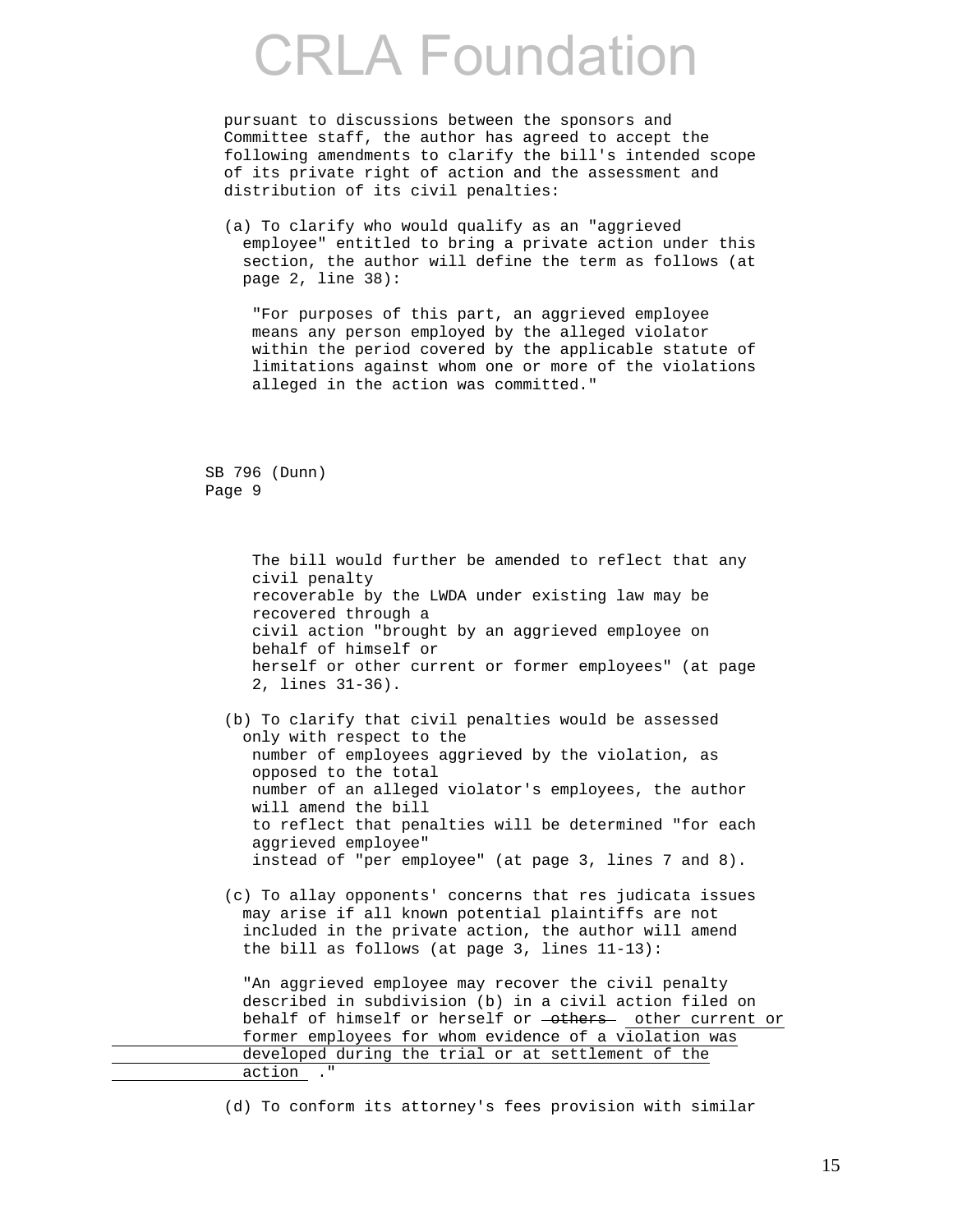provisions in existing law, the author will amend the bill to delete the phrase "in whole or in part" from the provision allowing attorney's fees to be awarded to a prevailing plaintiff (at page 3, lines 13-14).

 Support: American Federation of State, County and Municipal Employees (AFSCME); California Conference

 SB 796 (Dunn) Page 10

> Board of the Amalgamated Transit Union; California Council of Machinists; California Independent Public Employees Legislative Council; California State Pipe Trades Council; California State Association of Electrical Workers; California Teamsters; Engineers and Scientists of California, Local 20; Hotel Employees, Restaurant Employees International Union; Professional and Technical Engineers, Local 21; Protection & Advocacy, Inc.; Region 8 States Council of the United Food & Commercial Workers; Western States Council of Sheet Metal Workers

 Opposition: Associated General Contractors of California; California Apartment Association; California Chamber of Commerce; California Employment Law Council; California Landscape Contractors Association; California Manufacturers and Technology Association; Civil Justice Association of California (CJAC); Construction Employers' Association; Motion Picture Association of America; Orange County Business Council

### HISTORY

 Source: California Labor Federation AFL-CIO; CRLA Foundation

Related Pending Legislation: None Known

 Prior Legislation: AB 2985 (Committee on Labor and Private Employment) (Ch. 662, Stats. of 2002) (requires Labor and Workforce Development Agency to contract with independent research organization to study most effective ways to enforce wage and hour laws, and to identify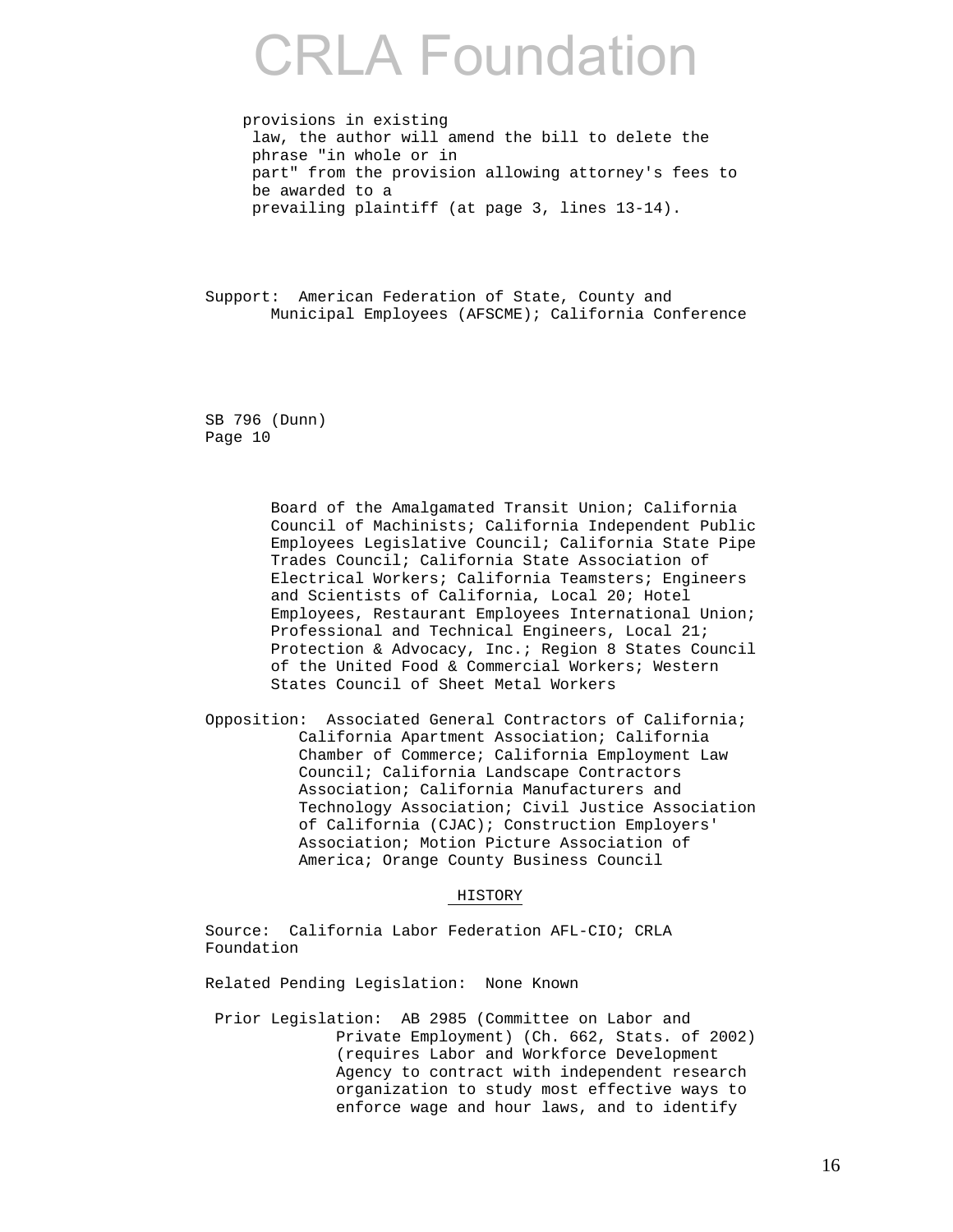all available state and federal resources available for enforcement; completed study to be submitted to Legislature by December 31, 2003)

 Prior Vote: Senate Labor & Industrial Relations Committee  $5 - 3$ 

++++++++++++++++++

| SENATE RULES COMMITTEE                   | SB 796 |
|------------------------------------------|--------|
| Office of Senate Floor Analyses          |        |
| 1020 N Street, Suite 524                 |        |
| 916) 445-6614 <sup> </sup><br>Fax: (916) |        |
| 327-4478                                 |        |
|                                          |        |

#### THIRD READING

 Bill No: SB 796 Author: Dunn (D) Amended: 5/12/03 Vote: 21

SENATE LABOR & IND. RELATIONS COMMITTEE : 5-3, 4/9/03 AYES: Alarcon, Dunn, Figueroa, Kuehl, Romero NOES: Oller, Margett, McClintock

SENATE JUDICIARY COMMITTEE : 4-2, 4/29/03 AYES: Escutia, Cedillo, Kuehl, Sher NOES: Morrow, Ackerman

SENATE APPROPRIATIONS COMMITTEE : Senate Rule 28.8

SUBJECT : Employment

 SOURCE : California Labor Federation, AFL-CIO California Rural Legal Assistance Foundation, Inc.

 DIGEST : This bill allows employees to sue their employers for civil penalties for employment law violations, and upon prevailing, to recover costs and attorneys' fees. This bill is intended to augment the enforcement abilities of the Labor Commissioner by creating an alternative "private attorney general" system for labor law enforcement.

 ANALYSIS : Existing law authorizes the State Labor and Workforce Development Agency (LWDA) (comprised of the DIR, CONTINUED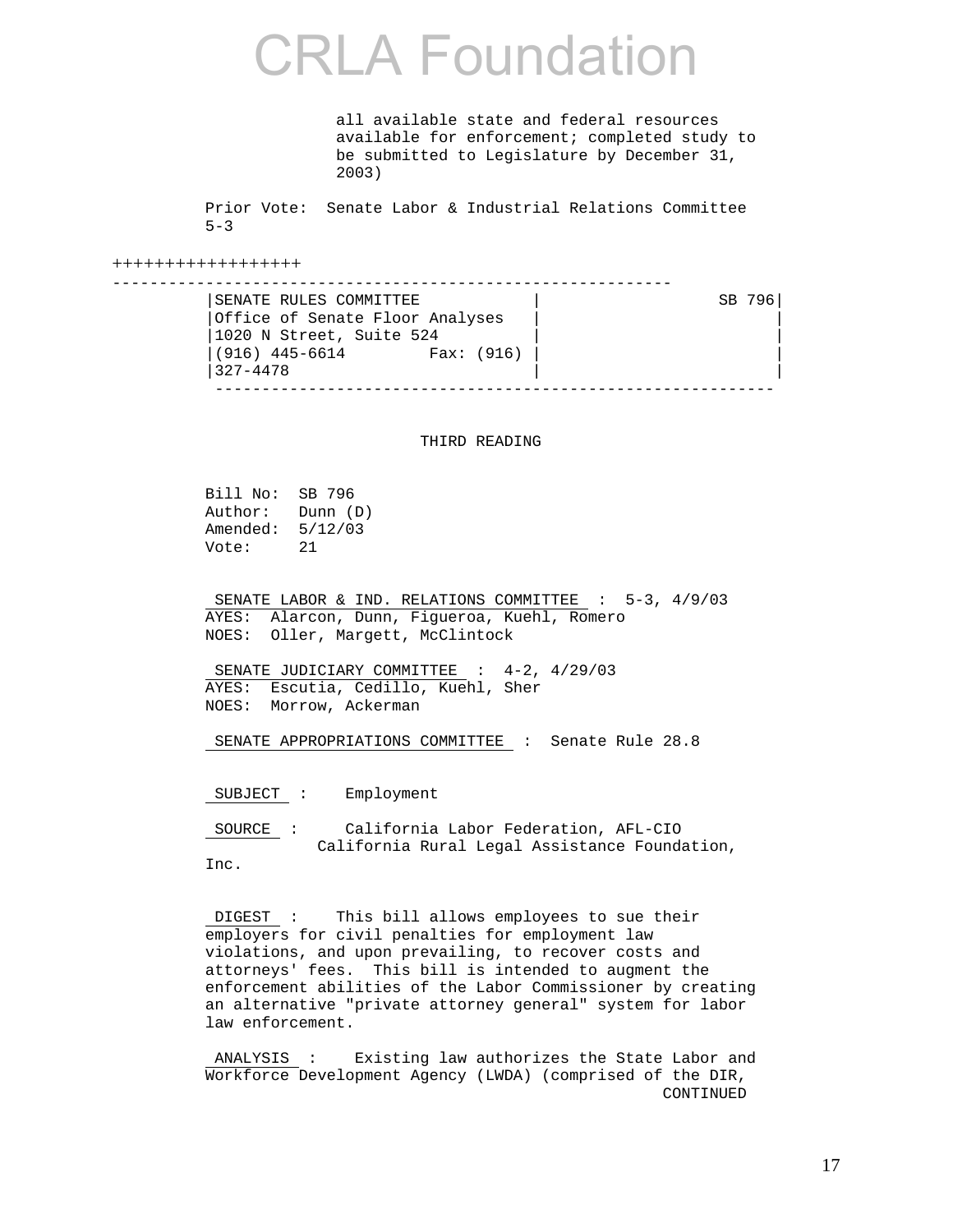SB 796 <u>Page and the set of the set of the set of the set of the set of the set of the set of the set of the set of the set of the set of the set of the set of the set of the set of the set of the set of the set of the set of the</u>

> the Employment Development Department, the Agricultural Labor Relations Board, and the Workforce Investment Board) to assess and collect civil penalties for violations of the Labor Code, where specified.

2

 Existing law authorizes the Attorney General and other public prosecutors to pursue misdemeanor charges against violators of specified provisions of the code.

 Existing law authorizes an individual employee to file a claim with the Labor Commissioner alleging that his or her employer has violated specified provisions of the code, and to sue the employer directly for damages, reinstatement, and other appropriate relief if the Commissioner declines to bring an action based on the employee's complaint.

 Existing law further provides that any person acting for itself, its members, or the general public, may sue to enjoin any unlawful, unfair, or fraudulent business act or practice, and to recover restitution and disgorgement of any profits from the unlawful activity.

 This bill is entitled the "Labor Code Private Attorneys General Act of 2004."

 This bill would provide that any Labor Code violation for which specific civil penalties have not previously been established shall be subject to a civil penalty of \$100 for each aggrieved employee per pay period for an initial violation, and \$200 for each aggrieved employee per pay period for continuing violations. (The penalty would be \$500 per violation for a violator who is not an employer.)

 This bill further would provide that, for any Labor Code violation for which the LWDA does not pursue a complaint, any aggrieved employee may sue to recover civil penalties in an action brought on behalf of himself or herself or other current or former employees.

 This bill would define "aggrieved employee" as "any person employed by the alleged violator within the period covered by the applicable statute of limitation against whom one or more of the violations alleged in the action was committed."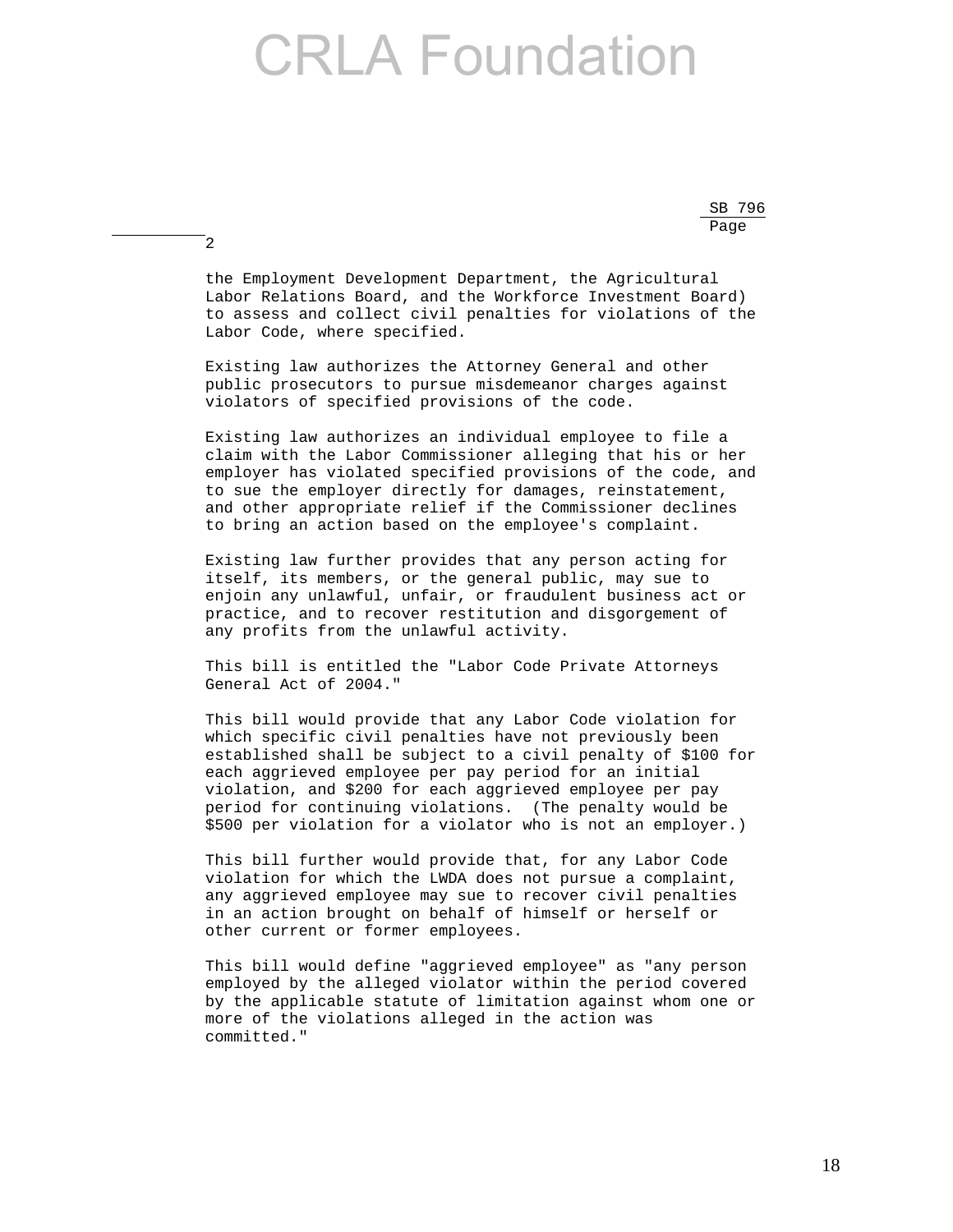$SB$  796 <u>Page and the set of the set of the set of the set of the set of the set of the set of the set of the set of the set of the set of the set of the set of the set of the set of the set of the set of the set of the set of the</u>

> This bill further would provide that an aggrieved employee who prevails in such an action shall be entitled to an award of reasonable attorney's fees and costs.

 This bill further would provide that any penalties recovered in an action by an aggrieved employee shall be distributed as follows: 50 percent to the General Fund, 25 percent to the LWDA for employer education, and 25 percent to the aggrieved employees. (Penalties recovered against a violator who is not an employer, which under this bill could be pursued only by a public prosecutor or the LWDA, would be divided evenly between the General Fund and the LWDA.)

 This bill further would provide that nothing in this section shall limit an employee's right to pursue other remedies available under state or federal law.

 This bill further would provide that no action may be maintained by an aggrieved employee under this section where the LWDA initiates proceedings against the alleged violator on the same facts and under the same section or sections of the Labor Code.

#### Background

3

 California's Labor Code is enforced by LWDA and its various boards and departments, which may assess and collect civil penalties for specified violations of the code. Some Labor Code sections also provide for criminal sanctions, which may be obtained through actions by the Attorney General and other public prosecutors.

 In 2001, the Assembly Labor and Employment Committee held hearings about the effectiveness and efficiency of the enforcement of wage and hour laws by the State Department of Industrial Relations (DIR), one of four subdivisions of the LWDA. The committee reported that in fiscal year 2001-2002, the Legislature appropriated over \$42 million to the State Labor Commission for the enforcement of over 300 laws under its jurisdiction. The DIR's authorized staff numbered over 460, making it the largest state labor law enforcement organization in the country.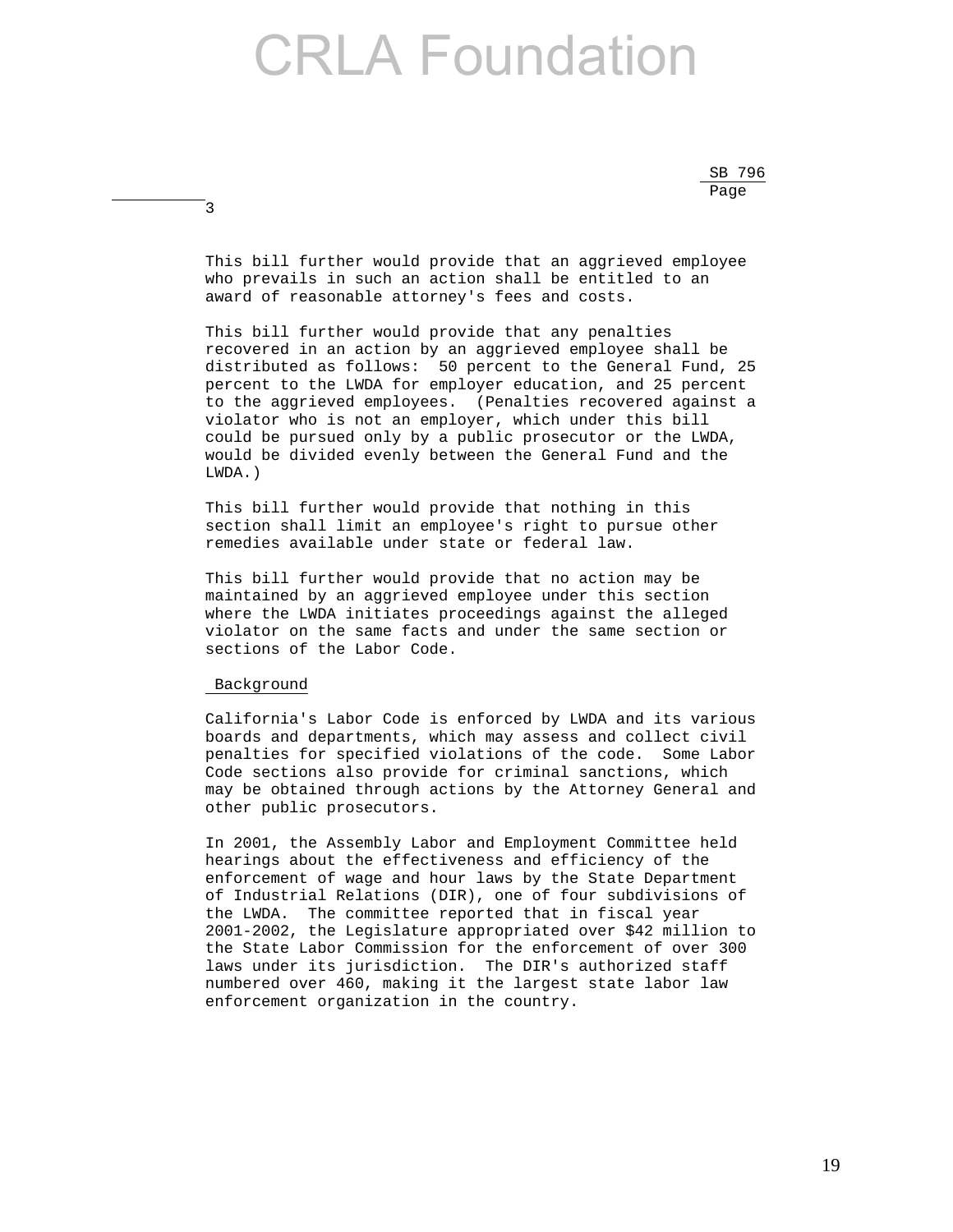$SB$  796 <u>Page and the set of the set of the set of the set of the set of the set of the set of the set of the set of the set of the set of the set of the set of the set of the set of the set of the set of the set of the set of the</u>

> Nevertheless, evidence received by the Senate Judiciary Committee indicated that the DIR was failing to effectively enforce labor law violations. Estimates of the size California's "underground economy" -- businesses operating outside the state's tax and licensing requirements - ranged from 60 to 140 billion dollars a year, representing a tax loss to the state of three to six billion dollars annually. Further, a U.S. Department of Labor study of the garment industry in Los Angeles, which employs over 100,000 workers, estimated the existence of over 33,000 serious and ongoing wage violations by the city's garment industry employers, but the DIR was currently issuing fewer than 100 wage citations per year for all industries throughout the state.

> As a result of these hearings, the Legislature enacted AB 2985 (Assembly Labor and Employment Committee), Chapter 662, Statutes of 2002, requiring the LWDA to contract with an independent research organization to study the enforcement of wage and hour laws, and to identify state and federal resources that may be utilized to enhance enforcement. The completed study is to be submitted to the Legislature by December 31, 2003.

> This bill would propose to augment the LWDA's civil enforcement efforts by allowing employees to sue employers for civil penalties for labor law violations, and to collect attorneys' fees and a portion of the penalties upon prevailing in these actions, as specified.

### Prior legislation

4

 AB 2985 (Assembly Labor and Employment Committee), Chapter 662, Statutes of 2002, requires Labor and Workforce Development Agency to contract with independent research organization to study most effective ways to enforce wage and hour laws, and to identify all available state and federal resources available for enforcement; completed study to be submitted to Legislature by December 31, 2003.

 FISCAL EFFECT : Appropriation: No Fiscal Com.: Yes Local: No

 $SB$  796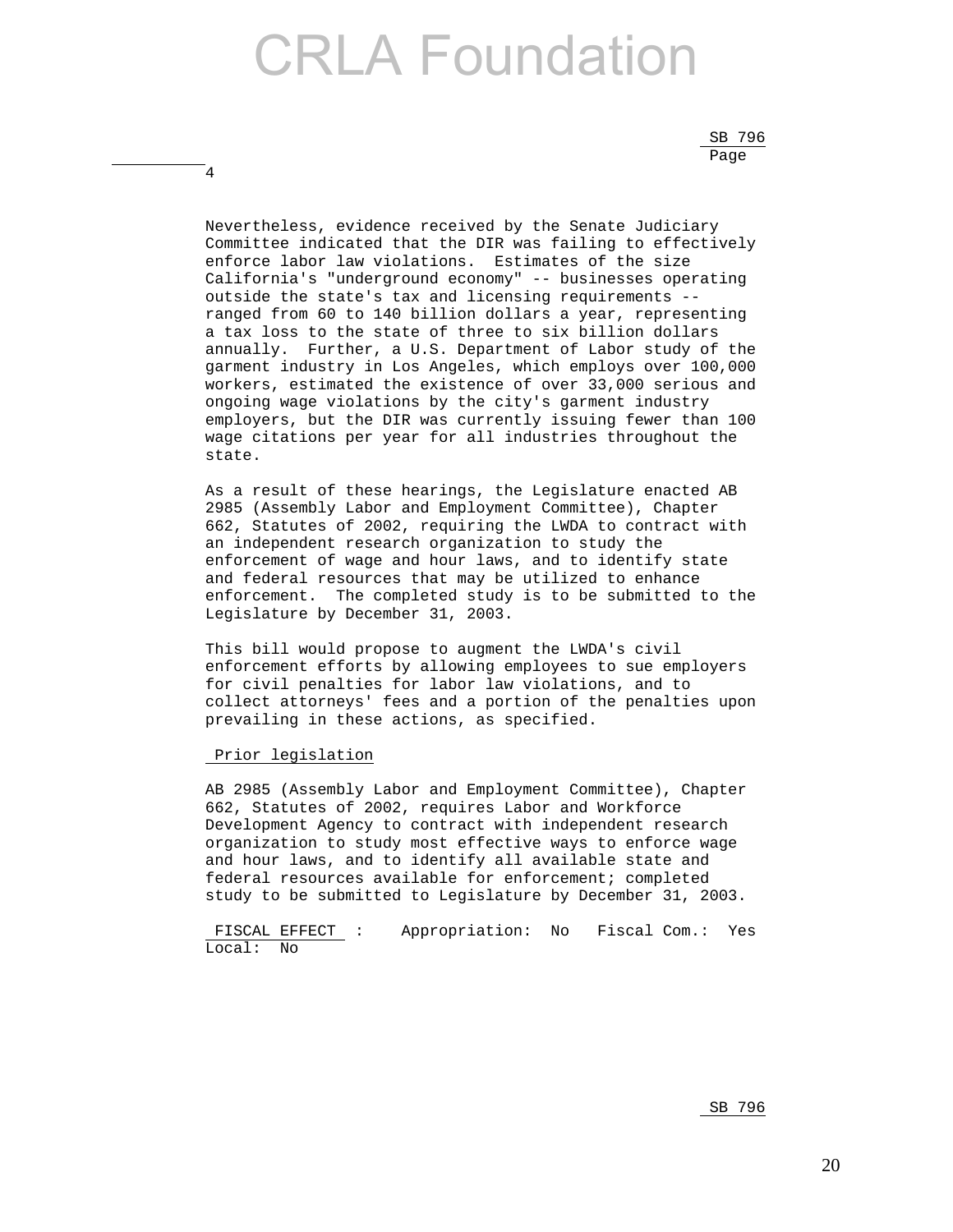nd a bhainn ann an t-ainm an t-ainm an t-ainm an t-ainm an t-ainm an t-ainm an t-ainm an t-ainm an t-ainm an t-

```
 5 
           SUPPORT : (Verified 5/19/03) 
           California Labor Federation, AFL-CIO (co-source) 
           California Rural Legal Assistance Foundation, 
           Inc.(co-source) 
           American Federation of State, County and Municipal 
             Employees (AFSCME) 
           California Applicants Attorneys Association 
           California Conference Board of the Amalgamated Transit 
           Union 
           California Council of Machinists 
           California Independent Public Employees Legislative Council 
           California State Pipe Trades Council 
           California State Association of Electrical Workers 
           California Teamsters 
           Engineers and Scientists of California, Local 20 
           Hotel Employees, Restaurant Employees International Union 
           Peace Officers Research Association of California 
           Professional and Technical Engineers, Local 21 
           Protection and Advocacy, Inc. 
           Region 8 States Council of the United Food and Commercial 
           Workers 
           Western States Council of Sheet Metal Workers 
           OPPOSITION : (Verified 5/19/03) 
           Associated Builders and Contractors of California 
           Associated General Contractors of California 
           California Apartment Association 
           California Chamber of Commerce 
           California Employment Law Council 
           California Landscape Contractors Association 
           California Manufacturers and Technology Association 
           Civil Justice Association of California (CJAC) 
           Construction Employers' Association 
           Motion Picture Association of America 
           Orange County Business Council 
           ARGUMENTS IN SUPPORT : Proponents, the California Labor 
           Federation asserts that in the last decade state government 
           labor law enforcement functions have failed to keep pace
```
with the growth of the economy and the workforce.

district attorneys, for prosecution of Labor Code

 $SB$  796 <u>Page and the set of the set of the set of the set of the set of the set of the set of the set of the set of the set of the set of the set of the set of the set of the set of the set of the set of the set of the set of the</u>

Additionally they note that, resources available to county

6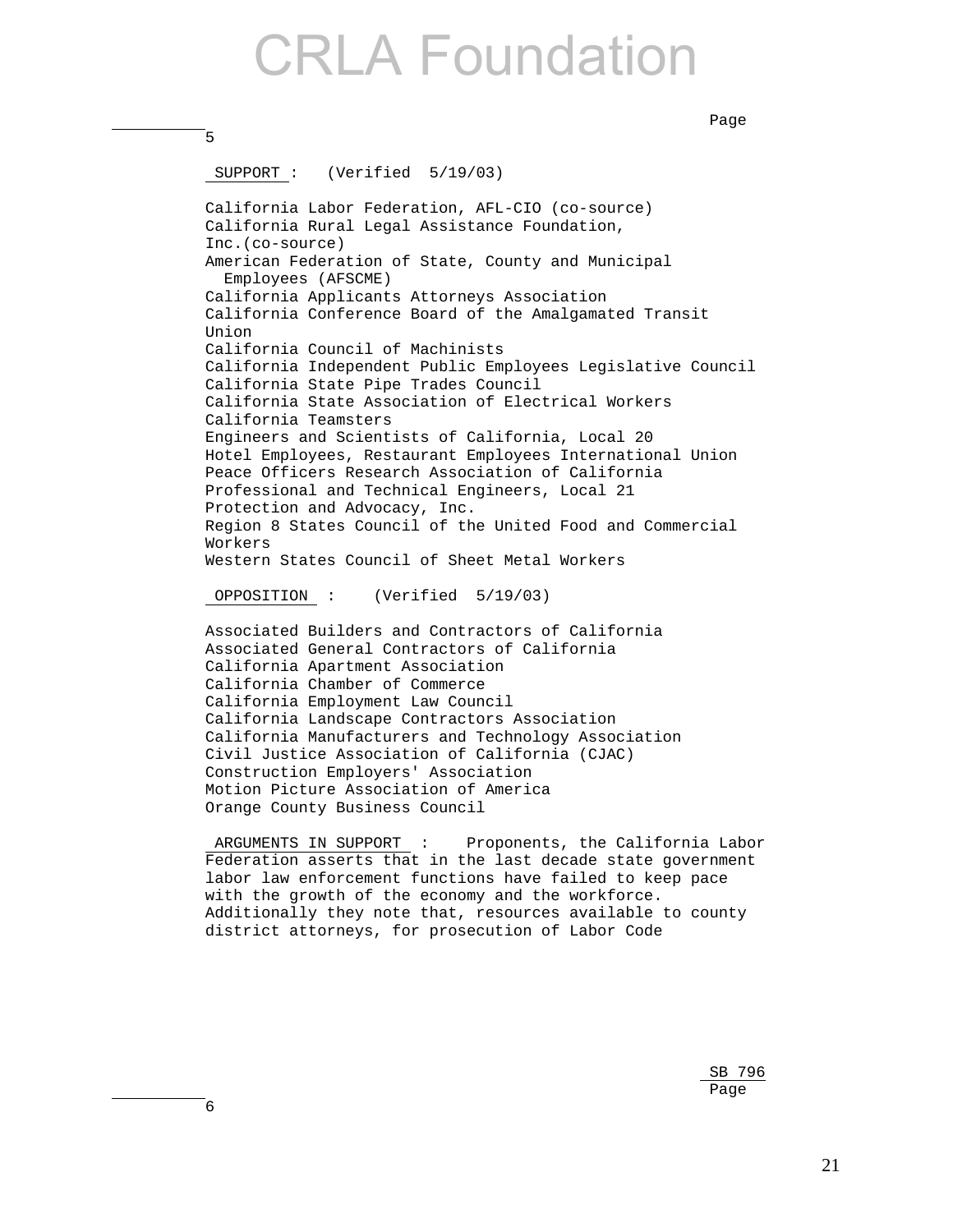violations as crimes, are similarly lacking.

 Proponents contend that the states current inability to enforce labor laws effectively is due to inadequate staffing and to the continued growth of the underground economy. This inability coupled with the states severe budgetary shortfall requires a creative solution that will help the state crack down on labor law violators.

 The California Rural Legal Assistance Foundation cites the resurgence of violations of Labor Code prohibitions against the "company store," as an example of the need for this bill. This occurs either when the employee is required to cash his check at a store owned by his employer and the employer charges a fee, or where the employer coerces the employee to purchase goods at that store. Currently, violations of these code sections are misdemeanors but no civil penalty is attached. Advocates are unaware of any misdemeanor prosecution having been undertaken in relation to these code sections.

ARGUMENTS IN OPPOSITION : Opponents contend that this bill tips the balance of Labor Law protection in disproportionate favor to the employee to the detriment of already overburdened employers. Opponents cite the fact that employees are entitled to attorneys' fees and costs if they prevail in their actions under this bill, yet the bill fails to provide similar attorneys fees and costs for prevailing employers. Additionally, opponents cite the fact that there are no requirements imposed upon employees prior to filing civil action such as preliminary claim filing with the Labor Commissioner. Furthermore, opponents complain that aggrieved employees may file on behalf of a class, but are not required to fulfill class certification requirements.

 The California Manufacturers and Technology Association (CMTA) asserts that California has a formal administrative procedure to handle Labor Code violations that is both economical and efficient. According to the CMTA, in many instances the amount in dispute is so small that it would not warrant an employer going to court because the cost of legal representation would be so high. Finally, the CMTA alleges that, since there is no requirement for the

 $SB$  796 nd a bhainn ann an t-ainm an t-ainm an t-ainm an t-ainm an t-ainm an t-ainm an t-ainm an t-ainm an t-ainm an t-

employee to exhaust the administrative procedure or even

7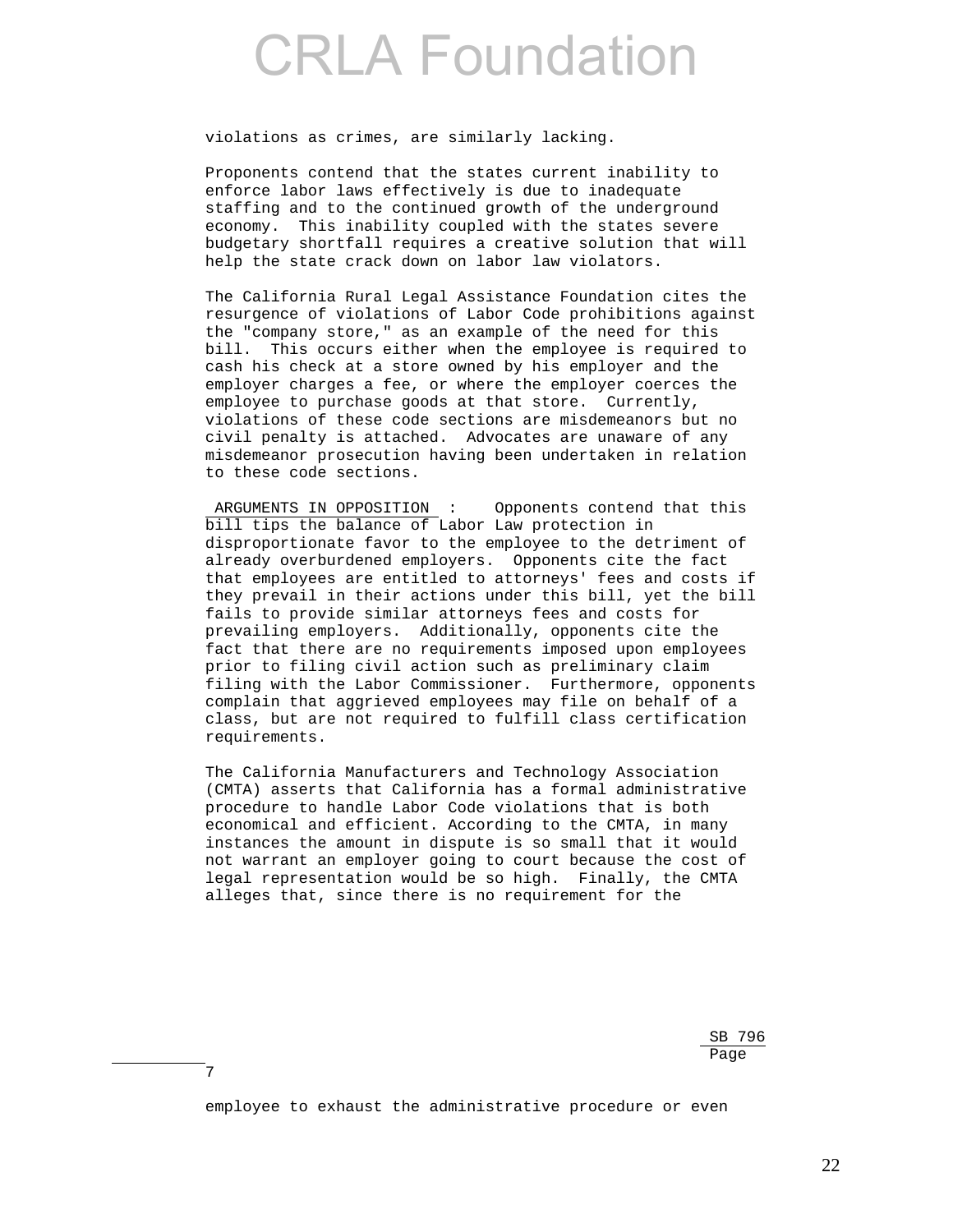file with the Labor Commissioner the bill is an "invitation for bounty hunting attorneys to aggressively pursue these cases."

NC:sl 5/21/03 Senate Floor Analyses

+++++++++++++++++ SB 796

**Page 1** 

Date of Hearing: June 26, 2003

 ASSEMBLY COMMITTEE ON JUDICIARY Ellen M. Corbett, Chair SB 796 (Dunn) - As Amended: May 12, 2003

As Proposed to be Amended

SENATE VOTE : 21-14

SUBJECT : LABOR CODE PRIVATE ATTORNEYS GENERAL ACT OF 2004

KEY ISSUES :

- 1)SHOUILD CIVIL PENALTIES BE ESTABLISHED, AS SPECIFIED, FOR THE VIOLATION OF LABOR CODE PROVISIONS FOR WHICH THERE IS NO CURRENT CIVIL PENALTY?
- 2)SHOULD AGGRIEVED EMPLOYEES BE EMPOWERED TO ENFORCE EXISTING LABOR CODE OBLIGATIONS BY PRIVATE ACTIONS FOR CIVIL PENALTIES TO BE DISTRIBUTED PRIMARILY TO THE STATE?

#### SYNOPSIS

 This bill, co-sponsored by the California Labor Federation, AFL-CIO and the California Rural Legal Assistance Foundation, is designed to improve enforcement of existing Labor Code obligations. The first part of the bill prescribes a civil penalty for those existing Labor Code sections for which a civil penalty has not otherwise been established. The second part of the bill provides that an aggrieved employee may bring a private action on behalf of himself or herself and other current or former employees to enforce civil penalties for employer violations of the Labor Code, if the Labor and Workforce Development Agency (LWDA) does not issue a citation for a violation of the same sections on the same facts and theories. Seventy-five percent of the civil penalties imposed by a court would be distributed to the General Fund and to the LWDA for education of employers and workers regarding labor law obligations; 25% would go to the aggrieved employee(s). Prevailing employees would be permitted to recover attorneys' fees in these cases. Opponents representing employers argue that the bill will foster frivolous litigation, and lawsuits for minor or technical violations of the law, and accordingly will drive up the cost of doing business.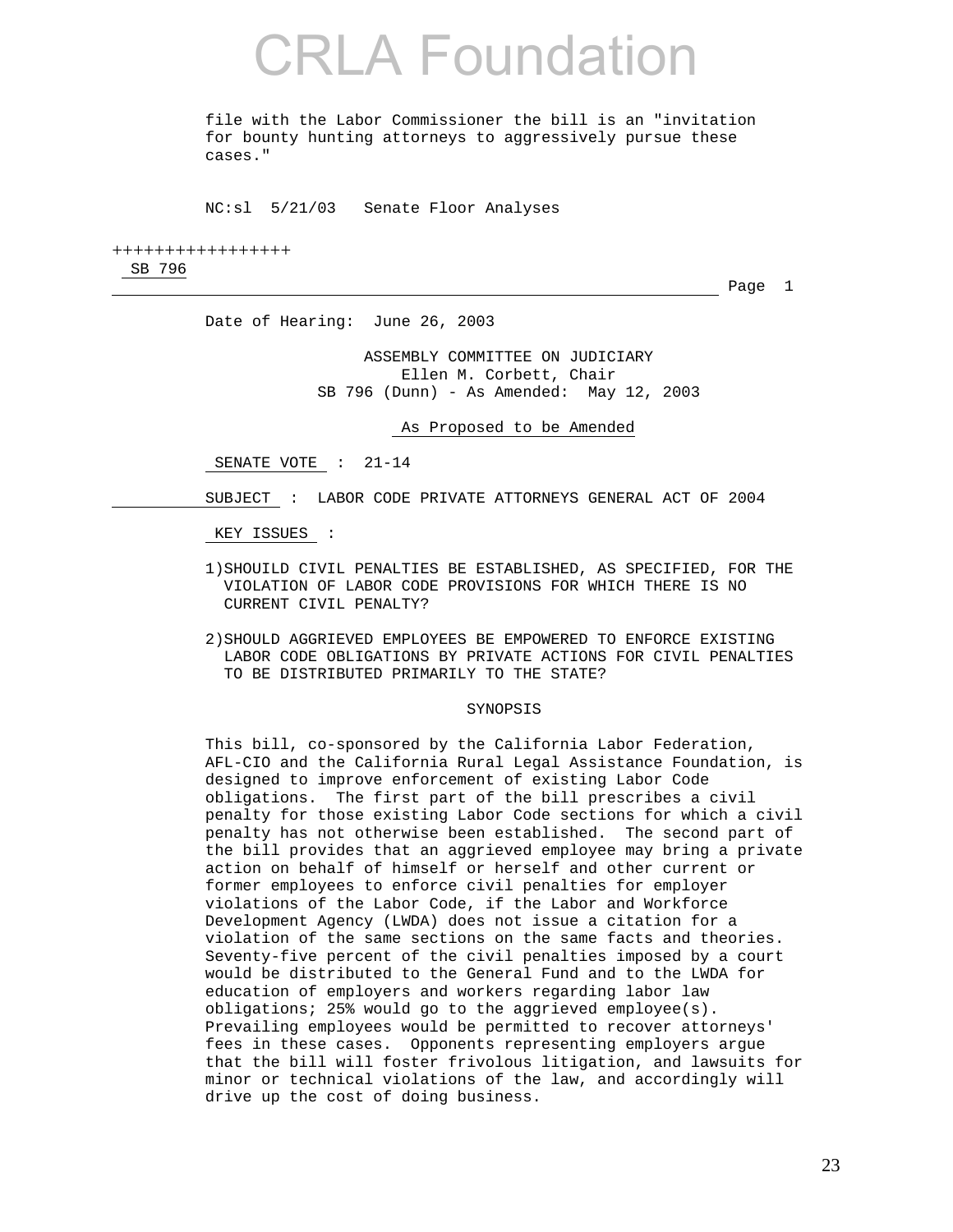SB 796 Page 2

> SUMMARY : Enacts the Labor Code Private Attorneys General Act of 2004. Specifically, this bill :

- 1)Provides that any Labor Code violation for which specific civil penalties have not otherwise been established shall be subject to a civil penalty of \$100 for each aggrieved employee per pay period for an initial violation, and \$200 for each aggrieved employee per pay period for continuing violations. The penalty would be \$500 per violation for a violator who is not an employer.
- 2)Provides that an aggrieved employee may sue to recover civil penalties under the Labor Code, as well as attorneys' fees and costs, in an action brought on behalf of himself or herself and other current or former employees. However, no private action may be maintained where the state labor agency (LWDA) issues a citation against the alleged violator on the same facts and under the same section or sections of the Labor Code.
- 3)Provides that any penalties recovered in an action by an aggrieved employee shall be distributed as follows: 50 percent to the General Fund, 25 percent to the LWDA for employer education, and 25 percent to the aggrieved employee(s). In the case of penalties recovered against a violator who is not an employer, which under this bill could be pursued only by a public prosecutor or the LWDA, the funds would be divided evenly between the General Fund and the LWDA.

EXISTING LAW :

- 1)Authorizes the LWDA (composed of the Department of Industrial Relations (DIR), the Employment Development Department, the Agricultural Labor Relations Board, and the Workforce Investment Board) to assess and collect civil penalties for violations of the Labor Code, where specified. (Labor Code section 201 et seq . All further statutory references are to this code unless otherwise noted.)
- 2)Authorizes the Attorney General (AG) and other public prosecutors to pursue misdemeanor charges against violators of specified provisions of the code. (Section 215 et seq .)

3)Authorizes an individual employee to file a claim with the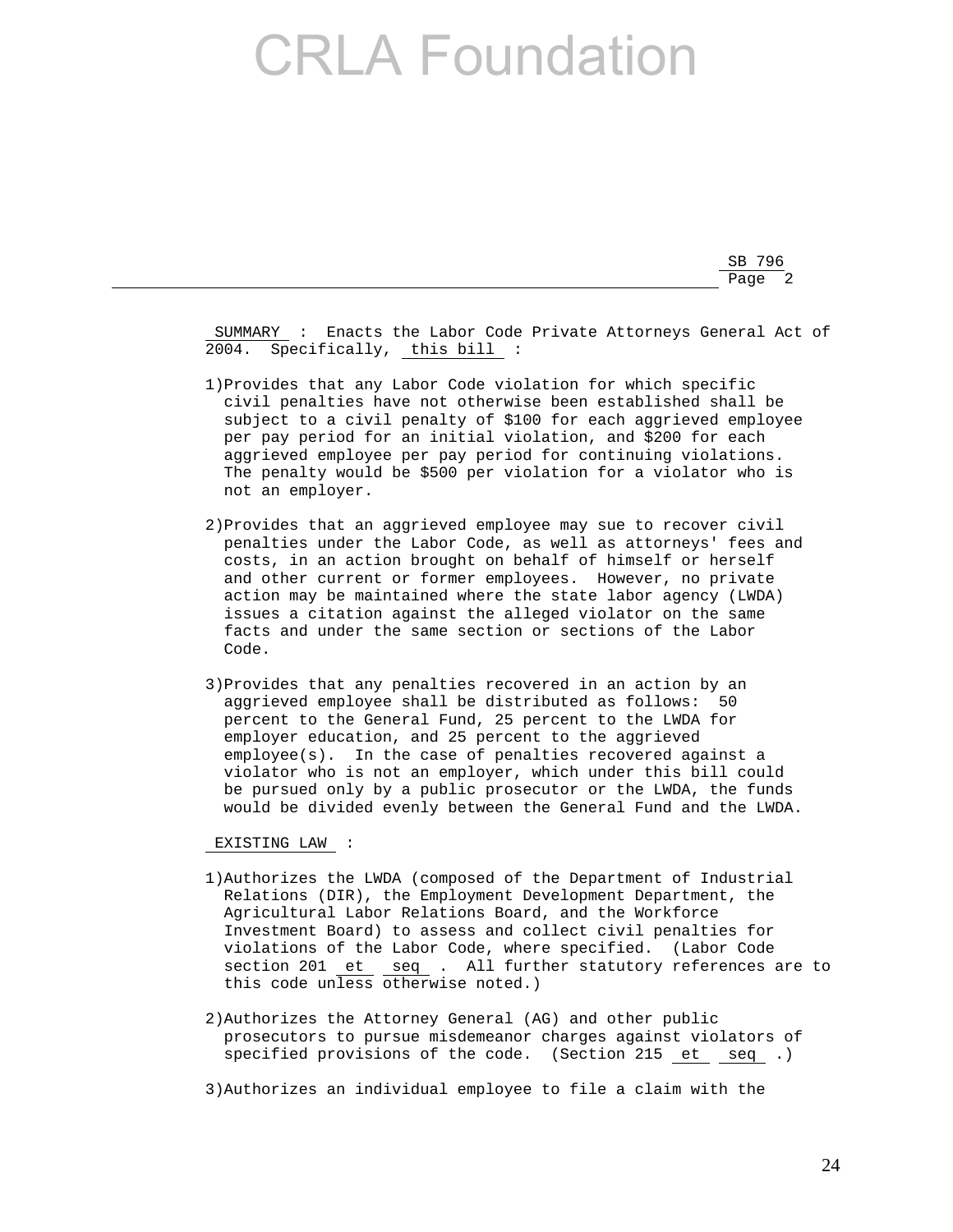SB 796 Page 3

> Labor Commissioner alleging that his or her employer has violated specified provisions of the code, and to sue the employer directly for damages, reinstatement, other appropriate relief and attorneys' fees if the Commissioner declines to bring an action based on the employee's complaint. (Section 98.7.)

 4)Provides that the AG, other prosecutors and any person acting for him or herself, members of a group or the general public, may sue to enjoin any unlawful, unfair, or fraudulent business act or practice, and that a court may make any orders or judgments as may be necessary to prevent the use or employment by any entity of any practice which constitutes unfair competition, including issuing an injunction or appointing a receiver, and may order restitution of any money or property which may have been acquired by means of the unfair competition. (Business and Professions Code sections 17203 and 17535.)

FISCAL EFFECT : The bill as currently in print is keyed fiscal.

 COMMENTS : In support of this measure, the author states: "This bill is critical to the enforcement of worker's rights. California has some important worker protections in statute some of the strongest in the nation. However, these laws are meaningless if they are not enforced. Workers must be able to seek redress against employers who break the law."

 Co-sponsor California Labor Federation states that this bill would "attack the underground economy and enhance our state's revenues" by allowing workers to crack down on labor violators. The California Rural Legal Assistance (CRLA) Foundation, also a co-sponsor, states that violations of minimum or overtime wage violations are common, and many other violations for which only rarely enforced criminal penalties exist are increasing.

 This Bill Provides Specified Civil Penalties for Violations of Existing Labor Code Provisions . The Labor Code is enforced by the LWDA, which may assess and collect civil penalties for specified violations of the code. Some Labor Code sections also provide for criminal sanctions, which may be obtained through actions by the AG and other public prosecutors. As the author notes, however, some provisions of the Labor Code have criminal penalties but no civil penalties. The sponsors state that many Labor Code provisions are unenforced because they are punishable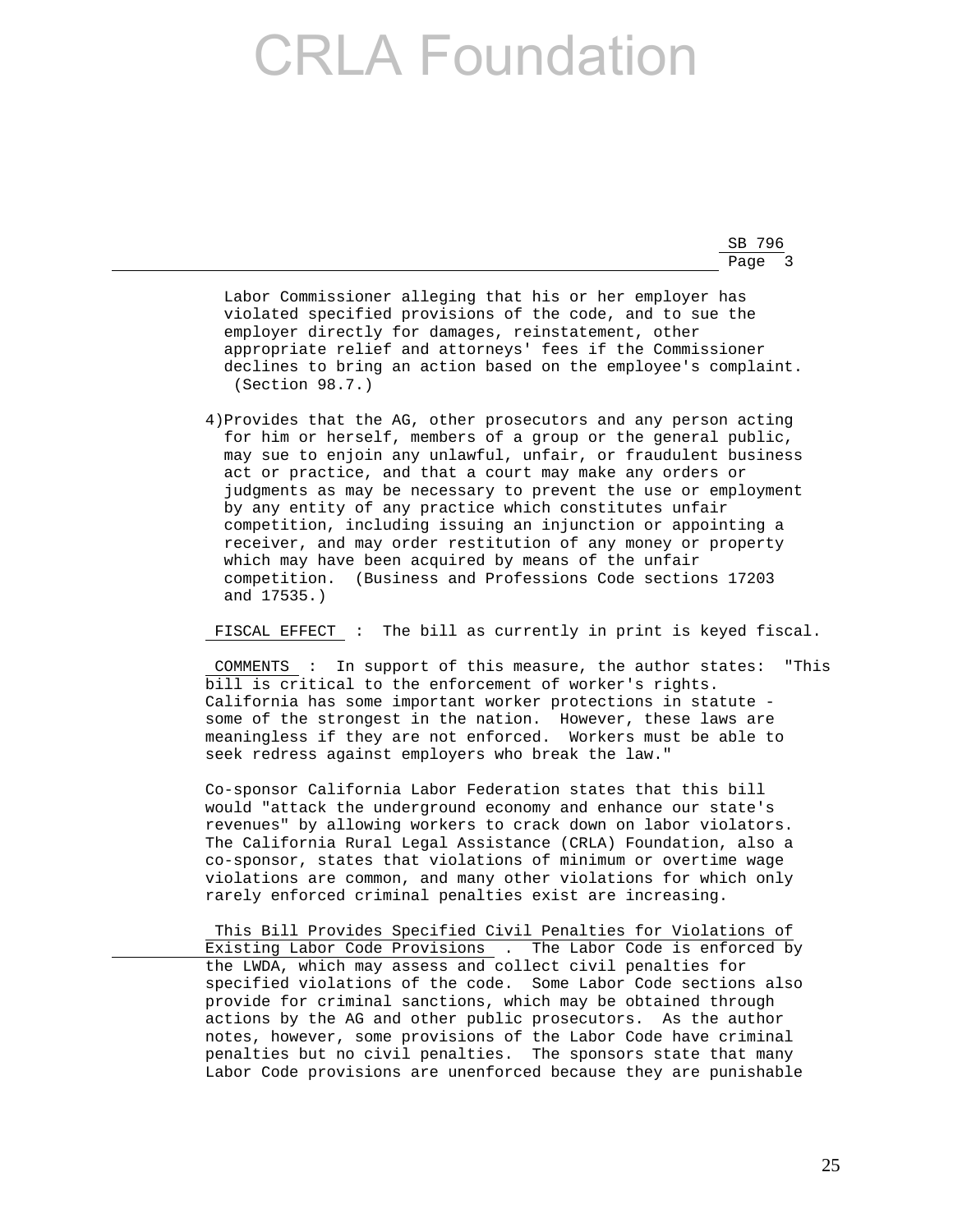| B 796<br>SВ |  |
|-------------|--|
| Page        |  |

 only as criminal misdemeanors, with no civil penalty or other sanction attached. Since district attorneys tend to direct their resources to violent crimes and other public priorities, supporters argue, Labor Code violations rarely result in criminal investigations and prosecutions. As a result, supporters state, employers may violate the law with impunity.

 This bill would attach a civil penalty of \$100 for each aggrieved employee per pay period (increasing to \$200 for each aggrieved employee per pay period for subsequent violations) for any Labor Code provision that does not otherwise specify a civil penalty for its violation. The sponsors state that this proposed penalty is "on the low end" of the range of existing civil penalties for violation of other Labor Code provisions, but should be significant enough to deter violations. Indeed, serious safety and health violations are punishable by civil penalties up to \$25,000. (Section 6428.) Civil penalties collected in any such action would be distributed as follows: 50 % to the General Fund, 25 % to the LWDA for education of employers and workers regarding labor law obligations, and 25 % to the aggrieved employee(s). If the defendant is not an employer (e.g., a labor contractor who violates licensing obligations), the entire civil penalty recovery would be distributed to the General Fund and the LWDA.

 The Bill Would Allow Aggrieved Employees To Bring Private Actions To Recover Civil Penalties . The author states: "Unfortunately, creating a civil penalty is not enough. As we face a budget crisis of epic proportions, the enforcement staff of state labor law enforcement agencies is being cut. A civil penalty is meaningless to an injured worker if there is no mechanism to collect the penalty. This bill allows the employee to seek redress directly where the state has not done so on the employee's behalf. Additionally, SB 796 helps generate revenues to the state at a time when we need them."

 According to the California Labor Federation, in the last decade, as California has grown to become one of the world's largest economies, state government labor law enforcement functions have failed to keep pace. The state's current inability to enforce our existing labor laws effectively is due to inadequate staffing and to the continued growth of the underground economy. This inability coupled with our severe state budget shortfall calls for a creative solution that will help the state crack down on those who choose to flout our laws.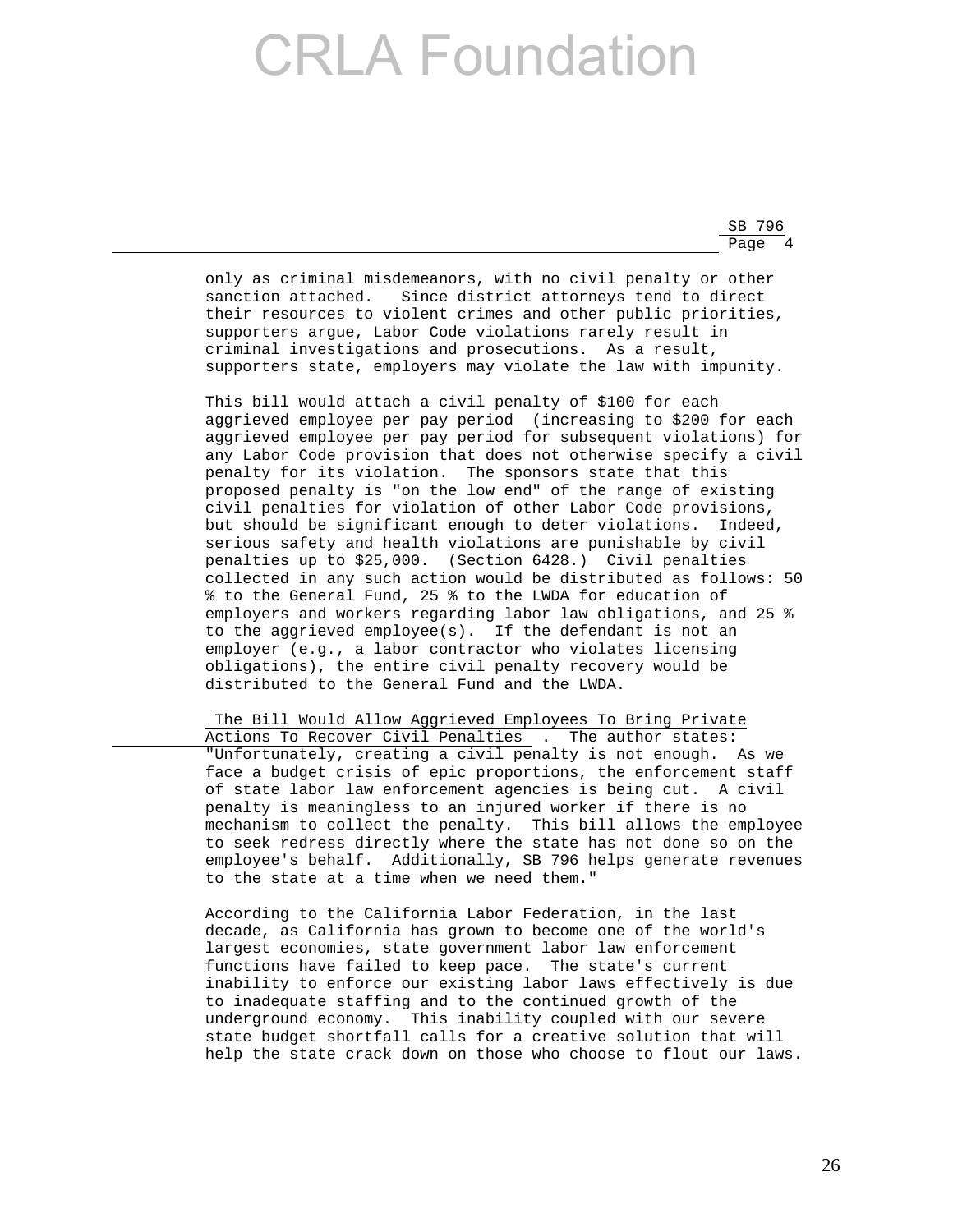SB 796 <u>Page 5 and 2001 and 2001 and 2001 and 2001 and 2001 and 2001 and 2001 and 2001 and 2001 and 2001 and 2001 and 2001 and 2001 and 2001 and 2001 and 2001 and 2001 and 2001 and 2001 and 2001 and 2001 and 2001 and 2001 and 200</u>

> The sponsors state that private actions to enforce the Labor Code are needed because LWDA simply does not have the resources to pursue all of the labor violations occurring in the garment industry, agriculture, and other industries. Although the Unfair Competition Law (UCL), Section 17200 of the Business & Professions Code, permits private actions to enjoin unlawful business acts, the sponsors assert that it is an inadequate tool for correcting Labor Code violations. First, the UCL permits private litigants to obtain only injunctive relief and restitution, which the sponsors say is not a sufficient deterrent to some labor violations. Second, since the UCL does not award attorneys' fees to a prevailing plaintiff, few aggrieved employees can afford to bring an action to enjoin the violations. Finally, since most employees fear they will be fired or subject to hostile treatment if they file complaints against their employers, they are discouraged from bringing UCL actions.

> Generally, civil penalties are recoverable only by prosecutors, not by private litigants, and the monies are paid directly to the government. However, recovery of civil penalties by private litigants does have precedent in the law. For example, the Unruh Civil Rights Act allows the victim of a hate crime to bring an action for a civil penalty of \$25,000 against the perpetrator of the crime. (Civil Code sections 51.7, 52.) In this bill, allowing private recovery of civil penalties as opposed to statutory damages would allow the penalty to be dedicated in part to public use (to the General Fund and the LWDA) instead of being awarded entirely to a private plaintiff.

 Labor Code violators who are not employers would be subject to suit only by the LWDA or by public prosecutors under this bill, not by private parties.

 Current Law Allows Private Actions for Injunctive Relief For Violations of the Labor Code, As Well As Money Damages For Some Labor Code Violations . Under the UCL, employers may be sued by employees and other private parties for injunctive relief for violation of any provision of the Labor Code. In addition, some Labor Code provisions allow for private actions for money damages, including attorneys' fees. As noted above, employers are also subject to civil penalties and criminal prosecution for some Labor Code violations. Thus, the primary change effected by this bill would be to add the specified civil penalties to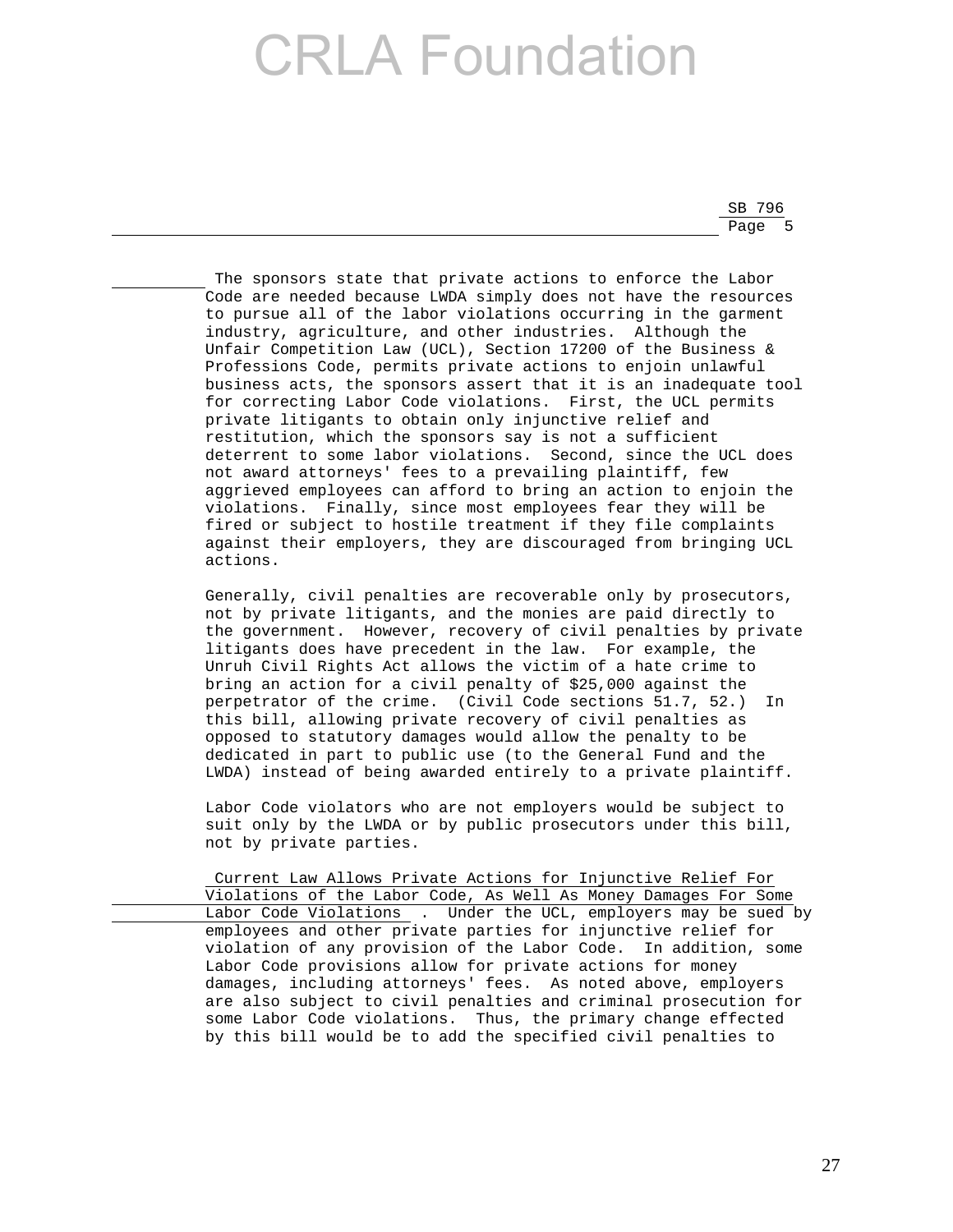SB 796 en de la provincia de la provincia de la provincia de la provincia de la provincia de la provincia de la provi

private actions for violations of the Labor Code.

 Only Persons Who Have Actually Been Harmed May Bring An Action to Enforce The Civil Penalties . Mindful of the recent, well-publicized allegations of private plaintiff abuse of the UCL, the sponsors state that they have attempted to craft a private right of action that will not be subject to such abuse. Unlike the UCL, this bill would not permit private actions by persons who suffered no harm from the alleged wrongful act. Instead, private suits for Labor Code violations could be brought only by an employee or former employee of the alleged violator against whom the alleged violation was committed. This action could also include fellow employees also harmed by the alleged violation. Because there is no provision in the bill allowing for private prosecution on behalf of the general public, there is no issue regarding the lack of finality of judgments against employers, as there has been with respect to private UCL actions. In addition, the bill precludes any private action when the LWDA issues a citation on the same facts and under the same code provisions. Thus, there is no prospect of public and private prosecution for the same violation.

 The sponsors state that because the proposed civil penalties are relatively low and nearly all of the penalty recovery would be divided between the LWDA and the General Fund, the addition of civil penalties would discourage any potential plaintiff from bringing suit over minor violations in order to collect a "bounty" in civil penalties.

 ARGUMENTS IN OPPOSITION : The employer groups opposing the bill do not contest the provision imposing new civil penalties. However, they argue that SB 796 will encourage private attorneys to "act as vigilantes" pursuing frivolous Labor Code violations on behalf of different employees, and that this incentive will be increased by allowing employees to recover both attorneys' fees and a portion of the penalties. Opponents liken the danger of the bill to the recent abuse of the UCL by the Trevor Law Group.

 The California Chamber of Commerce argues in particular against allowing recovery of attorneys' fees, contending that recovery for the aggrieved party would be minimal and secondary to attorneys' fees and cost. In addition the Chamber argues that since the bill would allow for an award of attorneys' fees to prevailing employees, but not to employers when they prevail, SB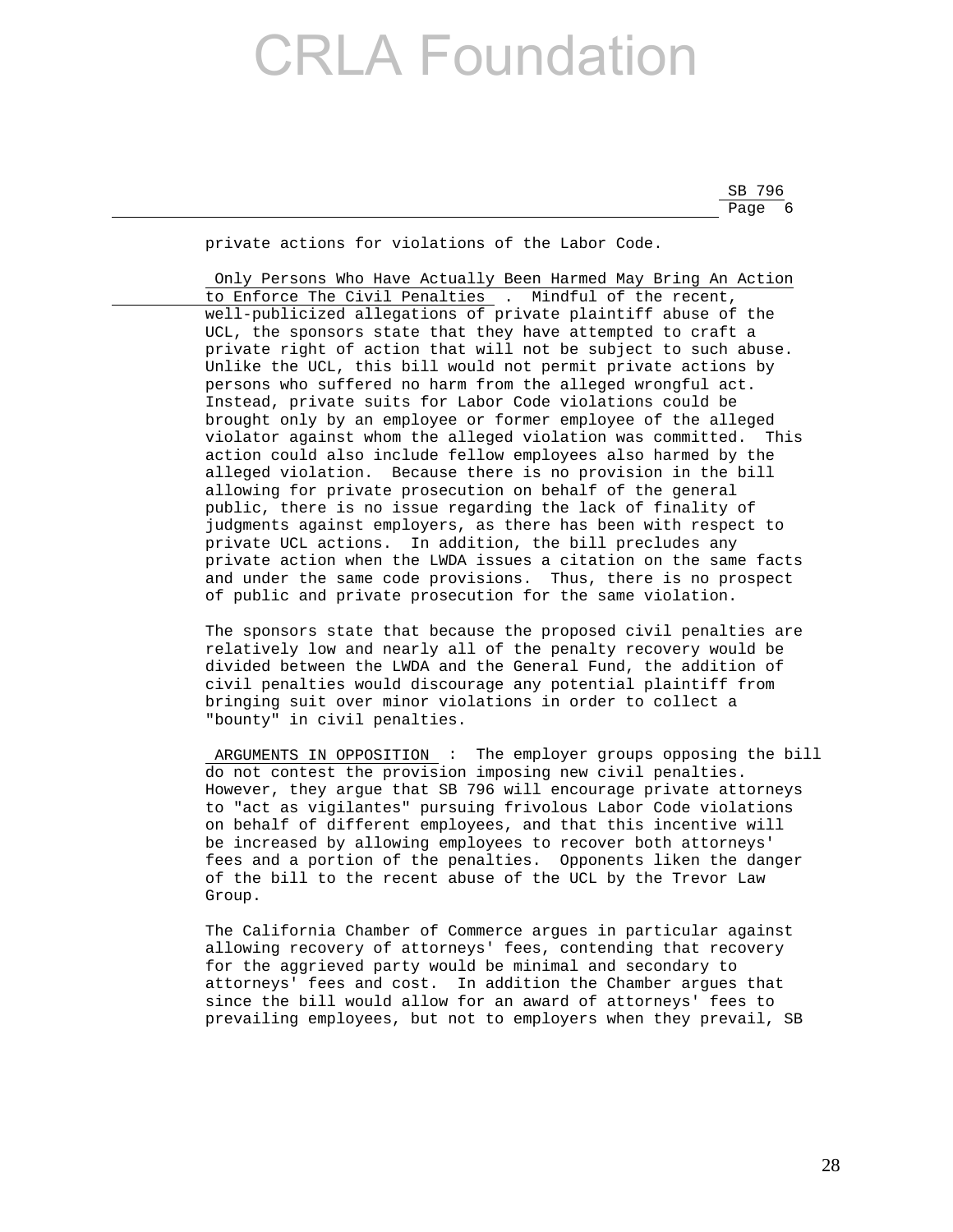SB 796 Page 7

> 796 would clog already overburdened courts because there would be no disincentive to pursue meritless claims. Moreover, the Chamber contends, since the bill does not contain any requirement for the employee to exhaust the administrative procedure or even file the claim with the Labor Commissioner before filing with the civil court, SB 796 is an open invitation for bounty hunting attorneys to aggressively pursue these cases.

> The California Employment Law Council states that the Labor Code contains innumerable penalty provisions, many of which would be applicable to minor and inadvertent actions. Under current law, CELC argues, the prospect of excessive penalties is mitigated by prosecutorial discretion, which would disappear under SB 796. If, for example, a large employer inadvertently omitted a piece of information on a paycheck, a private attorney general could sue for penalties that could reach staggering amounts if the inadvertent deletion of information on a paycheck went on for some time, CELC argues.

> The Civil Justice Association of California likewise opposes the measure, writing:

 If enacted, SB 796 will expose businesses to frivolous lawsuits and create a new litigation cottage industry for unelected private attorneys performing the duties of a public agency whose staffs are responsible to the general public. It will drive up costs to businesses and taxpayers, and further California's reputation for having an unfair liability law system. ? The Legislature should find another solution to the staffing problems of state agencies rather than "deputizing" employees who would usually hire a private attorney to act as a private attorney general.

 ARGUMENTS IN SUPPORT : In response to opposition arguments, supporters contend that this bill is consistent with other provisions of the Labor Code. With respect to attorneys' fees, supporters argue that the bill adopts the customary Labor Code approach that attorneys' fees are limited to a prevailing employee. Supporters also note that current law provides sanctions for any frivolous filings. On the issue of exhaustion of administrative procedures, supporters contend that there is no current requirement that employees file claims with the LWDA or exhaust administrative procedures prior to bringing an action for violation of their rights. As increasing the cost to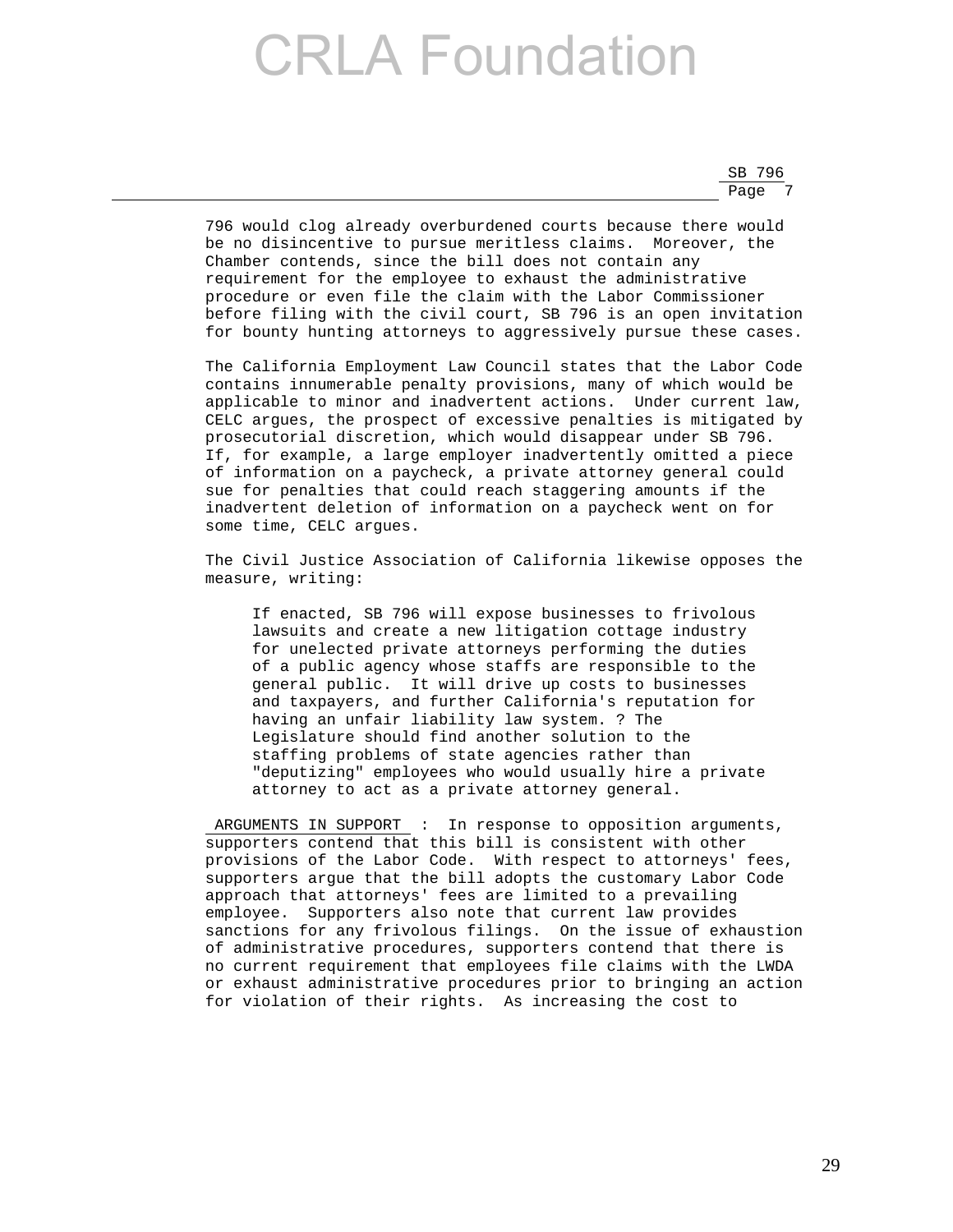SB 796 <u>Page 8 and 2001 and 2001 and 2001 and 2001 and 2001 and 2001 and 2001 and 2001 and 2001 and 2001 and 2001 and 2001 and 2001 and 2001 and 2001 and 2001 and 2001 and 2001 and 2001 and 2001 and 2001 and 2001 and 2001 and 200</u>

> business, supporters contend that it is more accurate to state that the bill will increase the cost of violating established labor standards.

 Author's Technical Amendments . In order to clarify the intent of the bill and correct drafting errors, the author properly proposes the following amendments:

 On page 3, line 4, to correct a drafting error, the bill should read:

 2699. (a) Notwithstanding any other provision of law, any provision of this code that provides for a civil penalty to be assessed and collected by the Labor and Workforce Development Agency or any of its departments, divisions, commissions, boards, agencies, or employees, for a violation of this code, may, as an alternative, be recovered through a civil action brought by an aggrieved employee on behalf of himself or herself  $- $o<sub>r</sub>$$  and other current or former employees.

 On page 3, lines 9-10, in order to avoid confusing the statute of limitations with the standing requirement, the bill should read:

 (c) For purposes of this part, ''aggrieved employee'' means any person who was employed by the alleged violator  $-\text{within the}$  period of time covered by the applicable statute of limitations and against whom one or more of the alleged violations was committed.

 On page 3, starting on line 14, to clarify the author's intent, the bill should read:

 (d) For all provisions of this code except those for which a civil penalty - has already been established is specifically provided, there is established a civil penalty for a violation of these provisions, as follows: (1) If, at the time of the alleged violation, the person does not employ one or more employees, the civil penalty is five hundred dollars (\$500). (2) If, at the time of the alleged violation, the person employs one or more employees, the civil penalty is one hundred dollars (\$100) for each aggrieved employee per pay period for the initial violation and two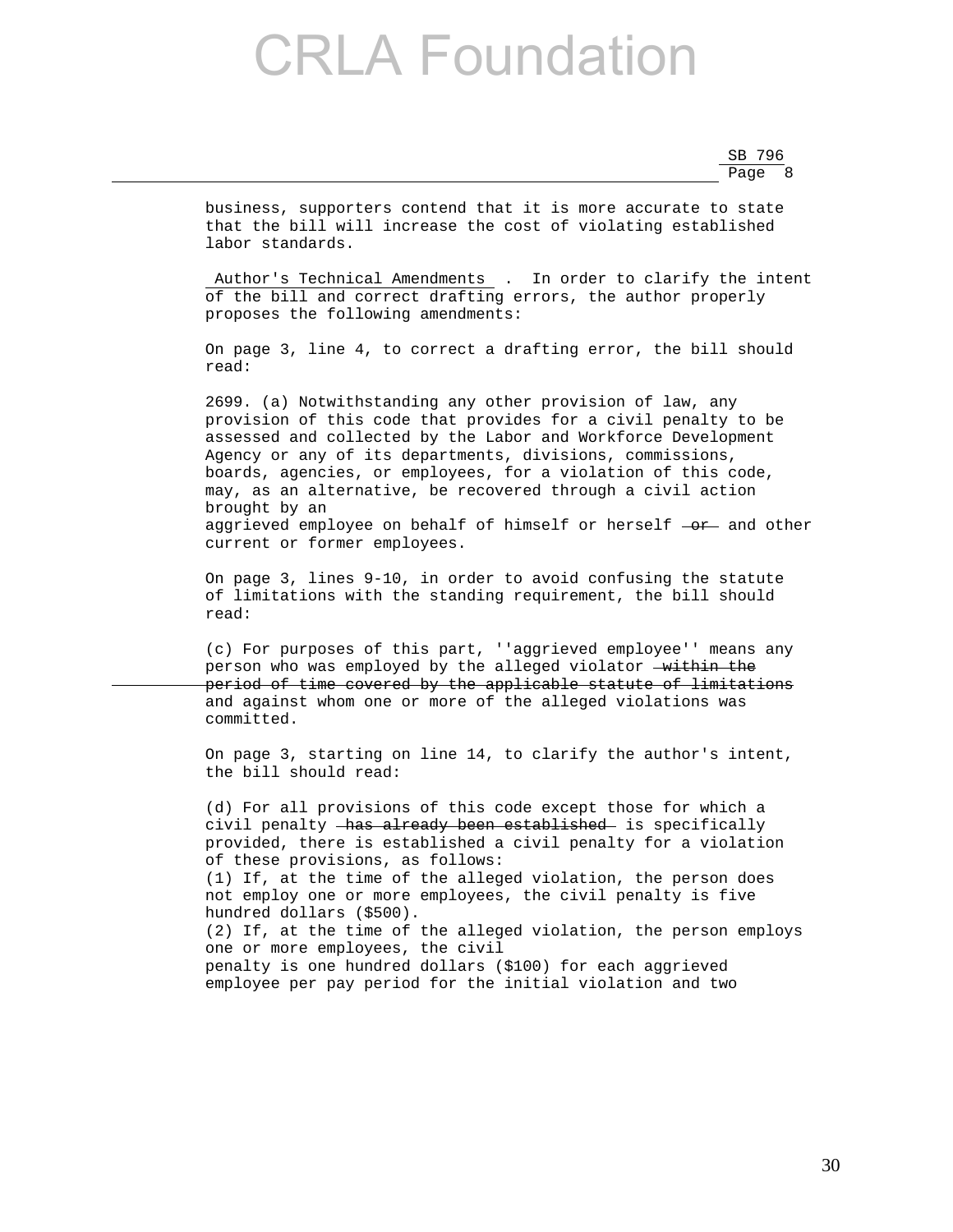SB 796 <u>Page 9 and 2011 and 2012 and 2013 and 2014 and 2014 and 2014 and 2014 and 2014 and 2014 and 2014 and 2014 and 20</u>

 hundred dollars (\$200) for each aggrieved employee per pay period for each subsequent violation. On page 3, beginning on line 24, to correct a drafting error and otherwise more clearly state the author's intention, the bill should read: (e) An aggrieved employee may recover the civil penalty described in subdivision ( $\rightarrow$  d) in a civil action filed on behalf of himself or herself and other current or former employees  $-$ for whom evidence of a violation was developed during the trial or during settlement of the action against whom one or more of the alleged violations was committed. Any employee who prevails in any action shall be entitled to an award of reasonable attorney's fees and costs. Nothing in this section shall operate to limit an employee's right to pursue other remedies available under state or federal law, either separately or concurrently with an action taken under this section. On page 4, line 1, in order to clarify the author's intention and improve the operation of the statute, the bill should read: (f) No action may be maintained under this section by an aggrieved employee if the agency or any of its departments, divisions, commissions, boards, agencies, or employees, on the same facts and theories, cites a person for a violation of the same section or sections of the Labor Code under which the aggrieved employee is attempting to recover a civil penalty on behalf of himself or herself or others  $\frac{1}{\sqrt{2}}$  or initiates a proceeding  $\frac{1}{\sqrt{2}}$ to collect applicable penalties - pursuant to section 98.3. On page 4, line 4, in order to correct a drafting error, "subdivision (g)" should be changed to "subdivision (h)" Prior Related Legislation . AB 2985 (Committee on Labor and Private Employment), Chap. 662, Stats. of 2002, required the Labor and Workforce Development Agency to contract with an independent research organization to study the most effective ways to enforce wage and hour laws and to identify all available state and federal resources available for enforcement. The

completed study is to be submitted to the Legislature by

December 31, 2003.

31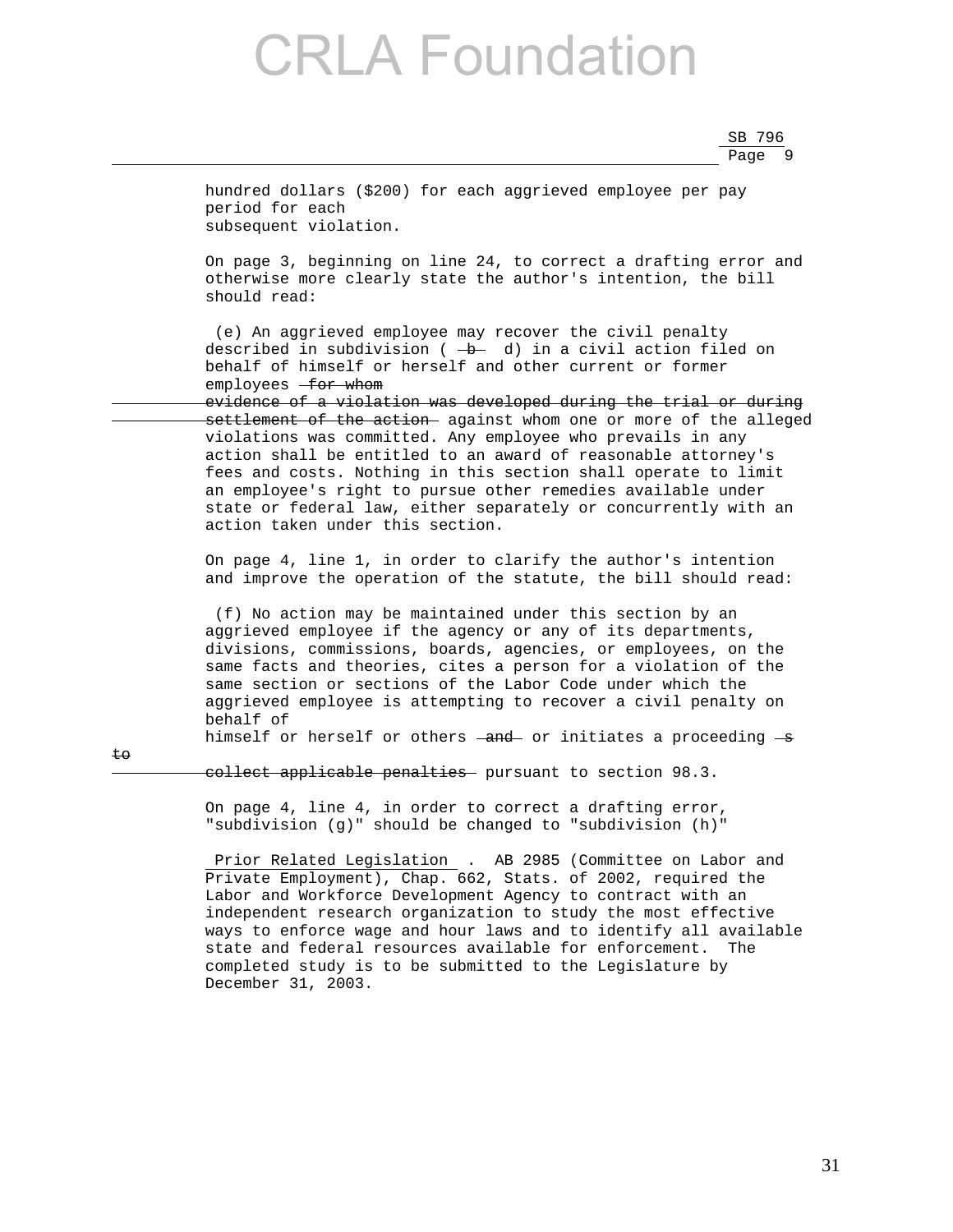SB 796 Page 10

REGISTERED SUPPORT / OPPOSITION :

Support

 California Labor Federation, AFL-CIO (co-sponsor) California Rural Legal Assistance Foundation (co-sponsor) American Federation of State, County and Municipal Employees (AFSCME) California Conference Board of the Amalgamated Transit Union California Conference of Machinists California Independent Public Employees Legislative Council California State Association of Electrical Workers California State Pipe Trades Council California Teamsters Public Affairs Council Engineers and Scientists of California, Local 20 Hotel Employees, Restaurant Employees International Union

Peace in the contract of the contract of the contract of the contract of the contract of the contract of the contract of the contract of the contract of the contract of the contract of the contract of the contract of the c

Officers Research Association of California Professional & Technical Engineers, Local 21 Protection and Advocacy Inc Region 8 States Council of the United Food and Commercial Workers Sierra Club California Western States Council of Sheet Metal Workers

Opposition

 Associated Builders and Contractors of California Associated General Contractors Association of California Water Agencies California Apartment Association California Association of Sheet Metal and Air Conditioning Contractors California Chamber of Commerce California Employment Law Council California Landscape Contractors Association California Manufacturers and Technology Association California Motor Car Dealers Association California Restaurant Association Civil Justice Association of California Construction Employers Association Lumber Association of California and Nevada Orange County Business Council

Analysis Prepared by: Kevin G. Baker / JUD. / (916) 319-2334

+++++++++++++++

SB 796

Page 1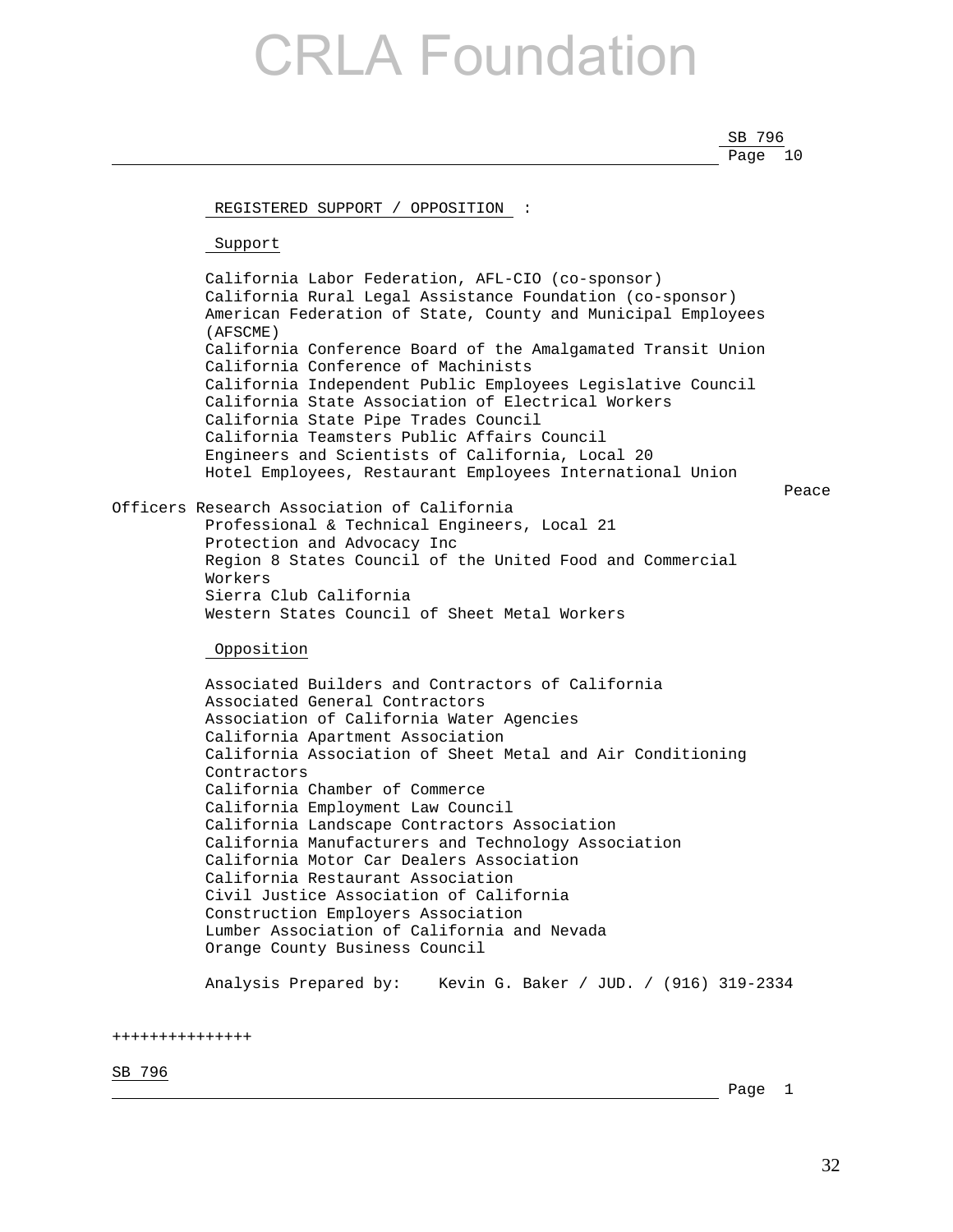Date of Hearing: July 9, 2003

 ASSEMBLY COMMITTEE ON LABOR AND EMPLOYMENT Paul Koretz, Chair SB 796 (Dunn) - As Amended: July 2, 2003

SENATE VOTE : 21-14

SUBJECT : Employment.

 SUMMARY : Establishes an alternative "private attorney general" system for labor law enforcement that allows employees to pursue civil penalties for employment law violations. Specifically, this bill enacts the "Labor Code Private Attorneys General Act of 2004" which:

- 1) Establishes a civil penalty where one is not specifically provided under the Labor Code of \$100 for each aggrieved employee per pay period for an initial violation, and \$200 for each aggrieved employees per pay period for subsequent violations. The penalty would be \$500 per violation for a violator who is not an employer.
- 2) Authorizes aggrieved employees to sue to recover civil penalties under the Labor Code in an action brought on behalf of himself or herself and other current or former employees against whom one or more of the alleged violations was committed. However, no private action may be maintained where the Labor and Workforce Development Agency (LWDA) or any of its subdivisions initiates proceedings against the alleged violator on the same facts and theories and under the same section or sections of the Labor Code.
- 3) Defines an "aggrieved employee" as "any person who was employed by the alleged violator and against whom one or more of the alleged violations was committed."
- 4) Provides that civil penalties recovered against a person that employs one or more employees shall be distributed as follows: 50% to the General Fund, 25% to the Labor and Workforce Development Agency (LWDA) for employer and employee education, and 25% to the aggrieved employees. Civil penalties recovered against persons that do not employ one or more employees are to be divided evenly between General Fund and the LWDA.

SB 796 Page 2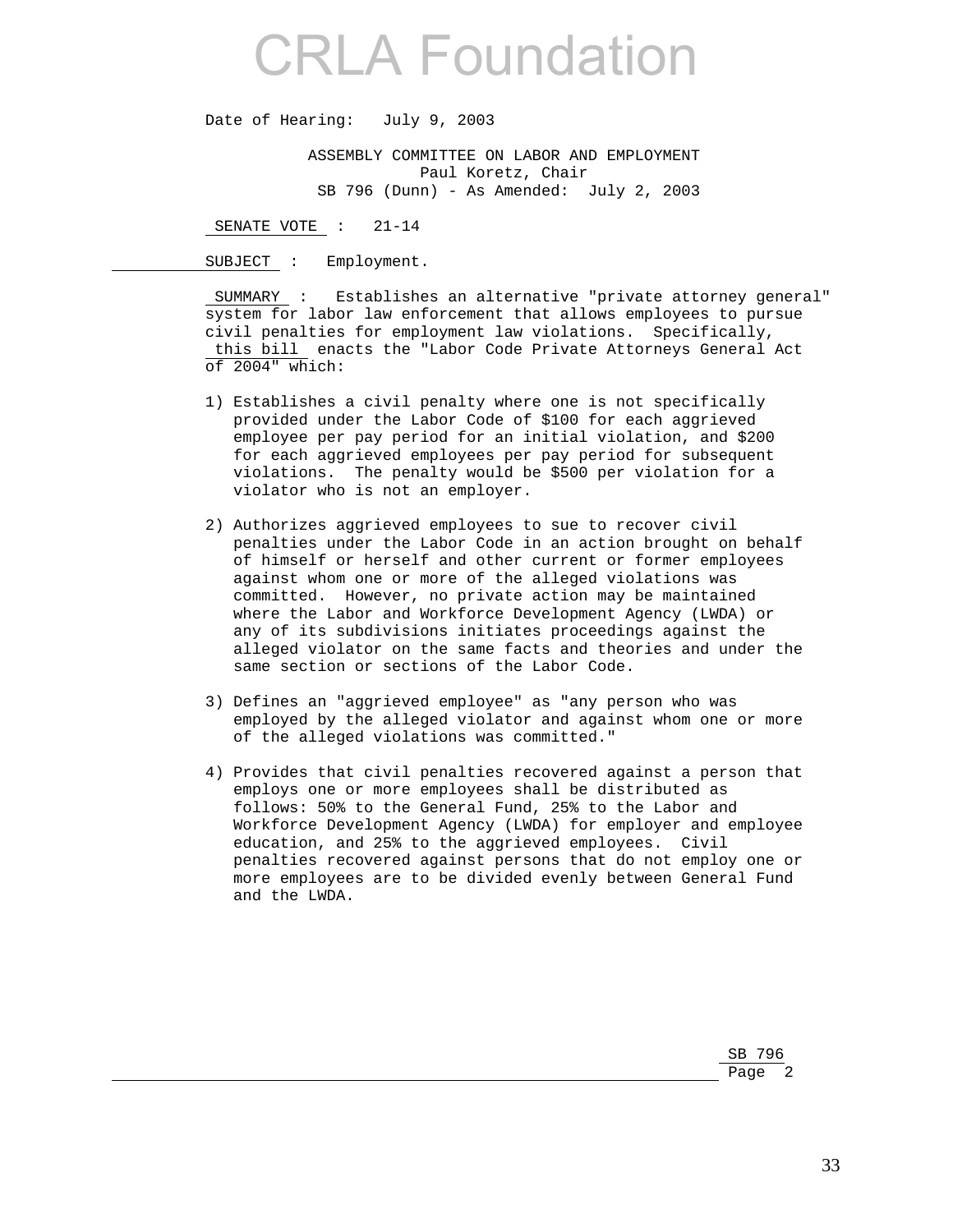5) Provides for the award of reasonable attorney's fees and costs to an aggrieved employee who prevails in such an action.

### EXISTING LAW

- 1) Authorizes the LWDA (comprised of the Department of Industrial Relations, the Employment Development Department, the Agricultural Labor Relations Board, and the Workforce Investment Board) to assess and collect civil penalties for violations of the Labor Code, where specified.
- 2) Authorizes an individual employee to file a claim with the Labor Commissioner alleging that his or her employer has violated specified provisions of the law, and to sue the employer directly for damages, reinstatement, and other appropriate relief.
- 3) Authorizes the Attorney General and other public prosecutors to seek appropriate injunctive relief and file criminal charges against employers for criminal violations of the Labor Code, where specified.
- 4) Further provides that any person acting for itself, its members, or the general public, may sue to enjoin any unlawful, unfair, or fraudulent business act or practice, and to recover restitution and other appropriate remedies.

 FISCAL EFFECT : This measure was approved by the Senate Appropriations Committee pursuant to Senate Rule 28.8.

 COMMENTS : Generally, civil enforcement statutes allow civil penalties to be recovered only by prosecutors, not by private litigants. Private plaintiffs who have been damaged by a statutory violation usually are restricted to traditional damage suits, or where damages are difficult to prove, to "statutory damages" in a specified amount or range.

 The Labor Code is enforced by the LWDA and its various subordinate entities, which may assess and collect civil penalties for specified violations of the code. Some Labor Code sections also provide for criminal sanctions, which may be obtained through actions by the Attorney General and other public prosecutors.

SB 796 Page 3 and 2012 and 2012 and 2012 and 2012 and 2012 and 2012 and 2012 and 2012 and 2012 and 2012 and 2012 and

The State of Labor Law Enforcement in California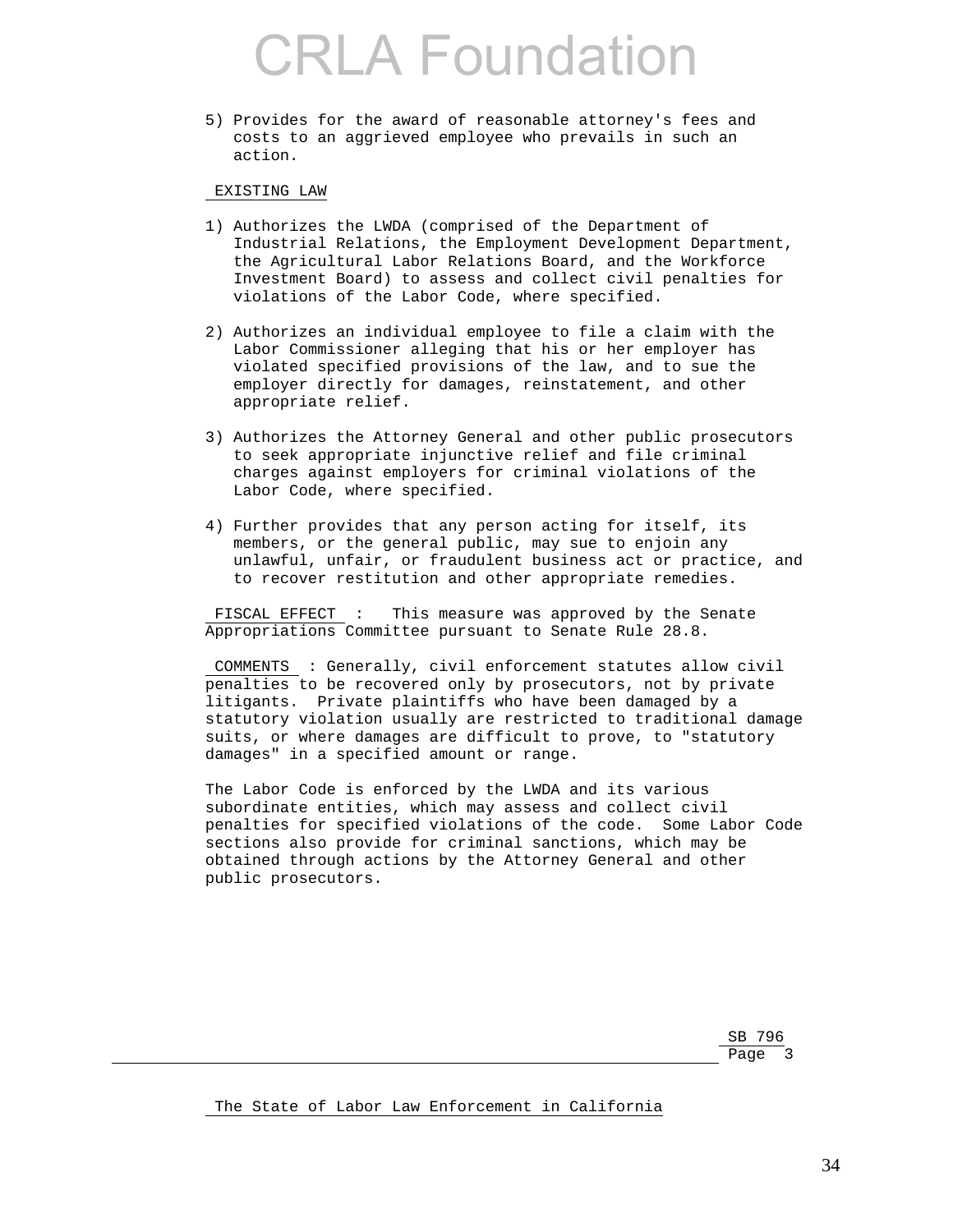At issue in this bill is the appropriate role of employees in protecting their rights under the Labor Code when the government entity mandated to enforce the Labor Code is unable to do so adequately due to budgetary and staff constraints. The bill's intent language states that "adequate financing of essential labor law enforcement functions is necessary to achieve maximum compliance with state labor laws" and that [s]taffing levels for state labor law enforcement agencies have, in general, declined over the last decade and are likely to fail to keep up with the growth of the labor market in the future."

 In 2001, the Assembly Committee on Labor and Employment conducted hearings regarding the effectiveness and efficiency of the enforcement of wage and hour laws by the Department of Industrial Relations (DIR). The committee reported that in fiscal year 2001-2002, the Legislature appropriated over \$42 million to the Division of Labor Standards Enforcement (DLSE) within DIR for the enforcement of over 300 laws under its jurisdiction. The DIR's authorized staff numbered over 460, making it the largest state labor law enforcement organization in the country.

 Nevertheless, evidence indicated that the DIR was failing to effectively enforce labor law violations. Estimates of the size of California's "underground economy" - businesses operating outside the state's tax and licensing requirements - ranged from 60 to 140 billion dollars a year, representing a tax loss to the state of three to six billion dollars annually. Further, a U.S. Department of Labor study of the garment industry in Los Angeles, which employs over 100,000 workers, estimated the existence of over 33,000 serious and ongoing wage violations by the city's garment industry employers, but that DIR was issuing fewer than 100 wage citations per year for all industries throughout the state.

 Moreover, evidence demonstrates that the resources dedicated to labor law enforcement have not kept pace with the growth of the economy in California. California's enforcement agencies are responsible for protecting the legal rights of over 17 million California workers and regulating almost 800,000 private establishments, in addition to all the public sector workplaces in the state (U.S. Census Bureau 1999). However, according to

SB 796 Page 4

> a recent study, the resources available to the labor enforcement divisions remain below the levels of the mid-1980s. (Bar-Cohen, Limor and Deana Milam Carillo. "Labor Law Enforcement in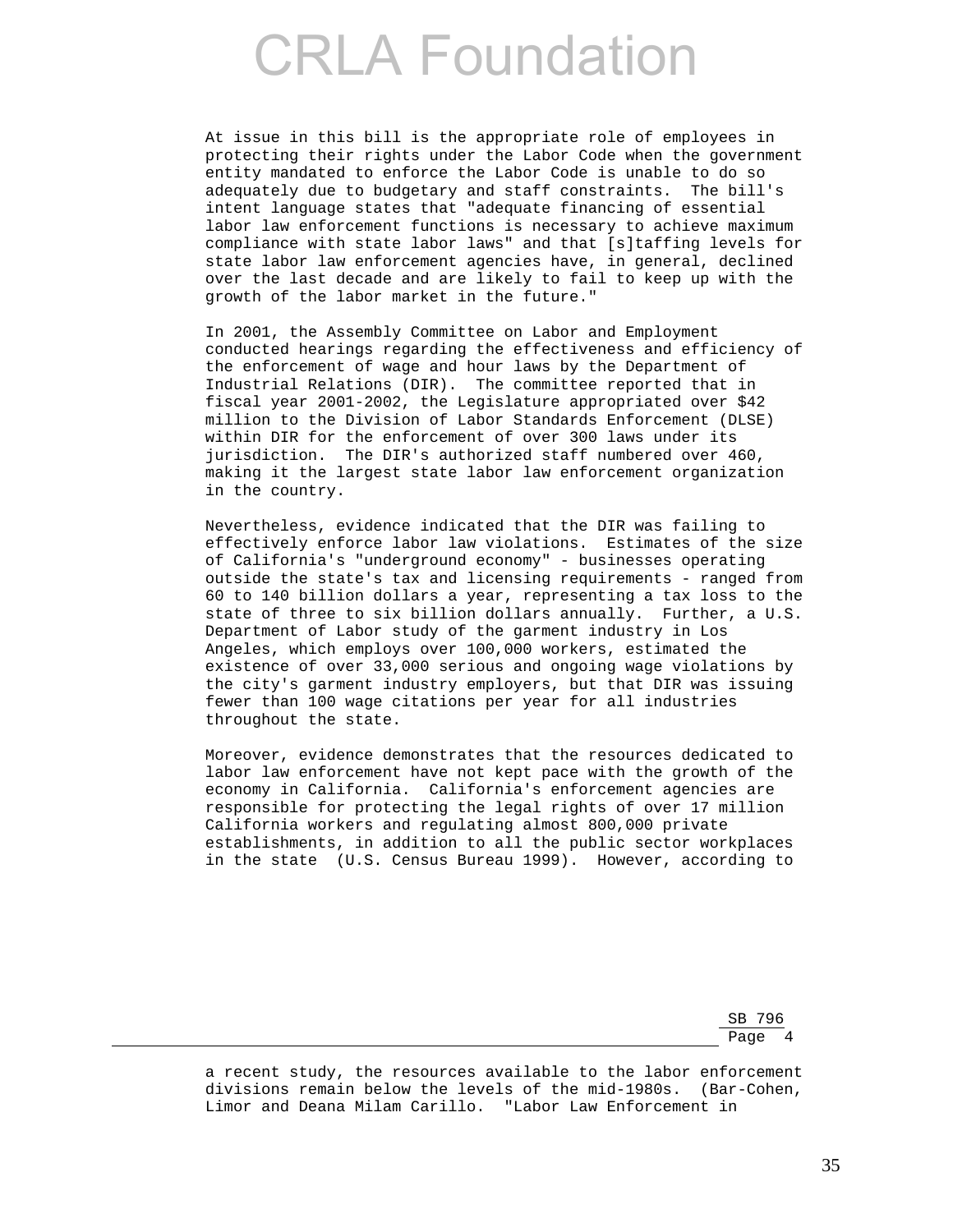California, 1970-2000." The State of California Labor . (2002), p. 135). According to the same study, between 1980 and 2000 California's workforce grew 48 percent, while DLSE's budgetary resources increased only 27 percent and Cal/OSHA's actually decreased 14 percent. Similarly, DLSE and Cal/OSHA staffing levels have decreased 7.6 percent and 10.8 percent, respectively, over the last two decades.

 As a result of the legislative hearings discussed above, the Legislature enacted AB 2985 (Assembly Committee on Labor and Employment), Chapter 662, Statutes of 2002, requiring the LWDA to contract with an independent research organization to study the enforcement of wage and hour laws, and to identify state and federal resources that may be utilized to enhance enforcement. The completed study is to be submitted to the Legislature by December 31, 2003.

### Arguments in Support :

 The co-sponsors of the measure, the California Labor Federation, AFL-CIO and the California Rural Legal Assistance (CRLA) Foundation, argue that this bill will address inadequacies in labor law enforcement in two major ways. First, this bill assigns nominal civil fine amounts to the large number of Labor Code provisions which currently carry criminal, but not civil, penalties. Second, it authorizes the filing of civil actions to recover existing and new civil penalties by aggrieved workers acting as private attorneys general.

 The sponsors state that many Labor Code provisions are unenforced because they are punishable only as criminal misdemeanors, with no civil penalty or other sanction attached. Since district attorneys tend to direct their resources to violent crimes and other public priorities, Labor Code violations rarely result in criminal investigations and prosecutions. The CRLA Foundation cites the resurgence of violations of Labor Code prohibitions against the "company store," as an example of the need for this bill. This occurs, for example, when the employer coerces the employee to purchase goods at that store. Currently, violations of these code sections are misdemeanors but no civil penalty is attached. The CRLA Foundation notes that the bill's proposed penalty structure

SB 796 <u>Page 5 and 2001 and 2001 and 2001 and 2001 and 2001 and 2001 and 2001 and 2001 and 2001 and 2001 and 2001 and 2001 and 2001 and 2001 and 2001 and 2001 and 2001 and 2001 and 2001 and 2001 and 2001 and 2001 and 2001 and 200</u>

> is "nominal" and is based on existing provisions of the Labor Code.

Proponents also contend that the state's current inability to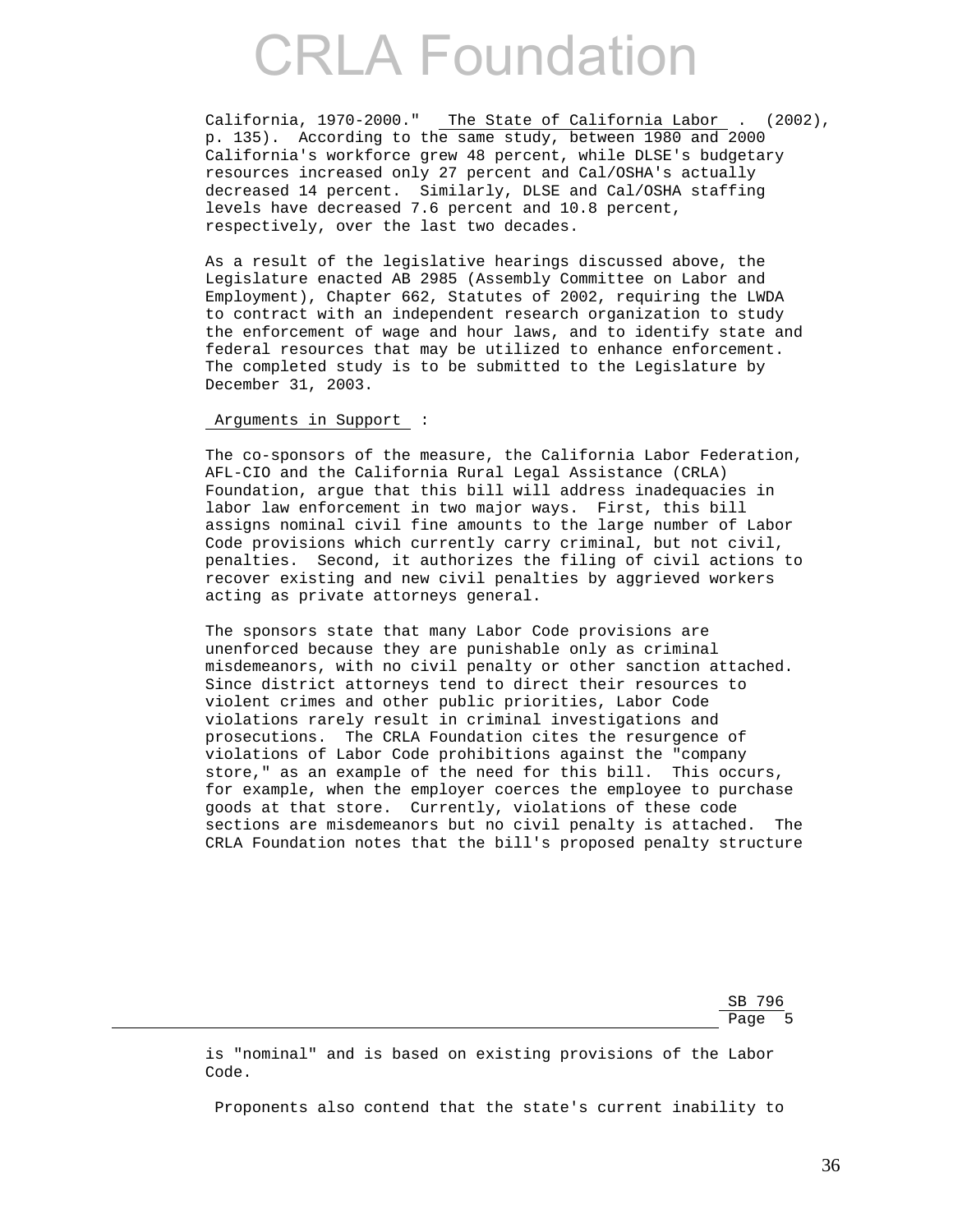enforce labor laws effectively is due to inadequate staffing and the continued growth of the underground economy. This inability, coupled with the state's severe budgetary shortfall requires a creative solution that will help the state crack down on labor law violators. Therefore, private actions to enforce the provisions of the Labor Code are necessary to ensure compliance with the law.

 In addition, the sponsors claim that recent hiring freezes and elimination of vacant positions announced in response to the budget crisis may dramatically impact the LWDA and its enforcement activities.

### Arguments in Opposition :

 Opponents contend that this bill tips the balance of labor law protection in disproportionate favor to the employee to the detriment of already overburdened employers. Several employer groups, including the California Chamber of Commerce, cite the fact that employees are entitled to attorney's fees and costs if they prevail in their action under this bill, yet similar attorney's fees and costs are not provided for prevailing employers. Additionally, opponents cite the fact that there is no requirement imposed upon employees prior to filing civil action such as preliminary claim filing with the Labor Commissioner.

 Opponents also expresses concern that this bill will encourage private attorneys to "act as vigilantes" pursuing frivolous violations on behalf of different employees. Opponents liken the danger of the bill to recent alleged abuse of Business and Professions Code Section 17200. Representative of this sentiment is the California Landscape Contractors Association, who notes:

 [This bill] will create an entirely new litigation arena that will encourage

 employees, particularly employees who were terminated or subject to a

disciplinary action, to file retaliatory claims against

SB 796 Page 6

> their employer. As we have seen with similar causes of action under Section 17200?, innocent businesses will be pressured to settle these claims because of the high cost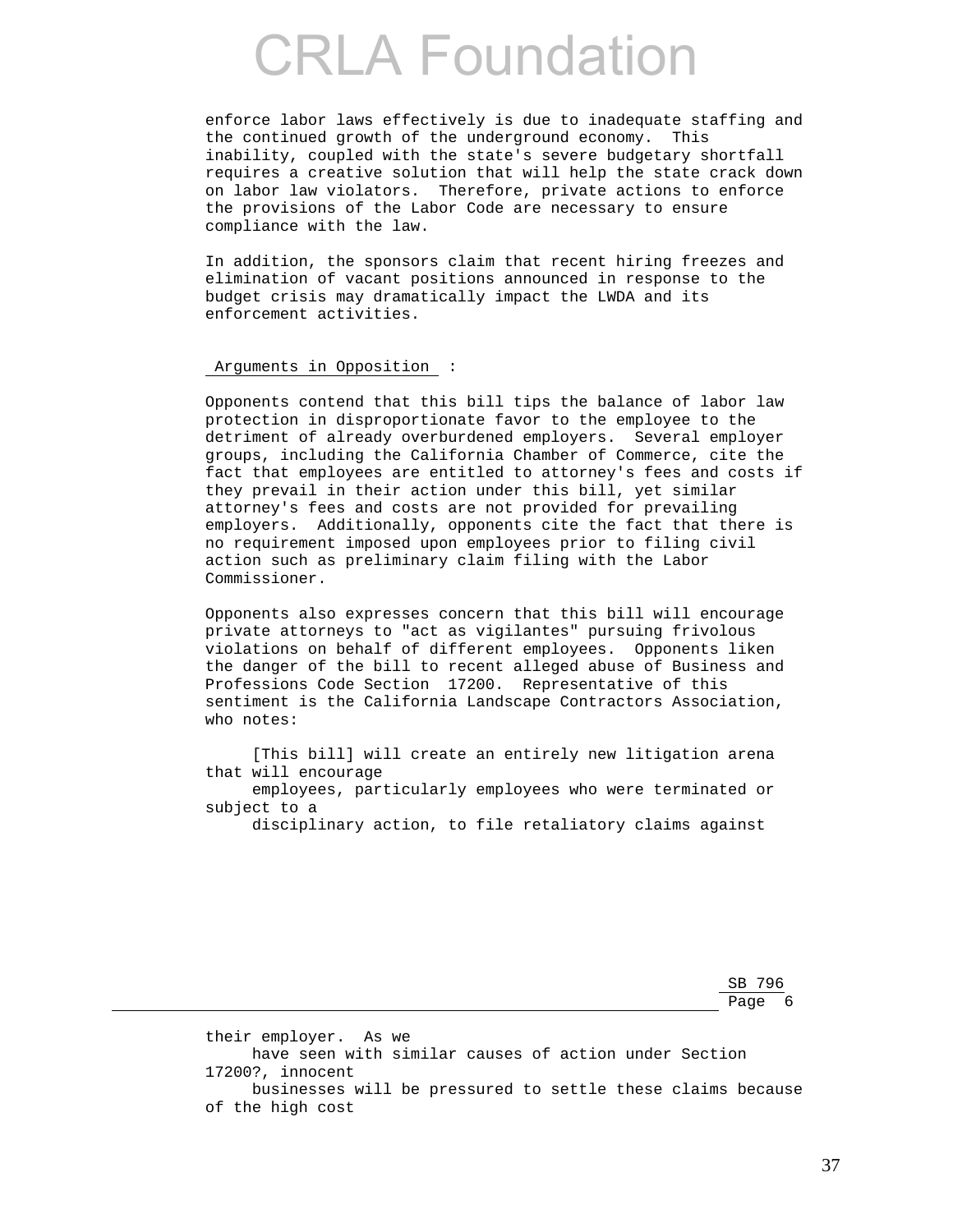of defense and the relatively small amounts involved.

 Opponents also contend that California already has a formal administrative procedure to handle these type of claims under the Labor Code that is both economical and efficient.

 Relationship Between SB 796 and the "Unfair Competition Law" (UCL) :

 As discussed above, some opponents have expressed concern about the relationship between this bill and the "Unfair Competition Law" (UCL), Section 17200, et seq., of the Business and Professions Code. As reported in press accounts and further illuminated by a joint legislative hearing conducted earlier this year by the Senate and Assembly Committees on Judiciary, there have been allegations of abuse of the UCL by certain law firms and individual attorneys. In light of the recent attention focused on the UCL, a brief discussion of that law's relationship to this bill, and the arguments thereto on both sides, is warranted here.

 California law has contained a statute prohibiting "unfair" practices in competition since the first Civil Code was enacted in 1872. Numerous amendments to the UCL and case law interpreting its provisions have provided broad and expansive protections to California consumers to prevent businesses from using unfair practices to gain advantage over competitors. Based on the underlying premise that such anti-competitive behavior creates an unfair playing field to the detriment of consumers, the law has since been used to protect consumers from instances of unfair, unlawful or fraudulent behavior.

 Although the UCL permits private actions to enjoin unlawful business acts, the sponsors assert that it is an inadequate tool for correcting Labor Code violations. First, the UCL only permits private litigants to obtain injunctive relief and restitution, which the sponsor claim is not a sufficient deterrent to labor law violations. Second, since the UCL does not award attorney's fees to a prevailing plaintiff, few aggrieved employees can afford to bring an action to enjoin the

SB 796 Page 7 and 2012 and 2012 and 2012 and 2012 and 2012 and 2012 and 2012 and 2012 and 2012 and 2012 and 2012 and

> violations. Finally, sponsors assert that since most employees fear they will be fired or subject to hostile treatment if they file complaints against their employers, they are discouraged from bringing UCL actions.

Opponents, on the other hand, argue that this measure, if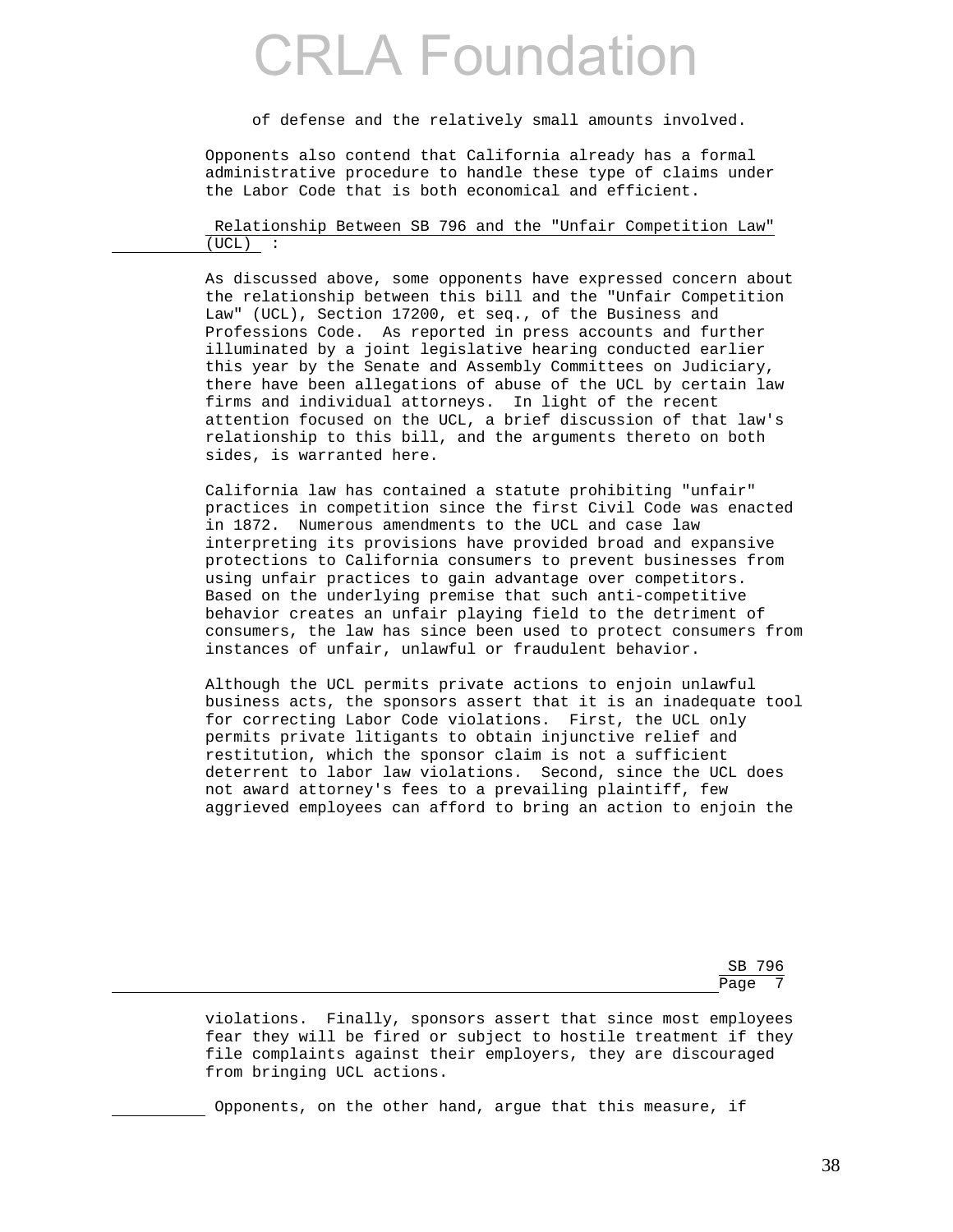enacted, will result in abuse similar to that alleged involving the UCL. For example, the Civil Justice Association of California (CJAC) argues that this bill will expose businesses to frivolous lawsuits and create a new litigation cottage industry for unelected private attorneys performing the duties of a public agency whose staffs are responsible to the general public. CJAC argues that similar private attorney general actions have resulted in an excessive amount of meritless, fee-motivated lawsuits. Allowing such "bounty hunter" provisions will increase costs to businesses of all sizes, and add thousands of new cases to California's already over-burdened civil court system.

 Similarly, the California Motor Car Dealers Association, writing in opposition to the bill, states, "a private enforcement statute in the hands of unscrupulous lawyers is a recipe for disaster."

 The sponsors are mindful of the recent, well-publicized allegations of private plaintiffs abuse of the UCL, and have attempted to craft a private right of action that will not be subject to such abuse, pointing to amendments taken in the Senate to clarify the bill's intended scope. First, unlike the UCL, this bill would not open up private actions to persons who suffered no harm from the alleged wrongful act. Instead, private suits for Labor Code violations could only be brought by an "aggrieved employee" - an employee of the alleged violator against whom the alleged violation was committed.

 Second, a private action under this bill would be brought by the employee "on behalf of himself or herself and other current or former employees" - that is, fellow employees also harmed by the alleged violation - instead of "on behalf of the general public," as private suits are brought under the UCL.

 Third, the proposed civil penalties are relatively low. Most of the penalty recover would be divided between the LWDA (25 percent) and the General Fund (50 percent), and the remaining 25 percent would be divided between all identified employees

SB 796 en de la provincia de la provincia de la provincia de la provincia de la provincia de la provincia de la provi

> aggrieved by the violation, instead of being retained by a single plaintiff. The sponsors contend that this distribution of penalties would discourage any potential plaintiff from bringing suit over minor violations in order to collect a "bounty" in civil penalties.

Finally, the bill provides that no private action may be brought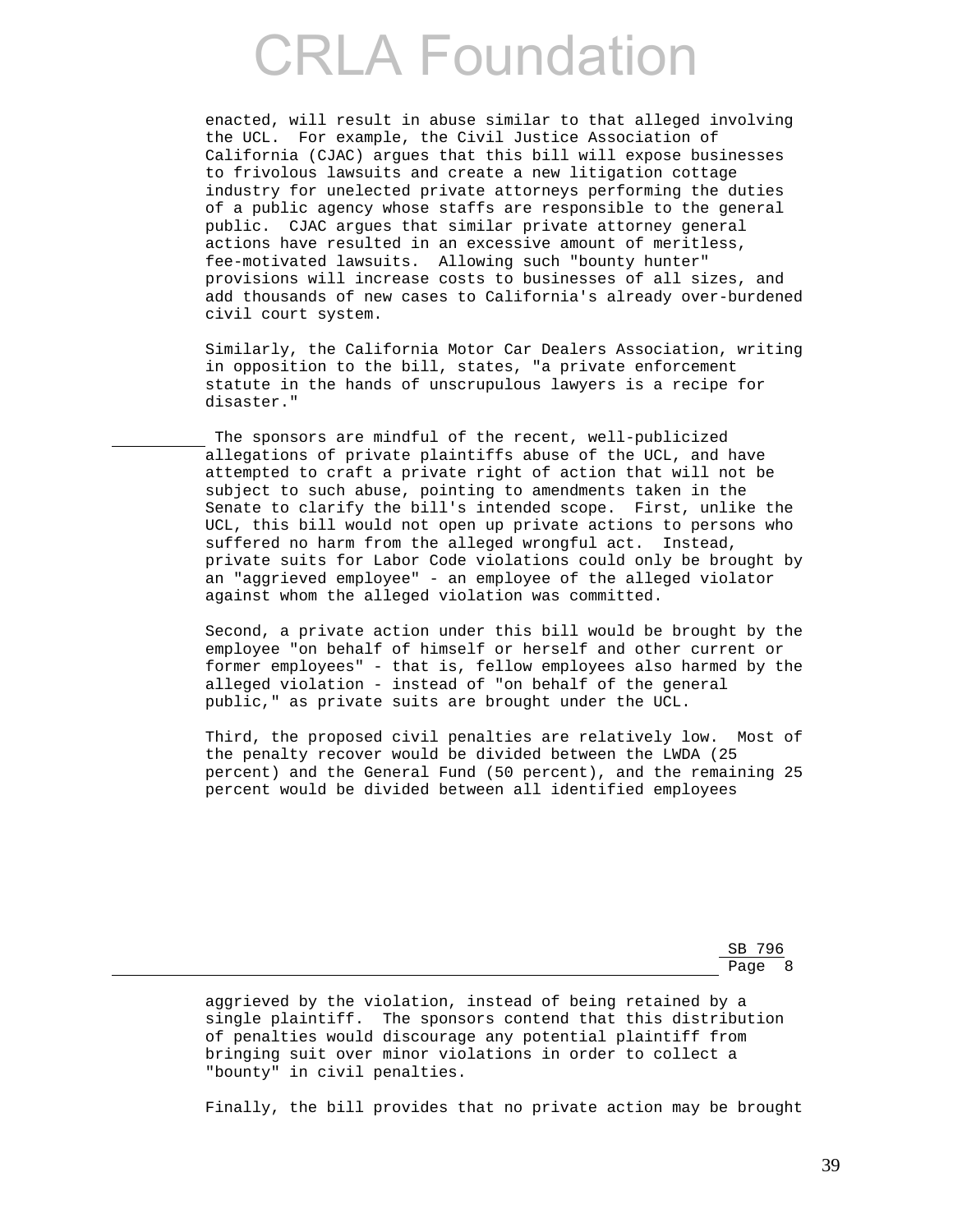when the LWDA or any of its subdivisions initiates proceedings to collect penalties on the same facts or theories under the same code provisions.

Related Legislation :

 AB 276 (Koretz) of 2003 increases various civil penalties under the Labor Code, many of which have not been increased for decades. AB 276 is currently pending before the Senate Committee on Labor and Industrial Relations.

REGISTERED SUPPORT / OPPOSITION :

Support

 California Conference Board of the Amalgamated Transit Union California Conference of Machinists California Independent Public Employees Legislative Council California Labor Federation, AFL-CIO California Pipe Trades Council California Rural Legal Assistance Foundation California State Association of Electrical Workers California Teamsters Public Affairs Council Engineers and Scientists of California, Local 20 Hotel Employees, Restaurant Employees International Union Peace Officers Research Association of California (PORAC) Professional and Technical Engineers, Local 21 Region 8 States Council of United Food & Commercial Workers Sierra Club California Western States Council of Sheet Metal Workers

Opposition

 Alliance of American Insurers Associated Builders and Contractors of California Association of California Water Agencies California Apartment Association California Chamber of Commerce

SB 796 <u>Page 9 and 2011 and 2012 and 2012 and 2012 and 2012 and 2012 and 2012 and 2012 and 2012 and 2012 and 2013 and 20</u>

> California Landscaper Contractors Association California Manufacturers & Technology Association California Motor Car Dealers Association California Restaurant Association Civil Justice Association of California Motion Picture Association of America, California Group Wine Institute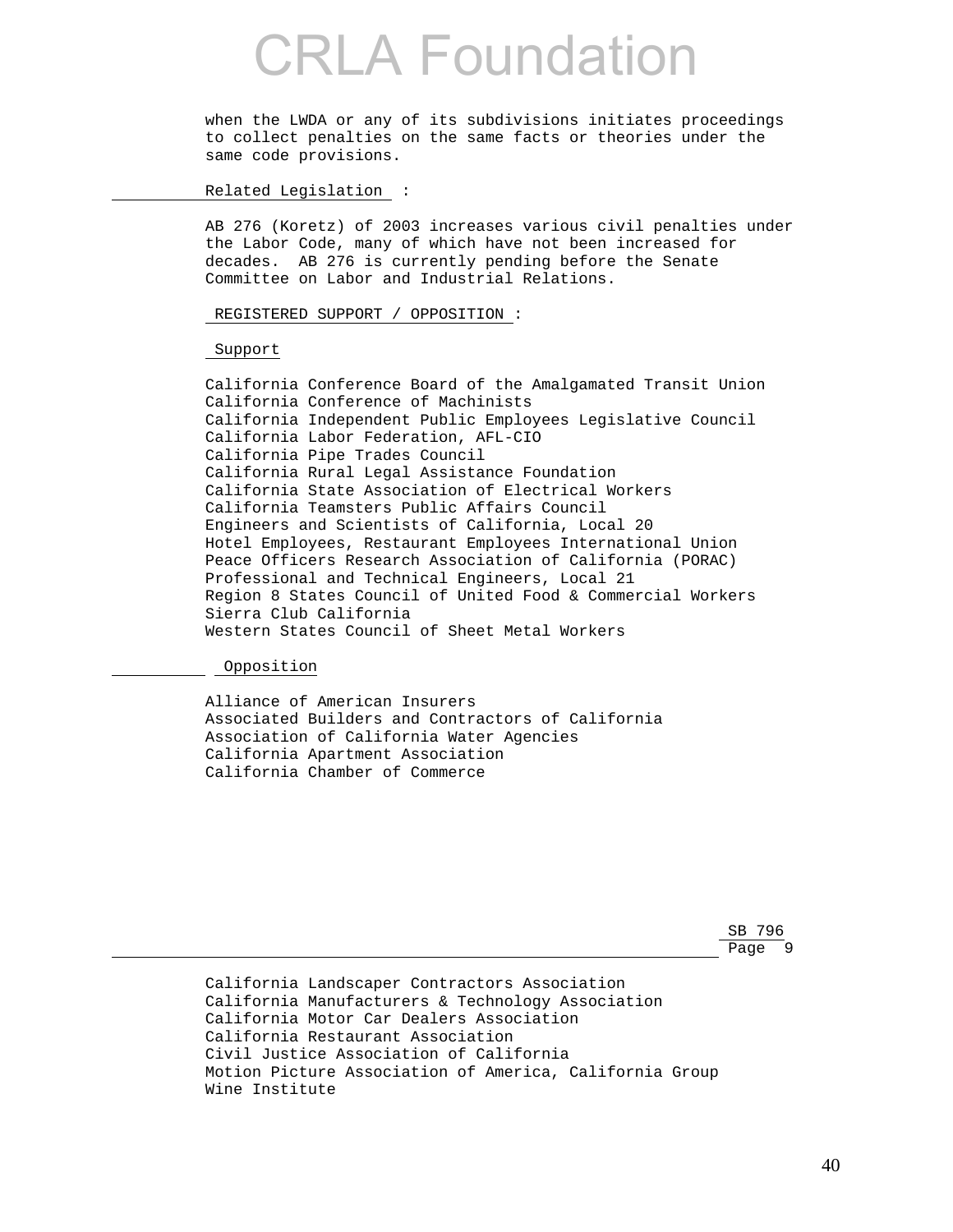Analysis Prepared by : Ben Ebbink / L. & E. / (916) 319-2091

### ++++++++++++++++ SB 796

Page 1

Date of Hearing: August 20, 2003

 ASSEMBLY COMMITTEE ON APPROPRIATIONS Darrell Steinberg, Chair

SB 796 (Dunn) - As Amended: July 16, 2003

Policy Committee:  $JudiciaryVote:9-4$ Labor 5-2

No Reimbursable:

Urgency: No State Mandated Local Program:

SUMMARY

 This bill authorizes civil penalties for Labor Code violations and authorizes aggrieved employees to bring private actions and collect civil penalties for such violations. Specifically, this bill:

- 1)Provides that any Labor Code violation for which specific civil penalties have not otherwise been established shall be subject to a civil penalty of \$100 for each aggrieved employee per pay period for an initial violation, and \$200 for each aggrieved employee per pay period for continuing violations. The penalty would be \$500 per violation for a violator who is not an employer.
- 2)Provides that an aggrieved employee may sue to recover civil penalties under the Labor Code, as well as attorneys' fees and costs, in an action brought on behalf of himself or herself and other current or former employees. However, no private action may be maintained where the state labor agency (LWDA) issues a citation against the alleged violator on the same facts and under the same section or sections of the Labor Code.
- 3)Provides that any penalties recovered in an action by an aggrieved employee shall be distributed as follows: 50 percent to the General Fund, 25 percent to the LWDA for employer education, and 25 percent to the aggrieved employee(s). In the case of penalties recovered against a violator who is not an employer, the revenues would be divided evenly between the General Fund and the LWDA.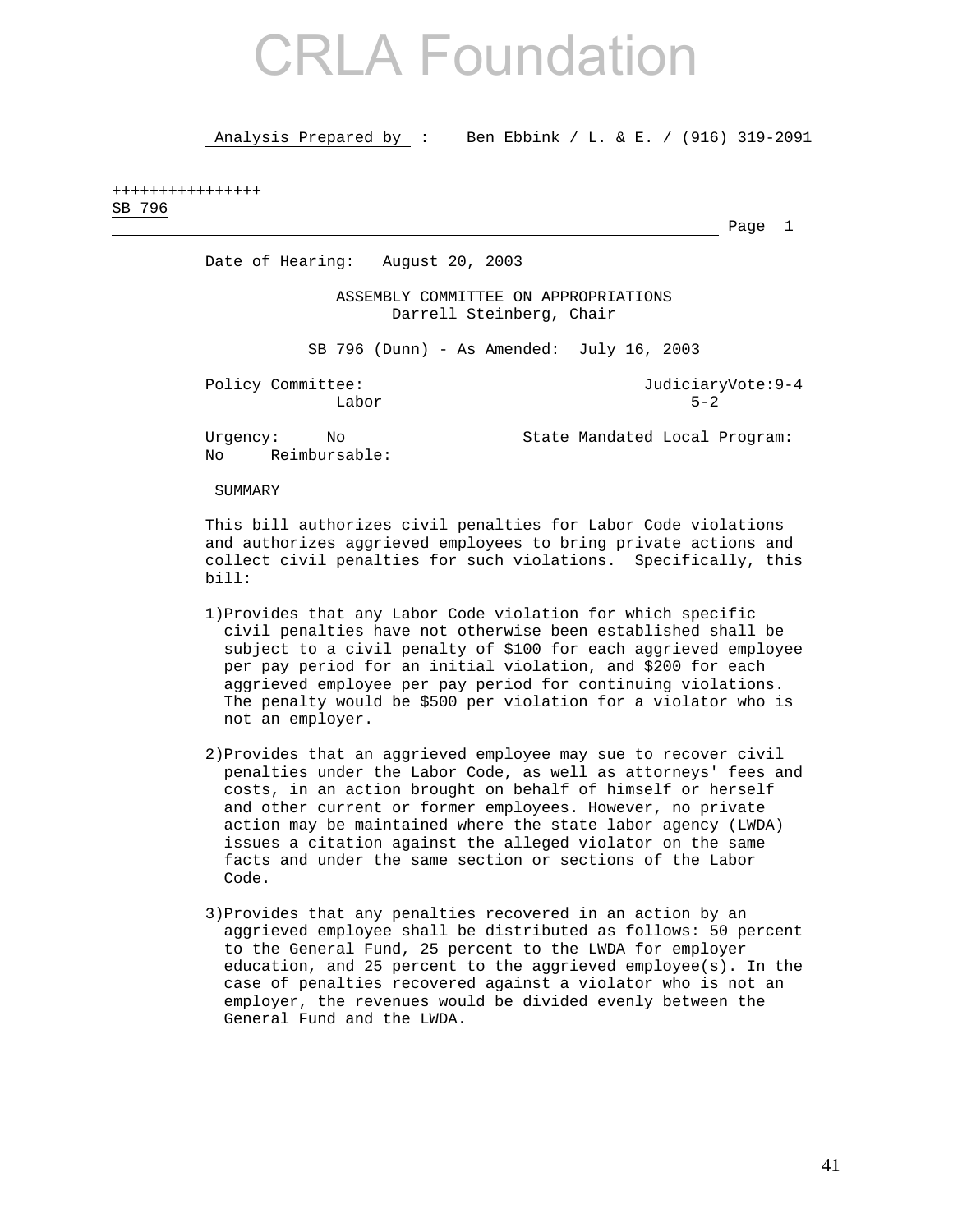SB 796 Page 2 and 2 and 2 and 2 and 2 and 2 and 2 and 2 and 2 and 2 and 2 and 2 and 2 and 2 and 2 and 2 and 2 and 2 and 2

### FISCAL EFFECT

 Potential increased penalty revenue to the General Fund and to the LWDA.

### COMMENTS

- 1)Purpose . This bill is sponsored by the California Labor Federation and the California Rural Assistance Legal Foundation. The sponsors state that many Labor Code provisions are unenforced because they are punishable only as criminal misdemeanors, with no civil penalty or other sanction attached. Since district attorneys tend to direct their resources to violent crimes and other public priorities, supporters argue, Labor Code violations rarely result in criminal investigations and prosecutions. As a result, supporters state, employers may violate the law with impunity. The sponsors also state that private actions to enforce the Labor Code are needed because LWDA simply does not have the resources to pursue all of the labor violations occurring in the garment industry, agriculture, and other industries. The bill would authorizes civil penalties for any Labor Code violation currently lacking a specific penalty provision and authorizes aggrieved employees to bring private civil actions against employers.
- 2)Opposition . Opponents include several employer groups, the California Employment Law Council, and the Civil Justice Association of California. Opponents are concerned that, in particular, the provision for recovery of attorneys' fees will encourage private attorneys to "act as vigilantes" to file frivolous Labor Code-related lawsuits.

Analysis Prepared by : Chuck Nicol / APPR. / (916) 319-2081

#### +++++++

SB 796

Page 1

 SENATE THIRD READING SB 796 (Dunn) As Amended July 16, 2003 Majority vote

SENATE VOTE : 21-14

 JUDICIARY 9-4 LABOR AND EMPLOYMENT 5-2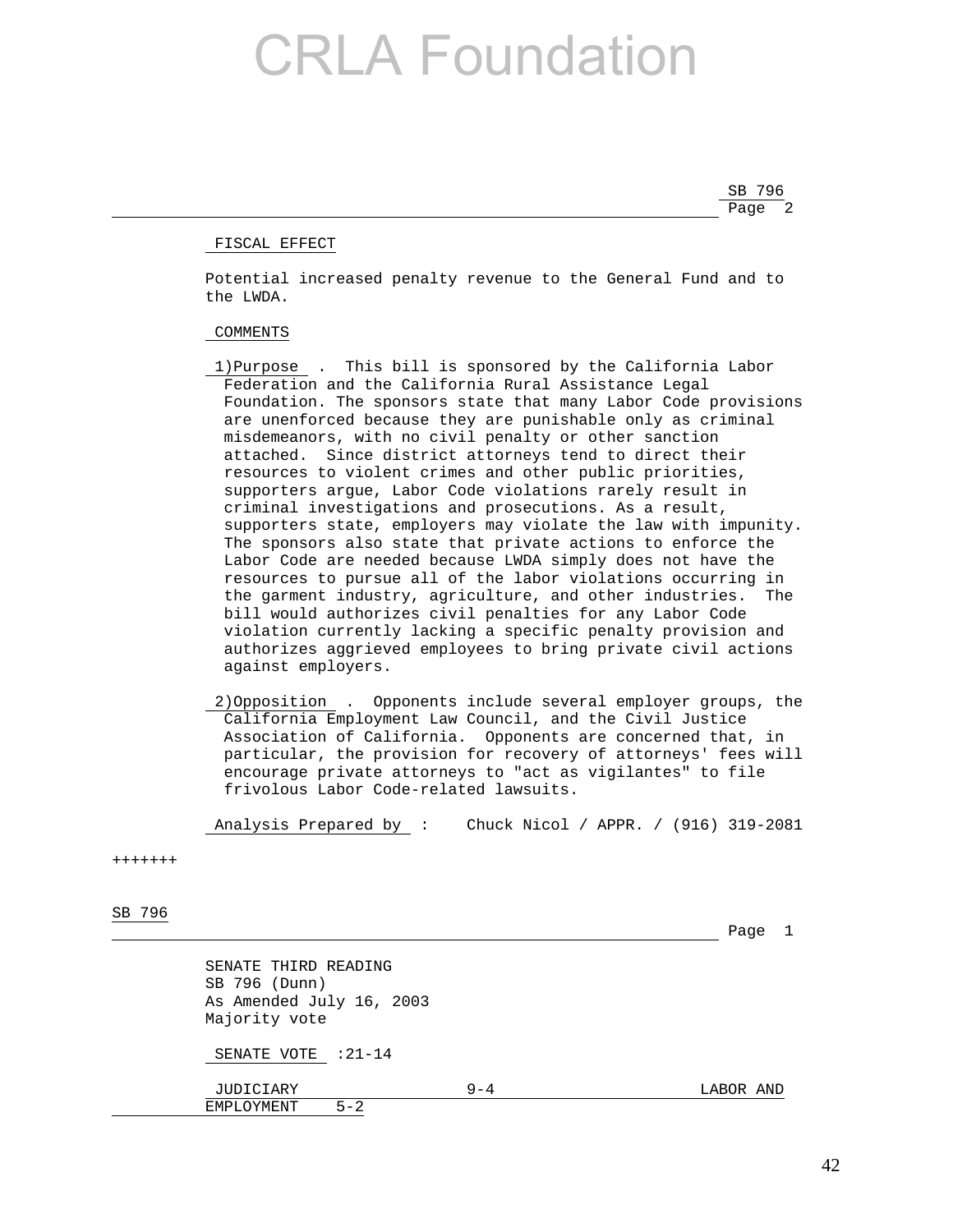| Ayes: Corbett, Dutra, Hancock,<br>Jackson, Lieber,<br>Longville, Montanez,<br>Steinberg, Berg | Ayes: Koretz, Mullin, Chu,<br>Hancock, Laird |  |
|-----------------------------------------------------------------------------------------------|----------------------------------------------|--|
| Nays: Harman, La Malfa,<br>Pacheco, Spitzer                                                   | Nays: Shirley Horton, Houston                |  |

APPROPRIATIONS 16-7

| Ayes: Steinberg, Berg,          |  |
|---------------------------------|--|
| Calderon, Corbett,              |  |
| Correa, Diaz, Goldberg,         |  |
| Leno, Nation, Negrete           |  |
| McLeod, Nunez, Pavley,          |  |
| Ridley-Thomas, Simitian,        |  |
| Wiggins, Yee                    |  |
|                                 |  |
|                                 |  |
| Nays:   Bates, Daucher, Haynes, |  |
| Maldonado, Pacheco,             |  |
| Runner, Samuelian               |  |
|                                 |  |

 SUMMARY : Establishes an alternative "private attorney general" system for labor law enforcement that allows employees to pursue civil penalties for employment law violations. Specifically, this bill enacts the "Labor Code Private Attorneys General Act of 2004" which:

1) Establishes a civil penalty where one is not specifically

SB 796 Page 2

> provided under the Labor Code of \$100 for each aggrieved employee per pay period for an initial violation, and \$200 for each aggrieved employees per pay period for subsequent violations. The penalty would be \$500 per violation for a violator who is not an employer.

 2) Authorizes aggrieved employees to sue to recover civil penalties under the Labor Code in an action brought on behalf of himself or herself and other current or former employees against whom one or more of the alleged violations was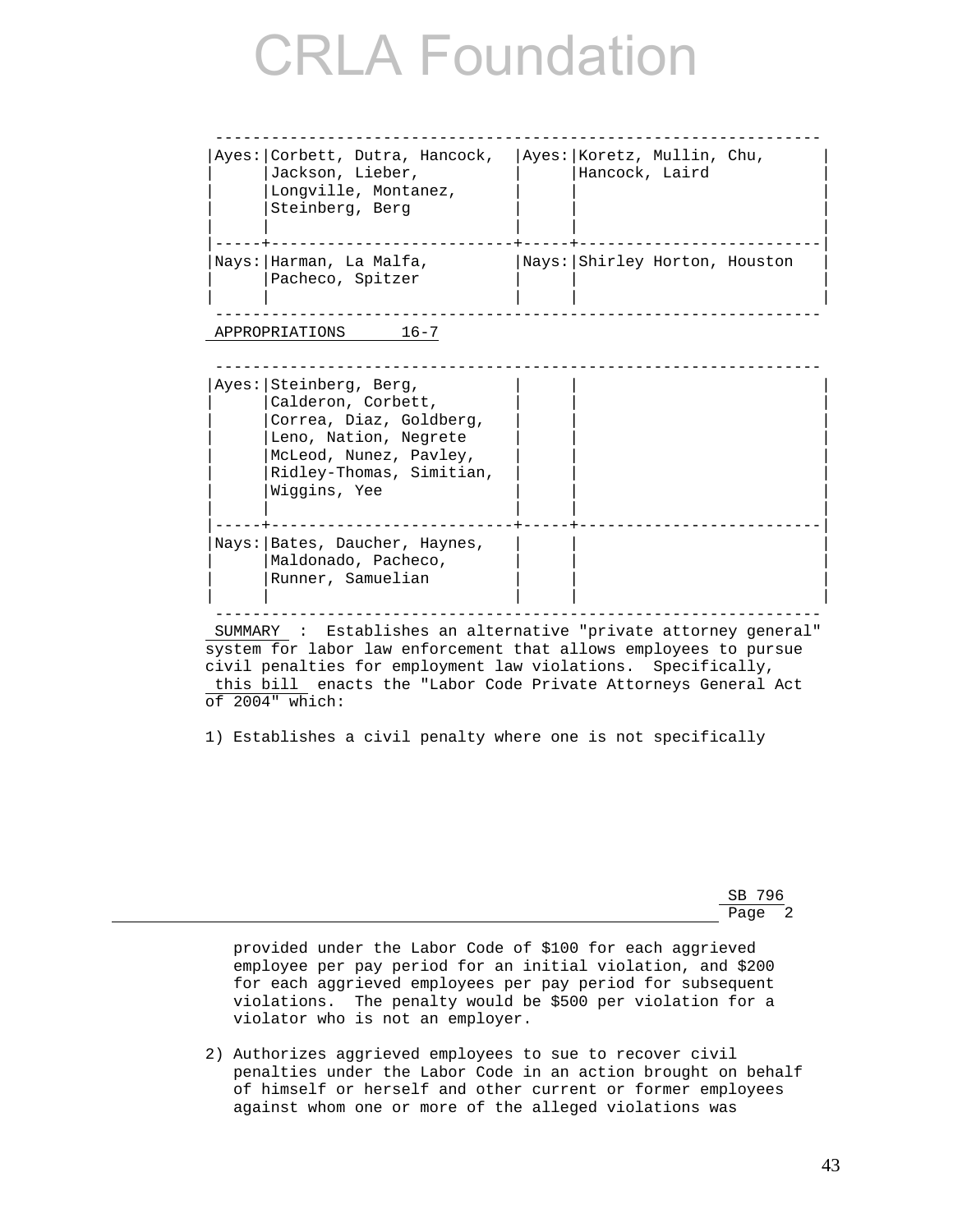committed. However, no private action may be maintained where the Labor and Workforce Development Agency (LWDA) or any of its subdivisions initiates proceedings against the alleged violator on the same facts and theories and under the same section or sections of the Labor Code.

- 3) Defines an "aggrieved employee" as any person who was employed by the alleged violator and against whom one or more of the alleged violations was committed.
- 4) Provides that civil penalties recovered against a person that employs one or more employees shall be distributed as follows: 50% to the General Fund (GF), 25% to LWDA for employer and employee education; and, 25% to the aggrieved employees. Civil penalties recovered against persons that do not employ one or more employees are to be divided evenly between GF and LWDA.
- 5) Provides for the award of reasonable attorney's fees and costs to an aggrieved employee who prevails in such an action. Provides that this bill is not intended to affect the exclusive remedy provided by workers' compensation provisions of existing law.

 FISCAL EFFECT : According to the Assembly Appropriations Committee, potential increased penalty revenue to the GF and to LWDA.

 COMMENTS : Generally, civil enforcement statutes allow civil penalties to be recovered only by prosecutors, not by private litigants. Private plaintiffs who have been damaged by a statutory violation usually are restricted to traditional damage suits, or where damages are difficult to prove, to "statutory damages" in a specified amount or range.

SB 796 Page 3 and 2012 and 2012 and 2012 and 2012 and 2012 and 2012 and 2012 and 2012 and 2012 and 2012 and 2012 and

> Arguments in Support: The co-sponsors of this bill, the California Labor Federation, AFL-CIO and the California Rural Legal Assistance Foundation, argue that this bill will address inadequacies in labor law enforcement in two major ways. First, this bill assigns nominal civil fine amounts to the large number of Labor Code provisions, which currently carry criminal, but not civil, penalties. Second, it authorizes the filing of civil actions to recover existing and new civil penalties by aggrieved workers acting as private attorneys general.

The sponsors state that many Labor Code provisions are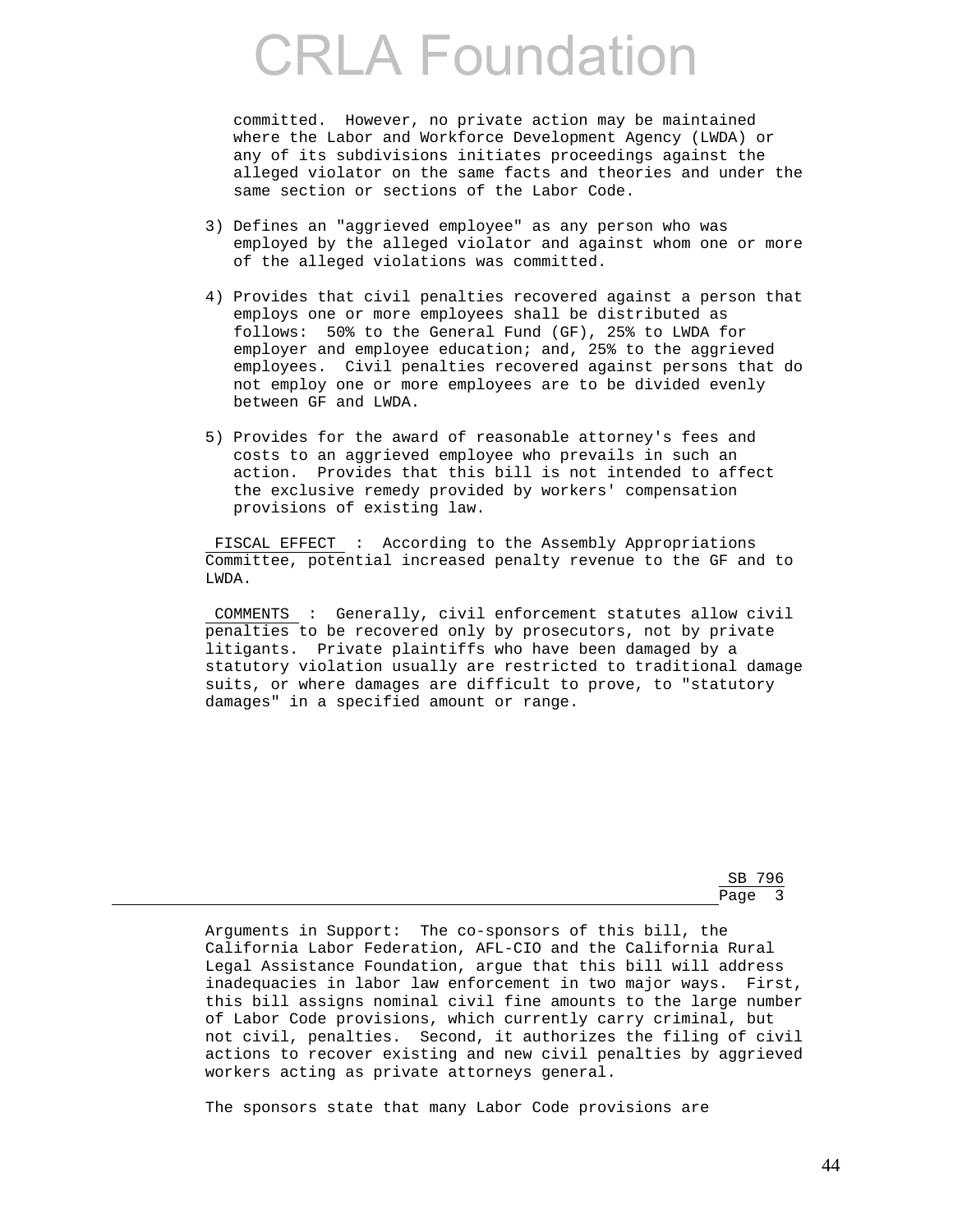unenforced because they are punishable only as criminal misdemeanors, with no civil penalty or other sanction attached. Since district attorneys tend to direct their resources to violent crimes and other public priorities, Labor Code violations rarely result in criminal investigations and prosecutions. Proponents also contend that the state's current inability to enforce labor laws effectively is due to inadequate staffing and the continued growth of the underground economy. This inability, coupled with the state's severe budgetary shortfall requires a creative solution that will help the state crack down on labor law violators. Therefore, private actions to enforce the provisions of the Labor Code are necessary to ensure compliance with the law.

 In addition, the sponsors claim that recent hiring freezes and elimination of vacant positions announced in response to the budget crisis may dramatically impact LWDA and its enforcement activities.

 Arguments in Opposition: Opponents contend that this bill tips the balance of labor law protection in disproportionate favor to the employee to the detriment of already overburdened employers. Several employer groups, including the California Chamber of Commerce, cite the fact that employees are entitled to attorney's fees and costs if they prevail in their action under this bill, yet similar attorney's fees and costs are not provided for prevailing employers. Additionally, opponents cite the fact that there is no requirement imposed upon employees prior to filing civil action such as preliminary claim filing with the Labor Commissioner.

 Opponents also expresses concern that this bill will encourage private attorneys to "act as vigilantes" pursuing frivolous violations on behalf of different employees. Opponents liken

SB 796 Page 4

> the danger of this bill to recent alleged abuse of Business and Professions Code Section 17200.

 Opponents also contend that California already has a formal administrative procedure to handle these types of claims under the Labor Code that is both economical and efficient.

 AB 276 (Koretz), pending in the Assembly, increases various civil penalties under the Labor Code, many of which have not been increased for decades.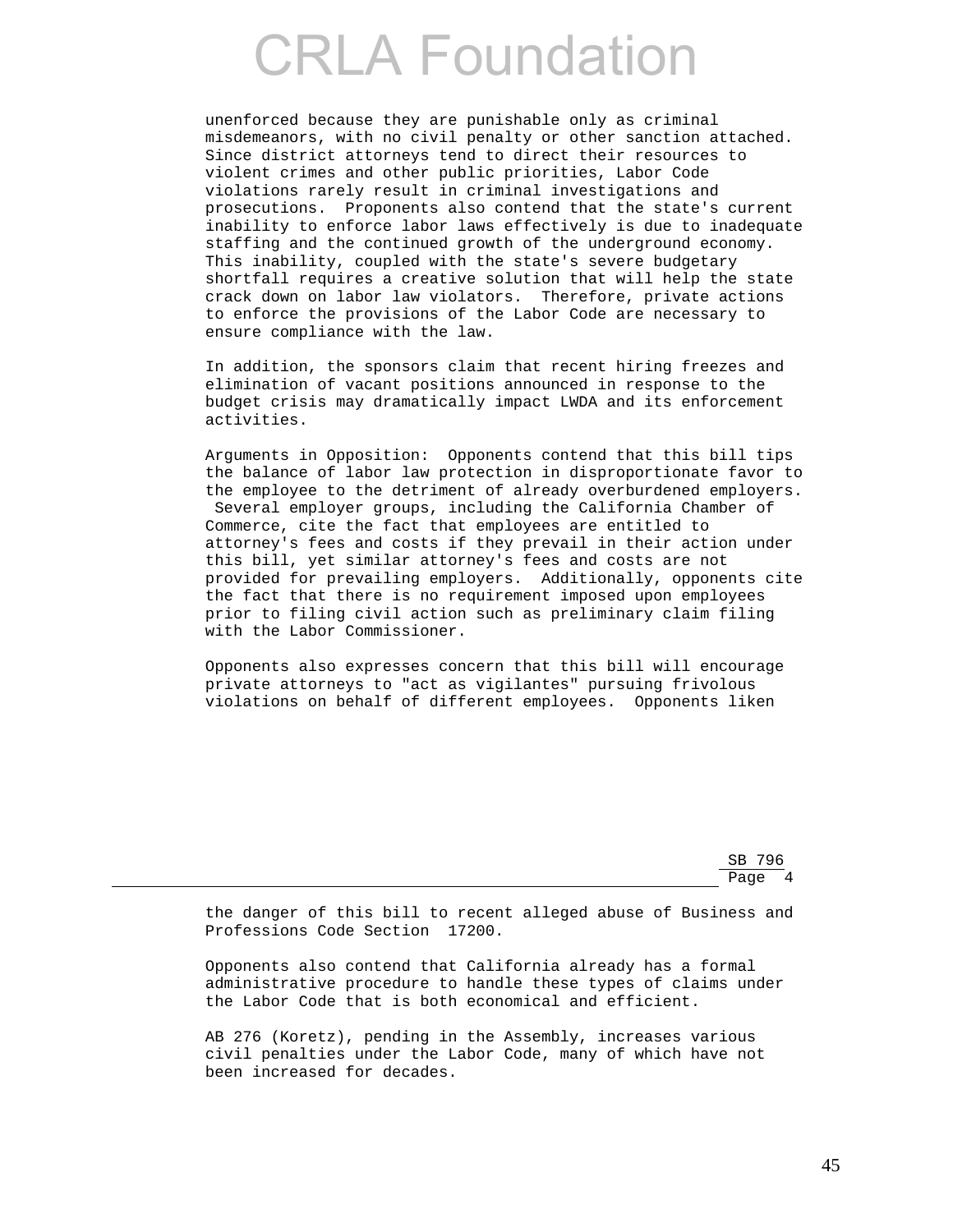Analysis Prepared by : Ben Ebbink / L. & E. / (916) 319-2091

| SB 796 |                         |                                                                                                                                                                        |         |                                              | Page 1    |
|--------|-------------------------|------------------------------------------------------------------------------------------------------------------------------------------------------------------------|---------|----------------------------------------------|-----------|
|        | SB 796 (Dunn)           | SENATE THIRD READING<br>As Amended September 2, 2003<br>Majority vote                                                                                                  |         |                                              |           |
|        |                         | SENATE VOTE : 21-14                                                                                                                                                    |         |                                              |           |
|        | JUDICIARY<br>EMPLOYMENT | $5 - 2$                                                                                                                                                                | $9 - 4$ |                                              | LABOR AND |
|        |                         | Ayes: Corbett, Dutra, Hancock,<br>Jackson, Lieber,<br>Longville, Montanez,<br>Steinberg, Berg                                                                          |         | Ayes: Koretz, Mullin, Chu,<br>Hancock, Laird |           |
|        |                         | Nays:   Harman, La Malfa,<br>Pacheco, Spitzer                                                                                                                          |         | Nays: Shirley Horton, Houston                |           |
|        |                         | APPROPRIATIONS<br>$16 - 7$                                                                                                                                             |         |                                              |           |
|        |                         | Ayes: Steinberg, Berg,<br>Calderon, Corbett,<br>Correa, Diaz, Goldberg,<br>Leno, Nation, Negrete<br>McLeod, Nunez, Pavley,<br>Ridley-Thomas, Simitian,<br>Wiggins, Yee |         |                                              |           |
|        |                         | Nays:   Bates, Daucher, Haynes,<br>Maldonado, Pacheco,<br>Runner, Samuelian                                                                                            |         |                                              |           |

1) Establishes a civil penalty where one is not specifically

of 2004" which:

this bill enacts the "Labor Code Private Attorneys General Act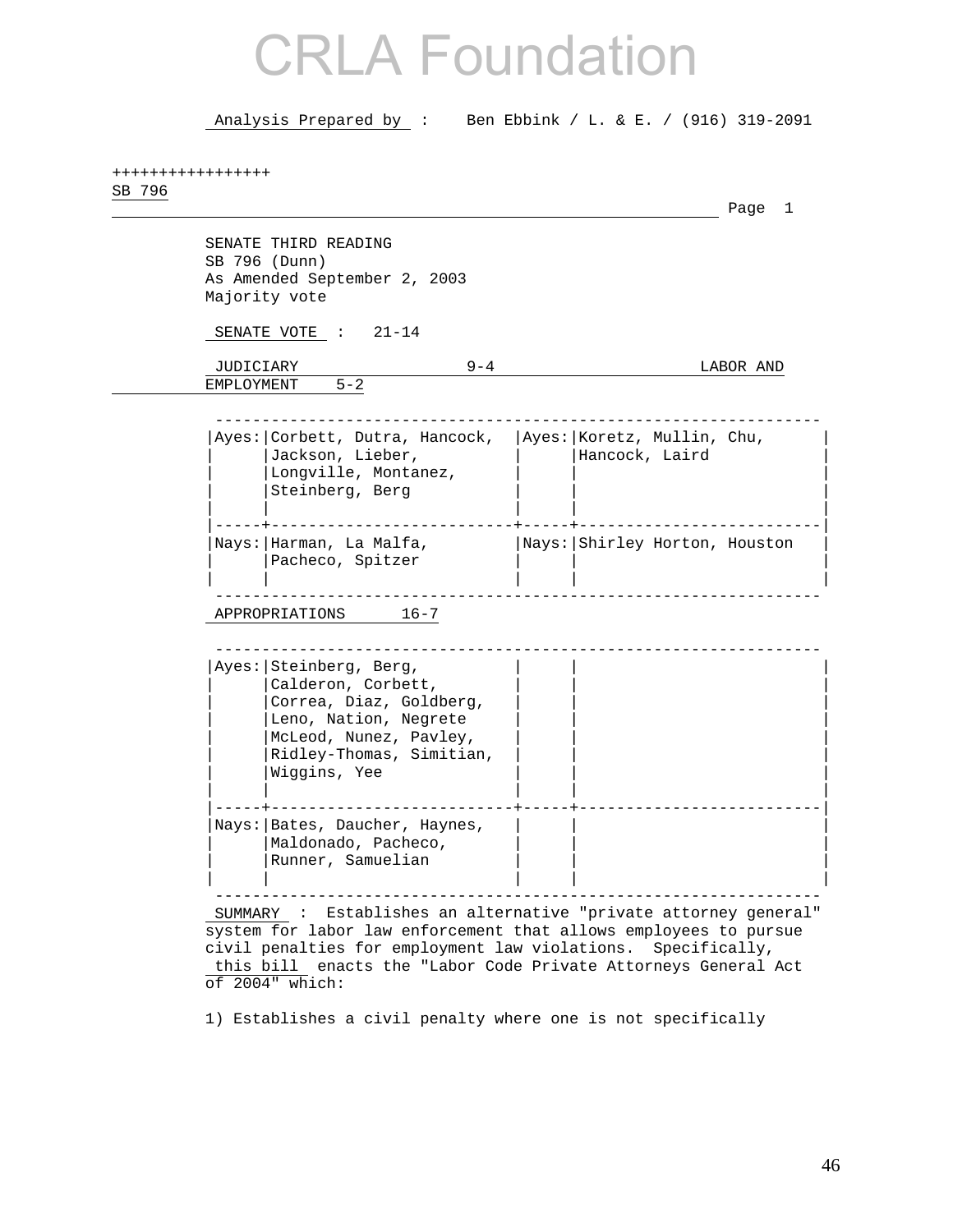SB 796 Page 2

> provided under the Labor Code of \$100 for each aggrieved employee per pay period for an initial violation, and \$200 for each aggrieved employees per pay period for subsequent violations. The penalty would be \$500 per violation for a violator who is not an employer.

- 2) Specifies that where the Labor and Workforce Development Agency (LWDA) or any of its subdivisions has discretion to assess civil penalties, a court may exercise the same discretion with respect to the civil penalties established by this bill. Moreover, the civil penalties do not apply if the alleged violation is a failure to act by the LWDA or any of its subdivisions.
- 3) Authorizes aggrieved employees to sue to recover civil penalties under the Labor Code in an action brought on behalf of himself or herself and other current or former employees against whom one or more of the alleged violations was committed. However, no private action may be maintained where the LWDA or any of its subdivisions initiates proceedings against the alleged violator on the same facts and theories and under the same section or sections of the Labor Code.
- 4) Defines an "aggrieved employee" as any person who was employed by the alleged violator and against whom one or more of the alleged violations was committed.
- 5) Provides that civil penalties recovered against a person that employs one or more employees shall be distributed as follows: 50% to the General Fund (GF), 25% to LWDA for employer and employee education; and, 25% to the aggrieved employees. Civil penalties recovered against persons that do not employ one or more employees are to be divided evenly between GF and LWDA.
- 6) Provides for the award of reasonable attorney's fees and costs to an aggrieved employee who prevails in such an action. Provides that this bill is not intended to affect the exclusive remedy provided by workers' compensation provisions of existing law.

 FISCAL EFFECT : According to the Assembly Appropriations Committee, potential increased penalty revenue to the GF and to LWDA.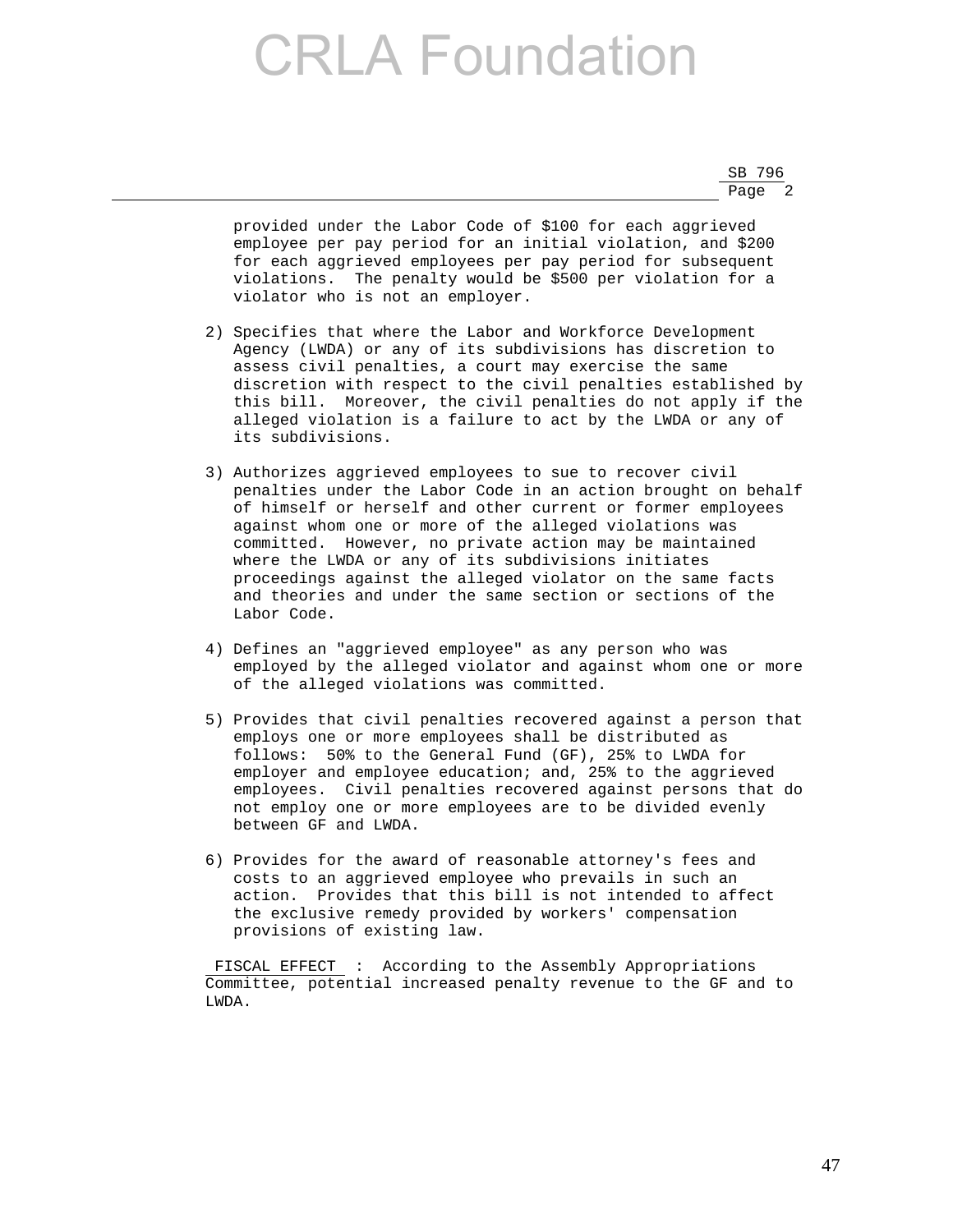SB 796 Page 3

> COMMENTS : Generally, civil enforcement statutes allow civil penalties to be recovered only by prosecutors, not by private litigants. Private plaintiffs who have been damaged by a statutory violation usually are restricted to traditional damage suits, or where damages are difficult to prove, to "statutory damages" in a specified amount or range.

> Arguments in Support: The co-sponsors of this bill, the California Labor Federation, AFL-CIO and the California Rural Legal Assistance Foundation, argue that this bill will address inadequacies in labor law enforcement in two major ways. First, this bill assigns nominal civil fine amounts to the large number of Labor Code provisions, which currently carry criminal, but not civil, penalties. Second, it authorizes the filing of civil actions to recover existing and new civil penalties by aggrieved workers acting as private attorneys general.

> The sponsors state that many Labor Code provisions are unenforced because they are punishable only as criminal misdemeanors, with no civil penalty or other sanction attached. Since district attorneys tend to direct their resources to violent crimes and other public priorities, Labor Code violations rarely result in criminal investigations and prosecutions. Proponents also contend that the state's current inability to enforce labor laws effectively is due to inadequate staffing and the continued growth of the underground economy. This inability, coupled with the state's severe budgetary shortfall requires a creative solution that will help the state crack down on labor law violators. Therefore, private actions to enforce the provisions of the Labor Code are necessary to ensure compliance with the law.

 In addition, the sponsors claim that recent hiring freezes and elimination of vacant positions announced in response to the budget crisis may dramatically impact LWDA and its enforcement activities.

 Arguments in Opposition: Opponents contend that this bill tips the balance of labor law protection in disproportionate favor to the employee to the detriment of already overburdened employers. Several employer groups, including the California Chamber of Commerce, cite the fact that employees are entitled to attorney's fees and costs if they prevail in their action under this bill, yet similar attorney's fees and costs are not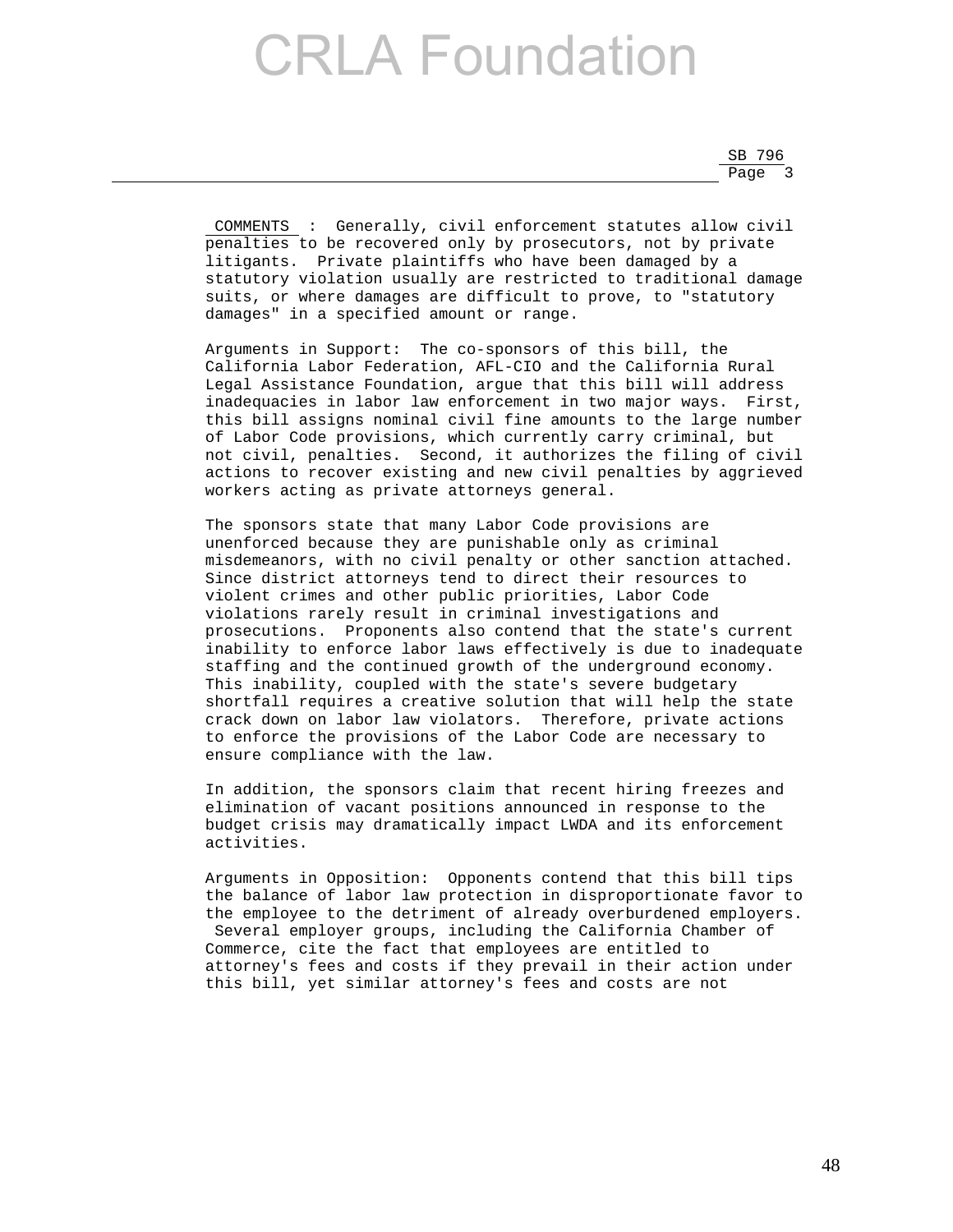SB 796 Page 4

> provided for prevailing employers. Additionally, opponents cite the fact that there is no requirement imposed upon employees prior to filing civil action such as preliminary claim filing with the Labor Commissioner.

 Opponents also expresses concern that this bill will encourage private attorneys to "act as vigilantes" pursuing frivolous violations on behalf of different employees. Opponents liken the danger of this bill to recent alleged abuse of Business and Professions Code Section 17200.

 Opponents also contend that California already has a formal administrative procedure to handle these types of claims under the Labor Code that is both economical and efficient.

 AB 276 (Koretz), pending in the Assembly, increases various civil penalties under the Labor Code, many of which have not been increased for decades.

Analysis Prepared by : Ben Ebbink / L. & E. / (916) 319-2091

++++++++++++++++++

------------------------------------------------------------ |SENATE RULES COMMITTEE | SB 796| |Office of Senate Floor Analyses | | |1020 N Street, Suite 524 | | |(916) 445-6614 Fax: (916) | | |327-4478 | | ------------------------------------------------------------

### UNFINISHED BUSINESS

 Bill No: SB 796 Author: Dunn (D) Amended: 9/2/03 Vote: 21

SENATE LABOR & IND. RELATIONS COMMITTEE : 5-3, 4/9/03 AYES: Alarcon, Dunn, Figueroa, Kuehl, Romero NOES: Oller, Margett, McClintock

SENATE JUDICIARY COMMITTEE : 4-2, 4/29/03 AYES: Escutia, Cedillo, Kuehl, Sher NOES: Morrow, Ackerman NO VOTE RECORDED: Ducheny

SENATE APPROPRIATIONS COMMITTEE : Senate Rule 28.8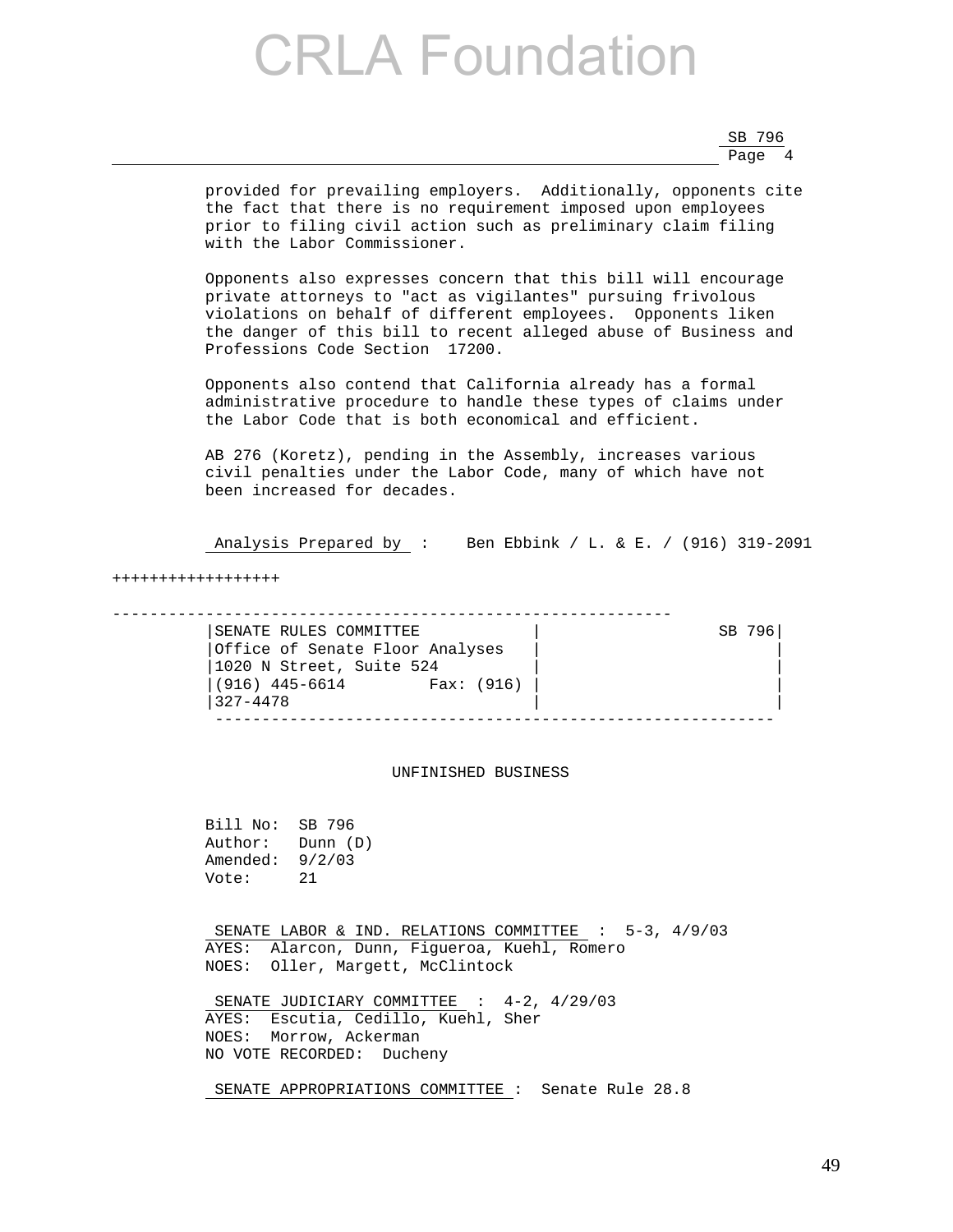SENATE FLOOR : 21-14, 5/29/03 AYES: Alarcon, Alpert, Bowen, Burton, Cedillo, Chesbro, Ducheny, Dunn, Escutia, Figueroa, Karnette, Kuehl, Murray, Ortiz, Perata, Romero, Sher, Soto, Speier, Torlakson, Vincent NOES: Aanestad, Ackerman, Ashburn, Battin, Brulte, Denham, Hollingsworth, Johnson, Knight, Margett, McClintock, McPherson, Oller, Poochigian NO VOTE RECORDED: Florez, Machado, Morrow, Scott, Vasconcellos

SUBJECT : Employment

 SOURCE : California Labor Federation, AFL-CIO California Rural Legal Assistance Foundation, Inc.

CONTINUED

 $SB$  796 <u>Page and the set of the set of the set of the set of the set of the set of the set of the set of the set of the set of the set of the set of the set of the set of the set of the set of the set of the set of the set of the</u>

2

 DIGEST : This bill allows employees to sue their employers for civil penalties for employment law violations. This bill is intended to augment the enforcement abilities of the Labor Commissioner by creating an alternative "private attorney general" system for labor law enforcement.

 Assembly Amendments (1) provide that the bill will not affect the exclusive remedy provided by workers' compensation provisions of current law, (2) clarify that no penalty is established for any failure to act by the Labor and Workplace Development Agency, as specified, and (3) make clarifying changes.

 ANALYSIS : Existing law authorizes the State Labor and Workforce Development Agency (LWDA) (comprised of the DIR, the Employment Development Department, the Agricultural Labor Relations Board, and the Workforce Investment Board) to assess and collect civil penalties for violations of the Labor Code, where specified.

 Existing law authorizes the Attorney General and other public prosecutors to pursue misdemeanor charges against violators of specified provisions of the code.

 Existing law authorizes an individual employee to file a claim with the Labor Commissioner alleging that his or her employer has violated specified provisions of the code, and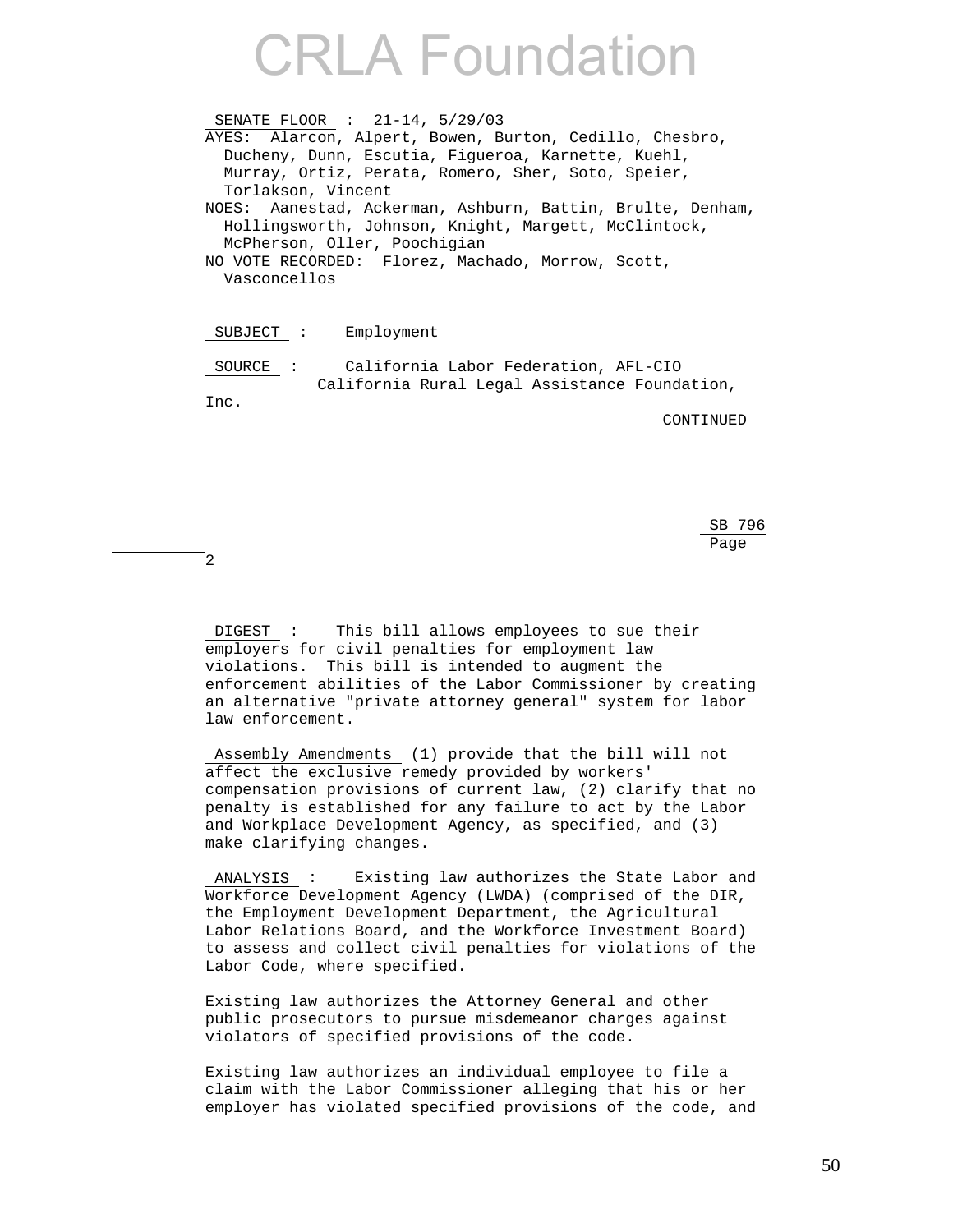to sue the employer directly for damages, reinstatement, and other appropriate relief if the Commissioner declines to bring an action based on the employee's complaint.

 Existing law further provides that any person acting for itself, its members, or the general public, may sue to enjoin any unlawful, unfair, or fraudulent business act or practice, and to recover restitution and disgorgement of any profits from the unlawful activity.

 This bill is entitled the "Labor Code Private Attorneys General Act of 2004", and establishes an alternative "private attorney general" system for labor law enforcement that allows employees to pursue civil penalties for

 $SB$  796 <u>Page and the set of the set of the set of the set of the set of the set of the set of the set of the set of the set of the set of the set of the set of the set of the set of the set of the set of the set of the set of the</u>

> employment law violations. Specifically, this bill enacts the "Labor Code Private Attorneys General Act of 2004" which:

3

- 1.Establishes a civil penalty where one is not specifically provided under the Labor Code of \$100 for each aggrieved employee per pay period for an initial violation, and \$200 for each aggrieved employees per pay period for subsequent violations. The penalty will be \$500 per violation for a violator who is not an employer.
- 2.Specifies that where the Labor and Workforce Development Agency (LWDA) or any of its subdivisions has discretion to assess civil penalties, a court may exercise the same discretion with respect to the civil penalties established by this bill. Moreover, the civil penalties do not apply if the alleged violation is a failure to act by the LWDA or any of its subdivisions.
- 3.Authorizes aggrieved employees to sue to recover civil penalties under the Labor Code in an action brought on behalf of himself or herself and other current or former employees against whom one or more of the alleged violations was committed. However, no private action may be maintained where the LWDA or any of its subdivisions initiates proceedings against the alleged violator on the same facts and theories and under the same section or sections of the Labor Code.
- 4.Defines an "aggrieved employee" as any person who was employed by the alleged violator and against whom one or more of the alleged violations was committed.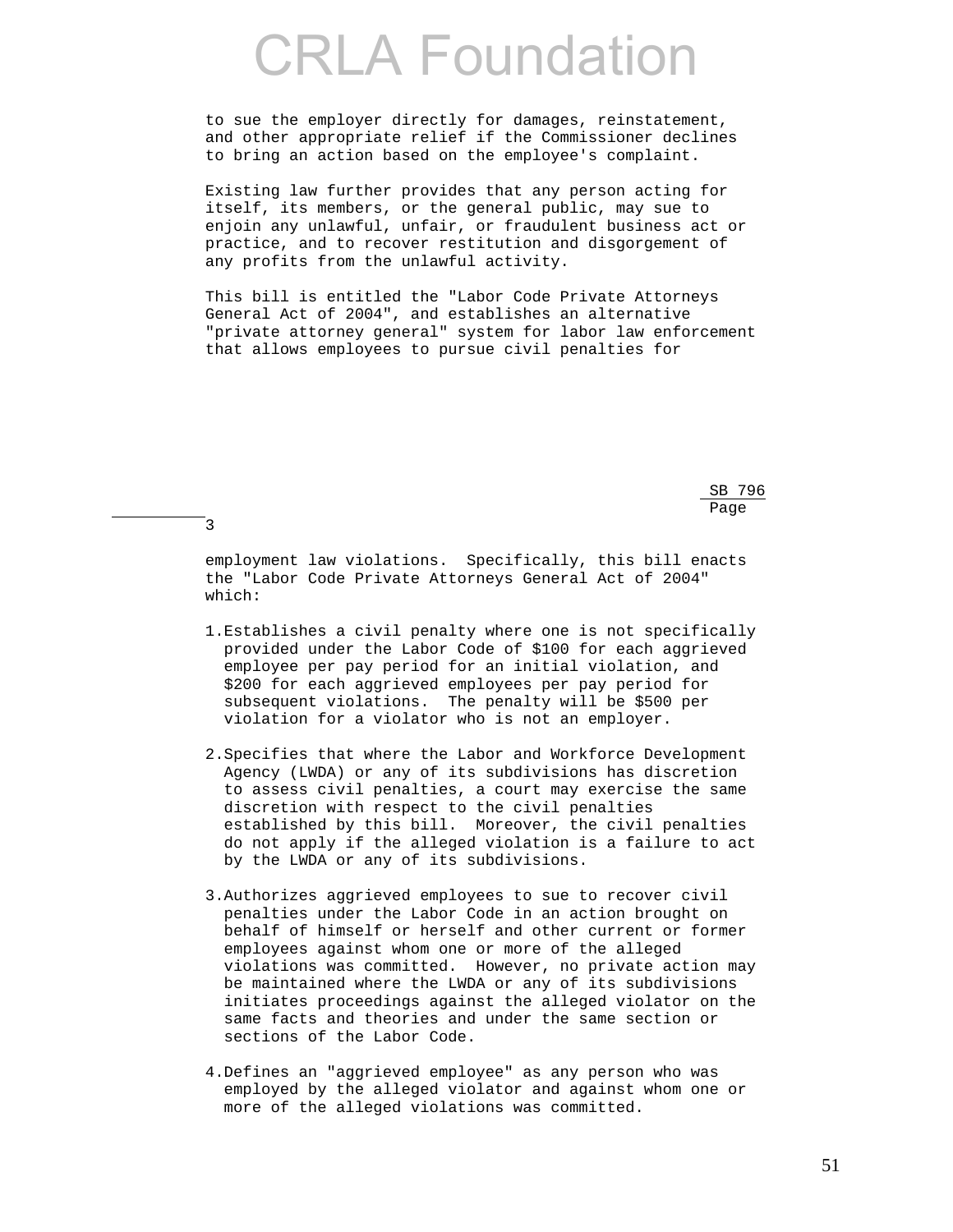- 5.Provides that civil penalties recovered against a person that employs one or more employees shall be distributed as follows: 50 percent to the General Fund (GF), 25 percent to LWDA for employer and employee education; and, 25 percent to the aggrieved employees. Civil penalties recovered against persons that do not employ one or more employees are to be divided evenly between GF and LWDA.
- 6.Provides for the award of reasonable attorney's fees and costs to an aggrieved employee who prevails in such an action. Provides that this bill is not intended to

 $SB$  796 nd a bhainn an chuid ann an t-an chuid ann an chuid ann an chuid ann an chuid ann an chuid ann an chuid an chu

4

 affect the exclusive remedy provided by workers' compensation provisions of existing law.

### Background

 California's Labor Code is enforced by LWDA and its various boards and departments, which may assess and collect civil penalties for specified violations of the code. Some Labor Code sections also provide for criminal sanctions, which may be obtained through actions by the Attorney General and other public prosecutors.

 In 2001, the Assembly Labor and Employment Committee held hearings about the effectiveness and efficiency of the enforcement of wage and hour laws by the State Department of Industrial Relations (DIR), one of four subdivisions of the LWDA. The committee reported that in fiscal year 2001-2002, the Legislature appropriated over \$42 million to the State Labor Commission for the enforcement of over 300 laws under its jurisdiction. The DIR's authorized staff numbered over 460, making it the largest state labor law enforcement organization in the country.

 Nevertheless, evidence received by the Senate Judiciary Committee indicated that the DIR was failing to effectively enforce labor law violations. Estimates of the size California's "underground economy" -- businesses operating outside the state's tax and licensing requirements - ranged from 60 to 140 billion dollars a year, representing a tax loss to the state of three to six billion dollars annually. Further, a U.S. Department of Labor study of the garment industry in Los Angeles, which employs over 100,000 workers, estimated the existence of over 33,000 serious and ongoing wage violations by the city's garment industry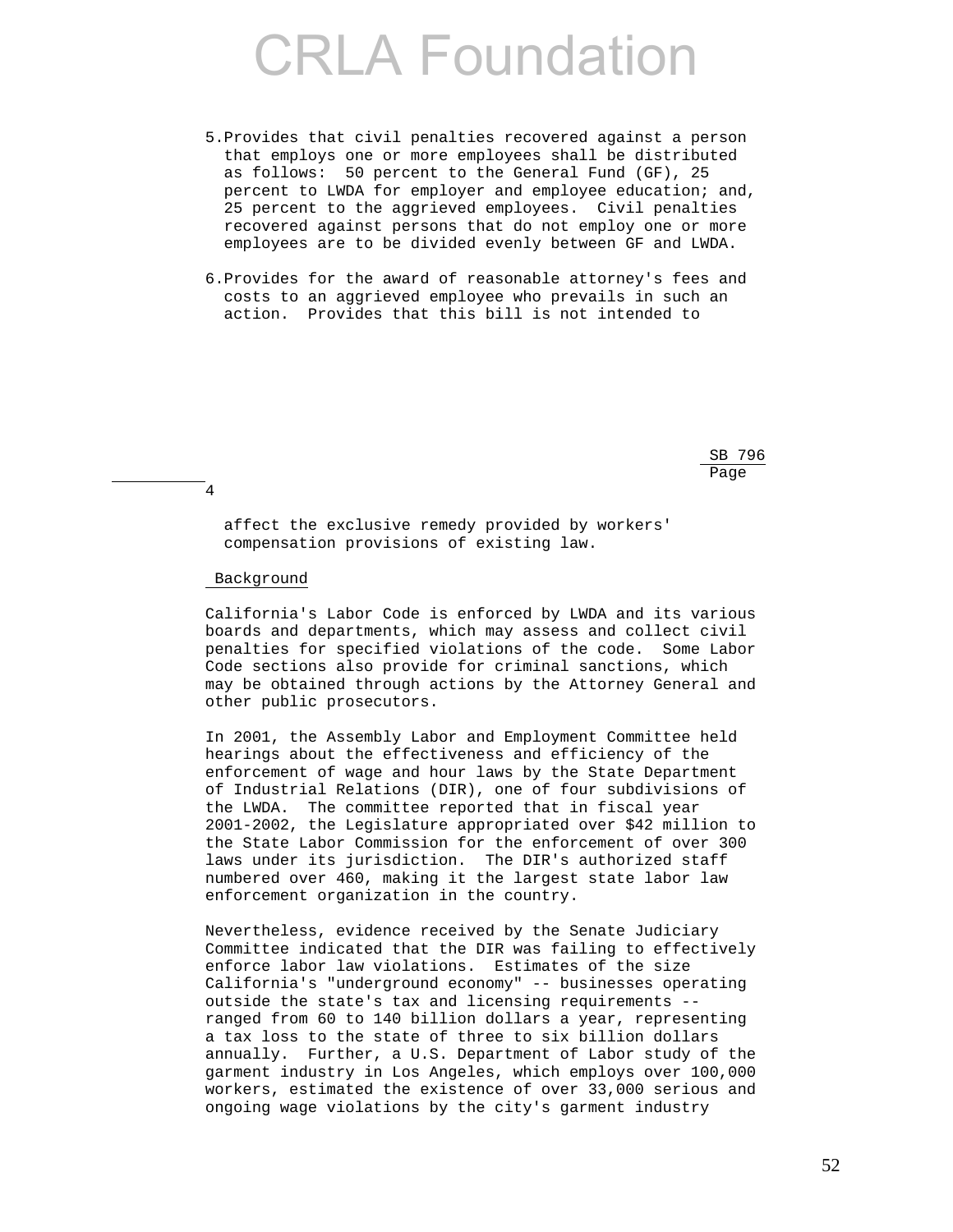employers, but the DIR was currently issuing fewer than 100 wage citations per year for all industries throughout the state.

 As a result of these hearings, the Legislature enacted AB 2985 (Assembly Labor and Employment Committee), Chapter 662, Statutes of 2002, requiring the LWDA to contract with an independent research organization to study the enforcement of wage and hour laws, and to identify state and federal resources that may be utilized to enhance

 $SB$  796 <u>Page and the set of the set of the set of the set of the set of the set of the set of the set of the set of the set of the set of the set of the set of the set of the set of the set of the set of the set of the set of the</u>

> enforcement. The completed study is to be submitted to the Legislature by December 31, 2003.

 This bill would propose to augment the LWDA's civil enforcement efforts by allowing employees to sue employers for civil penalties for labor law violations, and to collect attorneys' fees and a portion of the penalties upon prevailing in these actions, as specified.

Prior legislation

5

 AB 2985 (Assembly Labor and Employment Committee), Chapter 662, Statutes of 2002, requires Labor and Workforce Development Agency to contract with independent research organization to study most effective ways to enforce wage and hour laws, and to identify all available state and federal resources available for enforcement; completed study to be submitted to Legislature by December 31, 2003.

 FISCAL EFFECT : Appropriation: No Fiscal Com.: Yes Local: No

 According to the Assembly Appropriations Committee, potential increased penalty revenue to the GF and to LWDA.

SUPPORT : (Verified 9/4/03)

 California Labor Federation, AFL-CIO (co-source) California Rural Legal Assistance Foundation, Inc.(co-source) American Federation of State, County and Municipal Employees (AFSCME) California Applicants Attorneys Association California Conference Board of the Amalgamated Transit Union California Council of Machinists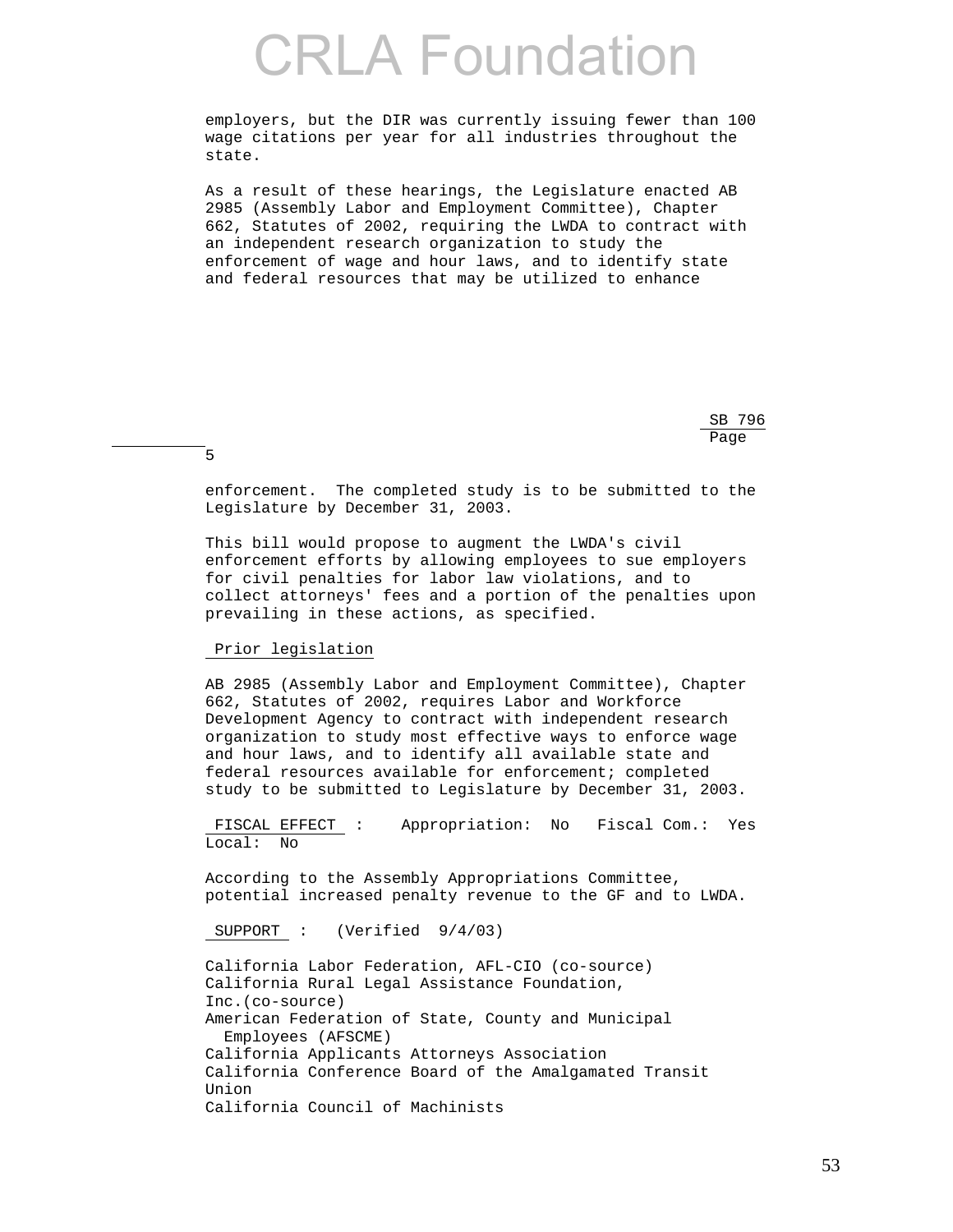California Independent Public Employees Legislative Council California State Pipe Trades Council California State Association of Electrical Workers California Teamsters Engineers and Scientists of California, Local 20 Hotel Employees, Restaurant Employees International Union Peace Officers Research Association of California Professional and Technical Engineers, Local 21

 $SB$  796 <u>Page and the set of the set of the set of the set of the set of the set of the set of the set of the set of the set of the set of the set of the set of the set of the set of the set of the set of the set of the set of the</u>

 Protection and Advocacy, Inc. Region 8 States Council of the United Food and Commercial Workers Western States Council of Sheet Metal Workers

OPPOSITION : (Verified 9/4/03)

6

 Associated Builders and Contractors of California Associated General Contractors of California California Apartment Association California Chamber of Commerce California Employment Law Council California Landscape Contractors Association California Manufacturers and Technology Association Civil Justice Association of California (CJAC) Construction Employers' Association Motion Picture Association of America Orange County Business Council

 ARGUMENTS IN SUPPORT : Proponents, the California Labor Federation asserts that in the last decade state government labor law enforcement functions have failed to keep pace with the growth of the economy and the workforce. Additionally they note that, resources available to county district attorneys, for prosecution of Labor Code violations as crimes, are similarly lacking.

 Proponents contend that the states current inability to enforce labor laws effectively is due to inadequate staffing and to the continued growth of the underground economy. This inability coupled with the states severe budgetary shortfall requires a creative solution that will help the state crack down on labor law violators.

 The California Rural Legal Assistance Foundation cites the resurgence of violations of Labor Code prohibitions against the "company store," as an example of the need for this bill. This occurs either when the employee is required to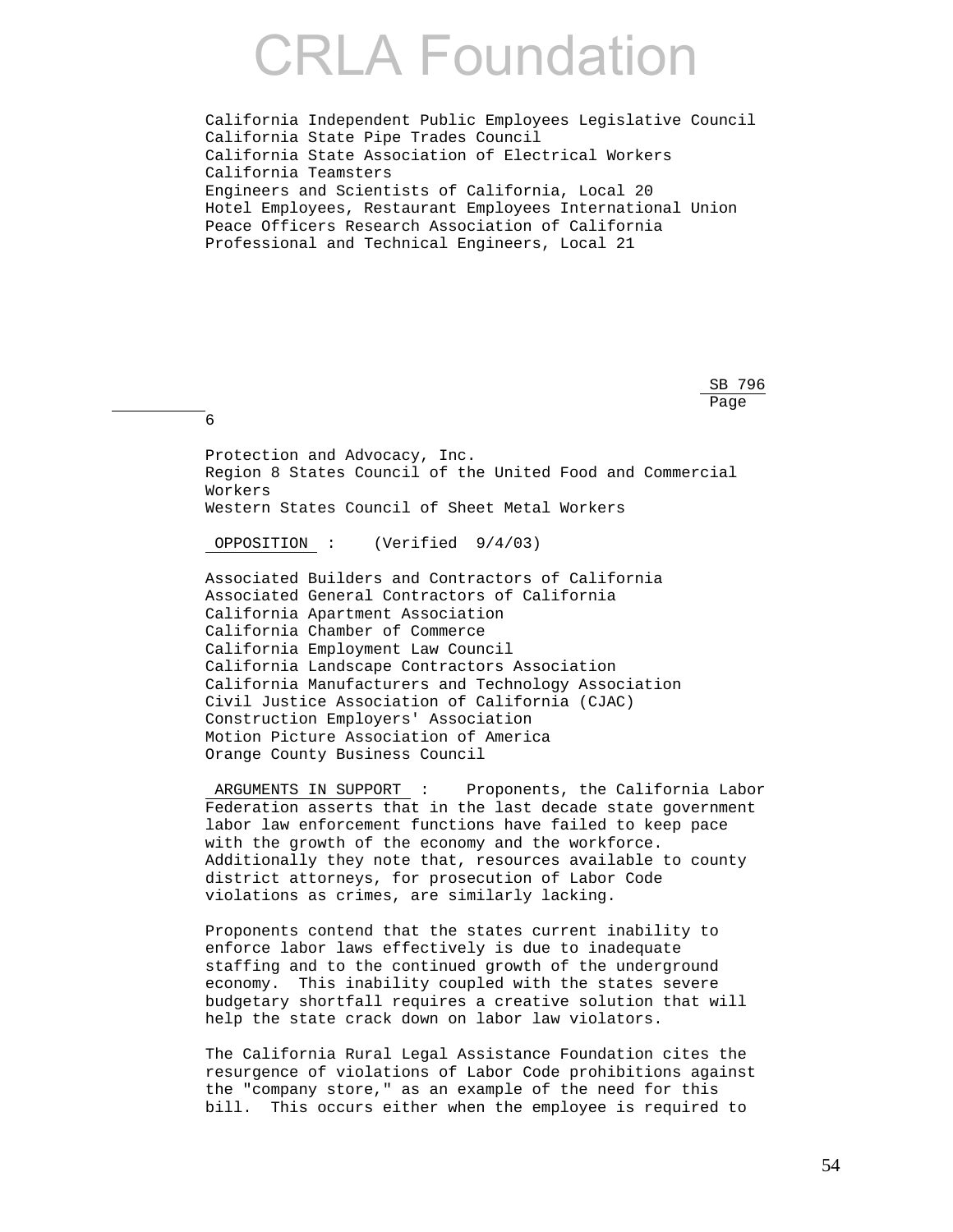cash his check at a store owned by his employer and the employer charges a fee, or where the employer coerces the employee to purchase goods at that store. Currently, violations of these code sections are misdemeanors but no civil penalty is attached. Advocates are unaware of any misdemeanor prosecution having been undertaken in relation

 $SB$  796 <u>Page and the set of the set of the set of the set of the set of the set of the set of the set of the set of the set of the set of the set of the set of the set of the set of the set of the set of the set of the set of the</u>

to these code sections.

7

 ARGUMENTS IN OPPOSITION : Opponents contend that this bill tips the balance of Labor Law protection in disproportionate favor to the employee to the detriment of already overburdened employers. Opponents cite the fact that employees are entitled to attorneys' fees and costs if they prevail in their actions under this bill, yet the bill fails to provide similar attorneys fees and costs for prevailing employers. Additionally, opponents cite the fact that there are no requirements imposed upon employees prior to filing civil action such as preliminary claim filing with the Labor Commissioner. Furthermore, opponents complain that aggrieved employees may file on behalf of a class, but are not required to fulfill class certification requirements.

 The California Manufacturers and Technology Association (CMTA) asserts that California has a formal administrative procedure to handle Labor Code violations that is both economical and efficient. According to the CMTA, in many instances the amount in dispute is so small that it would not warrant an employer going to court because the cost of legal representation would be so high. Finally, the CMTA alleges that, since there is no requirement for the employee to exhaust the administrative procedure or even file with the Labor Commissioner the bill is an "invitation for bounty hunting attorneys to aggressively pursue these cases."

NC:sl 9/10/03 Senate Floor Analyses

SUPPORT/OPPOSITION: SEE ABOVE

+++++++++++++++++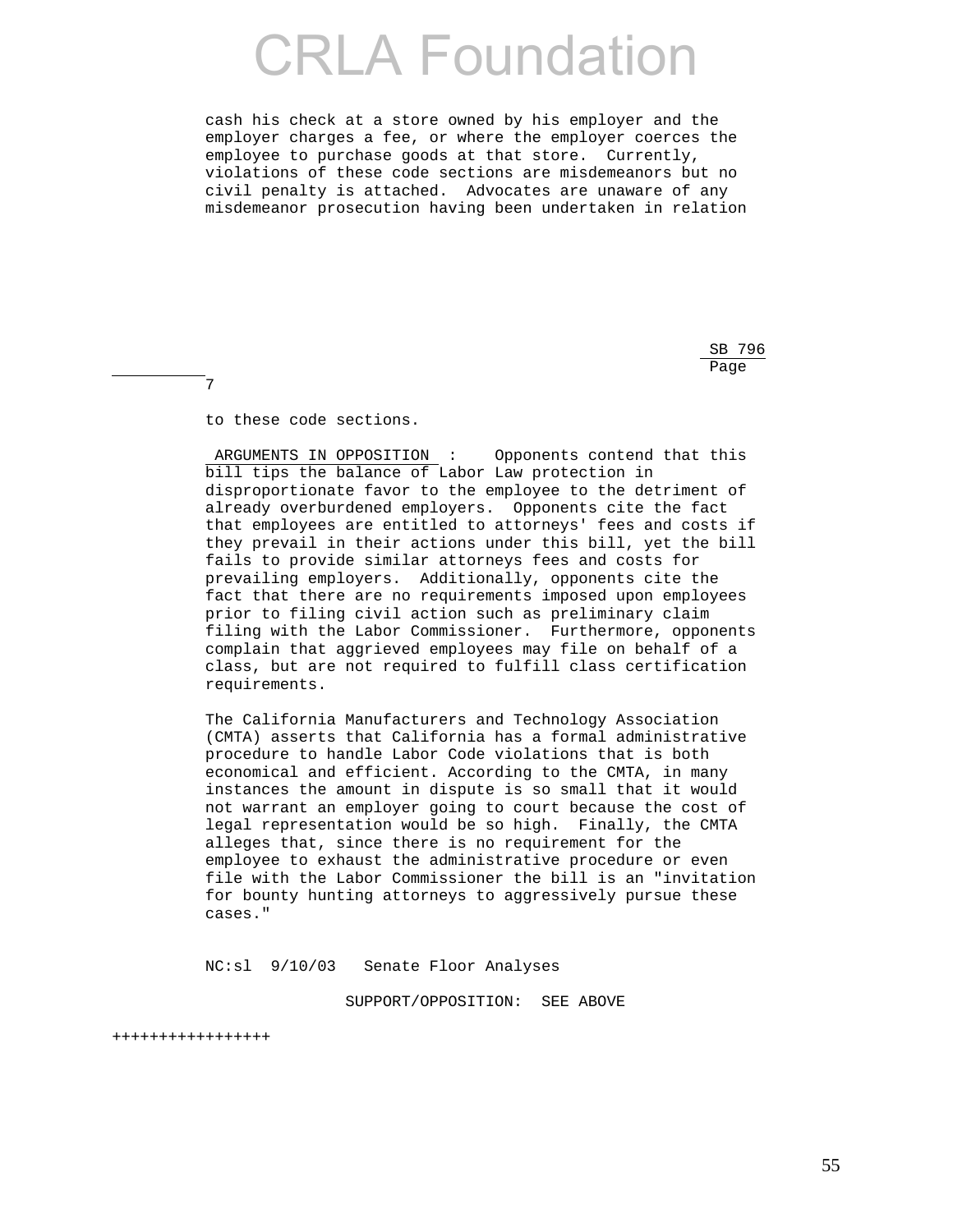### **PART TWO: COMMITTEE AND FLOOR VOTES ON SB 796**

++++++++

VOTES - ROLL CALL MEASURE: SB 796 AUTHOR: Dunn TOPIC: Employment. DATE: 04/09/2003 LOCATION: SEN. L. & I.R. MOTION: Do pass as amended, and re-refer to the Committee on Judiciary. (AYES 5. NOES 3.) (PASS) AYES \*\*\*\* Alarcon Dunn Figueroa Kuehl Romero NOES \*\*\*\* Oller Margett McClintock ABSENT, ABSTAINING, OR NOT VOTING \*\*\*\*\*\*\*\*\*\*\*\*\*\*\*\*\*\*\*\*\*\*\*\*\*\*\*\*\*\*\*\*\* +++++++++ VOTES - ROLL CALL<br>MEASURE: SB SB 796 AUTHOR: Dunn TOPIC: Employment. DATE: 04/29/2003 LOCATION: SEN. JUD. MOTION: Do pass as amended, and re-refer to the Committee on Appropriations. (AYES 4. NOES 2.) (PASS) AYES \*\*\*\* Escutia Cedillo Kuehl Sher NOES \*\*\*\* Morrow Ackerman ABSENT, ABSTAINING, OR NOT VOTING \*\*\*\*\*\*\*\*\*\*\*\*\*\*\*\*\*\*\*\*\*\*\*\*\*\*\*\*\*\*\*\*\*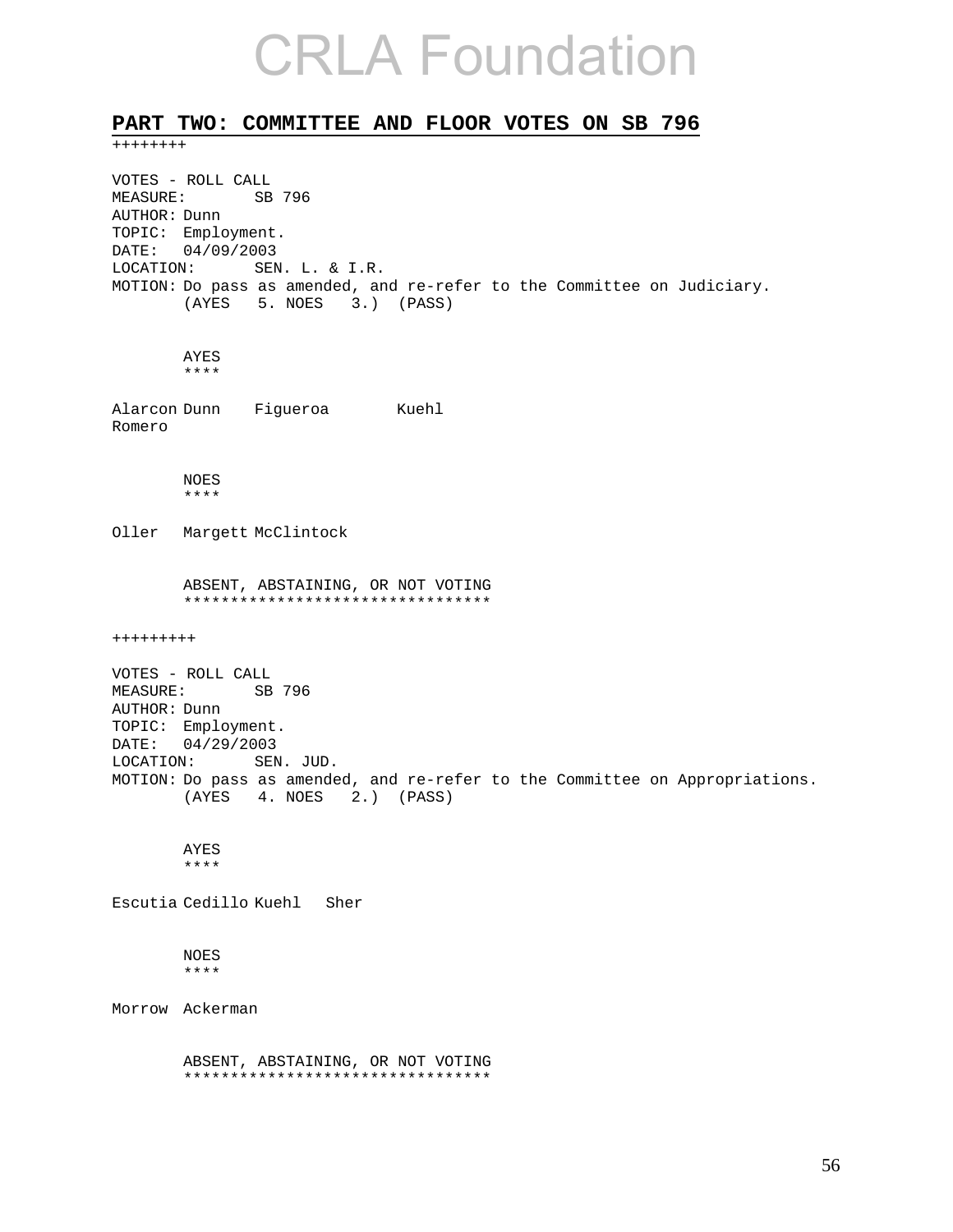+++++++++ VOTES - ROLL CALL MEASURE: SB 796 AUTHOR: Dunn TOPIC: Employment. DATE: 05/29/2003 LOCATION: SEN. FLOOR MOTION: Senate 3rd Reading SB796 Dunn (AYES 21. NOES 14.) (PASS) AYES \*\*\*\* Alarcon Alpert Bowen Burton Cedillo Chesbro Ducheny Dunn Escutia Figueroa Karnette Kuehl Murray Ortiz Perata Romero Sher Soto Speier Torlakson Vincent NOES \*\*\*\* Aanestad Ackerman Ashburn Battin Brulte Denham Hollingsworth Johnson Knight Margett McClintock McPherson Oller Poochigian ABSENT, ABSTAINING, OR NOT VOTING \*\*\*\*\*\*\*\*\*\*\*\*\*\*\*\*\*\*\*\*\*\*\*\*\*\*\*\*\*\*\*\*\* +++++++ VOTES - ROLL CALL MEASURE: SB 796 AUTHOR: Dunn TOPIC: Employment. DATE: 06/26/2003 LOCATION: ASM. JUD. MOTION: Do pass and be re-referred to the Committee on Labor and Employment. (AYES 9. NOES 4.) (PASS) AYES \*\*\*\* Corbett Dutra Hancock Jackson Lieber Longville Montanez Steinberg Berg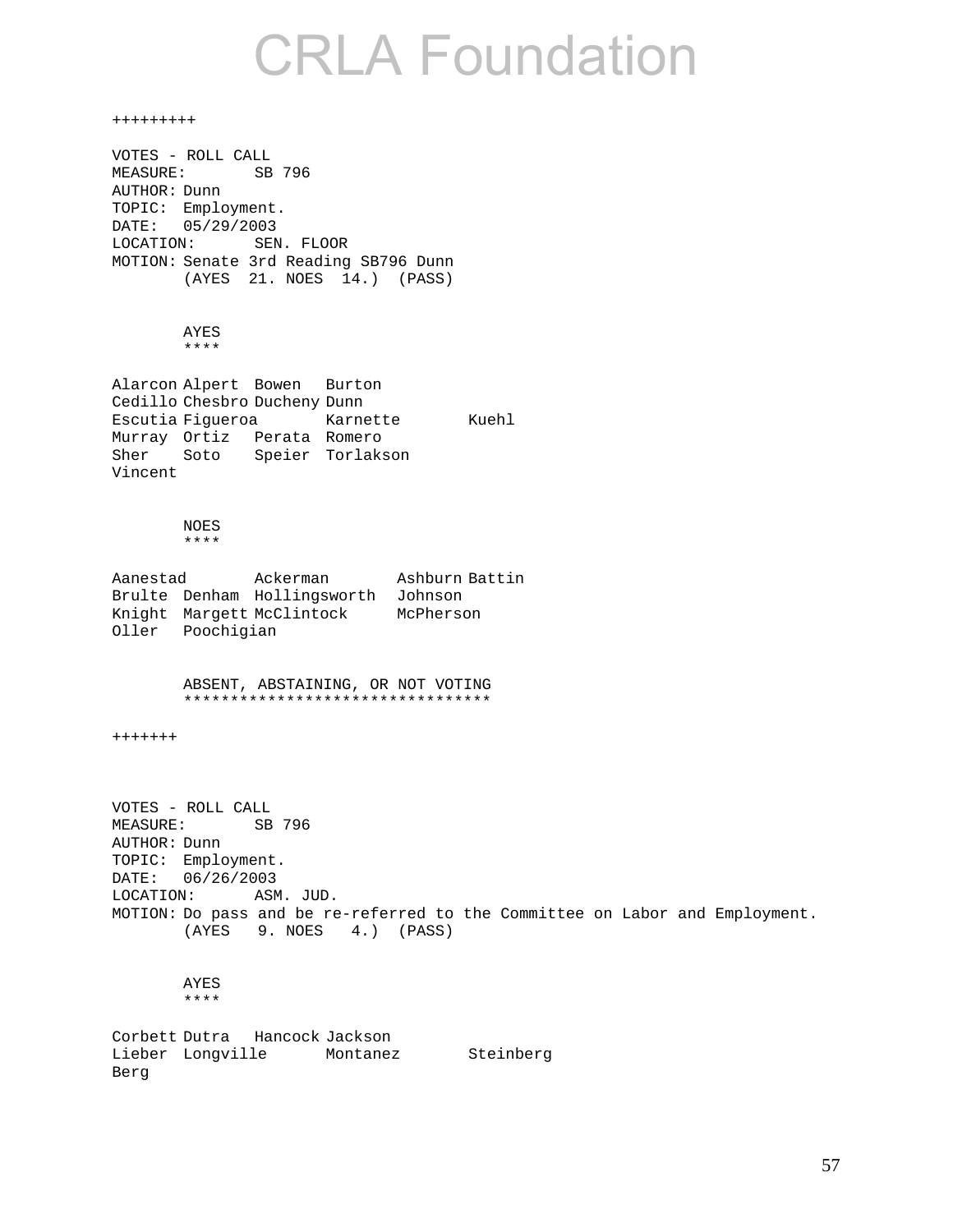NOES \*\*\*\*

Harman La Malfa Pacheco Spitzer ABSENT, ABSTAINING, OR NOT VOTING \*\*\*\*\*\*\*\*\*\*\*\*\*\*\*\*\*\*\*\*\*\*\*\*\*\*\*\*\*\*\*\*\* Levine +++++++++ VOTES - ROLL CALL MEASURE: SB 796 AUTHOR: Dunn TOPIC: Employment. DATE: 07/09/2003 LOCATION: ASM. L. & E. MOTION: Do pass as amended and be re-referred to the Committee on Appropriations. (AYES 5. NOES 2.) (PASS) AYES \*\*\*\* Koretz Mullin Chu Hancock Laird NOES \*\*\*\* Shirley Horton Houston ABSENT, ABSTAINING, OR NOT VOTING \*\*\*\*\*\*\*\*\*\*\*\*\*\*\*\*\*\*\*\*\*\*\*\*\*\*\*\*\*\*\*\*\* Negrete McLeod ++++++ VOTES - ROLL CALL MEASURE: SB 796 AUTHOR: Dunn TOPIC: Employment. DATE: 08/20/2003 LOCATION: ASM. APPR. MOTION: Do pass. (AYES 16. NOES 7.) (PASS)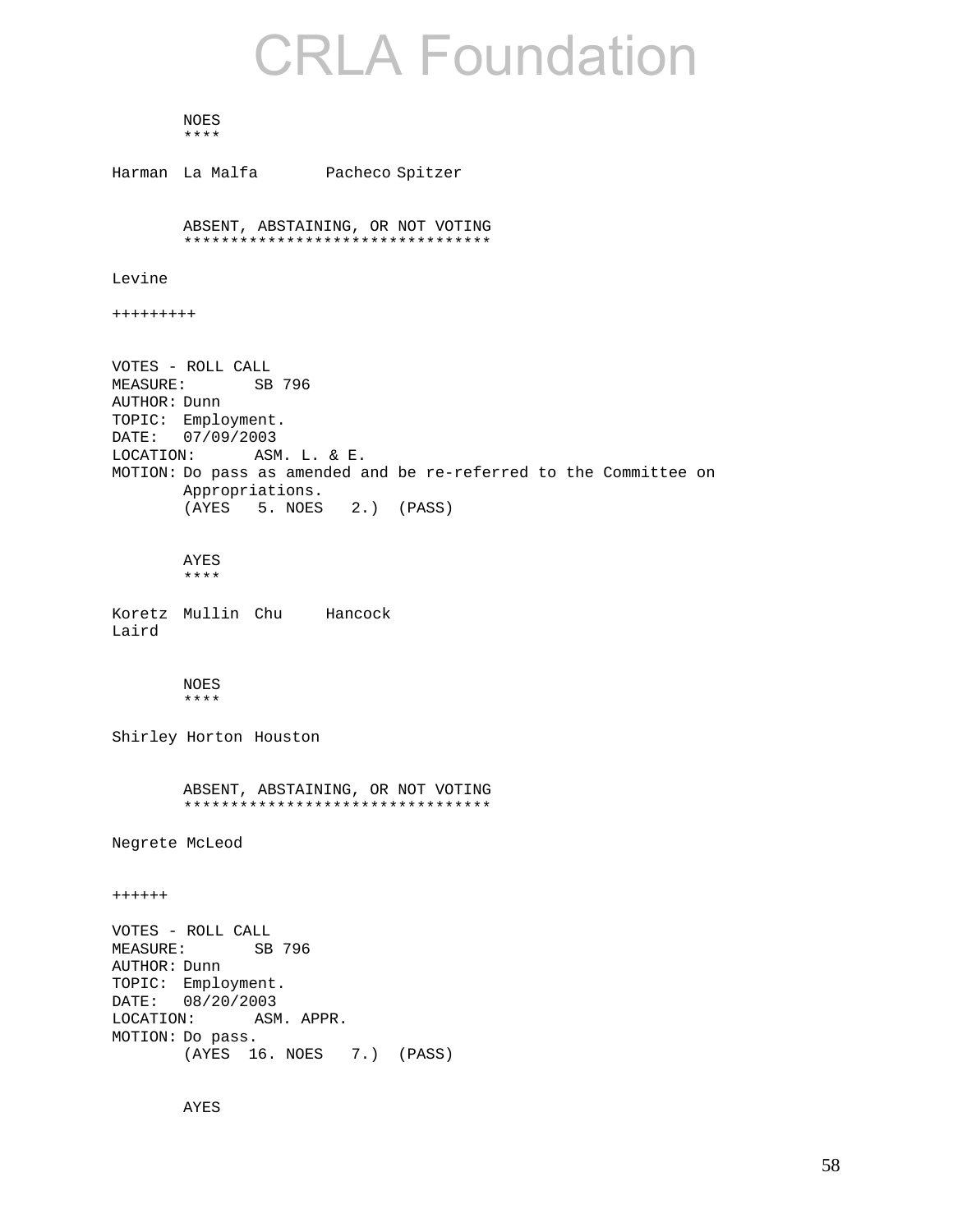#### \*\*\*\*

Steinberg Berg Calderon Corbett Correa Diaz Goldberg Leno Nation Negrete McLeod Nunez Pavley Ridley-Thomas Simitian Wiggins Yee NOES \*\*\*\* Bates Daucher Haynes Maldonado Pacheco Runner Samuelian ABSENT, ABSTAINING, OR NOT VOTING \*\*\*\*\*\*\*\*\*\*\*\*\*\*\*\*\*\*\*\*\*\*\*\*\*\*\*\*\*\*\*\*\* Firebaugh Vacancy +++++++ VOTES - ROLL CALL MEASURE: SB 796 AUTHOR: Dunn TOPIC: Employment. DATE: 09/02/2003 LOCATION: ASM. FLOOR MOTION: SB 796 Dunn Senate Third Reading By Dutra Amend By Dutra Set #1 (AYES 44. NOES 30.) (PASS) AYES \*\*\*\* Berg Bermudez Calderon Canciamilla Chan Chavez Chu Cohn Corbett Correa Diaz Dutra<br>Dymally Frommer Goldberg Hancock Dymally Frommer Goldberg Jerome Horton Jackson Kehoe Koretz Laird Leno Levine Lieber<br>Longville Lowenthal Lowenthal Montanez Mullin Nakano Nation Negrete McLeod Nunez Parra Pavley Reyes Ridley-Thomas Salinas Simitian Steinberg Vargas Wiggins Wolk Yee Wesson NOES \*\*\*\* Aghazarian Bates Benoit Bogh Campbell Cogdill Cox Daucher Dutton Garcia Harman Haynes Shirley Horton Houston Keene La Malfa La Suer Maddox Maldonado Matthews McCarthy Mountjoy Nakanishi Pacheco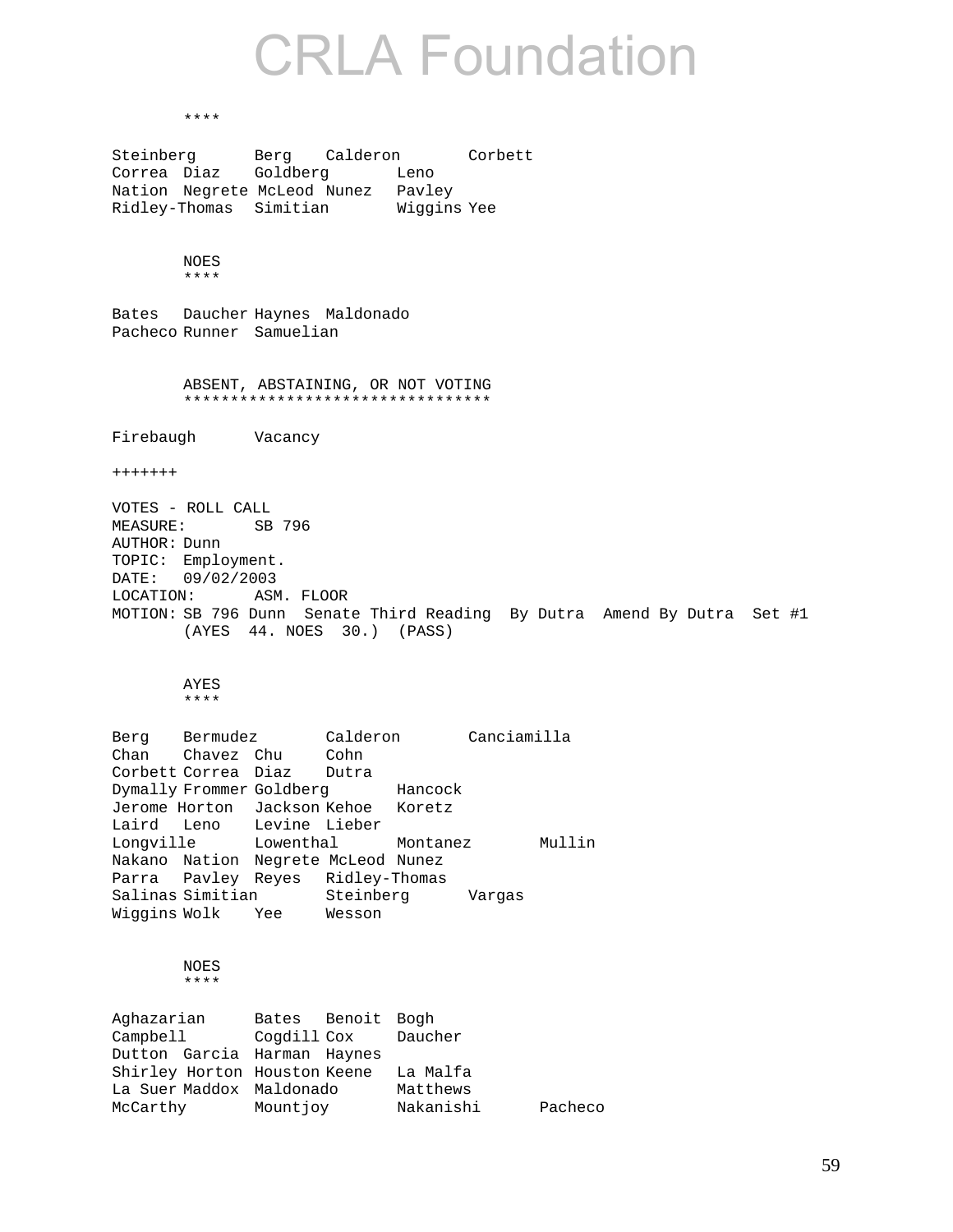Richman Runner Samuelian Spitzer Strickland Wyland

> ABSENT, ABSTAINING, OR NOT VOTING \*\*\*\*\*\*\*\*\*\*\*\*\*\*\*\*\*\*\*\*\*\*\*\*\*\*\*\*\*\*\*\*\*

Firebaugh Leslie Liu Maze Oropeza Plescia

+++++++++

VOTES - ROLL CALL MEASURE: SB 796 AUTHOR: Dunn TOPIC: Employment. DATE: 09/11/2003 LOCATION: ASM. FLOOR MOTION: SB 796 Dunn Senate Third Reading By Dutra (AYES 42. NOES 34.) (PASS)

### AYES

\*\*\*\*

Berg Bermudez Chan Chavez Chu Cohn Corbett Correa Diaz Dutra Dymally Frommer Goldberg Hancock Jerome Horton Jackson Kehoe Koretz Laird Leno Levine Lieber Liu Longville Lowenthal Montanez Mullin Nakano Nation Negrete McLeod Nunez Oropeza Pavley Reyes Ridley-Thomas Salinas Simitian Steinberg Vargas Wiggins Yee Wesson

### NOES \*\*\*\*

Aghazarian Bates Benoit Bogh Campbell Cogdill Cox Daucher Dutton Garcia Harman Haynes Shirley Horton Houston Keene La Malfa La Suer Leslie Maddox Maldonado Matthews Maze McCarthy Mountjoy Nakanishi Pacheco Parra Plescia Richman Runner Samuelian Spitzer Strickland Wyland

> ABSENT, ABSTAINING, OR NOT VOTING \*\*\*\*\*\*\*\*\*\*\*\*\*\*\*\*\*\*\*\*\*\*\*\*\*\*\*\*\*\*\*\*\*

| Calderon | Canciamilla | Firebaugh | Wolk |
|----------|-------------|-----------|------|
|----------|-------------|-----------|------|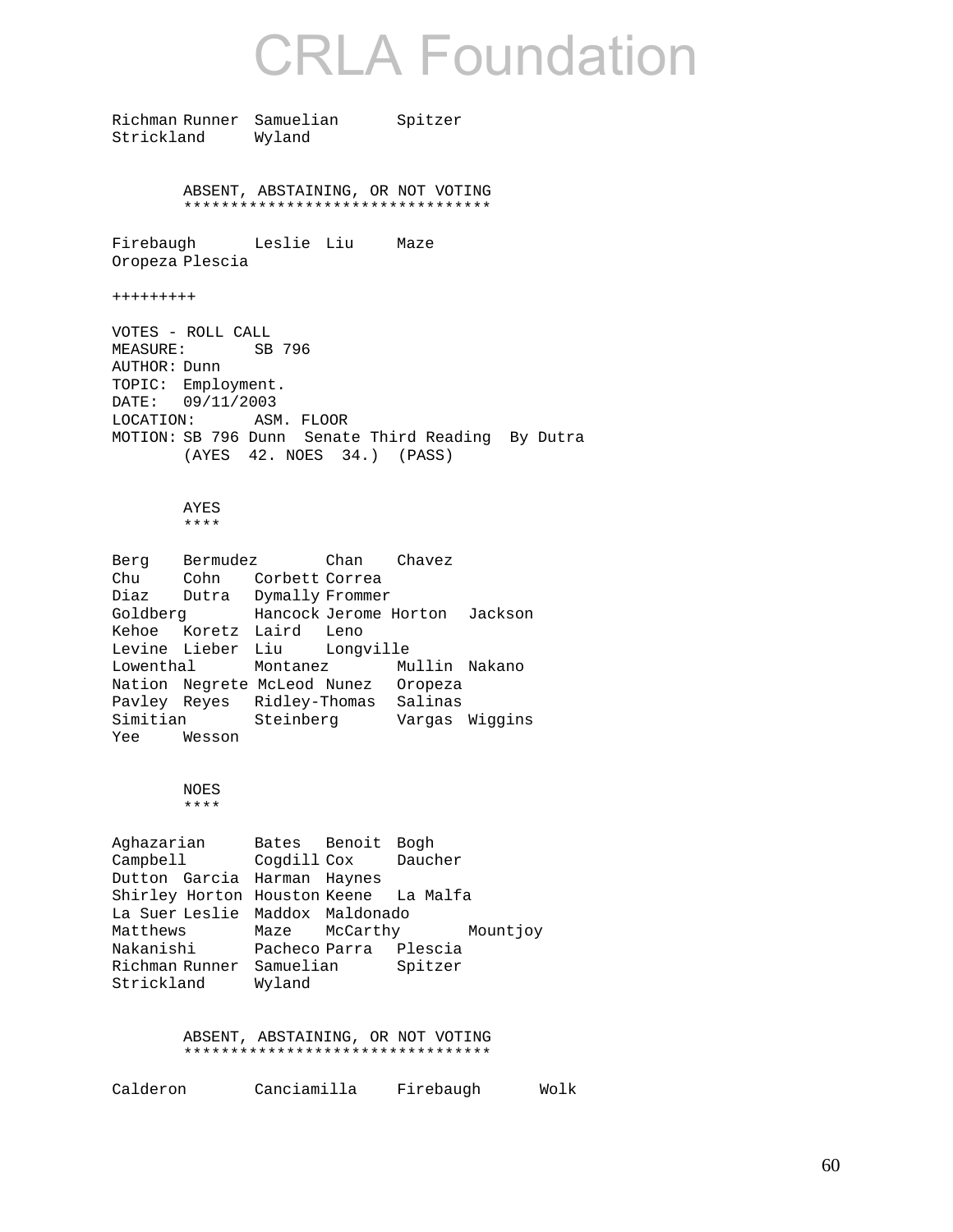+++++++++ VOTES - ROLL CALL MEASURE: SB 796 AUTHOR: Dunn TOPIC: Employment. DATE: 09/12/2003 LOCATION: SEN. FLOOR MOTION: UNFINISHED BUSINESS- SB796 Dunn (AYES 21. NOES 17.) (PASS) AYES \*\*\*\* Alarcon Bowen Burton Cedillo Chesbro Ducheny Dunn Escutia<br>Figueroa Florez Karnette Florez Karnette Kuehl Murray Ortiz Perata Romero Sher Soto Speier Torlakson Vincent NOES

### \*\*\*\*

Aanestad Ackerman Ashburn Battin Brulte Denham Hollingsworth Johnson Knight Margett McClintock McPherson Morrow Oller Poochigian Scott Vasconcellos

### ABSENT, ABSTAINING, OR NOT VOTING \*\*\*\*\*\*\*\*\*\*\*\*\*\*\*\*\*\*\*\*\*\*\*\*\*\*\*\*\*\*\*\*\*

+++++++++++

### **PART THREE: AMENDMENTS TO THE BILL**

++++++++++

BILL NUMBER: SB 796 INTRODUCED BILL TEXT

INTRODUCED BY Senator Dunn

### FEBRUARY 21, 2003

 An act to add Part 13 (commencing with Section 2698) to Division 2 of the Labor Code, relating to employment.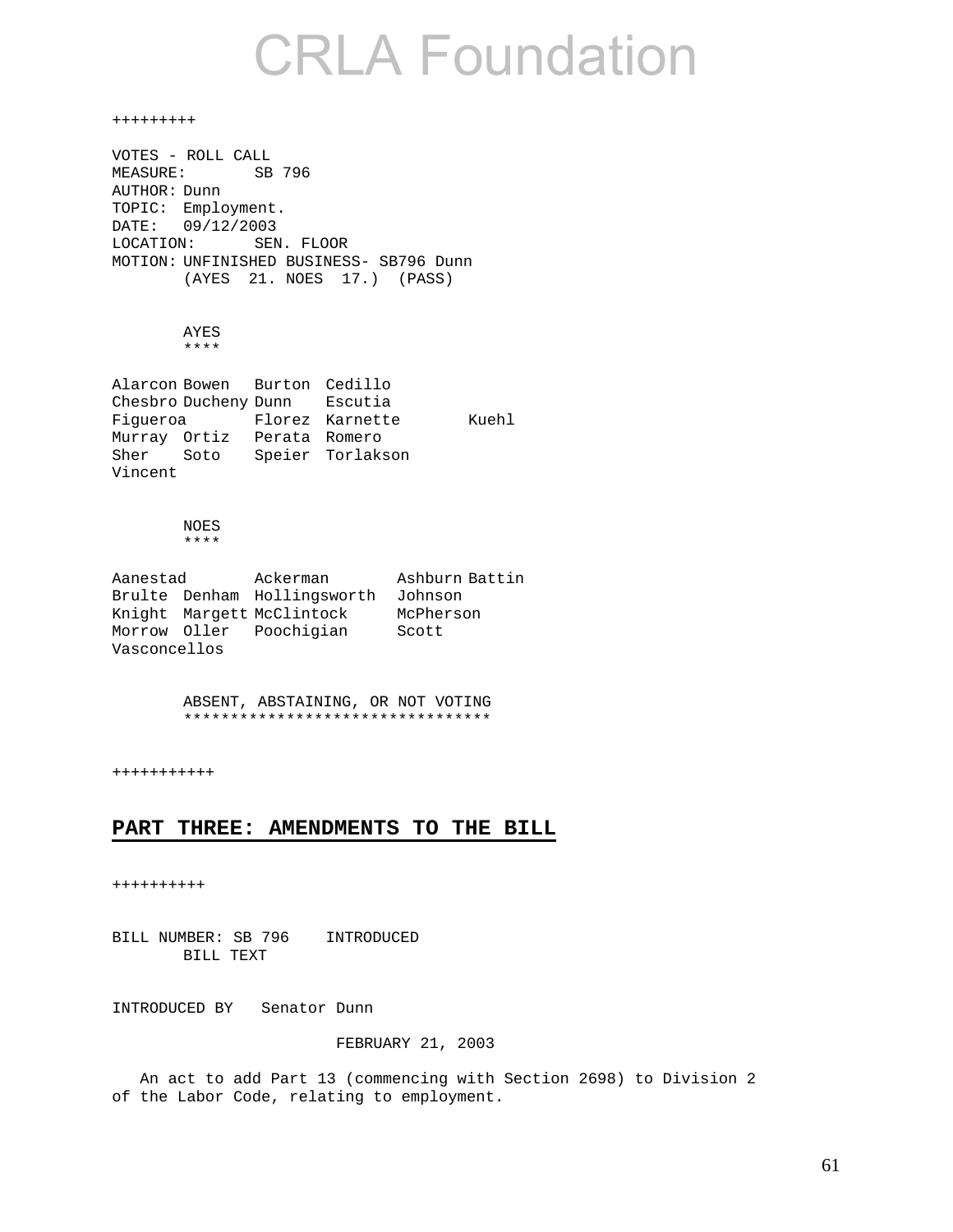### LEGISLATIVE COUNSEL'S DIGEST

SB 796, as introduced, Dunn. Employment.

 Under existing law, the Labor and Workforce Development Agency and its departments, divisions, commissions, boards, agencies, or employees may assess and collect penalties for violations of the Labor Code.

 This bill would allow aggrieved employees to bring civil actions to recover these penalties, if the agency or its departments, divisions, commissions, boards, agencies, or employees do not do so. The penalties collected in these actions would be distributed 50% to the General Fund, 25% to the agency for education, to be available for expenditure upon appropriation by the Legislature, and 25% to the aggrieved employee. In addition, the aggrieved employee would be authorized to recover attorney's fees and costs. For any violation of the code for which no civil penalty is otherwise established, the bill would establish a civil penalty.

 Vote: majority. Appropriation: no. Fiscal committee: yes. State-mandated local program: no.

THE PEOPLE OF THE STATE OF CALIFORNIA DO ENACT AS FOLLOWS:

 SECTION 1. The Legislature finds and declares all of the following:

 (a) Adequate financing of essential labor law enforcement functions is necessary to achieve maximum compliance with state labor laws in the underground economy and to ensure an effective disincentive for employers to engage in unlawful and anti-competitive business practices.

 (b) Although innovative labor law education programs and self-policing efforts by industry watchdog groups may have some success in educating some employers about their obligations under state labor laws, in other cases the only meaningful deterrent to unlawful conduct is the vigorous assessment and collection of civil penalties as provided in the Labor Code.

 (c) Staffing levels for state labor law enforcement agencies have, in general, declined over the last decade and are likely to fail to keep up with the growth of the labor market in the future.

 (d) It is therefore in the public interest to provide that civil penalties for violations of the Labor Code may also be assessed and collected by aggrieved employees acting as private attorneys general, while also ensuring that state labor law enforcement agencies' enforcement actions have primacy over any private enforcement efforts undertaken pursuant to this act.

 SEC. 2. Part 13 (commencing with Section 2698) is added to Division 2 of the Labor Code, to read:

PART 13. THE LABOR CODE PRIVATE ATTORNEYS GENERAL ACT OF 2004

 2698. This part shall be known and may be cited as the Labor Code Private Attorneys General Act of 2004.

2699. (a) Notwithstanding any other provision of law, any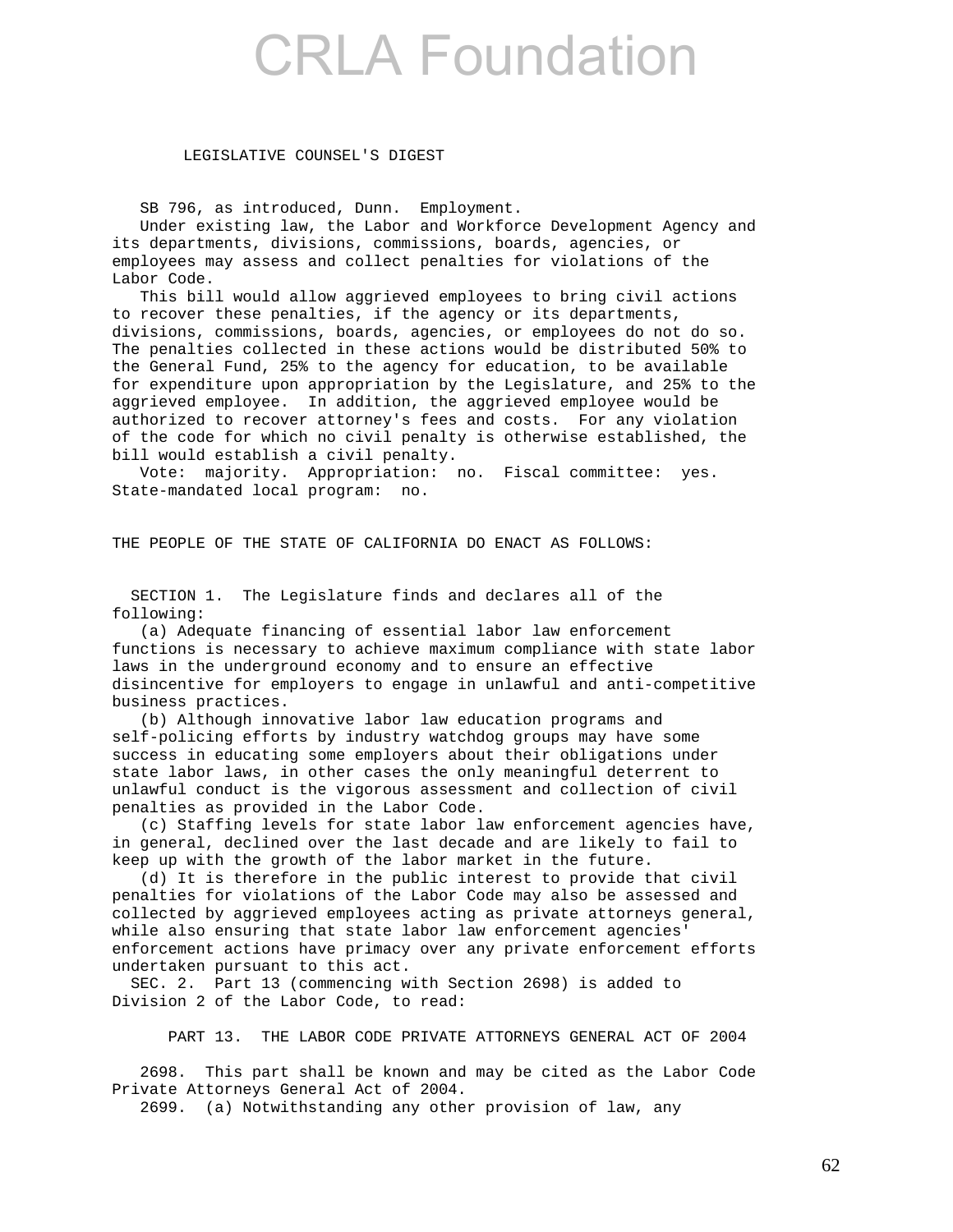provision of this code that provides for a civil penalty to be assessed and collected by the Labor and Workforce Development Agency or any of its departments, divisions, commissions, boards, agencies, or employees, for a violation of this code, may, as an alternative, be recovered through a civil action.

 (b) For all provisions of this code except those for which a civil penalty has already been established, there is established a civil penalty for a violation of these provisions, as follows:

 (1) If no criminal penalty amount has been established for a violation of the provision, the civil penalty is one hundred dollars (\$100) per employee per pay period for the initial violation and two hundred dollars (\$200) per employee per pay period for each subsequent violation. If the person does not employ one or more employees, the civil penalty is five hundred dollars (\$500).

 (2) If a criminal penalty has been established for a violation of the provision, the civil penalty is the amount of the criminal penalty, or one hundred dollars (\$100) per employee per pay period for the initial violation and two hundred dollars (\$200) per employee per pay period for each subsequent violation, whichever is greater. If the person does not employ one or more employees, the civil penalty shall be the amount of the criminal penalty or five hundred dollars (\$500), whichever is greater.

 (c) An aggrieved employee may recover the civil penalty described in subdivision (b) in a civil action filed on behalf of himself or herself or others. Any employee who prevails, in whole or in part, in any action shall be entitled to an award of reasonable attorney's fees and costs. Nothing in this section shall operate to limit an employee's right to pursue other remedies available under state or federal law, either separately or concurrently with an action taken under this section.

 (d) No action may be maintained under this section by an aggrieved employee if the agency or any of its departments, divisions, commissions, boards, agencies, or employees, on the same facts and theories, cites a person for a violation of the code and initiates proceedings to collect applicable penalties.

 (e) Civil penalties recovered by aggrieved employees shall be distributed as follows: 50 percent to the General Fund, 25 percent to the Labor and Workforce Development Agency for education of employers and employees about their rights and responsibilities under this code, available for expenditure upon appropriation by the Legislature, and 25 percent to the aggrieved employees.

+++++++++++ BILL NUMBER: SB 796 AMENDED BILL TEXT

AMENDED IN SENATE MARCH 26, 2003

INTRODUCED BY Senator Dunn

### FEBRUARY 21, 2003

 An act to add Part 13 (commencing with Section 2698) to Division 2 of the Labor Code, relating to employment.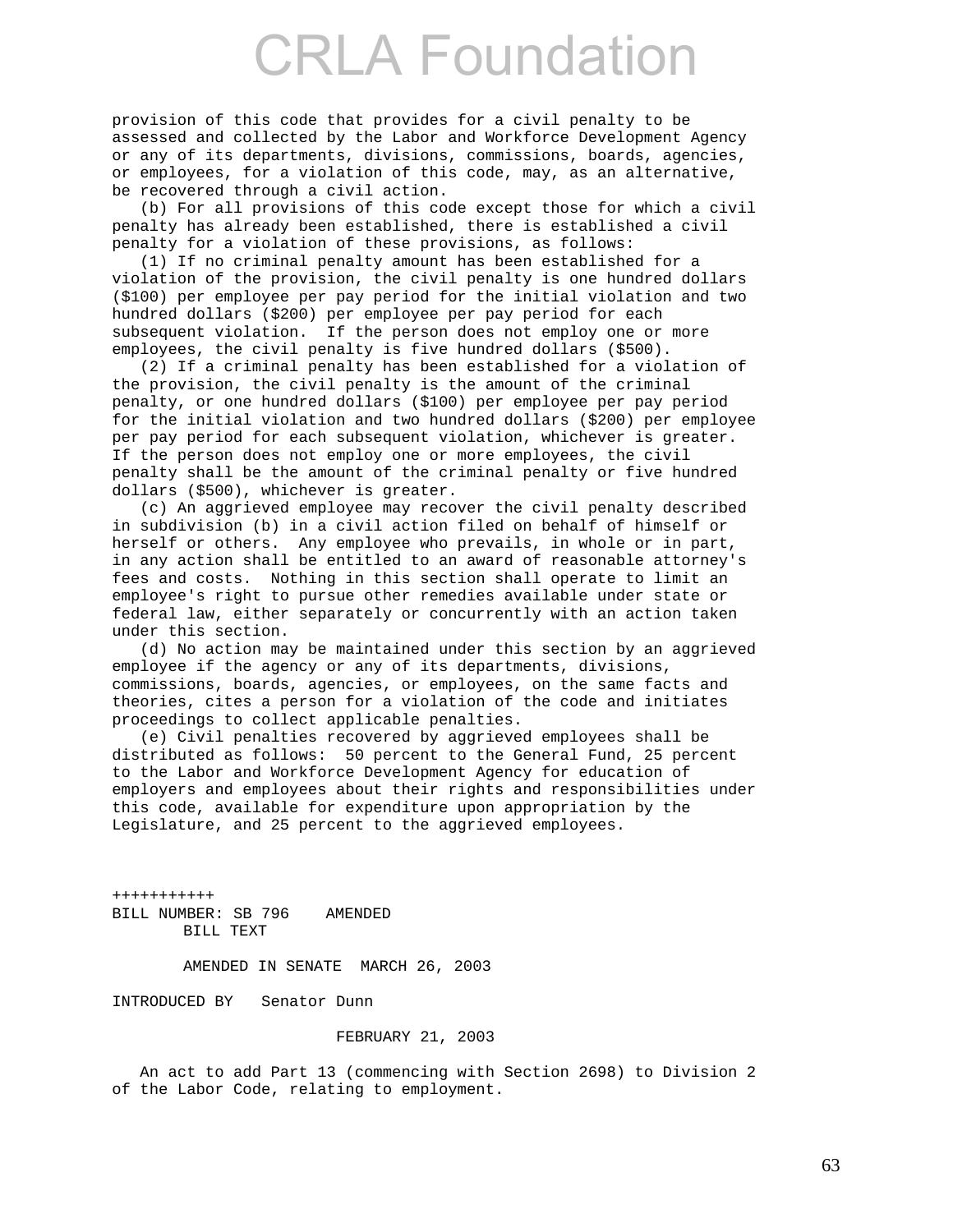### LEGISLATIVE COUNSEL'S DIGEST

SB 796, as amended, Dunn. Employment.

 Under existing law, the Labor and Workforce Development Agency and its departments, divisions, commissions, boards, agencies, or employees may assess and collect penalties for violations of the Labor Code.

 This bill would allow aggrieved employees to bring civil actions to recover these penalties, if the agency or its departments, divisions, commissions, boards, agencies, or employees do not do so. The penalties collected in these actions would be distributed 50% to the General Fund, 25% to the agency for education, to be available for expenditure upon appropriation by the Legislature, and 25% to the aggrieved employee. In addition, the aggrieved employee would be authorized to recover attorney's fees and costs. For any violation of the code for which no civil penalty is otherwise established, the bill would establish a civil penalty.

 Vote: majority. Appropriation: no. Fiscal committee: yes. State-mandated local program: no.

THE PEOPLE OF THE STATE OF CALIFORNIA DO ENACT AS FOLLOWS:

 SECTION 1. The Legislature finds and declares all of the following:

 (a) Adequate financing of essential labor law enforcement functions is necessary to achieve maximum compliance with state labor laws in the underground economy and to ensure an effective disincentive for employers to engage in unlawful and anticompetitive business practices.

 (b) Although innovative labor law education programs and self-policing efforts by industry watchdog groups may have some success in educating some employers about their obligations under state labor laws, in other cases the only meaningful deterrent to unlawful conduct is the vigorous assessment and collection of civil penalties as provided in the Labor Code.

 (c) Staffing levels for state labor law enforcement agencies have, in general, declined over the last decade and are likely to fail to keep up with the growth of the labor market in the future.

 (d) It is therefore in the public interest to provide that civil penalties for violations of the Labor Code may also be assessed and collected by aggrieved employees acting as private attorneys general, while also ensuring that state labor law enforcement agencies' enforcement actions have primacy over any private enforcement efforts undertaken pursuant to this act.

 SEC. 2. Part 13 (commencing with Section 2698) is added to Division 2 of the Labor Code, to read:

PART 13. THE LABOR CODE PRIVATE ATTORNEYS GENERAL ACT OF 2004

 2698. This part shall be known and may be cited as the Labor Code Private Attorneys General Act of 2004.

 2699. (a) Notwithstanding any other provision of law, any provision of this code that provides for a civil penalty to be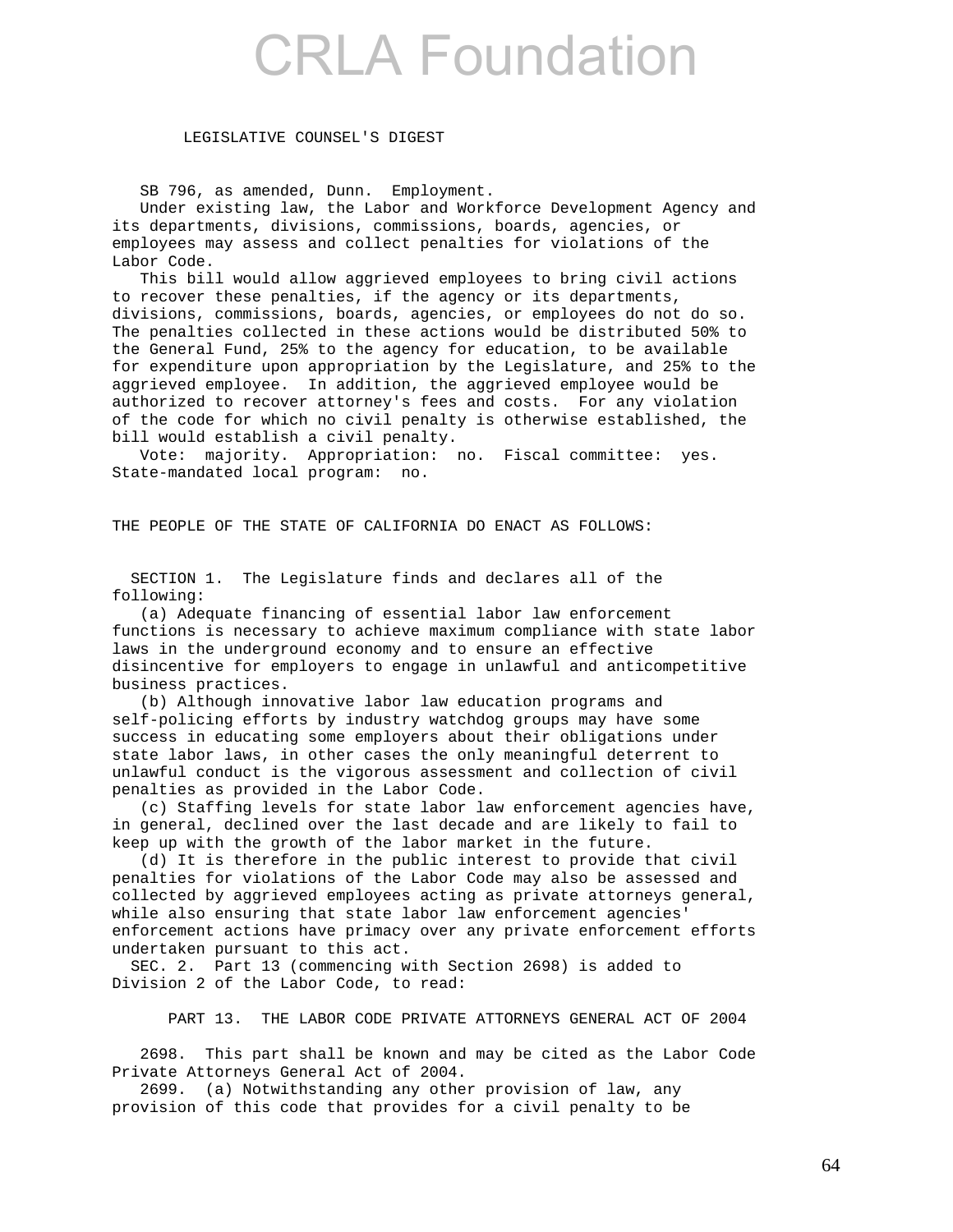assessed and collected by the Labor and Workforce Development Agency or any of its departments, divisions, commissions, boards, agencies, or employees, for a violation of this code, may, as an alternative, be recovered through a civil action.

 (b) For all provisions of this code except those for which a civil penalty has already been established, there is established a civil penalty for a violation of these provisions, as follows: (1) If no criminal penalty amount has been established for a

violation of the provision, the civil penalty is one hundred dollars (\$100) per employee per pay period for the initial violation and two hundred dollars (\$200) per employee per pay period for each subsequent violation. If the person does not employ one or more

 *(1) If the person does not employ one or more* employees, the civil penalty is five hundred dollars (\$500).

 (2) If a criminal penalty has been established for a violation of the provision, the civil penalty is the amount of the criminal penalty, or

 *(2) If the person employs one or more employees, the civil penalty is* one hundred dollars (\$100) per employee per pay period for the initial violation and two hundred dollars (\$200) per employee per pay period for each subsequent violation – whichever is greater. If the person does not employ one or more employees, the civil penalty shall be the amount of the criminal penalty or five hundred dollars (\$500), whichever is greater. *.* 

 (c) An aggrieved employee may recover the civil penalty described in subdivision (b) in a civil action filed on behalf of himself or herself or others. Any employee who prevails, in whole or in part, in any action shall be entitled to an award of reasonable attorney's fees and costs. Nothing in this section shall operate to limit an employee's right to pursue other remedies available under state or federal law, either separately or concurrently with an action taken under this section.

 (d) No action may be maintained under this section by an aggrieved employee if the agency or any of its departments, divisions, commissions, boards, agencies, or employees, on the same facts and theories, cites a person for a violation of the code and initiates proceedings to collect applicable penalties.

 (e) Civil penalties recovered by aggrieved employees shall be distributed as follows: 50 percent to the General Fund, 25 percent to the Labor and Workforce Development Agency for education of employers and employees about their rights and responsibilities under this code, available for expenditure upon appropriation by the Legislature, and 25 percent to the aggrieved employees.

++++++++++ BILL NUMBER: SB 796 AMENDED BILL TEXT AMENDED IN SENATE APRIL 22, 2003

AMENDED IN SENATE MARCH 26, 2003

INTRODUCED BY Senator Dunn

FEBRUARY 21, 2003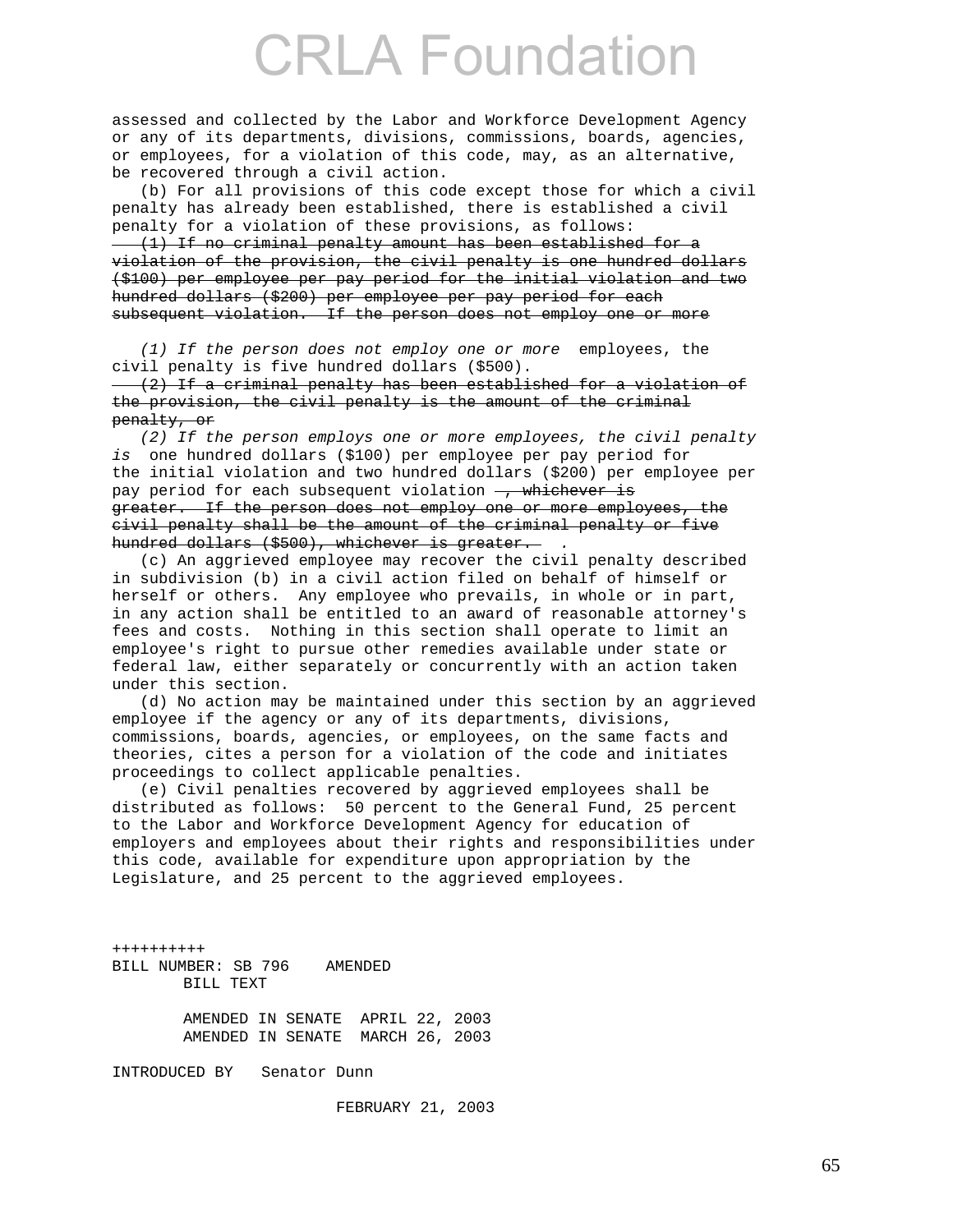An act to add Part 13 (commencing with Section 2698) to Division 2 of the Labor Code, relating to employment.

LEGISLATIVE COUNSEL'S DIGEST

SB 796, as amended, Dunn. Employment.

 Under existing law, the Labor and Workforce Development Agency and its departments, divisions, commissions, boards, agencies, or employees may assess and collect penalties for violations of the Labor Code.

 This bill would allow aggrieved employees to bring civil actions to recover these penalties, if the agency or its departments, divisions, commissions, boards, agencies, or employees do not do so. The penalties collected in these actions would be distributed 50% to the General Fund, 25% to the agency for education, to be available for expenditure upon appropriation by the Legislature, and 25% to the aggrieved employee *, except that if the person does not employ one or more persons, the penalties would be distributed 50% to the General Fund and 50% to the agency* . In addition, the aggrieved employee would be authorized to recover attorney's fees and costs. For any violation of the code for which no civil penalty is otherwise established, the bill would establish a civil penalty.

 Vote: majority. Appropriation: no. Fiscal committee: yes. State-mandated local program: no.

THE PEOPLE OF THE STATE OF CALIFORNIA DO ENACT AS FOLLOWS:

 SECTION 1. The Legislature finds and declares all of the following:

 (a) Adequate financing of essential labor law enforcement functions is necessary to achieve maximum compliance with state labor laws in the underground economy and to ensure an effective disincentive for employers to engage in unlawful and anticompetitive business practices.

 (b) Although innovative labor law education programs and self-policing efforts by industry watchdog groups may have some success in educating some employers about their obligations under state labor laws, in other cases the only meaningful deterrent to unlawful conduct is the vigorous assessment and collection of civil penalties as provided in the Labor Code.

 (c) Staffing levels for state labor law enforcement agencies have, in general, declined over the last decade and are likely to fail to keep up with the growth of the labor market in the future.

 (d) It is therefore in the public interest to provide that civil penalties for violations of the Labor Code may also be assessed and collected by aggrieved employees acting as private attorneys general, while also ensuring that state labor law enforcement agencies' enforcement actions have primacy over any private enforcement efforts undertaken pursuant to this act.

 SEC. 2. Part 13 (commencing with Section 2698) is added to Division 2 of the Labor Code, to read: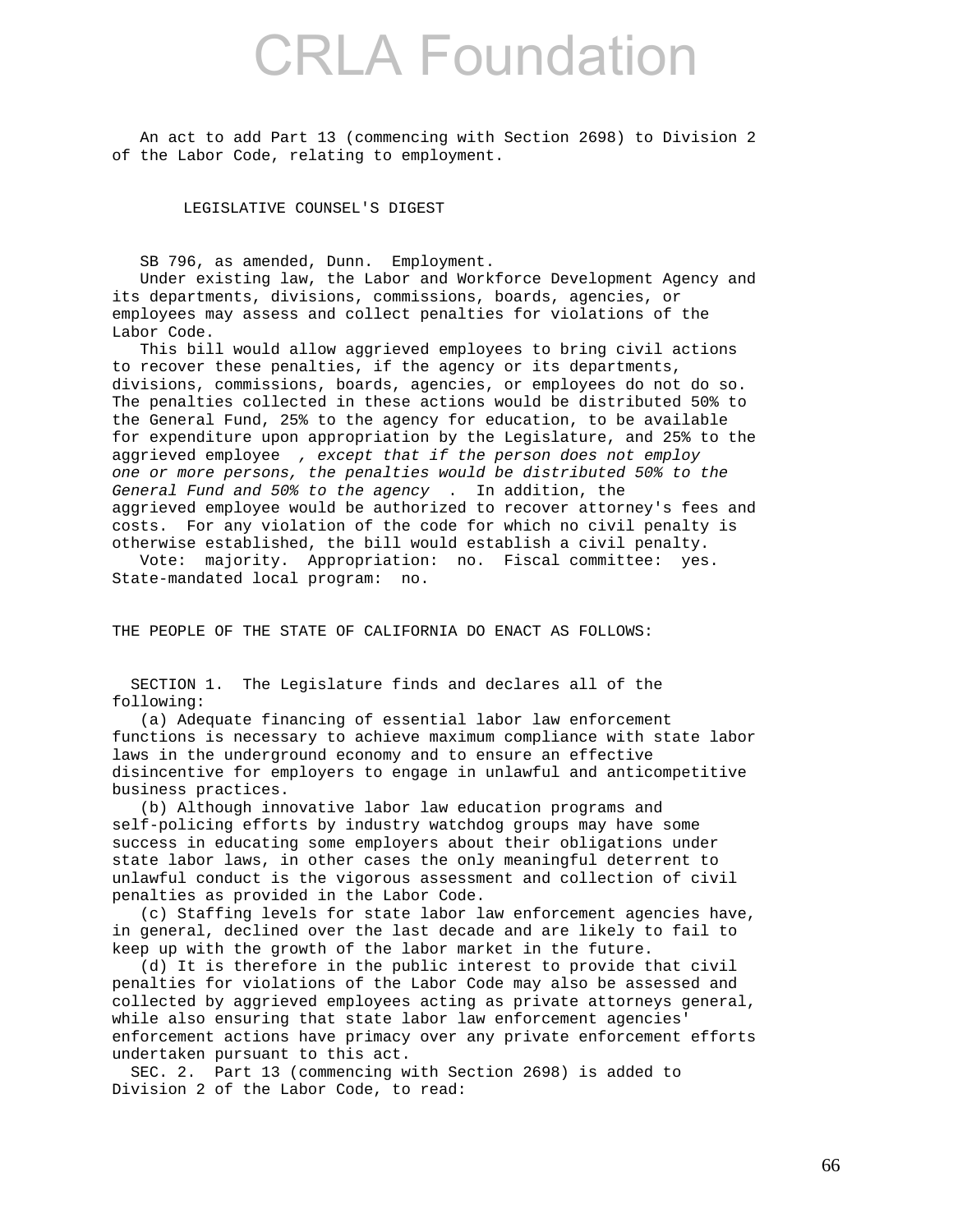### PART 13. THE LABOR CODE PRIVATE ATTORNEYS GENERAL ACT OF 2004

 2698. This part shall be known and may be cited as the Labor Code Private Attorneys General Act of 2004.

 2699. (a) Notwithstanding any other provision of law, any provision of this code that provides for a civil penalty to be assessed and collected by the Labor and Workforce Development Agency or any of its departments, divisions, commissions, boards, agencies, or employees, for a violation of this code, may, as an alternative, be recovered through a civil action.

 (b) *For purposes of this part, "person" has the same meaning as defined in Section 18.* 

 *(c)* For all provisions of this code except those for which a civil penalty has already been established, there is established a civil penalty for a violation of these provisions, as follows:

 (1) If the person does not employ one or more employees, the civil penalty is five hundred dollars (\$500).

 (2) If the person employs one or more employees, the civil penalty is one hundred dollars (\$100) per employee per pay period for the initial violation and two hundred dollars (\$200) per employee per pay period for each subsequent violation .

### $\left( e\right)$

 *(d)* An aggrieved employee may recover the civil penalty described in subdivision (b) in a civil action filed on behalf of himself or herself or others. Any employee who prevails, in whole or in part, in any action shall be entitled to an award of reasonable attorney's fees and costs. Nothing in this section shall operate to limit an employee's right to pursue other remedies available under state or federal law, either separately or concurrently with an action taken under this section.

### $(d)$

 *(e)* No action may be maintained under this section by an aggrieved employee if the agency or any of its departments, divisions, commissions, boards, agencies, or employees, on the same facts and theories, cites a person for a violation of the code *same section or sections of the Labor Code under which the aggrieved employee is attempting to recover a civil penalty on behalf of himself or herself or others* and initiates proceedings to collect applicable penalties.

### $(-6)$  Civil

 *(f) Except as provided in subdivision (g), civil* penalties recovered by aggrieved employees shall be distributed as follows: 50 percent to the General Fund, 25 percent to the Labor and Workforce Development Agency for education of employers and employees about their rights and responsibilities under this code, available for expenditure upon appropriation by the Legislature, and 25 percent to the aggrieved employees.

 *(g) Civil penalties recovered under paragraph (1) of subdivision (b) shall be distributed as follows: 50 percent to the General Fund and 50 percent to the Labor and Workforce Development Agency available for expenditure upon appropriation by the Legislature.* 

*++++++++++*  BILL NUMBER: SB 796 AMENDED BILL TEXT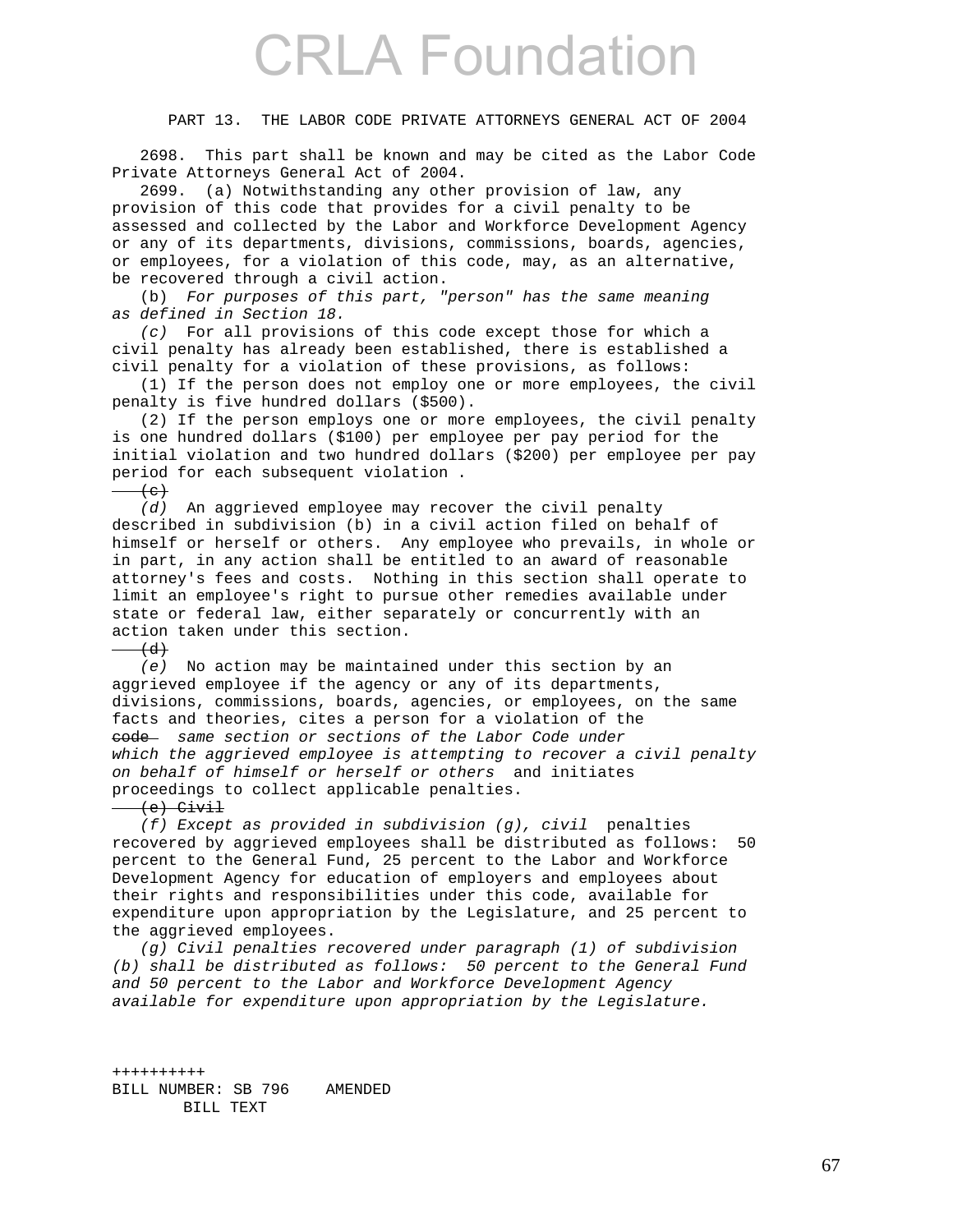AMENDED IN SENATE MAY 1, 2003 AMENDED IN SENATE APRIL 22, 2003 AMENDED IN SENATE MARCH 26, 2003

INTRODUCED BY Senator Dunn

### FEBRUARY 21, 2003

 An act to add Part 13 (commencing with Section 2698) to Division 2 of the Labor Code, relating to employment.

LEGISLATIVE COUNSEL'S DIGEST

SB 796, as amended, Dunn. Employment.

 Under existing law, the Labor and Workforce Development Agency and its departments, divisions, commissions, boards, agencies, or employees may assess and collect penalties for violations of the Labor Code.

 This bill would allow aggrieved employees to bring civil actions to recover these penalties, if the agency or its departments, divisions, commissions, boards, agencies, or employees do not do so. The penalties collected in these actions would be distributed 50% to the General Fund, 25% to the agency for education, to be available for expenditure upon appropriation by the Legislature, and 25% to the aggrieved employee, except that if the person does not employ one or more persons, the penalties would be distributed 50% to the General Fund and 50% to the agency. In addition, the aggrieved employee would be authorized to recover attorney's fees and costs. For any violation of the code for which no civil penalty is otherwise established, the bill would establish a civil penalty.

 Vote: majority. Appropriation: no. Fiscal committee: yes. State-mandated local program: no.

THE PEOPLE OF THE STATE OF CALIFORNIA DO ENACT AS FOLLOWS:

 SECTION 1. The Legislature finds and declares all of the following:

 (a) Adequate financing of essential labor law enforcement functions is necessary to achieve maximum compliance with state labor laws in the underground economy and to ensure an effective disincentive for employers to engage in unlawful and anticompetitive business practices.

 (b) Although innovative labor law education programs and self-policing efforts by industry watchdog groups may have some success in educating some employers about their obligations under state labor laws, in other cases the only meaningful deterrent to unlawful conduct is the vigorous assessment and collection of civil penalties as provided in the Labor Code.

 (c) Staffing levels for state labor law enforcement agencies have, in general, declined over the last decade and are likely to fail to keep up with the growth of the labor market in the future.

(d) It is therefore in the public interest to provide that civil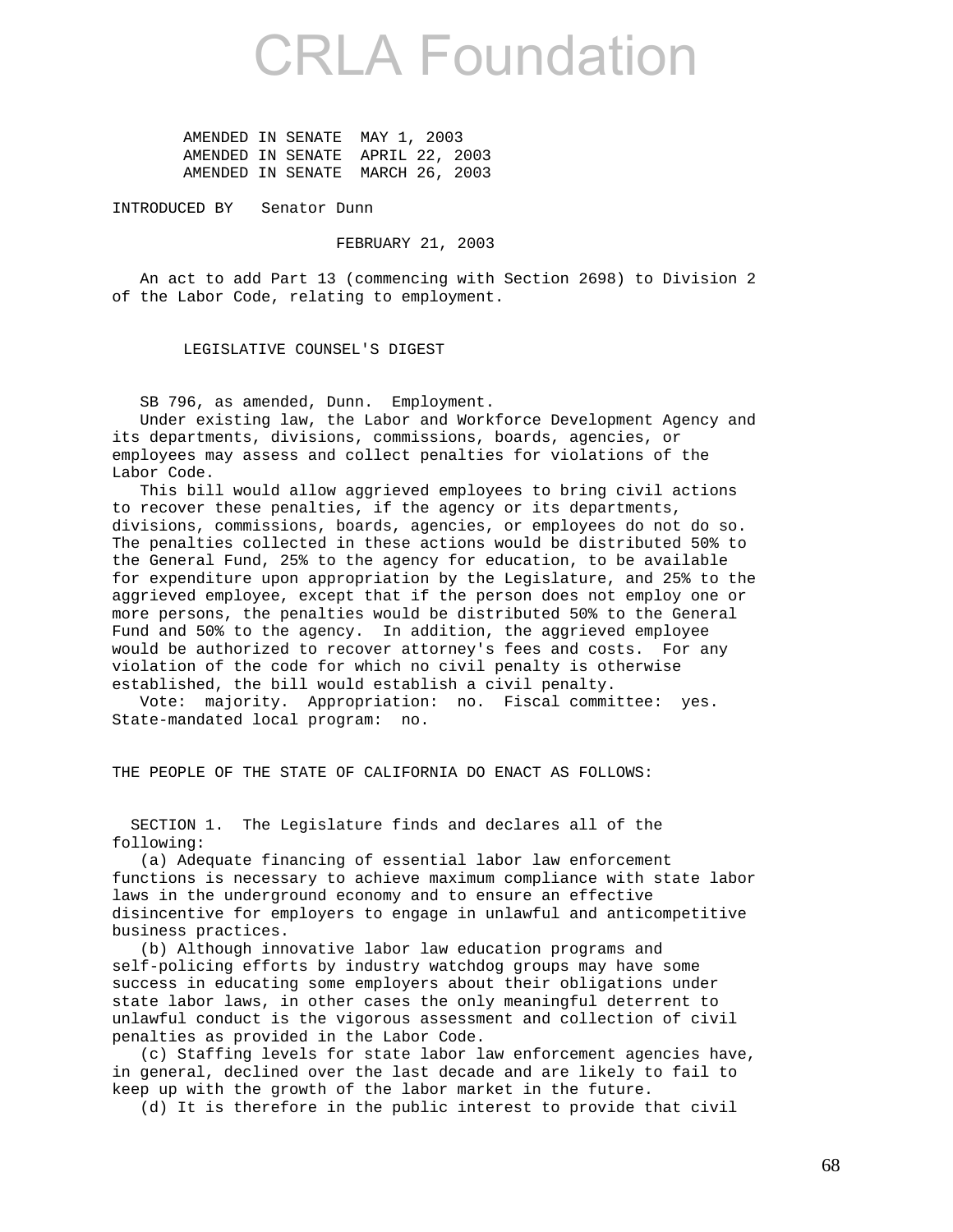penalties for violations of the Labor Code may also be assessed and collected by aggrieved employees acting as private attorneys general, while also ensuring that state labor law enforcement agencies' enforcement actions have primacy over any private enforcement efforts undertaken pursuant to this act.

 SEC. 2. Part 13 (commencing with Section 2698) is added to Division 2 of the Labor Code, to read:

PART 13. THE LABOR CODE PRIVATE ATTORNEYS GENERAL ACT OF 2004

 2698. This part shall be known and may be cited as the Labor Code Private Attorneys General Act of 2004.

 2699. (a) Notwithstanding any other provision of law, any provision of this code that provides for a civil penalty to be assessed and collected by the Labor and Workforce Development Agency or any of its departments, divisions, commissions, boards, agencies, or employees, for a violation of this code, may, as an alternative, be recovered through a civil action *brought by an aggrieved employee on behalf of himself or herself or other current or former employees* .

 (b) For purposes of this part, "person" has the same meaning as defined in Section 18.

 *(c) For purposes of this part, "aggrieved employee" means any person who was employed by the alleged violator within the period of time covered by the applicable statute of limitations and against whom one or more of the alleged violations was committed.* 

 (c) For all provisions of this code except those for which a civil penalty has already been established, there is established a civil penalty for a violation of these provisions, as follows:

 (1) If the person does not employ one or more employees, the civil penalty is five hundred dollars (\$500).

 (2) If the person employs one or more employees, the civil penalty is one hundred dollars (\$100) -per for each *aggrieved* employee per pay period for the initial violation and two hundred dollars (\$200) -per for each *aggrieved* employee per pay period for each subsequent violation.

 (d) An aggrieved employee may recover the civil penalty described in subdivision (b) in a civil action filed on behalf of himself or herself <del>or others</del> and other current or former *employees for whom evidence of a violation was developed during the trial or during settlement of the action* . Any employee who prevails  $\frac{1}{2}$  in whole or in part, in any action shall be entitled to an award of reasonable attorney's fees and costs. Nothing in this section shall operate to limit an employee's right to pursue other remedies available under state or federal law, either separately or concurrently with an action taken under this section.

 (e) No action may be maintained under this section by an aggrieved employee if the agency or any of its departments, divisions, commissions, boards, agencies, or employees, on the same facts and theories, cites a person for a violation of the same section or sections of the Labor Code under which the aggrieved employee is attempting to recover a civil penalty on behalf of himself or herself or others and initiates proceedings to collect applicable penalties.

(f) Except as provided in subdivision (g), civil penalties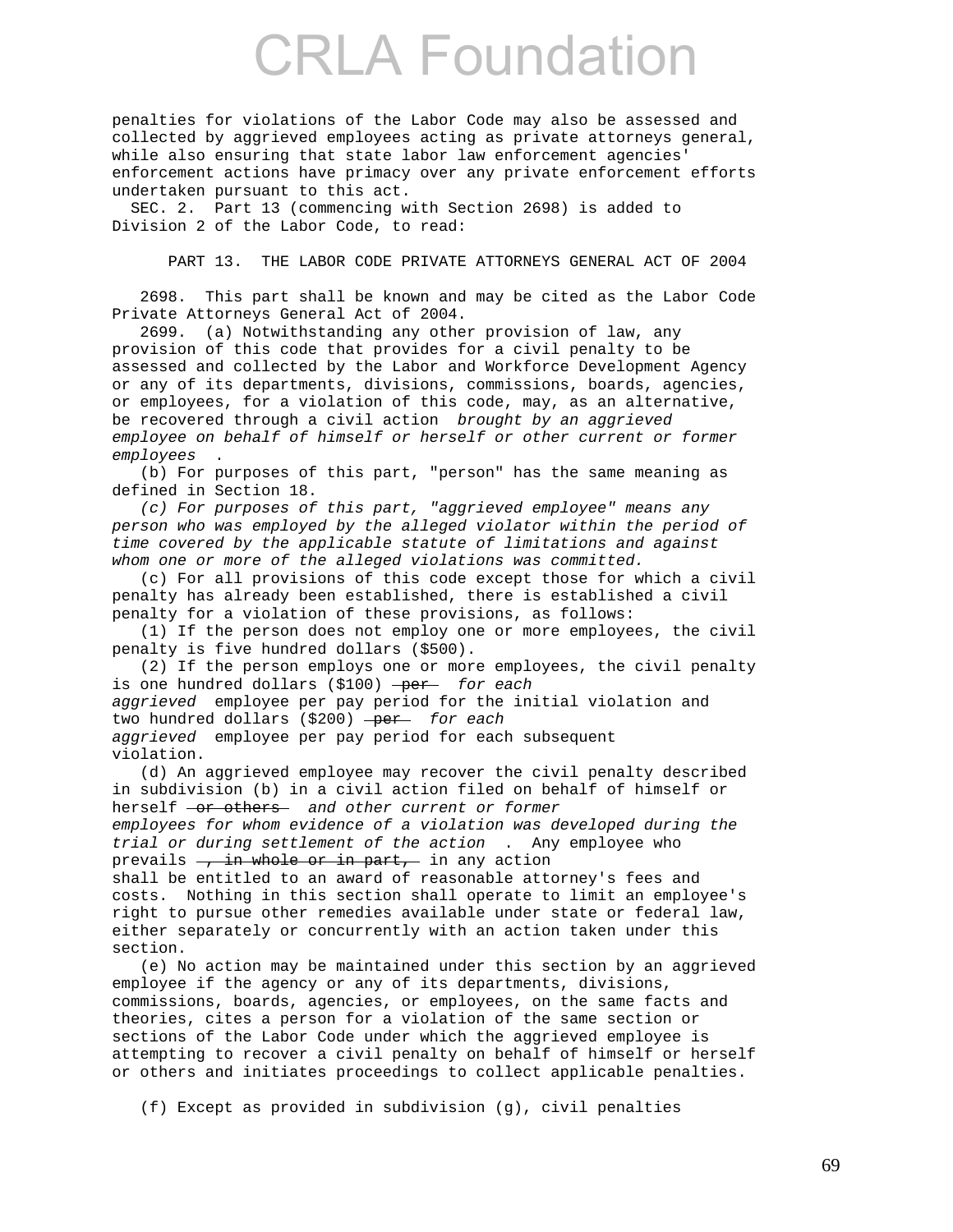recovered by aggrieved employees shall be distributed as follows: 50 percent to the General Fund, 25 percent to the Labor and Workforce Development Agency for education of employers and employees about their rights and responsibilities under this code, available for expenditure upon appropriation by the Legislature, and 25 percent to the aggrieved employees.

 (g) Civil penalties recovered under paragraph (1) of subdivision (b) shall be distributed as follows: 50 percent to the General Fund and 50 percent to the Labor and Workforce Development Agency available for expenditure upon appropriation by the Legislature.

+++++++++ BILL NUMBER: SB 796 AMENDED BILL TEXT

> AMENDED IN SENATE MAY 12, 2003 AMENDED IN SENATE MAY 1, 2003 AMENDED IN SENATE APRIL 22, 2003 AMENDED IN SENATE MARCH 26, 2003

INTRODUCED BY Senator Dunn

#### FEBRUARY 21, 2003

 An act to add Part 13 (commencing with Section 2698) to Division 2 of the Labor Code, relating to employment.

LEGISLATIVE COUNSEL'S DIGEST

SB 796, as amended, Dunn. Employment.

 Under existing law, the Labor and Workforce Development Agency and its departments, divisions, commissions, boards, agencies, or employees may assess and collect penalties for violations of the Labor Code.

 This bill would allow aggrieved employees to bring civil actions to recover these penalties, if the agency or its departments, divisions, commissions, boards, agencies, or employees do not do so. The penalties collected in these actions would be distributed 50% to the General Fund, 25% to the agency for education, to be available for expenditure upon appropriation by the Legislature, and 25% to the aggrieved employee, except that if the person does not employ one or more persons, the penalties would be distributed 50% to the General Fund and 50% to the agency. In addition, the aggrieved employee would be authorized to recover attorney's fees and costs. For any violation of the code for which no civil penalty is otherwise established, the bill would establish a civil penalty.

 Vote: majority. Appropriation: no. Fiscal committee: yes. State-mandated local program: no.

THE PEOPLE OF THE STATE OF CALIFORNIA DO ENACT AS FOLLOWS: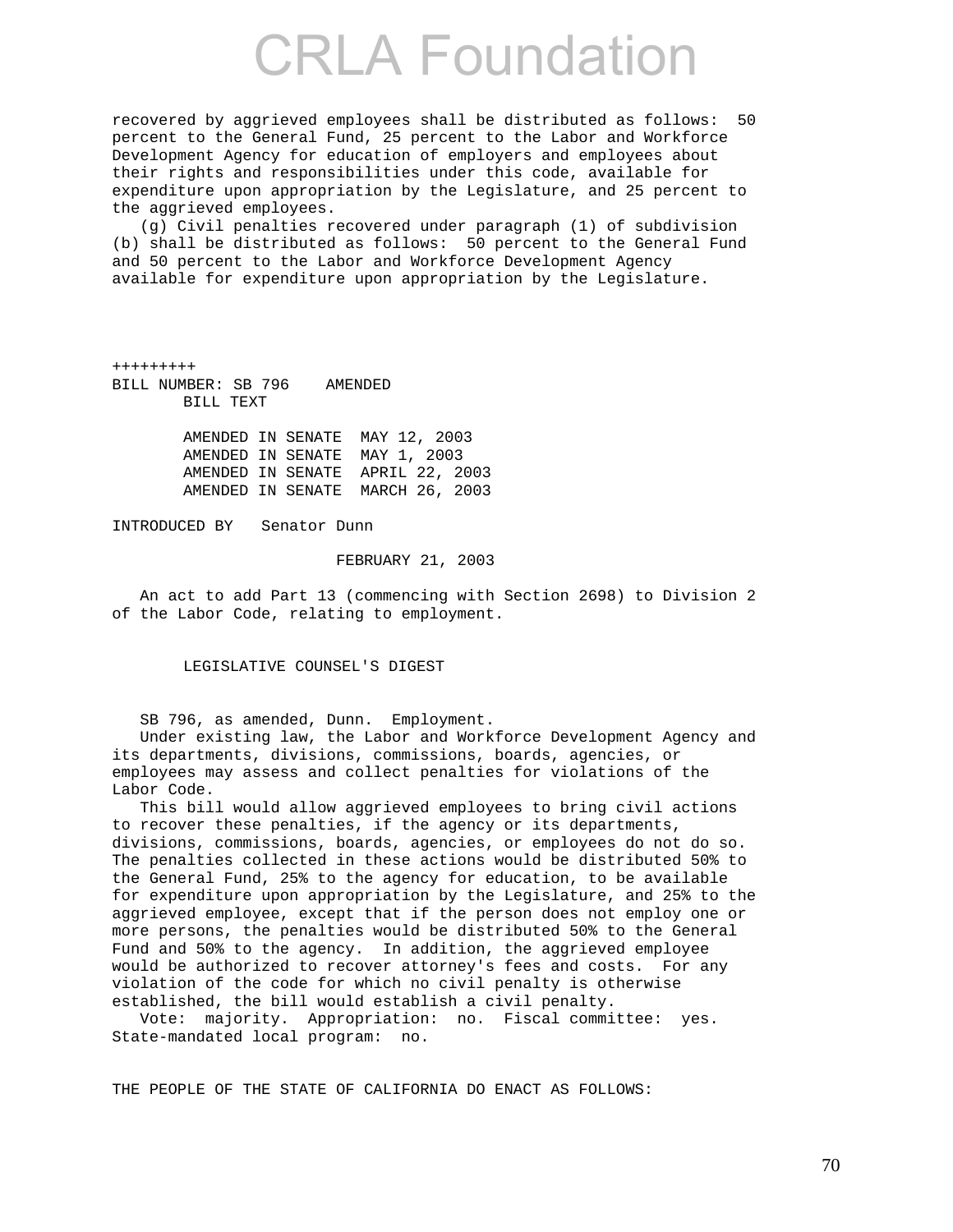SECTION 1. The Legislature finds and declares all of the following:

 (a) Adequate financing of essential labor law enforcement functions is necessary to achieve maximum compliance with state labor laws in the underground economy and to ensure an effective disincentive for employers to engage in unlawful and anticompetitive business practices.

 (b) Although innovative labor law education programs and self-policing efforts by industry watchdog groups may have some success in educating some employers about their obligations under state labor laws, in other cases the only meaningful deterrent to unlawful conduct is the vigorous assessment and collection of civil penalties as provided in the Labor Code.

 (c) Staffing levels for state labor law enforcement agencies have, in general, declined over the last decade and are likely to fail to keep up with the growth of the labor market in the future.

 (d) It is therefore in the public interest to provide that civil penalties for violations of the Labor Code may also be assessed and collected by aggrieved employees acting as private attorneys general, while also ensuring that state labor law enforcement agencies' enforcement actions have primacy over any private enforcement efforts undertaken pursuant to this act.

 SEC. 2. Part 13 (commencing with Section 2698) is added to Division 2 of the Labor Code, to read:

PART 13. THE LABOR CODE PRIVATE ATTORNEYS GENERAL ACT OF 2004

 2698. This part shall be known and may be cited as the Labor Code Private Attorneys General Act of 2004.

 2699. (a) Notwithstanding any other provision of law, any provision of this code that provides for a civil penalty to be assessed and collected by the Labor and Workforce Development Agency or any of its departments, divisions, commissions, boards, agencies, or employees, for a violation of this code, may, as an alternative, be recovered through a civil action brought by an aggrieved employee on behalf of himself or herself or other current or former employees.

 (b) For purposes of this part, "person" has the same meaning as defined in Section 18.

 (c) For purposes of this part, "aggrieved employee" means any person who was employed by the alleged violator within the period of time covered by the applicable statute of limitations and against whom one or more of the alleged violations was committed.  $(e)$ 

 *(d)* For all provisions of this code except those for which a civil penalty has already been established, there is established a civil penalty for a violation of these provisions, as follows:

 (1) If the person does not employ one or more employees, the civil penalty is five hundred dollars (\$500).

 (2) If the person employs one or more employees, the civil penalty is one hundred dollars (\$100) for each aggrieved employee per pay period for the initial violation and two hundred dollars (\$200) for each aggrieved employee per pay period for each subsequent violation.

 $(d)$  *(e)* An aggrieved employee may recover the civil penalty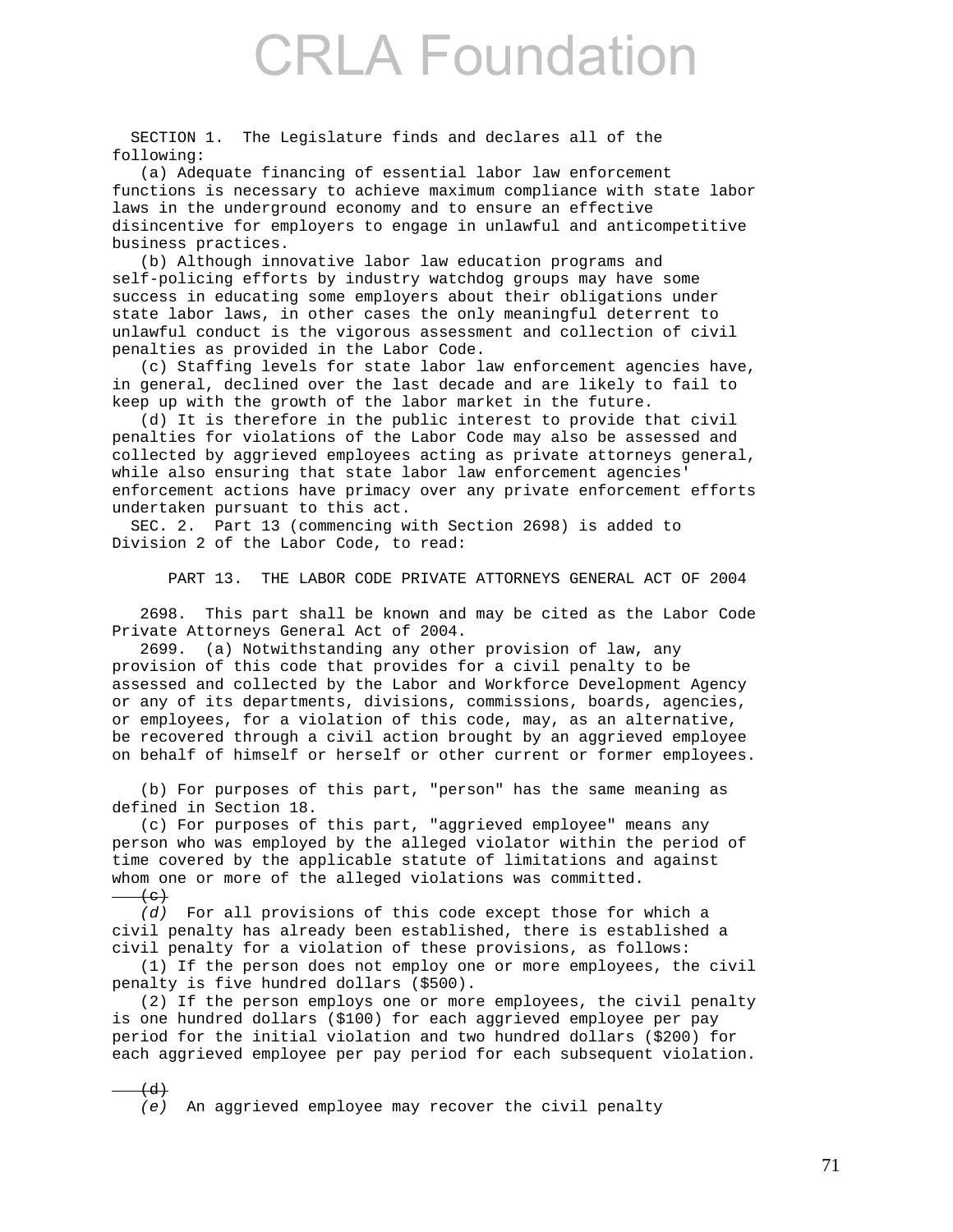described in subdivision (b) in a civil action filed on behalf of himself or herself and other current or former employees for whom evidence of a violation was developed during the trial or during settlement of the action. Any employee who prevails in any action shall be entitled to an award of reasonable attorney's fees and costs. Nothing in this section shall operate to limit an employee's right to pursue other remedies available under state or federal law, either separately or concurrently with an action taken under this section.

 $\left( e\right)$  *(f)* No action may be maintained under this section by an aggrieved employee if the agency or any of its departments, divisions, commissions, boards, agencies, or employees, on the same facts and theories, cites a person for a violation of the same section or sections of the Labor Code under which the aggrieved employee is attempting to recover a civil penalty on behalf of himself or herself or others and initiates proceedings to collect applicable penalties.  $\left( f\right)$  *(g)* Except as provided in subdivision (g), civil penalties recovered by aggrieved employees shall be distributed as follows: 50 percent to the General Fund, 25 percent to the Labor and Workforce Development Agency for education of employers and employees about their rights and responsibilities under this code, available for expenditure upon appropriation by the Legislature, and 25 percent to the aggrieved employees.

 $\rightarrow$ 

 *(h)* Civil penalties recovered under paragraph (1) of subdivision  $\overline{(b)}$  *(d)* shall be distributed as follows: 50 percent to the General Fund and 50 percent to the Labor and Workforce Development Agency available for

+++++++++++++++

BILL NUMBER: SB 796 AMENDED BILL TEXT

> AMENDED IN ASSEMBLY JULY 2, 2003 AMENDED IN SENATE MAY 12, 2003 AMENDED IN SENATE MAY 1, 2003 AMENDED IN SENATE APRIL 22, 2003 AMENDED IN SENATE MARCH 26, 2003

expenditure upon appropriation by the Legislature.

INTRODUCED BY Senator Dunn

### FEBRUARY 21, 2003

 An act to add Part 13 (commencing with Section 2698) to Division 2 of the Labor Code, relating to employment.

LEGISLATIVE COUNSEL'S DIGEST

SB 796, as amended, Dunn. Employment.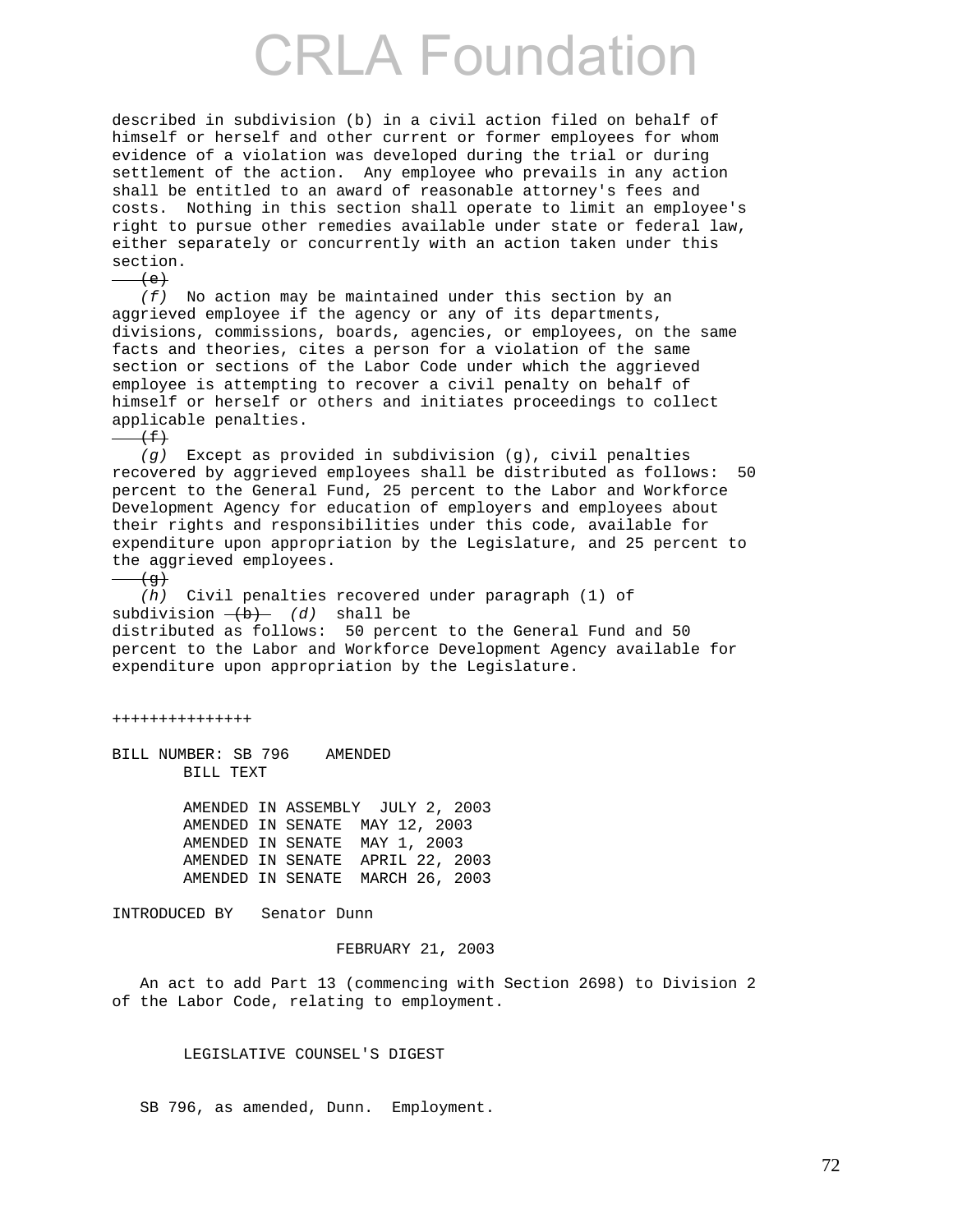Under existing law, the Labor and Workforce Development Agency and its departments, divisions, commissions, boards, agencies, or employees may assess and collect penalties for violations of the Labor Code.

 This bill would allow aggrieved employees to bring civil actions to recover these penalties, if the agency or its departments, divisions, commissions, boards, agencies, or employees do not do so. The penalties collected in these actions would be distributed 50% to the General Fund, 25% to the agency for education, to be available for expenditure upon appropriation by the Legislature, and 25% to the aggrieved employee, except that if the person does not employ one or more persons, the penalties would be distributed 50% to the General Fund and 50% to the agency. In addition, the aggrieved employee would be authorized to recover attorney's fees and costs. For any violation of the code for which no civil penalty is otherwise established, the bill would establish a civil penalty.

 Vote: majority. Appropriation: no. Fiscal committee: yes. State-mandated local program: no.

THE PEOPLE OF THE STATE OF CALIFORNIA DO ENACT AS FOLLOWS:

 SECTION 1. The Legislature finds and declares all of the following:

 (a) Adequate financing of essential labor law enforcement functions is necessary to achieve maximum compliance with state labor laws in the underground economy and to ensure an effective disincentive for employers to engage in unlawful and anticompetitive business practices.

 (b) Although innovative labor law education programs and self-policing efforts by industry watchdog groups may have some success in educating some employers about their obligations under state labor laws, in other cases the only meaningful deterrent to unlawful conduct is the vigorous assessment and collection of civil penalties as provided in the Labor Code.

 (c) Staffing levels for state labor law enforcement agencies have, in general, declined over the last decade and are likely to fail to keep up with the growth of the labor market in the future.

 (d) It is therefore in the public interest to provide that civil penalties for violations of the Labor Code may also be assessed and collected by aggrieved employees acting as private attorneys general, while also ensuring that state labor law enforcement agencies' enforcement actions have primacy over any private enforcement efforts undertaken pursuant to this act.

 SEC. 2. Part 13 (commencing with Section 2698) is added to Division 2 of the Labor Code, to read:

PART 13. THE LABOR CODE PRIVATE ATTORNEYS GENERAL ACT OF 2004

 2698. This part shall be known and may be cited as the Labor Code Private Attorneys General Act of 2004.

 2699. (a) Notwithstanding any other provision of law, any provision of this code that provides for a civil penalty to be assessed and collected by the Labor and Workforce Development Agency or any of its departments, divisions, commissions, boards, agencies, or employees, for a violation of this code, may, as an alternative,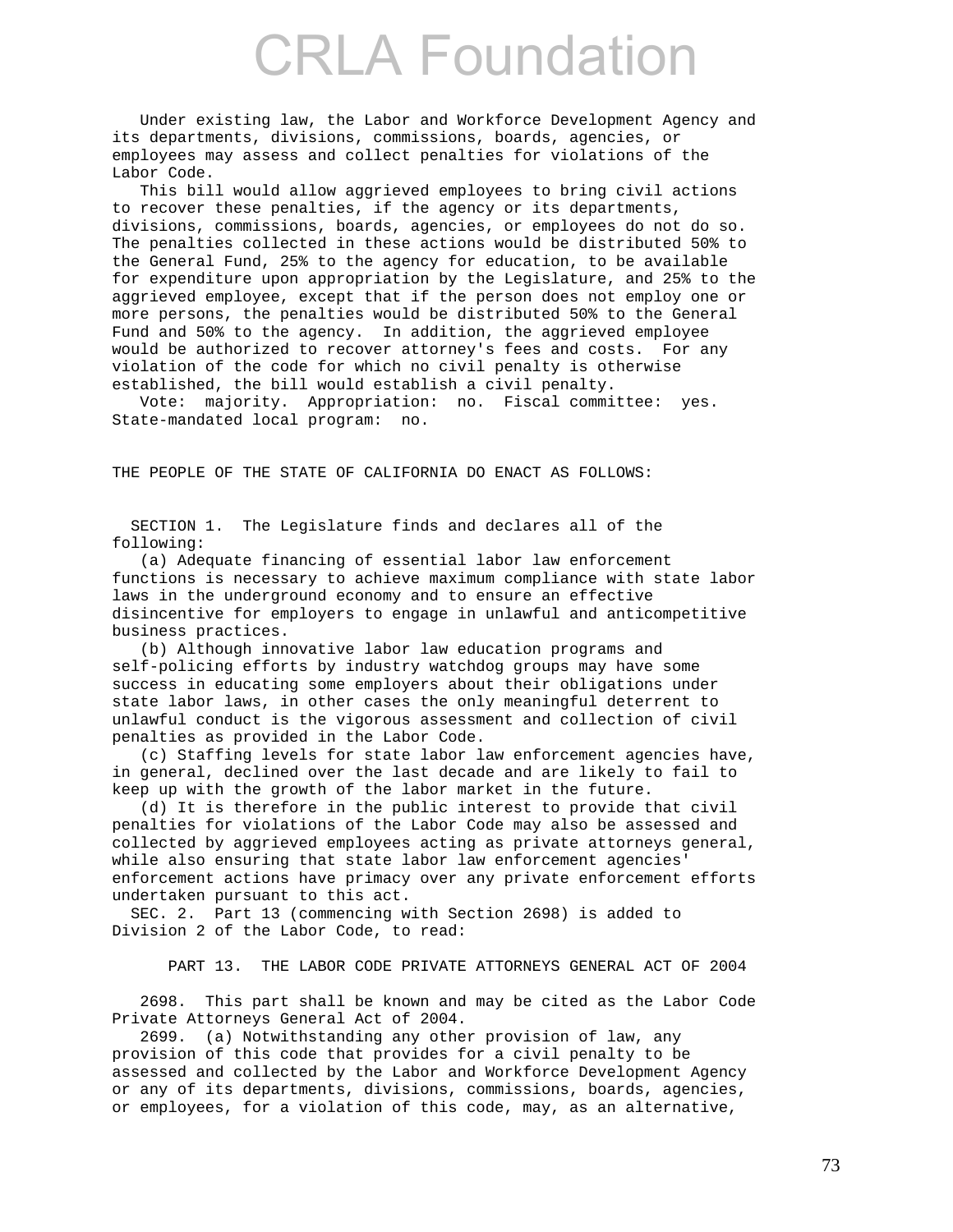be recovered through a civil action brought by an aggrieved employee on behalf of himself or herself  $-$ or *and* other current or former employees.

 (b) For purposes of this part, "person" has the same meaning as defined in Section 18.

 (c) For purposes of this part, "aggrieved employee" means any person who was employed by the alleged violator  $-\text{within the}$ period of time covered by the applicable statute of limitations and against whom one or more of the alleged violations was committed.

 (d) For all provisions of this code except those for which a civil penalty has already been established *is specifically provided* , there is established a civil penalty for a violation of these provisions, as follows:

 (1) If *, at the time of the alleged violation,* the person does not employ one or more employees, the civil penalty is five hundred dollars (\$500).

 (2) If *, at the time of the alleged violation,* the person employs one or more employees, the civil penalty is one hundred dollars (\$100) for each aggrieved employee per pay period for the initial violation and two hundred dollars (\$200) for each aggrieved employee per pay period for each subsequent violation.

 (e) An aggrieved employee may recover the civil penalty described in subdivision  $\frac{1}{b}$  *(d)* in a civil action filed on behalf of himself or herself and other current or former employees  $-$  for whom evidence of a violation was

#### developed during the trial or during settlement of the action  *against whom one or more of the alleged violations was*

*committed* . Any employee who prevails in any action shall be entitled to an award of reasonable attorney's fees and costs. Nothing in this section shall operate to limit an employee's right to pursue other remedies available under state or federal law, either separately or concurrently with an action taken under this section.

 (f) No action may be maintained under this section by an aggrieved employee if the agency or any of its departments, divisions, commissions, boards, agencies, or employees, on the same facts and theories, cites a person for a violation of the same section or sections of the Labor Code under which the aggrieved employee is attempting to recover a civil penalty on behalf of himself or herself or others - and initiates proceedings to collect applicable penalties *or initiates a proceeding pursuant to Section 98.3* .

(g) Except as provided in subdivision  $\overline{g}$ *(h)* , civil penalties recovered by aggrieved employees shall be distributed as follows: 50 percent to the General Fund, 25 percent to the Labor and Workforce Development Agency for education of employers and employees about their rights and responsibilities under this code, available for expenditure upon appropriation by the Legislature, and 25 percent to the aggrieved employees.

 (h) Civil penalties recovered under paragraph (1) of subdivision (d) shall be distributed as follows: 50 percent to the General Fund and 50 percent to the Labor and Workforce Development Agency available for expenditure upon appropriation by the Legislature.

++++++++++++++++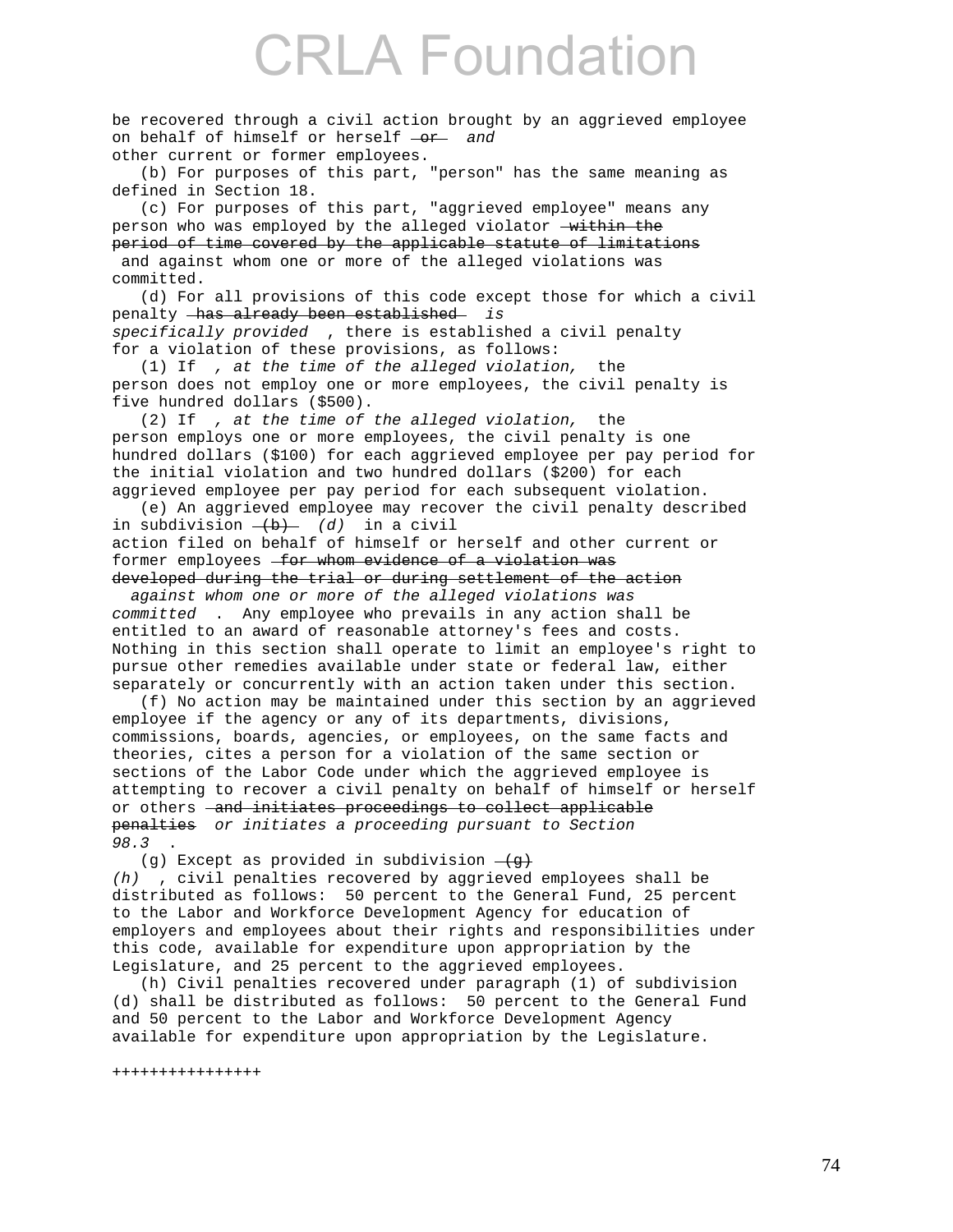BILL NUMBER: SB 796 AMENDED BILL TEXT

> AMENDED IN ASSEMBLY JULY 16, 2003 AMENDED IN ASSEMBLY JULY 2, 2003 AMENDED IN SENATE MAY 12, 2003 AMENDED IN SENATE MAY 1, 2003 AMENDED IN SENATE APRIL 22, 2003 AMENDED IN SENATE MARCH 26, 2003

INTRODUCED BY Senator Dunn

FEBRUARY 21, 2003

 An act to add Part 13 (commencing with Section 2698) to Division 2 of the Labor Code, relating to employment.

LEGISLATIVE COUNSEL'S DIGEST

SB 796, as amended, Dunn. Employment.

 Under existing law, the Labor and Workforce Development Agency and its departments, divisions, commissions, boards, agencies, or employees may assess and collect penalties for violations of the Labor Code.

 This bill would allow aggrieved employees to bring civil actions to recover these penalties, if the agency or its departments, divisions, commissions, boards, agencies, or employees do not do so. The penalties collected in these actions would be distributed 50% to the General Fund, 25% to the agency for education, to be available for expenditure upon appropriation by the Legislature, and 25% to the aggrieved employee, except that if the person does not employ one or more persons, the penalties would be distributed 50% to the General Fund and 50% to the agency. In addition, the aggrieved employee would be authorized to recover attorney's fees and costs. For any violation of the code for which no civil penalty is otherwise established, the bill would establish a civil penalty.

 *Existing law provides an exclusive remedy under workers' compensation for an employer's liability for compensation for an employee's injury or death arising in the course of employment.* 

 *This bill would not affect that exclusive remedy.* 

 Vote: majority. Appropriation: no. Fiscal committee: yes. State-mandated local program: no.

THE PEOPLE OF THE STATE OF CALIFORNIA DO ENACT AS FOLLOWS:

 SECTION 1. The Legislature finds and declares all of the following:

 (a) Adequate financing of essential labor law enforcement functions is necessary to achieve maximum compliance with state labor laws in the underground economy and to ensure an effective disincentive for employers to engage in unlawful and anticompetitive business practices.

(b) Although innovative labor law education programs and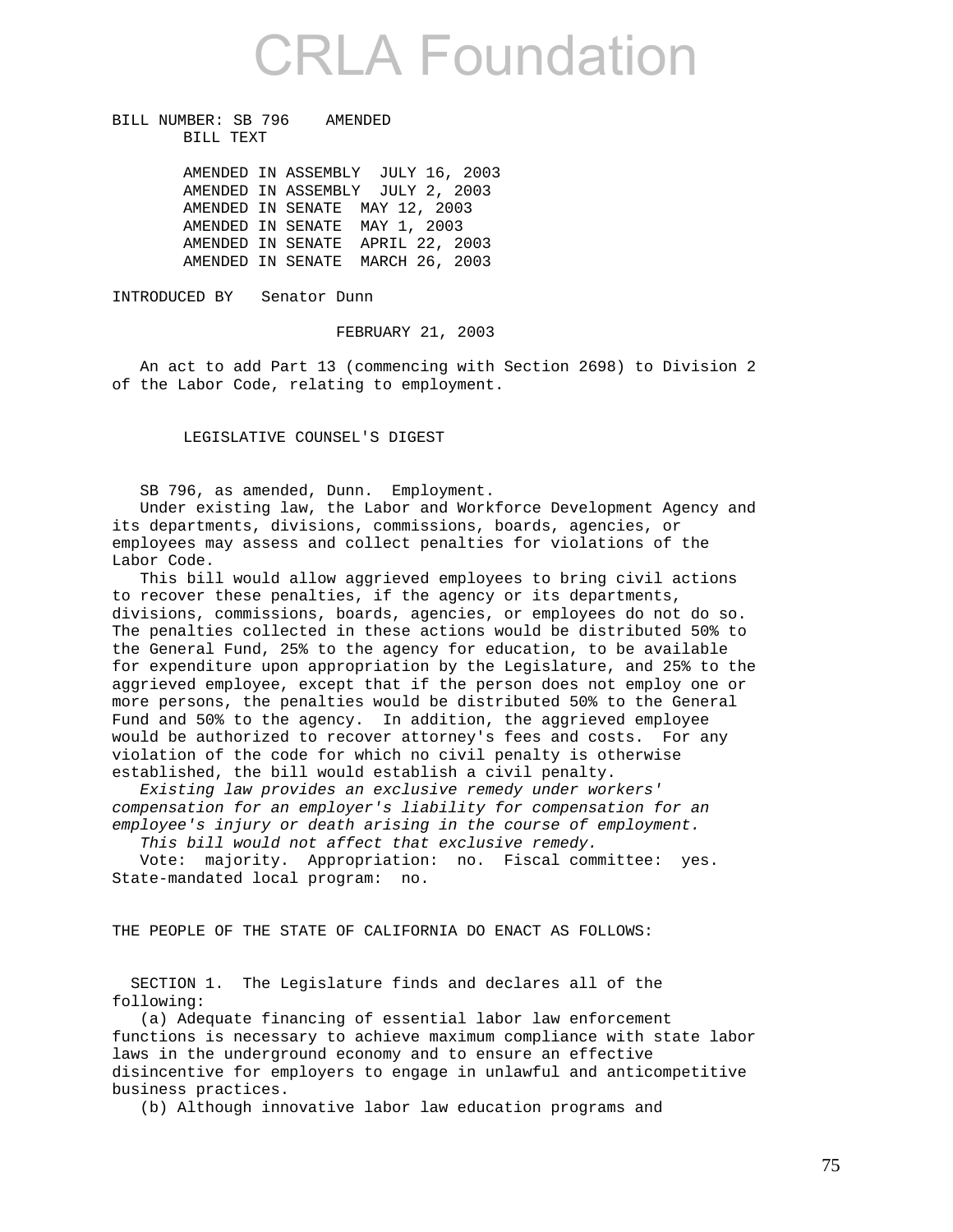self-policing efforts by industry watchdog groups may have some success in educating some employers about their obligations under state labor laws, in other cases the only meaningful deterrent to unlawful conduct is the vigorous assessment and collection of civil penalties as provided in the Labor Code.

 (c) Staffing levels for state labor law enforcement agencies have, in general, declined over the last decade and are likely to fail to keep up with the growth of the labor market in the future.

 (d) It is therefore in the public interest to provide that civil penalties for violations of the Labor Code may also be assessed and collected by aggrieved employees acting as private attorneys general, while also ensuring that state labor law enforcement agencies' enforcement actions have primacy over any private enforcement efforts undertaken pursuant to this act.

 SEC. 2. Part 13 (commencing with Section 2698) is added to Division 2 of the Labor Code, to read:

PART 13. THE LABOR CODE PRIVATE ATTORNEYS GENERAL ACT OF 2004

 2698. This part shall be known and may be cited as the Labor Code Private Attorneys General Act of 2004.

 2699. (a) Notwithstanding any other provision of law, any provision of this code that provides for a civil penalty to be assessed and collected by the Labor and Workforce Development Agency or any of its departments, divisions, commissions, boards, agencies, or employees, for a violation of this code, may, as an alternative, be recovered through a civil action brought by an aggrieved employee on behalf of himself or herself and other current or former employees.

 (b) For purposes of this part, "person" has the same meaning as defined in Section 18.

 (c) For purposes of this part, "aggrieved employee" means any person who was employed by the alleged violator and against whom one or more of the alleged violations was committed.

 (d) For all provisions of this code except those for which a civil penalty is specifically provided, there is established a civil penalty for a violation of these provisions, as follows:

 (1) If, at the time of the alleged violation, the person does not employ one or more employees, the civil penalty is five hundred dollars (\$500).

 (2) If, at the time of the alleged violation, the person employs one or more employees, the civil penalty is one hundred dollars (\$100) for each aggrieved employee per pay period for the initial violation and two hundred dollars (\$200) for each aggrieved employee per pay period for each subsequent violation.

 (e) An aggrieved employee may recover the civil penalty described in subdivision (d) in a civil action filed on behalf of himself or herself and other current or former employees against whom one or more of the alleged violations was committed. Any employee who prevails in any action shall be entitled to an award of reasonable attorney's fees and costs. Nothing in this section shall operate to limit an employee's right to pursue other remedies available under state or federal law, either separately or concurrently with an action taken under this section.

 (f) No action may be maintained under this section by an aggrieved employee if the agency or any of its departments, divisions, commissions, boards, agencies, or employees, on the same facts and

76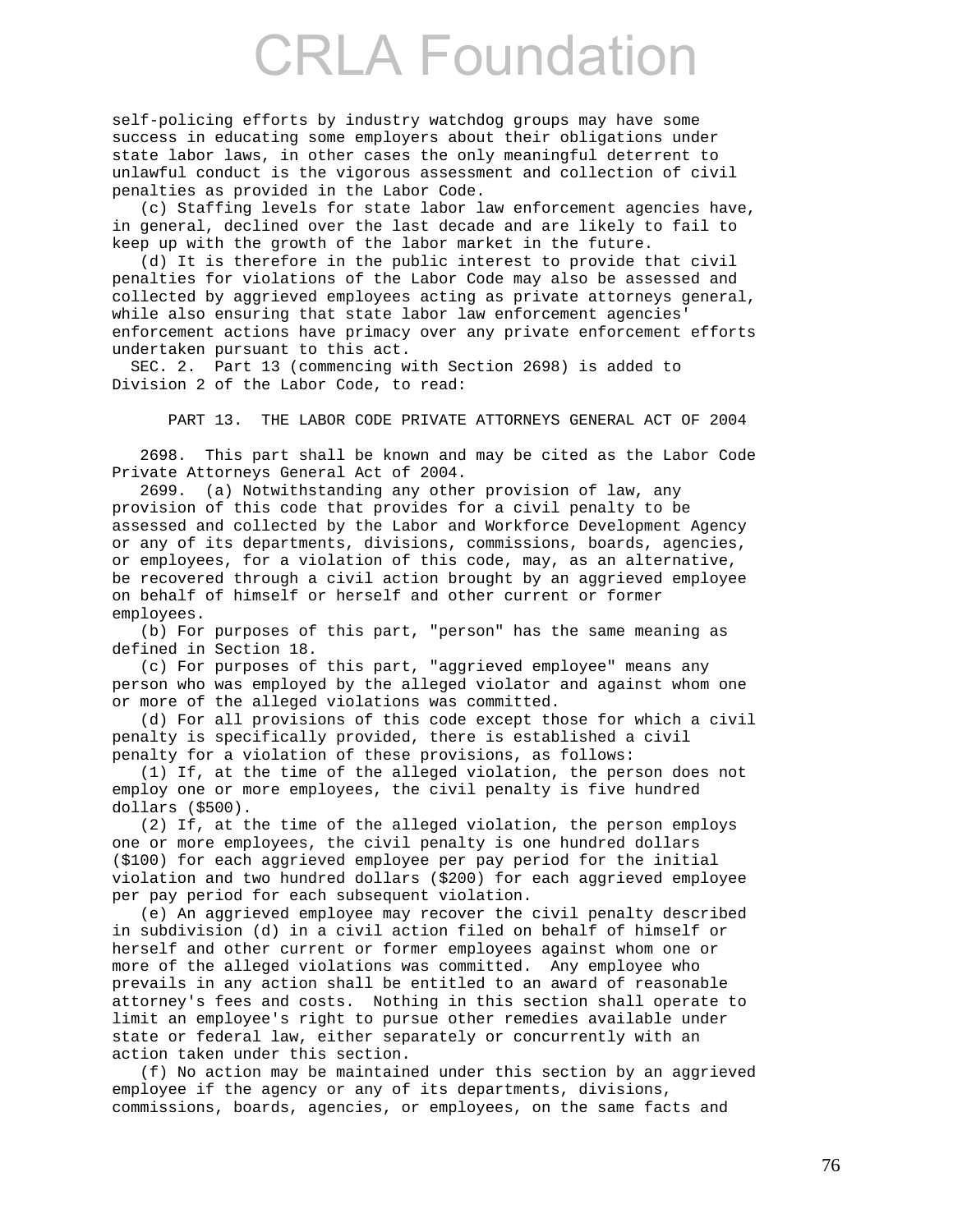theories, cites a person for a violation of the same section or sections of the Labor Code under which the aggrieved employee is attempting to recover a civil penalty on behalf of himself or herself or others or initiates a proceeding pursuant to Section 98.3.

 (g) Except as provided in subdivision (h), civil penalties recovered by aggrieved employees shall be distributed as follows: 50 percent to the General Fund, 25 percent to the Labor and Workforce Development Agency for education of employers and employees about their rights and responsibilities under this code, available for expenditure upon appropriation by the Legislature, and 25 percent to the aggrieved employees.

 (h) Civil penalties recovered under paragraph (1) of subdivision (d) shall be distributed as follows: 50 percent to the General Fund and 50 percent to the Labor and Workforce Development Agency available for expenditure upon appropriation by the Legislature.

 *(i) Nothing contained in this part is intended to alter or otherwise affect the exclusive remedy provided by the workers' compensation provisions of this code for liability against an employer for the compensation for any injury to or death of an employee arising out of and in the course of employment.* 

++++++++++

BILL NUMBER: SB 796 AMENDED BILL TEXT

> AMENDED IN ASSEMBLY SEPTEMBER 2, 2003 AMENDED IN ASSEMBLY JULY 16, 2003 AMENDED IN ASSEMBLY JULY 2, 2003 AMENDED IN SENATE MAY 12, 2003 AMENDED IN SENATE MAY 1, 2003 AMENDED IN SENATE APRIL 22, 2003 AMENDED IN SENATE MARCH 26, 2003

INTRODUCED BY Senator Dunn

FEBRUARY 21, 2003

 An act to add Part 13 (commencing with Section 2698) to Division 2 of the Labor Code, relating to employment.

LEGISLATIVE COUNSEL'S DIGEST

SB 796, as amended, Dunn. Employment.

 Under existing law, the Labor and Workforce Development Agency and its departments, divisions, commissions, boards, agencies, or employees may assess and collect penalties for violations of the Labor Code.

 This bill would allow aggrieved employees to bring civil actions to recover these penalties, if the agency or its departments, divisions, commissions, boards, agencies, or employees do not do so. The penalties collected in these actions would be distributed 50% to the General Fund, 25% to the agency for education, to be available for expenditure upon appropriation by the Legislature, and 25% to the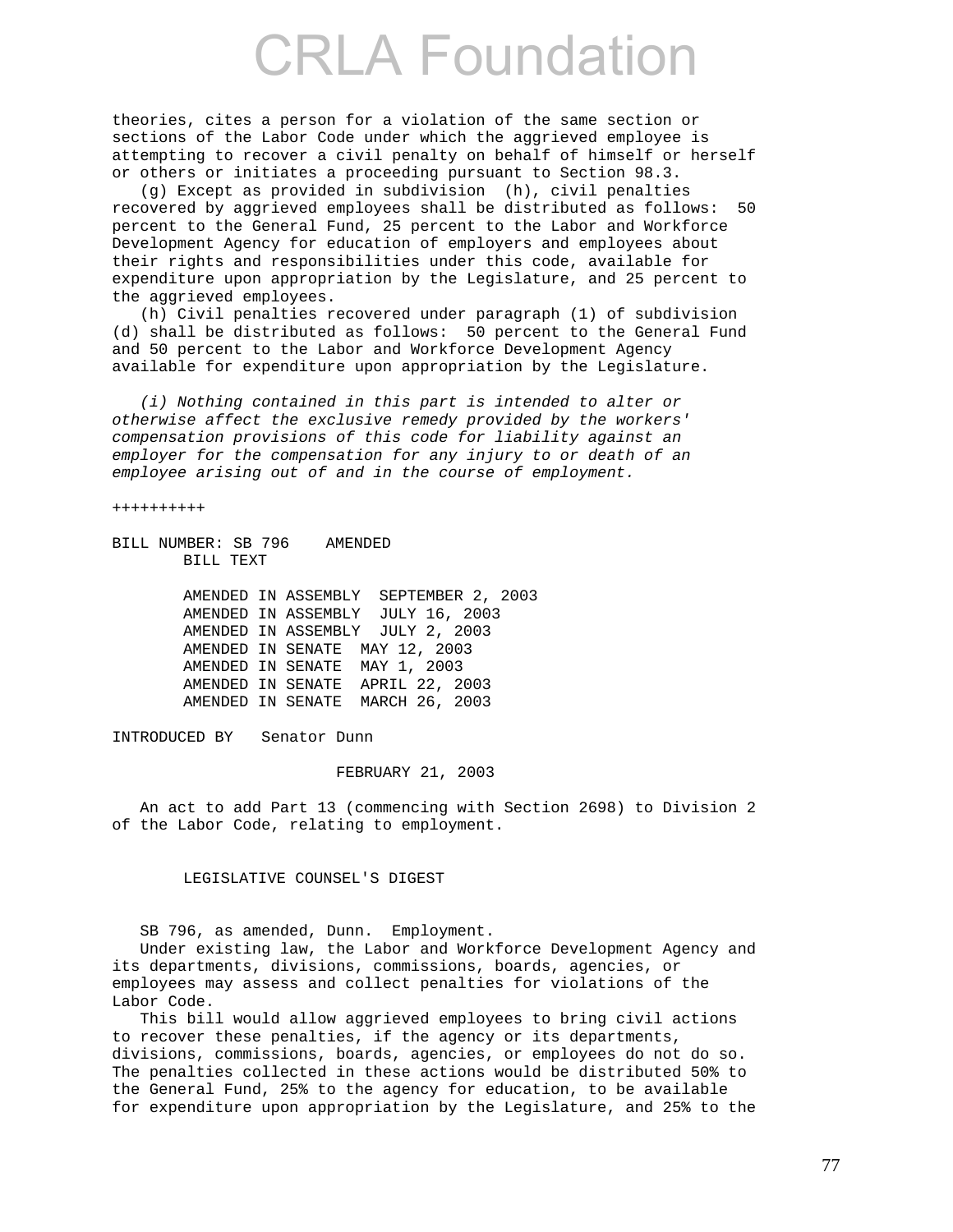aggrieved employee, except that if the person does not employ one or more persons, the penalties would be distributed 50% to the General Fund and 50% to the agency. In addition, the aggrieved employee would be authorized to recover attorney's fees and costs *and, in some cases, penalties* . For any violation of the code for which no civil penalty is otherwise established, the bill would establish a civil penalty *, but no penalty is established for any failure to act by the Labor and Workplace Development Agency, or any of its departments, divisions, commissions, boards, agencies, or employees* .

 Existing law provides an exclusive remedy under workers' compensation for an employer's liability for compensation for an employee's injury or death arising in the course of employment.

This bill would not affect that exclusive remedy.

 Vote: majority. Appropriation: no. Fiscal committee: yes. State-mandated local program: no.

THE PEOPLE OF THE STATE OF CALIFORNIA DO ENACT AS FOLLOWS:

 SECTION 1. The Legislature finds and declares all of the following:

 (a) Adequate financing of essential labor law enforcement functions is necessary to achieve maximum compliance with state labor laws in the underground economy and to ensure an effective disincentive for employers to engage in unlawful and anticompetitive business practices.

 (b) Although innovative labor law education programs and self-policing efforts by industry watchdog groups may have some success in educating some employers about their obligations under state labor laws, in other cases the only meaningful deterrent to unlawful conduct is the vigorous assessment and collection of civil penalties as provided in the Labor Code.

 (c) Staffing levels for state labor law enforcement agencies have, in general, declined over the last decade and are likely to fail to keep up with the growth of the labor market in the future.

 (d) It is therefore in the public interest to provide that civil penalties for violations of the Labor Code may also be assessed and collected by aggrieved employees acting as private attorneys general, while also ensuring that state labor law enforcement agencies' enforcement actions have primacy over any private enforcement efforts undertaken pursuant to this act.

 SEC. 2. Part 13 (commencing with Section 2698) is added to Division 2 of the Labor Code, to read:

PART 13. THE LABOR CODE PRIVATE ATTORNEYS GENERAL ACT OF 2004

 2698. This part shall be known and may be cited as the Labor Code Private Attorneys General Act of 2004.

 2699. (a) Notwithstanding any other provision of law, any provision of this code that provides for a civil penalty to be assessed and collected by the Labor and Workforce Development Agency or any of its departments, divisions, commissions, boards, agencies, or employees, for a violation of this code, may, as an alternative, be recovered through a civil action brought by an aggrieved employee on behalf of himself or herself and other current or former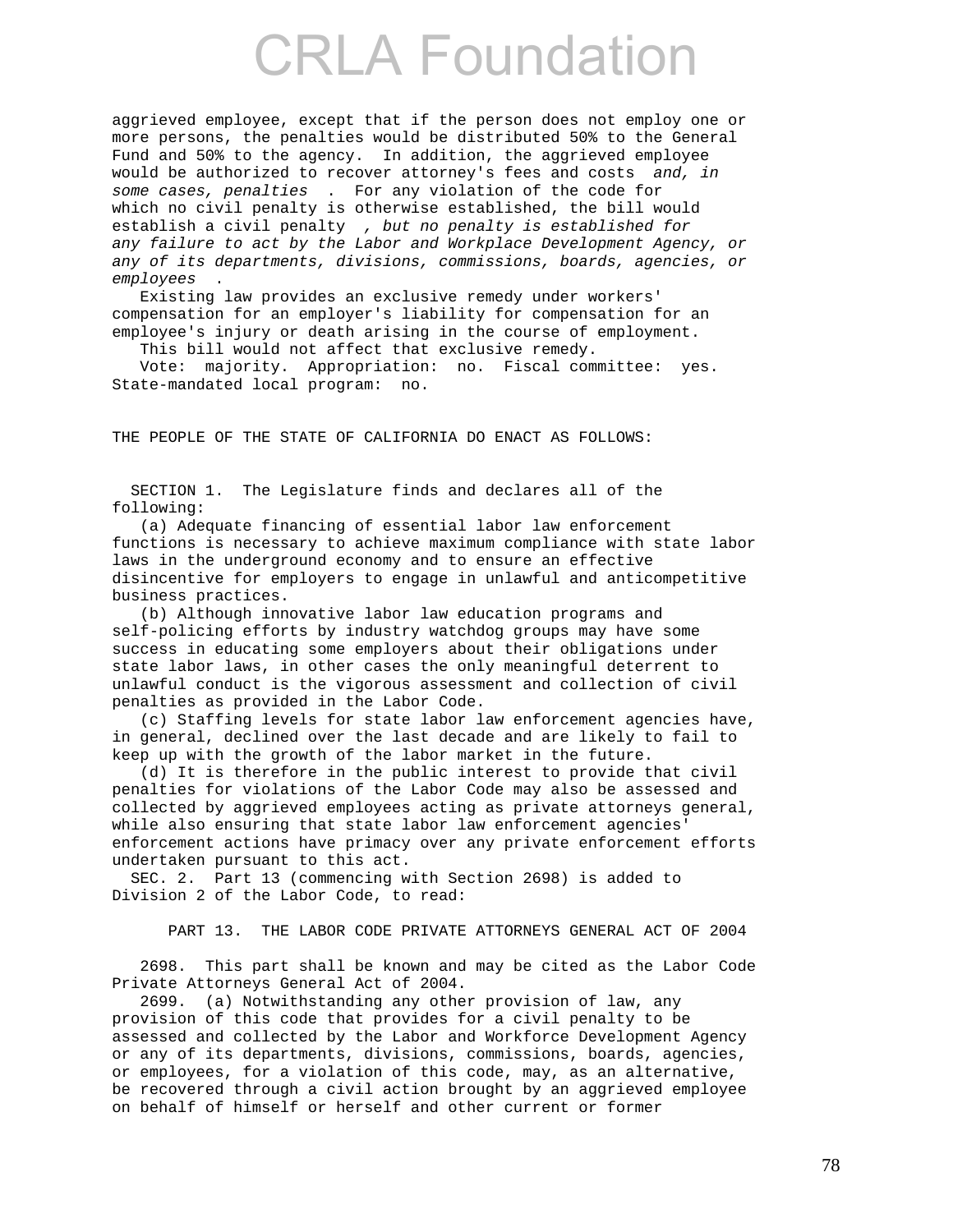employees.

 (b) For purposes of this part, "person" has the same meaning as defined in Section 18.

 (c) For purposes of this part, "aggrieved employee" means any person who was employed by the alleged violator and against whom one or more of the alleged violations was committed.

 (d) *For purposes of this part, whenever the Labor and Workforce Development Agency, or any of its departments, divisions, commissions, boards, agencies, or employees has discretion to assess a civil penalty, a court is authorized to exercise the same discretion, subject to the same limitations and conditions, to assess a civil penalty.* 

 *(e)* For all provisions of this code except those for which a civil penalty is specifically provided, there is established a civil penalty for a violation of these provisions, as follows:

 (1) If, at the time of the alleged violation, the person does not employ one or more employees, the civil penalty is five hundred dollars (\$500).

 (2) If, at the time of the alleged violation, the person employs one or more employees, the civil penalty is one hundred dollars (\$100) for each aggrieved employee per pay period for the initial violation and two hundred dollars (\$200) for each aggrieved employee per pay period for each subsequent violation.

 *(3) If the alleged violation is a failure to act by the Labor and Workplace Development Agency, or any of its departments, divisions, commissions, boards, agencies, or employees, there shall be no civil penalty.* 

 $(e)$ 

 *(f)* An aggrieved employee may recover the civil penalty described in subdivision  $\frac{d}{dx}$  (e) in a

civil action filed on behalf of himself or herself and other current or former employees against whom one or more of the alleged violations was committed. Any employee who prevails in any action shall be entitled to an award of reasonable attorney's fees and costs. Nothing in this section shall operate to limit an employee's right to pursue other remedies available under state or federal law, either separately or concurrently with an action taken under this section.

 $(f)$ 

 *(g)* No action may be maintained under this section by an aggrieved employee if the agency or any of its departments, divisions, commissions, boards, agencies, or employees, on the same facts and theories, cites a person for a violation of the same section or sections of the Labor Code under which the aggrieved employee is attempting to recover a civil penalty on behalf of himself or herself or others or initiates a proceeding pursuant to Section 98.3.

 $\left( q\right)$ 

 $(h)$  Except as provided in subdivision  $-\frac{h}{h}$ 

 *(i)* , civil penalties recovered by aggrieved employees shall be distributed as follows: 50 percent to the General Fund, 25 percent to the Labor and Workforce Development Agency for education of employers and employees about their rights and responsibilities under this code, available for expenditure upon appropriation by the Legislature, and 25 percent to the aggrieved employees.

 $(h)$ 

 *(i)* Civil penalties recovered under paragraph (1) of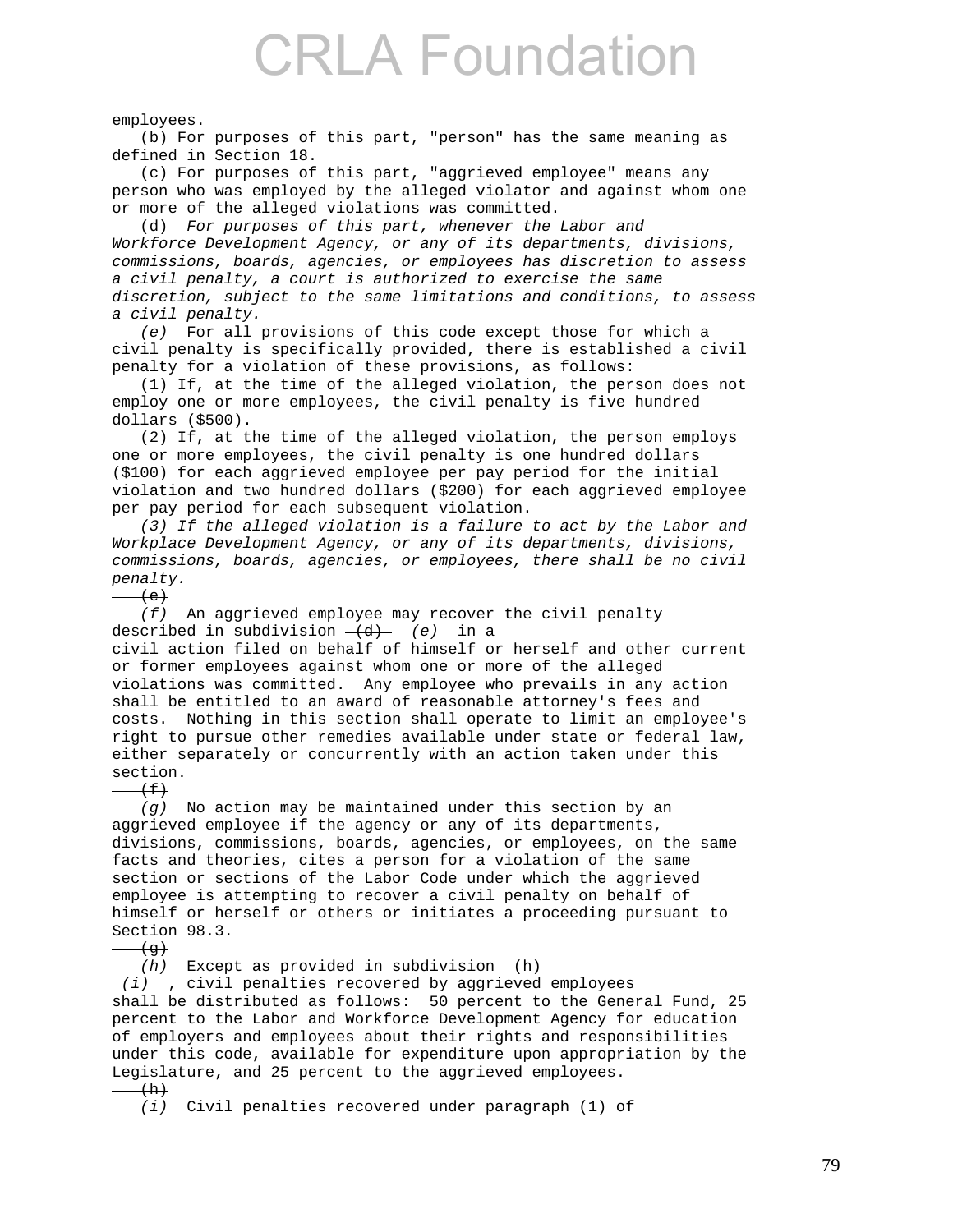subdivision  $\frac{d}{d}$  (e) shall be distributed as follows: 50 percent to the General Fund and 50 percent to the Labor and Workforce Development Agency available for expenditure upon appropriation by the Legislature.  $\left(\frac{1}{1}\right)$  *(j)* Nothing contained in this part is intended to alter or otherwise affect the exclusive remedy provided by the workers' compensation provisions of this code for liability against an employer for the compensation for any injury to or death of an employee arising out of and in the course of employment. +++++++++ BILL NUMBER: SB 796 ENROLLED BILL TEXT PASSED THE SENATE SEPTEMBER 12, 2003 PASSED THE ASSEMBLY SEPTEMBER 11, 2003 AMENDED IN ASSEMBLY SEPTEMBER 2, 2003

 AMENDED IN ASSEMBLY JULY 16, 2003 AMENDED IN ASSEMBLY JULY 2, 2003 AMENDED IN SENATE MAY 12, 2003 AMENDED IN SENATE MAY 1, 2003 AMENDED IN SENATE APRIL 22, 2003 AMENDED IN SENATE MARCH 26, 2003

INTRODUCED BY Senator Dunn

FEBRUARY 21, 2003

 An act to add Part 13 (commencing with Section 2698) to Division 2 of the Labor Code, relating to employment.

LEGISLATIVE COUNSEL'S DIGEST

SB 796, Dunn. Employment.

 Under existing law, the Labor and Workforce Development Agency and its departments, divisions, commissions, boards, agencies, or employees may assess and collect penalties for violations of the Labor Code.

 This bill would allow aggrieved employees to bring civil actions to recover these penalties, if the agency or its departments, divisions, commissions, boards, agencies, or employees do not do so. The penalties collected in these actions would be distributed 50% to the General Fund, 25% to the agency for education, to be available for expenditure upon appropriation by the Legislature, and 25% to the aggrieved employee, except that if the person does not employ one or more persons, the penalties would be distributed 50% to the General Fund and 50% to the agency. In addition, the aggrieved employee would be authorized to recover attorney's fees and costs and, in some cases, penalties. For any violation of the code for which no civil penalty is otherwise established, the bill would establish a civil penalty, but no penalty is established for any failure to act by the Labor and Workplace Development Agency, or any of its departments, divisions, commissions, boards, agencies, or employees.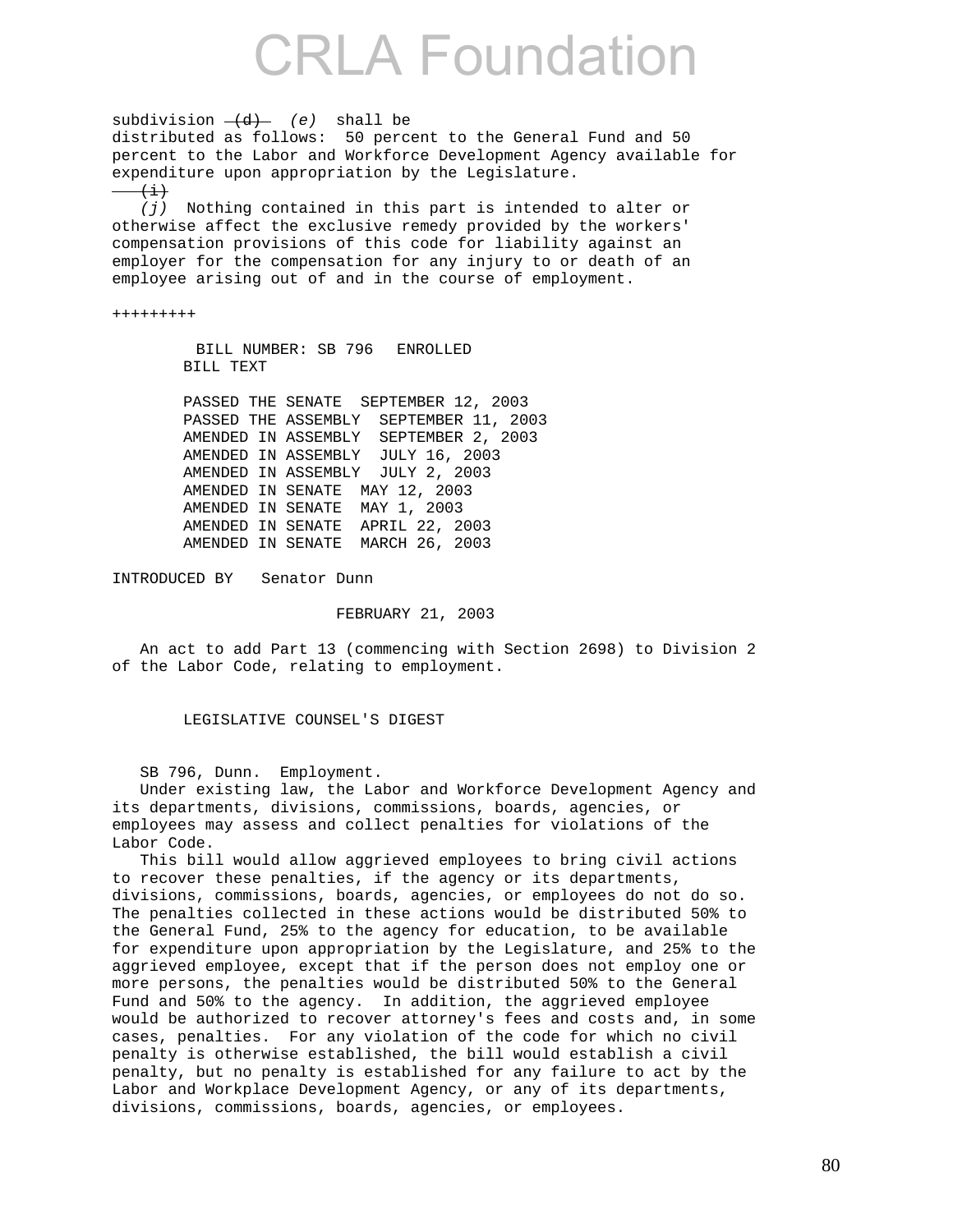Existing law provides an exclusive remedy under workers' compensation for an employer's liability for compensation for an employee's injury or death arising in the course of employment. This bill would not affect that exclusive remedy.

THE PEOPLE OF THE STATE OF CALIFORNIA DO ENACT AS FOLLOWS:

 SECTION 1. The Legislature finds and declares all of the following:

 (a) Adequate financing of essential labor law enforcement functions is necessary to achieve maximum compliance with state labor laws in the underground economy and to ensure an effective disincentive for employers to engage in unlawful and anticompetitive business practices.

 (b) Although innovative labor law education programs and self-policing efforts by industry watchdog groups may have some success in educating some employers about their obligations under state labor laws, in other cases the only meaningful deterrent to unlawful conduct is the vigorous assessment and collection of civil penalties as provided in the Labor Code.

 (c) Staffing levels for state labor law enforcement agencies have, in general, declined over the last decade and are likely to fail to keep up with the growth of the labor market in the future.

 (d) It is therefore in the public interest to provide that civil penalties for violations of the Labor Code may also be assessed and collected by aggrieved employees acting as private attorneys general, while also ensuring that state labor law enforcement agencies' enforcement actions have primacy over any private enforcement efforts undertaken pursuant to this act.

 SEC. 2. Part 13 (commencing with Section 2698) is added to Division 2 of the Labor Code, to read:

PART 13. THE LABOR CODE PRIVATE ATTORNEYS GENERAL ACT OF 2004

 2698. This part shall be known and may be cited as the Labor Code Private Attorneys General Act of 2004.

 2699. (a) Notwithstanding any other provision of law, any provision of this code that provides for a civil penalty to be assessed and collected by the Labor and Workforce Development Agency or any of its departments, divisions, commissions, boards, agencies, or employees, for a violation of this code, may, as an alternative, be recovered through a civil action brought by an aggrieved employee on behalf of himself or herself and other current or former employees.

 (b) For purposes of this part, "person" has the same meaning as defined in Section 18.

 (c) For purposes of this part, "aggrieved employee" means any person who was employed by the alleged violator and against whom one or more of the alleged violations was committed.

 (d) For purposes of this part, whenever the Labor and Workforce Development Agency, or any of its departments, divisions, commissions, boards, agencies, or employees has discretion to assess a civil penalty, a court is authorized to exercise the same discretion, subject to the same limitations and conditions, to assess a civil penalty.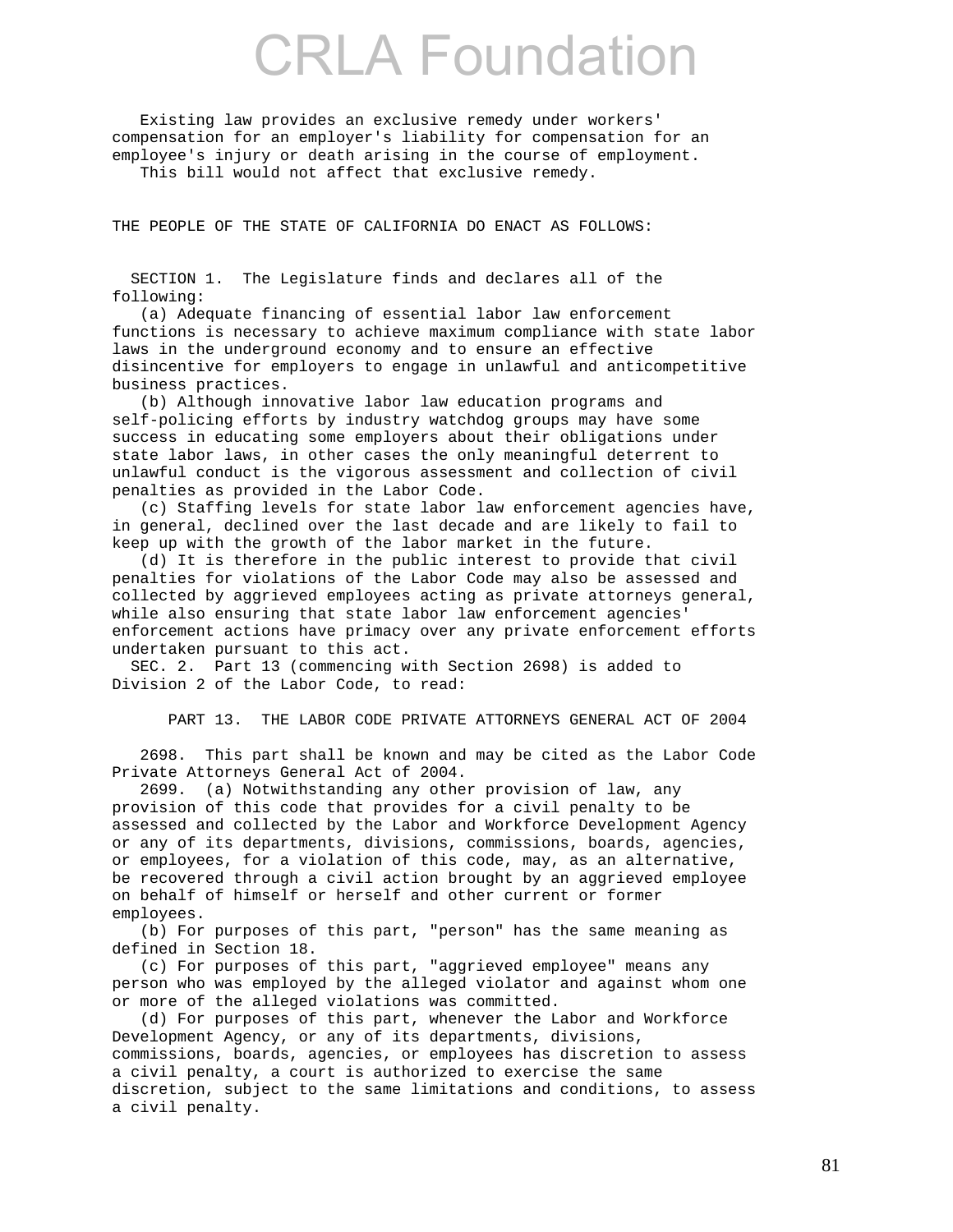(e) For all provisions of this code except those for which a civil penalty is specifically provided, there is established a civil penalty for a violation of these provisions, as follows:

 (1) If, at the time of the alleged violation, the person does not employ one or more employees, the civil penalty is five hundred dollars (\$500).

 (2) If, at the time of the alleged violation, the person employs one or more employees, the civil penalty is one hundred dollars (\$100) for each aggrieved employee per pay period for the initial violation and two hundred dollars (\$200) for each aggrieved employee per pay period for each subsequent violation.

 (3) If the alleged violation is a failure to act by the Labor and Workplace Development Agency, or any of its departments, divisions, commissions, boards, agencies, or employees, there shall be no civil penalty.

 (f) An aggrieved employee may recover the civil penalty described in subdivision (e) in a civil action filed on behalf of himself or herself and other current or former employees against whom one or more of the alleged violations was committed. Any employee who prevails in any action shall be entitled to an award of reasonable attorney's fees and costs. Nothing in this section shall operate to limit an employee's right to pursue other remedies available under state or federal law, either separately or concurrently with an action taken under this section.

 (g) No action may be maintained under this section by an aggrieved employee if the agency or any of its departments, divisions, commissions, boards, agencies, or employees, on the same facts and theories, cites a person for a violation of the same section or sections of the Labor Code under which the aggrieved employee is attempting to recover a civil penalty on behalf of himself or herself or others or initiates a proceeding pursuant to Section 98.3.

 (h) Except as provided in subdivision (i), civil penalties recovered by aggrieved employees shall be distributed as follows: 50 percent to the General Fund, 25 percent to the Labor and Workforce Development Agency for education of employers and employees about their rights and responsibilities under this code, available for expenditure upon appropriation by the Legislature, and 25 percent to the aggrieved employees.

 (i) Civil penalties recovered under paragraph (1) of subdivision (e) shall be distributed as follows: 50 percent to the General Fund and 50 percent to the Labor and Workforce Development Agency available for expenditure upon appropriation by the Legislature.

 (j) Nothing contained in this part is intended to alter or otherwise affect the exclusive remedy provided by the workers' compensation provisions of this code for liability against an employer for the compensation for any injury to or death of an employee arising out of and in the course of employment.

++++++++++++

 BILL NUMBER: SB 796 CHAPTERED BILL TEXT

 CHAPTER 906 FILED WITH SECRETARY OF STATE OCTOBER 12, 2003 APPROVED BY GOVERNOR OCTOBER 12, 2003 PASSED THE SENATE SEPTEMBER 12, 2003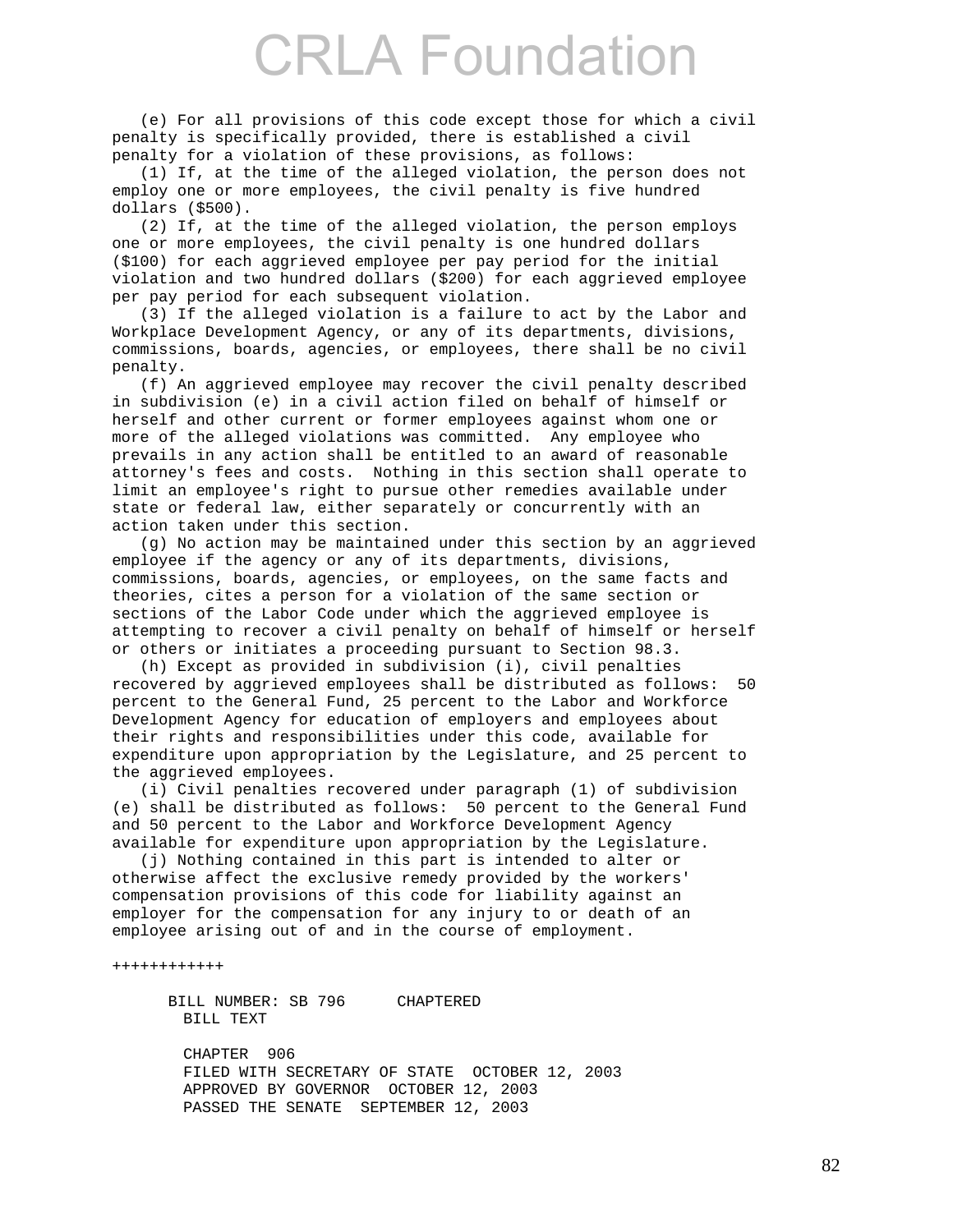PASSED THE ASSEMBLY SEPTEMBER 11, 2003 AMENDED IN ASSEMBLY SEPTEMBER 2, 2003 AMENDED IN ASSEMBLY JULY 16, 2003 AMENDED IN ASSEMBLY JULY 2, 2003 AMENDED IN SENATE MAY 12, 2003 AMENDED IN SENATE MAY 1, 2003 AMENDED IN SENATE APRIL 22, 2003 AMENDED IN SENATE MARCH 26, 2003

INTRODUCED BY Senator Dunn

FEBRUARY 21, 2003

 An act to add Part 13 (commencing with Section 2698) to Division 2 of the Labor Code, relating to employment.

LEGISLATIVE COUNSEL'S DIGEST

SB 796, Dunn. Employment.

 Under existing law, the Labor and Workforce Development Agency and its departments, divisions, commissions, boards, agencies, or employees may assess and collect penalties for violations of the Labor Code.

 This bill would allow aggrieved employees to bring civil actions to recover these penalties, if the agency or its departments, divisions, commissions, boards, agencies, or employees do not do so. The penalties collected in these actions would be distributed 50% to the General Fund, 25% to the agency for education, to be available for expenditure upon appropriation by the Legislature, and 25% to the aggrieved employee, except that if the person does not employ one or more persons, the penalties would be distributed 50% to the General Fund and 50% to the agency. In addition, the aggrieved employee would be authorized to recover attorney's fees and costs and, in some cases, penalties. For any violation of the code for which no civil penalty is otherwise established, the bill would establish a civil penalty, but no penalty is established for any failure to act by the Labor and Workplace Development Agency, or any of its departments, divisions, commissions, boards, agencies, or employees.

 Existing law provides an exclusive remedy under workers' compensation for an employer's liability for compensation for an employee's injury or death arising in the course of employment.

This bill would not affect that exclusive remedy.

THE PEOPLE OF THE STATE OF CALIFORNIA DO ENACT AS FOLLOWS:

 SECTION 1. The Legislature finds and declares all of the following:

 (a) Adequate financing of essential labor law enforcement functions is necessary to achieve maximum compliance with state labor laws in the underground economy and to ensure an effective disincentive for employers to engage in unlawful and anticompetitive business practices.

(b) Although innovative labor law education programs and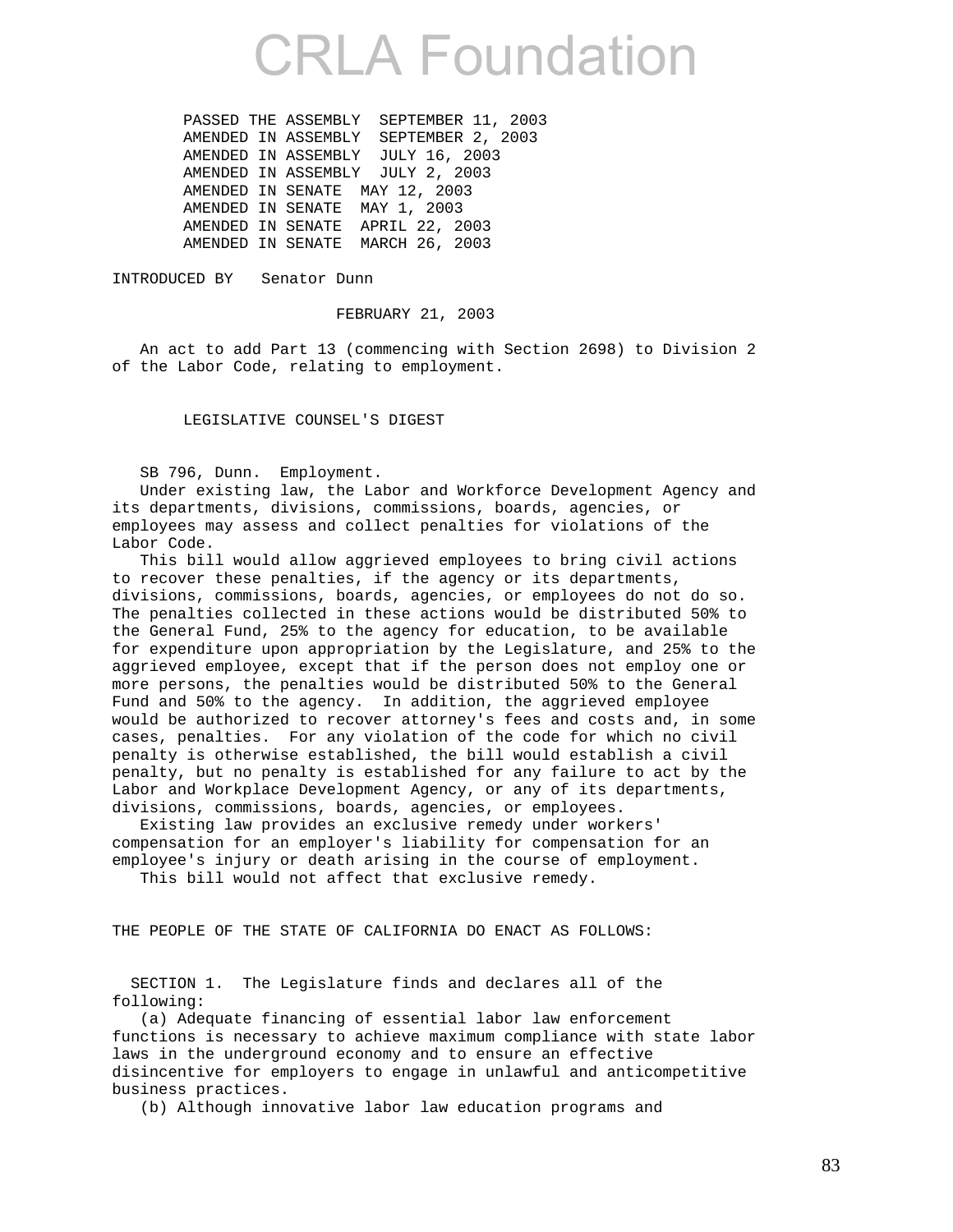self-policing efforts by industry watchdog groups may have some success in educating some employers about their obligations under state labor laws, in other cases the only meaningful deterrent to unlawful conduct is the vigorous assessment and collection of civil penalties as provided in the Labor Code.

 (c) Staffing levels for state labor law enforcement agencies have, in general, declined over the last decade and are likely to fail to keep up with the growth of the labor market in the future.

 (d) It is therefore in the public interest to provide that civil penalties for violations of the Labor Code may also be assessed and collected by aggrieved employees acting as private attorneys general, while also ensuring that state labor law enforcement agencies' enforcement actions have primacy over any private enforcement efforts undertaken pursuant to this act.

 SEC. 2. Part 13 (commencing with Section 2698) is added to Division 2 of the Labor Code, to read:

PART 13. THE LABOR CODE PRIVATE ATTORNEYS GENERAL ACT OF 2004

 2698. This part shall be known and may be cited as the Labor Code Private Attorneys General Act of 2004.

 2699. (a) Notwithstanding any other provision of law, any provision of this code that provides for a civil penalty to be assessed and collected by the Labor and Workforce Development Agency or any of its departments, divisions, commissions, boards, agencies, or employees, for a violation of this code, may, as an alternative, be recovered through a civil action brought by an aggrieved employee on behalf of himself or herself and other current or former employees.

 (b) For purposes of this part, "person" has the same meaning as defined in Section 18.

 (c) For purposes of this part, "aggrieved employee" means any person who was employed by the alleged violator and against whom one or more of the alleged violations was committed.

 (d) For purposes of this part, whenever the Labor and Workforce Development Agency, or any of its departments, divisions, commissions, boards, agencies, or employees has discretion to assess a civil penalty, a court is authorized to exercise the same discretion, subject to the same limitations and conditions, to assess a civil penalty.

 (e) For all provisions of this code except those for which a civil penalty is specifically provided, there is established a civil penalty for a violation of these provisions, as follows:

 (1) If, at the time of the alleged violation, the person does not employ one or more employees, the civil penalty is five hundred dollars (\$500).

 (2) If, at the time of the alleged violation, the person employs one or more employees, the civil penalty is one hundred dollars (\$100) for each aggrieved employee per pay period for the initial violation and two hundred dollars (\$200) for each aggrieved employee per pay period for each subsequent violation.

 (3) If the alleged violation is a failure to act by the Labor and Workplace Development Agency, or any of its departments, divisions, commissions, boards, agencies, or employees, there shall be no civil penalty.

 (f) An aggrieved employee may recover the civil penalty described in subdivision (e) in a civil action filed on behalf of himself or